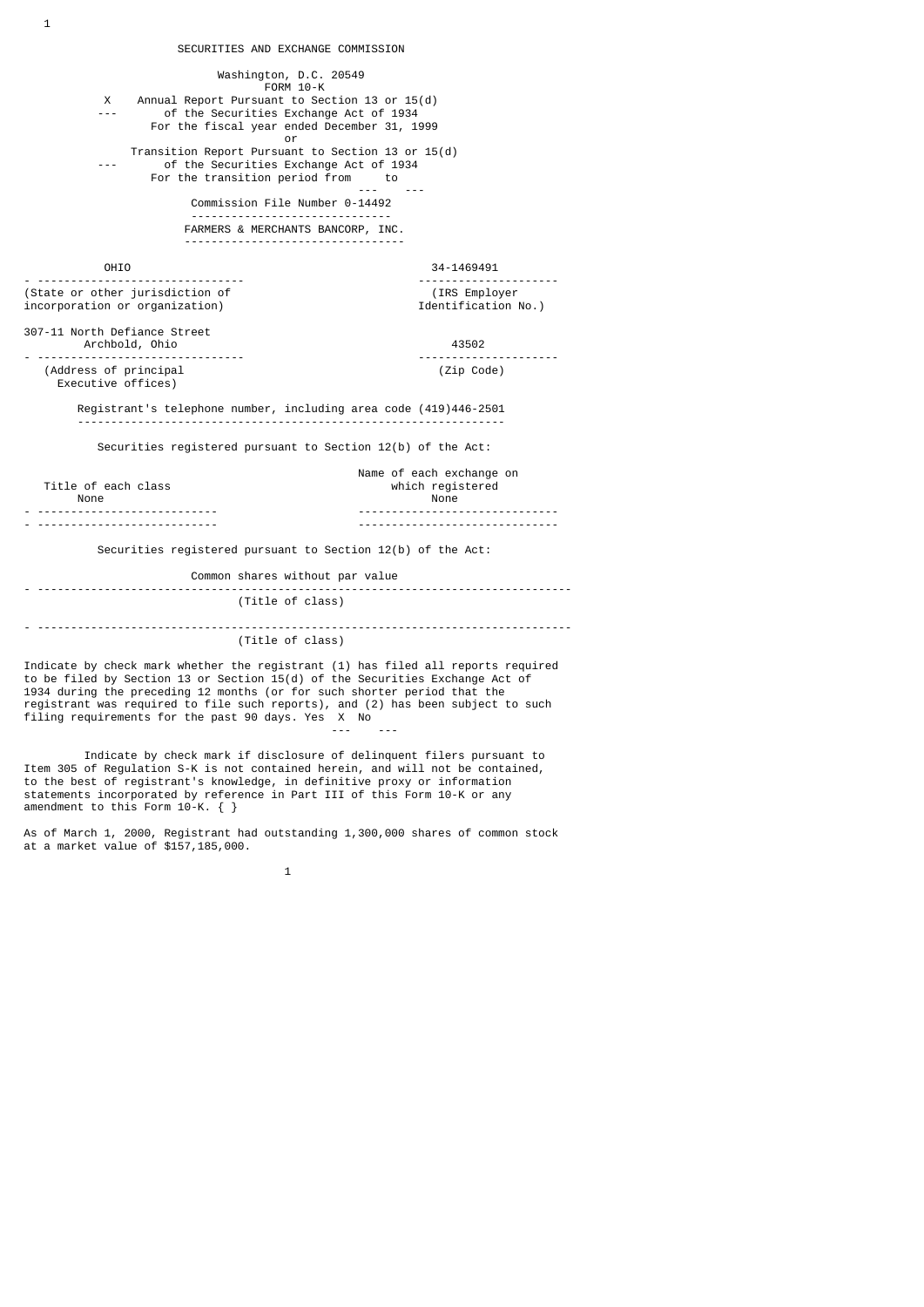## TABLE OF CONTENTS

Form 10-K Items

**PAGE** 

| <u>. </u>               |                                                                                                                                                       |           |          |
|-------------------------|-------------------------------------------------------------------------------------------------------------------------------------------------------|-----------|----------|
| Item 1.                 | <b>Business</b>                                                                                                                                       | $2 - 20$  |          |
| Item 2.                 | Properties                                                                                                                                            |           | 20       |
| Item 3.                 | Legal Proceedings                                                                                                                                     |           | 21       |
| Item 4.                 | Submission of Matters to a Vote<br>of Security Holders                                                                                                |           | 21       |
| Item 5.                 | Market for Registrant's Common Equity<br>and Related Stockholder Matters                                                                              |           | 21       |
| Item 6.                 | Selected Financial Data                                                                                                                               |           | 22       |
| Item 7.                 | Management's Discussion and Analysis<br>of Financial Condition and Results<br>of Operations                                                           |           | $7 - 20$ |
| Item 8.                 | Financial Statements and Supplementary Data                                                                                                           |           | 23       |
| Item 9.                 | Disagreements on Accounting and<br>Financial Disclosure                                                                                               |           | 24       |
| Item 10.                | Directors and Executive Officers<br>of the Registrant                                                                                                 | $24 - 27$ |          |
| Item 11.                | Management Remuneration and Transactions                                                                                                              |           | 28       |
| Item 12.                | Security Ownership of Certain<br>Beneficial Owners and Management                                                                                     |           | 28       |
| Item 13.                | Certain Relationships and Related<br>Transactions                                                                                                     |           | 28       |
| Item 14.                | Financial Schedules and Reports on Form 8-K<br>Schedule 1 - Schedule of Property and Equipment<br>Schedule 2 - Schedule of Accumulated Depreciation - |           | 29<br>30 |
|                         | Property and Equipment                                                                                                                                |           | 31       |
| Signatures              |                                                                                                                                                       |           | 32       |
| Financial Data Schedule |                                                                                                                                                       | $33 - 34$ |          |
| Total Pages:            |                                                                                                                                                       |           | 34       |

i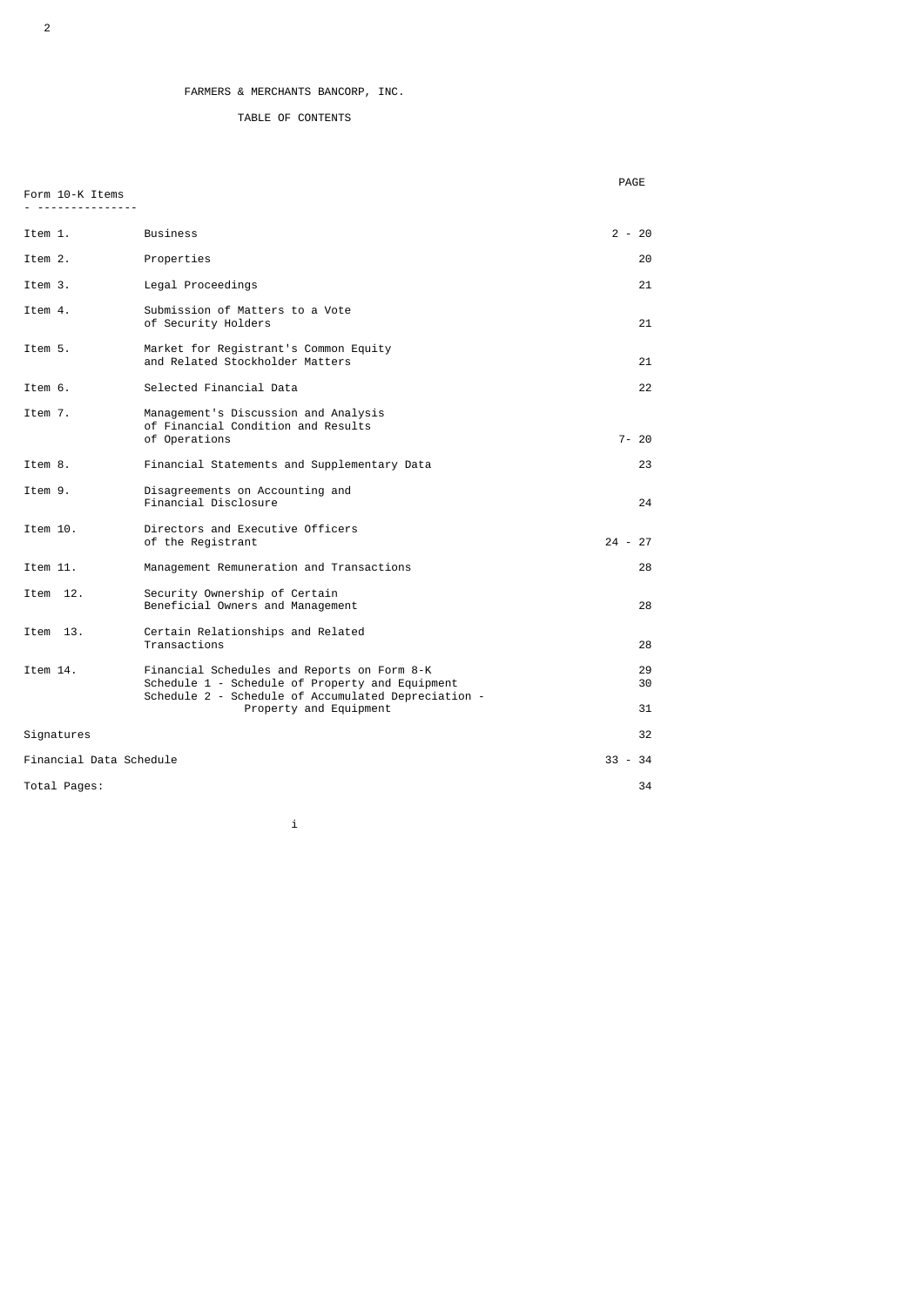3

# BUSINESS

## **HISTORY**

The Farmers & Merchants State Bank is a community bank, as it has been since 1897. When Archbold's population was less than 900, there were six local businessmen foresighted enough in their thinking and views to realize the need for a bank in the village of Archbold. J. O. Swisher and Jacob Ehrat (livestock brokers) C. M. McLaughlin and A. J. Vernier (hardware merchants) and L. D. Gotshall and I. W. Gotshall (lumber merchants), were founders of the then Farmers & Merchants Bank, a private bank. The bank's first office was one room located in the Vernier Hotel building, currently occupied by the Archbold Barber Shop.

In 1907, the first new structure was built at the corner of Depot and North Defiance Streets, which is now the Subway. The bank was heralded as one of the most unusual and attractive banks in the area, featuring marble interior, brass trimmed teller cages, tile floor, leaded windows, and high vaulted ceiling. The vault featured a time controlled money safe. The building and equipment were unique to the early 1900's and adequately served the banking needs of the area for over 50 years with only minor interior alterations.

In August of 1913 the village of Archbold was hit by a disastrous fire which destroyed all the business district on the east side of N. Defiance Street from the bank at the corner of Depot Street to the Murbach medical building at the corner of Holland Street. This was a tremendous loss for a dozen or more businesses, causing many to liquidate. Young businessmen and enterprising citizens promoted a waterworks system and passed a \$16,000 bond issue to finance the project. This seemed to be the turning point for the advancement of industry and the community rallied from this eventful experience to an unusual growth.

In 1919 the founding directors elected to change from a private bank to a state chartered bank and at this time changed its name from the Farmers & Merchants Bank to The Farmers & Merchants State Bank, as required in the state charter. This has been the only name change in the bank's 99 year history. The bank's capital funds were \$53,510 thousand and resources were \$571,549 thousand.

The bank experienced growth, especially during the post-war years and early 1950's. By 1958, the bank's resources had grown to 7 1/2 million dollars. The directors and officers realized the need for a larger building to accommodate the increase in business and services. In 1958, the bank moved to its present N. Defiance Street location greatly improving service to its customers and offering drive-up banking, electronic bookkeeping, convenient parking, and a social room for the community to use. The new building featured the latest in modern banking facilities and The Farmers & Merchants State Bank was prepared to more efficiently serve the ever growing community.

With resources of over \$23 million in 1969, The Farmers & Merchants State Bank again realized the need for additional space and inaugurated a building expansion, which nearly doubled the original structure built in 1958. The new addition, opened early in 1970, provided for an additional drive-up window, walk-up window, direct entrance from the bank parking lot to the lobby, three spacious private offices, conference room, and a large community room with a fully equipped kitchen to facilitate groups from 60 to 100.

In 1972, with total resources of over \$34 million and to continue its growth, The Farmers & Merchants State Bank established an office on N. Shoop Avenue, Wauseon. The office was opened in November 1973 and provided greater banking service to the Wauseon area. The Wauseon office provided complete banking service and a community room with kitchen facilities to accommodate 15 - 80 people.

In 1977 - 1978 additional office space was added to The Farmers & Merchants State Bank in Archbold, and an automatic teller machine, "Teller 24", was installed in the entrance lobby.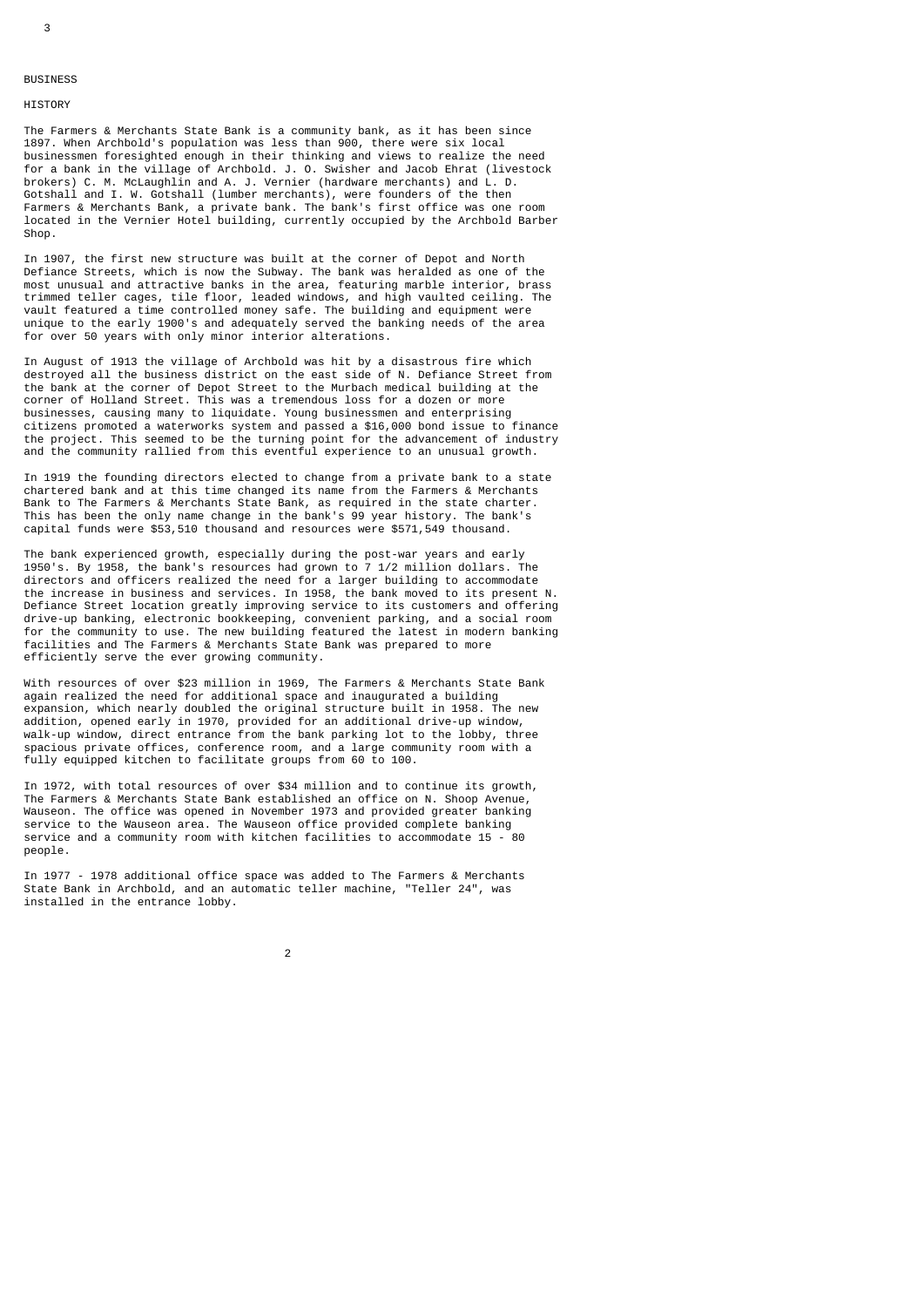A second Wauseon office was established in the downtown area on the corner of N. Fulton and Depot streets in August of 1978. It is a very convenient location for shoppers and businesses. The Downtown office also provides 24 hour banking with "Teller 24".

During April of 1980 a second office was opened in Archbold, located in the Lugbill Addition near Woodland Oaks. The Woodland office is a convenient branch offering full banking services to those Archbold residents in the outlying area.

With resources of \$83 million the decision was made to open full service offices in Stryker and West Unity in 1981.

During that year, new computerized proof equipment was added to capture the required data in today's complex and competitive banking environment. A new division was added to the Operations Department in the creation of the Central Information File Department. Plus, two new branches were opened, the Delta office in June and the all new Bryan E. High office in December.

In 1985 the conversion of the former bank, The Farmers & Merchants State Bank, into a holding company structure was performed to provide greater flexibility for expanding the bank's business into activities closely related to banking, as well as, placing the bank in a position to react in a timely and effective manner to the many complex changes affecting the banking industry. On April 22, 1985, a new Ohio chartered bank was formed and incorporated as the FMSB Bank following the formation of a holding company, The Farmers & Merchants Bancorp, Inc., which was incorporated as a bank holding company under the laws of the State of Ohio on February 25, 1985. A triangular merger was then effected whereby the former bank, The Farmers & Merchants State Bank, was merged with and into the new bank, the FMSB Bank with each outstanding share of common stock of the former bank being converted by operation of law upon consummation of the merger into two shares of common stock of Farmers & Merchants Bancorp, Inc. Upon the merger becoming effective July 31, 1985, 260,000 shares of Farmers & Merchants Bancorp, Inc., no par value common stock were issued. The resulting new bank in the merger is the FMSB Bank; however, its name was changed concurrently with the merger to The Farmers & Merchants State Bank. Upon consummation of the merger, the stockholders of Farmers & Merchants Bancorp, Inc. received the same percentage of ownership in the holding company as their percentage of ownership of the former bank. The former bank then ceased to exist. All of the 260,000 issued and outstanding shares of stock of the new bank, The Farmers & Merchants State Bank, were held by the bank holding company, Farmers & Merchants Bancorp, Inc.

With the success The Farmers & Merchants State Bank was experiencing in Stryker, West Unity and Bryan and the prospect of continued growth in Williams County, it was decided to open another office in Bryan and one in Montpelier. In May of 1992, the doors were opened at a second office in Bryan located on S. Main Street; and in July of 1992 the bank was pleased to be able to offer their financial services to the community of Montpelier. The Bryan S. Main Street banking center has three drive-up lanes and a drive-up ATM. Also during 1992, the West Unity Office was expanded and an additional drive-up lane was added at the Delta Office.

Also during 1992, an accidental death and disability insurance company was formed, Farmers & Merchants Life Insurance Company. The company was organized under the laws of the State of Arizona with 100% of the 100,000 issued and outstanding shares of common stock owned by Farmers & Merchants Bancorp, Inc.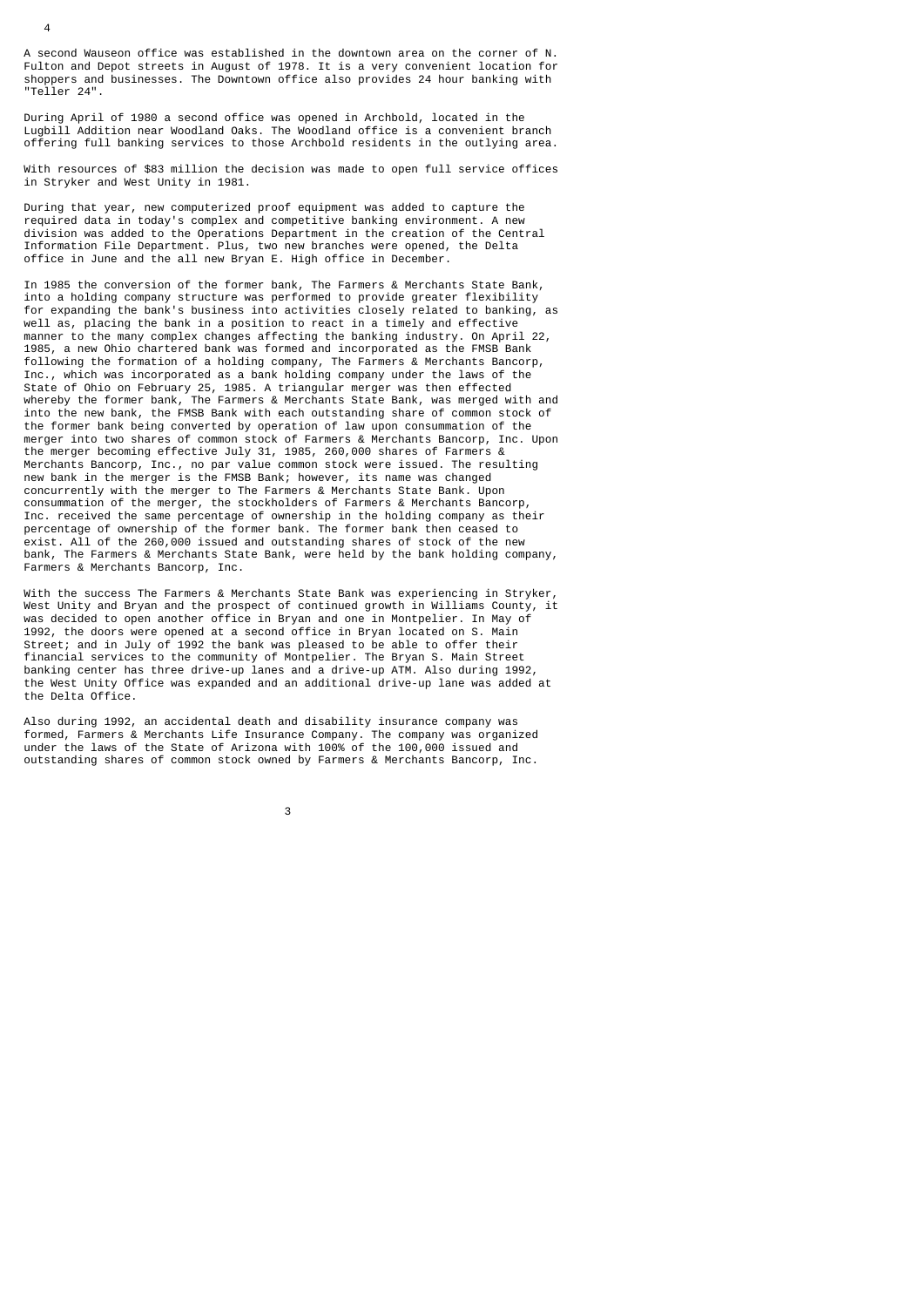The growth of The Farmers & Merchants State Bank continued to be very favorable in 1993 with assets in excess of \$370 million, but with the tremendous growth that was occurring, the bank was feeling growing pains brought on by cramped quarters. There were no longer community rooms in either the Main Office or the Wauseon Shoop Office. All available space at the Main Office had been used, by turning closets and storage space into offices and many of the offices that were designed for one officer were housing two officers. The Marketing and Personnel departments had been moved to the Wauseon Shoop Office basement, the former community room. The time had come for the addition of more office space at the Main Office. The former Christy Building, located on the north side of the Main Office, was demolished during the fall of 1993 to clear the way for the building expansion to begin.

Because of the ever-increasing flow of customers at the Wauseon N. Shoop Office, a decision was made to install a drive-up ATM. That ATM was installed in December, 1993. An ATM was also installed at Sauder Woodworking Co. to better serve the Sauder employees, who work various shifts, making it inconvenient for them to bank during regular banking hours.

1994 was a very special year for The Farmers & Merchants State Bank. Earnings were very strong, asset quality remained outstanding, and the bank expanded its presence within its market area. The goals for 1994 were exceeded, with a new high in assets of \$406 million. With a growing interest to expand the bank's market area and branch into Henry County, an application was submitted for a Napoleon office. Once the application was approved, the bank wasted no time in getting the building constructed. The full service Napoleon Office, with a drive-up ATM, was conveniently located on St. Rt. 108 on the north edge of Napoleon making it easily accessible for the residents of Henry County.

During the time the Napoleon office was under construction, plans were completed for expansion of the Wauseon N. Shoop Office. This was the first expansion of this office since its opening in 1973, and with the basement being used for offices, more office space was greatly needed. The new addition consisted of four additional offices, a large secretarial/new accounts area, restroom, and supply room.

In October, 1994, the newly constructed expansion of the Main Office and the remodeling of the first floor of the original structure was completed. The offices were ready for occupancy in time for the annual Christmas Club Open House, November 4th and 5th. The remodeling of the offices located in the basement of the Main Office began as soon as Open House was over.

The Napoleon Office opened for business during the second week of February, 1995. On Sunday, February 12, 1995, an Open House was held at the Main Office and the new Napoleon Office.

An ATM was placed at Northwest State Community College in March, 1995, to better serve the customers from the Four County Area. In April, 1995, a drive-up ATM was installed at the Archbold Woodland Office.

During the spring of 1996, the Delta Office began an extensive remodeling and expansion project. The need was seen for more loan officer space and an ATM machine. The project was completed in October of 1996. Two more ATM locations were also secured during this year. An ATM was placed in the Community Hospital of Williams County, Bryan, and another in the Fulton County Health Center, Wauseon. The Farmers & Merchants State Bank now has twelve ATM's located throughout Fulton, Williams, and Henry Counties.

In June of 1996, Farmers & Merchants Bancorp split its stock, 5 for 1. The goal was to bring the price per share down so it would be more affordable and possibly encourage trading.

The Farmers & Merchants State Bank again hit a new growth plateau. At year end assets went over the \$500 million mark.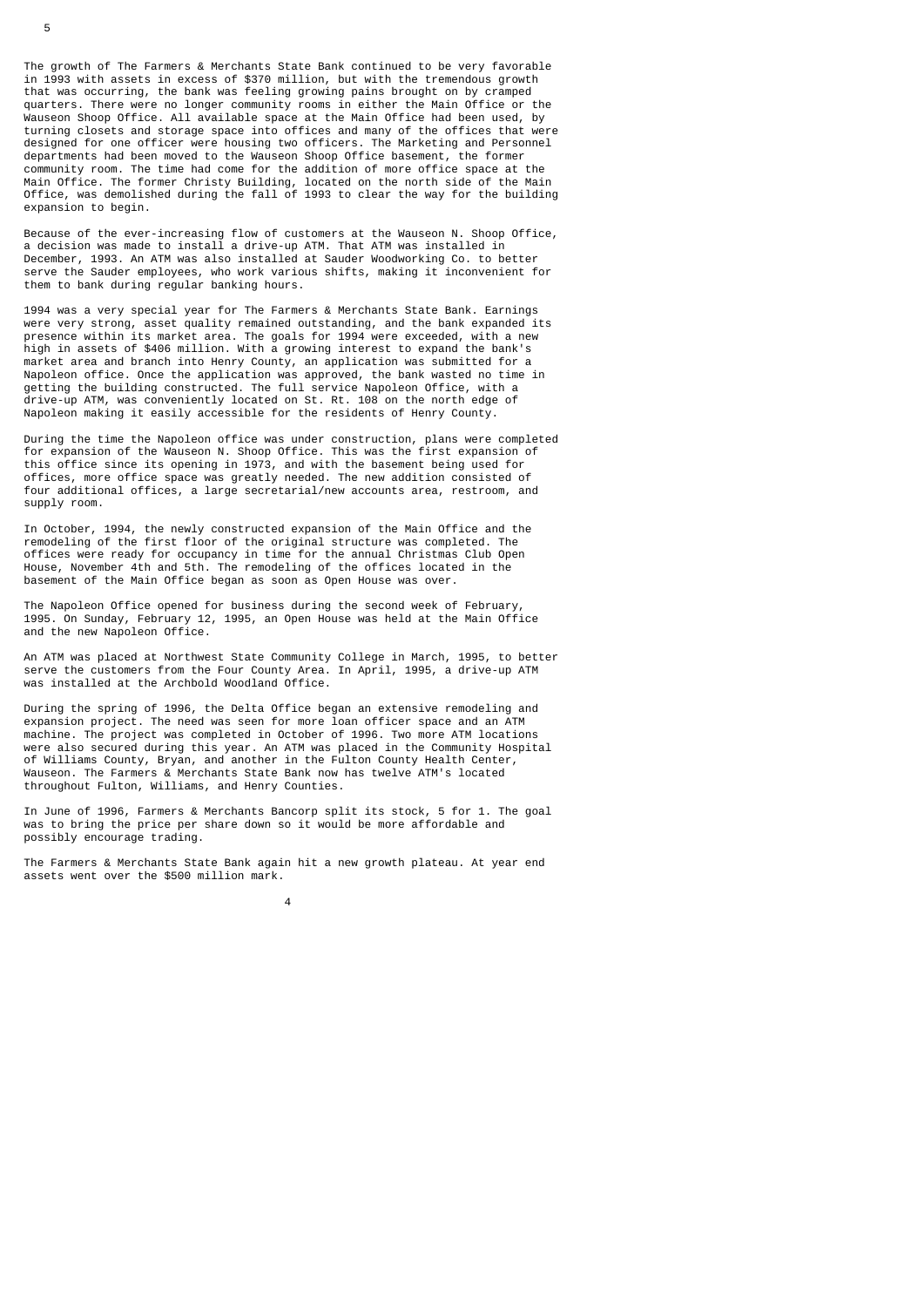The Bank continued to expand ATM locations during 1997 by installing a drive-up machine at our West Unity office. During the fourth quarter 1997 an ATM (cash dispensing only) was installed at Wyse Commons at the Fairlawn Haven Complex in Archbold. 1997 proved to be a very profitable year for the Bank and ended the year with \$528,273,000 in assets. An application was submitted and approved for a new full service office to be located at the east end of the village of Montpelier. Construction of that building began in October 1997 and was open for business in June 1998.

With the opening of the Montpelier Eastside Office in June 1998, The Farmers & Merchants State Bank now has 12 office locations in 8 communities. There were four new ATM's installed during 1998. Those ATM's are located at the Bryan East High Office, Stryker Office, Montpelier Eastside Office, and Repp Oil in Fayette. With the addition of these new ATM's the bank now has 18 ATM locations throughout our market area. The existing Fulton County Health Center ATM was relocated to Beck's Petro Country Store, Ridgeville Corners.

Construction of the Swanton Office began in June 1999. This office, which opened in November 1999, is the bank's first office located in Lucas County. With the addition of another drive-up ATM at the Swanton Office, the bank now has 19 ATM locations. Assets at the end of the fourth quarter were \$598,529 million.

FM Investments, the brokerage department of The Farmers & Merchants State Bank, opened for business in April 1999. The office for this department is located in the Main Office, Archbold. Securities are offered through Raymond James Financial Services, Inc.

#### NATURE OF ACTIVITIES

The Farmers & Merchants State Bank through its equivalent of 225 full time employees engages in general commercial banking and savings business. Its activities include commercial and residential mortgage, consumer, and credit card lending activities. Because of the geographical locations in which the bank's branches are located, a substantial amount of the bank's loan portfolio is composed of loans made to the farming industry for such things as farm land, farm equipment, livestock and general operation loans for seed, fertilizer, feed, etc. Other types of lending activities include loans for home improvements, student loans, and loans for such items as autos, trucks, recreational vehicles, mobile homes, motorcycles, etc. The bank also is engaged in direct finance leasing and has invested in leveraged type leases, although the activity in this area has substantially decreased in recent years.

The bank also provides checking account services, as well as, savings and other time deposit services such as certificates of deposits. In addition, ATM's (automated teller machines) (Money Access Corporation) are also provided in its offices in Archbold, Wauseon, Bryan, Delta and Napoleon, Ohio. Two ATM's are also located at Sauder Woodworking Co., Inc., a major employer in Archbold. Additional locations are at Northwest State Community College, Fulton County Hospital in Wauseon, and Williams County Hospital in Bryan.

During 1987 The Farmers & Merchants State Bank began offering discount brokerage services to its customers. The offering of these services was a result of management's ongoing commitment to offer a full range of financial services to its customers.

Farmers & Merchants Life Insurance Company was established to provide needed additional services to The Farmers & Merchants State Bank's customers through the issuance of life and disability insurance policies. The lending officers of The Farmers & Merchants State Bank are the selling agents of the policies to the bank's customers. The insuring company will be USLIFE Credit Insurance Company, an Illinois Corporation, while Farmers & Merchants Life Insurance Co. will be the participating reinsurer. Farmers & Merchants Bancorp, Inc.'s original investment in Farmers & Merchants Life Insurance Co. was \$100,000. This investment represented less than 5% of Farmers & Merchants Bancorp, Inc.'s equity capital.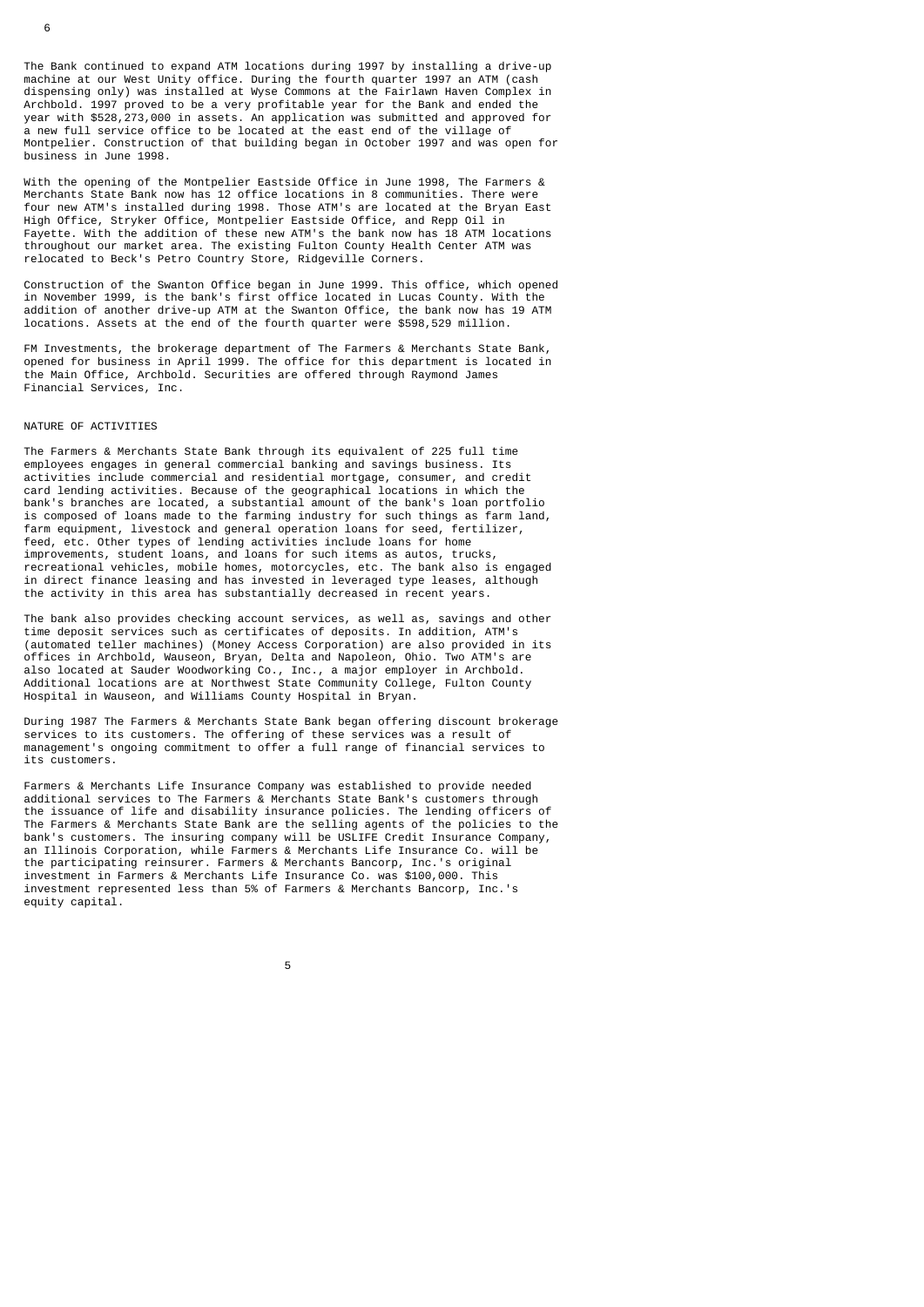Farmers & Merchants Bancorp, Inc. is a bank holding company within the meaning of the Bank Holding Company Act of 1956. The bank subsidiary, The Farmers & Merchant State Bank, is in turn regulated and examined by the Ohio Division of Banks, the Federal Deposit Insurance Corporation and the Federal Reserve System. The activities of the bank subsidiary are also subject to other federal and state laws and regulations, including usury and consumer credit laws, state laws relating to fiduciaries, the Federal Truth-in-Lending Act and Regulation Z as promulgated thereunder by the Board of Governors, the Truth in Savings Act, the Bank Bribery Act, the Competitive Equality Banking Act of 1987, the Expedited Funds Availability Act, the Community Reinvestment Act, the FDICIA (Federal Deposit Insurance Corporation Insurance Act), FIRREA (Federal Institutions Reform, Recovery, and Enforcement Act of 1989), and the Bank Merger Act among others.

7

The commercial banking business in the geographical area in which The Farmers & Merchants State Bank operates is highly competitive. In its banking activities, it competes directly with other commercial banks and savings and loan institutions in each of its operating localities. The following is a summary by geographical area of The Farmers & Merchants State Bank principal competition:

| Branch<br>.      | Location<br>.                                                                                                                                                                                                                          |
|------------------|----------------------------------------------------------------------------------------------------------------------------------------------------------------------------------------------------------------------------------------|
| Archbold, Ohio   | First National Bank of Northwest Ohio<br>(2 offices)                                                                                                                                                                                   |
| Wauseon, Ohio    | National City Bank (Subsidiary of National City<br>Corporation)<br>First Federal Savings & Loan of Defiance<br>City Loan Bank<br>State Bank & Trust Company<br>First National Bank of Northwest Ohio                                   |
| Stryker, Ohio    | First National Bank of Northwest Ohio                                                                                                                                                                                                  |
| West Unity, Ohio | National Bank of Montpelier                                                                                                                                                                                                            |
| Delta, Ohio      | State Bank & Trust Company<br>First Federal Savings & Loan of Delta                                                                                                                                                                    |
| Bryan, Ohio      | First National Bank of Northwest Ohio<br>(2 offices)<br>National City Bank (Subsidiary of National City<br>Corporation)<br>First Federal Savings & Loan of Defiance<br>(2 offices)<br>Community First Bank & Trust                     |
| Montpelier, Ohio | First National Bank of Northwest Ohio<br>National Bank of Montpelier (2 offices)<br>First Federal Savings & Loan of Defiance                                                                                                           |
| Napoleon, Ohio   | Henry County Bank (3 offices)<br>Beneficial Bank<br>First Federal Savings & Loan of Defiance, Ohio<br>First National Bank of Northwest Ohio (2 offices)<br>National City Bank (Subsidiary of National City<br>Corporation) (2 offices) |

 $\sim$  6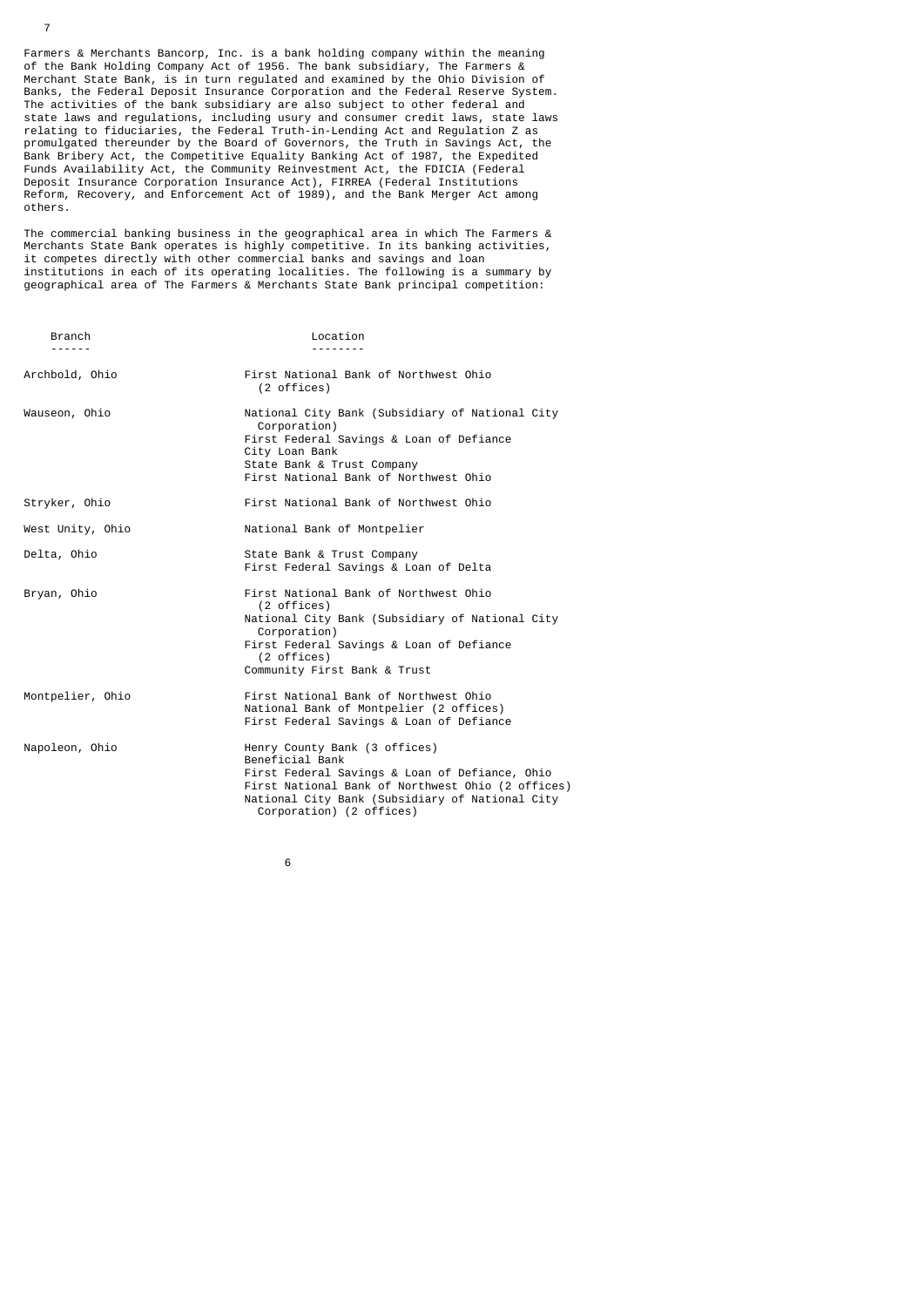#### SELECTED STATISTICAL AND FINANCIAL INFORMATION

7

## EARNINGS SUMMARY

Farmers & Merchants Bancorp, Inc. reported net income of \$6.8 million for 1999 which is down \$864 thousand from 1998 net income of \$7.6 million, and virtually the same as 1997's net income of \$6.8 million. The decrease in 1999 net income is primarily a result of increased operating expenses and an increase in the loan loss provision. Earnings per share correspondingly decreased slightly for 1999 to \$5.23 compared to \$5.89 for 1998 and \$5.22 for 1997.

## INTEREST INCOME

The following table presents net interest income, interest spread and net interest margin for the three years 1997 through 1999, comparing average outstanding balances of earnings assets and interest bearing liabilities with the associated interest income and expense and their corresponding average rates of earned and paid. The tax exempt asset yields have been tax effected to reflect a marginal corporate tax rate of 34%. Average outstanding loan balances include nonperforming loans and mortgage loans held for sale. Average outstanding security balances are computed based on carrying values including unrealized gains and losses on available-for-sale securities.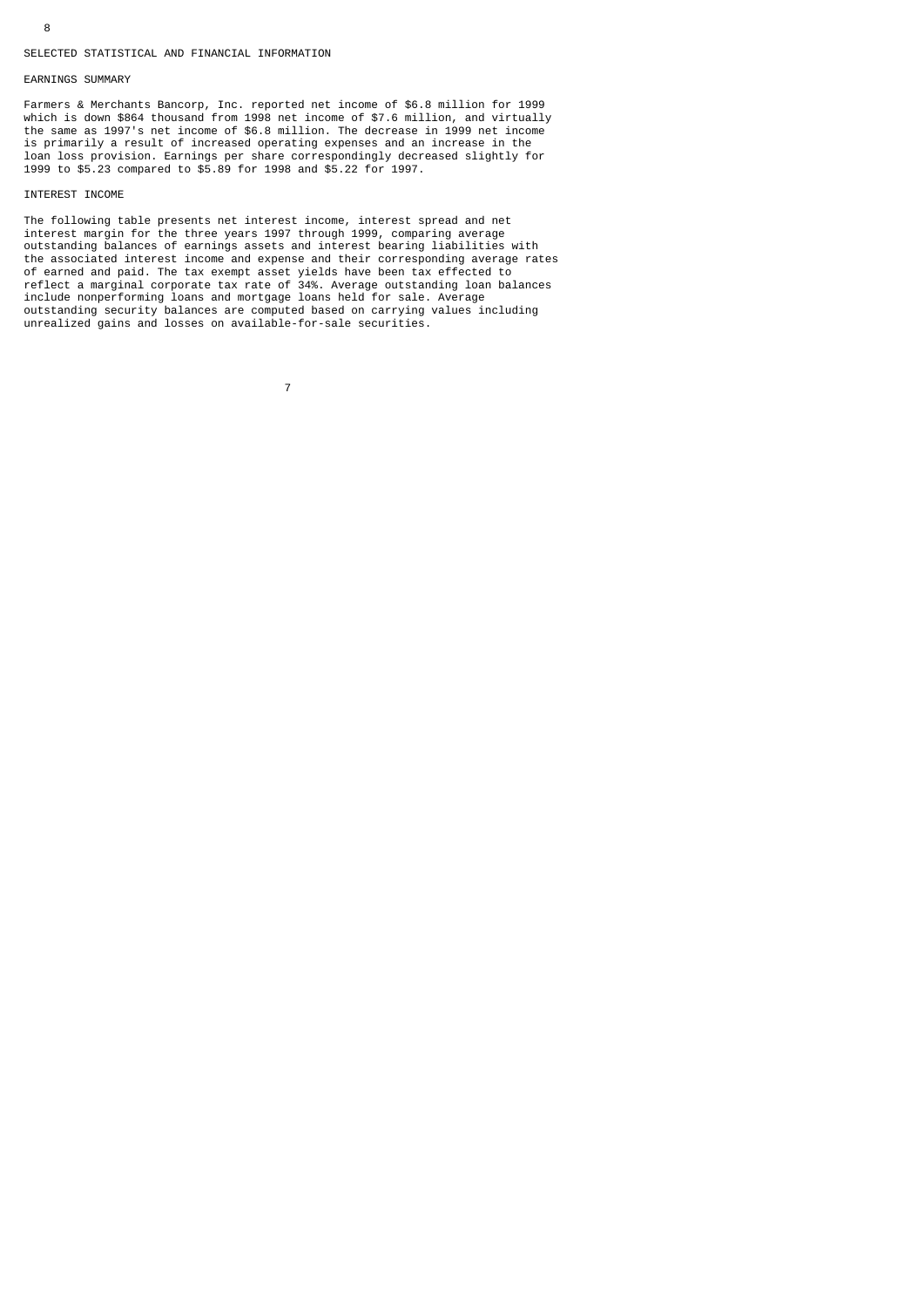#### DISTRIBUTION OF ASSETS, LIABILITIES AND SHAREHOLDERS' EQUITY, INTEREST RATES AND INTEREST DIFFERENTIAL

|                                                                                                                                                                                                                          |                                               | 1999                                                   |                                        |                                                     |
|--------------------------------------------------------------------------------------------------------------------------------------------------------------------------------------------------------------------------|-----------------------------------------------|--------------------------------------------------------|----------------------------------------|-----------------------------------------------------|
|                                                                                                                                                                                                                          |                                               | Average<br>Balance                                     | Interest/<br>Dividends                 | Yield/Rate                                          |
| <b>ASSETS</b>                                                                                                                                                                                                            |                                               |                                                        |                                        |                                                     |
| Interest Earning Assets:<br>Loans $(1)$<br>Taxable investment securities<br>Tax-exempt investment securities<br>Interest bearing deposits<br>Federal funds sold                                                          |                                               | \$428,087<br>89,834<br>30,106<br>100<br>2,019          | \$37,236<br>5,001<br>1,434<br>3<br>105 | 8.70%<br>5.57%<br>4.76%<br>3.00%<br>5.20%           |
| Total Interest Earning Assets                                                                                                                                                                                            |                                               | 550,146                                                | \$43,779                               | 7.96%                                               |
| Non-Interest Earning Assets:<br>Cash and cash equivalents<br>Other assets                                                                                                                                                |                                               | 9,940<br>25,103<br><u>.</u>                            | ===================                    | ===============                                     |
|                                                                                                                                                                                                                          | Total Assets                                  | \$585,189<br>$=$ = = = = = = = = = = = = = = = = = $=$ |                                        |                                                     |
| LIABILITIES AND SHAREHOLDERS' EQUITY<br>Interest Bearing Liabilities:<br>Savings deposits<br>Other time deposits<br>Other borrowed money<br>Federal funds purchased and securities<br>sold under agreement to repurchase |                                               | \$98,711<br>295,376<br>16,503<br>6,129                 | \$4,199<br>15,577<br>1,029<br>345      | 4.25%<br>5.27%<br>6.24%<br>5.63%                    |
|                                                                                                                                                                                                                          | Total Interest Bearing Liabilities            | 416,719                                                | \$21,150<br>====================       | 5.08%<br>===================                        |
| Non-Interest Bearing Liabilities:<br>Non-interest bearing demand deposits<br>Other                                                                                                                                       |                                               | 110,064<br>1,544<br>--------                           |                                        |                                                     |
| Stockholders' Equity                                                                                                                                                                                                     | Total Liabilities                             | 528,327<br>56,862                                      |                                        |                                                     |
|                                                                                                                                                                                                                          | Total Liabilities and<br>Shareholders' Equity | .<br>\$585,189                                         |                                        |                                                     |
| Interest/dividend income/yield<br>Interest expense/yield                                                                                                                                                                 |                                               |                                                        | \$43,779<br>21,150                     | 7.96%<br>5.08%                                      |
| Net Interest Spread                                                                                                                                                                                                      |                                               |                                                        | \$22,629                               | 2.88%                                               |
| Net Interest Margin                                                                                                                                                                                                      |                                               |                                                        | ===================                    | ===================<br>4.11%<br>=================== |

en andere andere andere andere andere andere andere andere andere andere andere andere andere andere andere a<br>Beste andere andere andere andere andere andere andere andere andere andere andere andere andere andere andere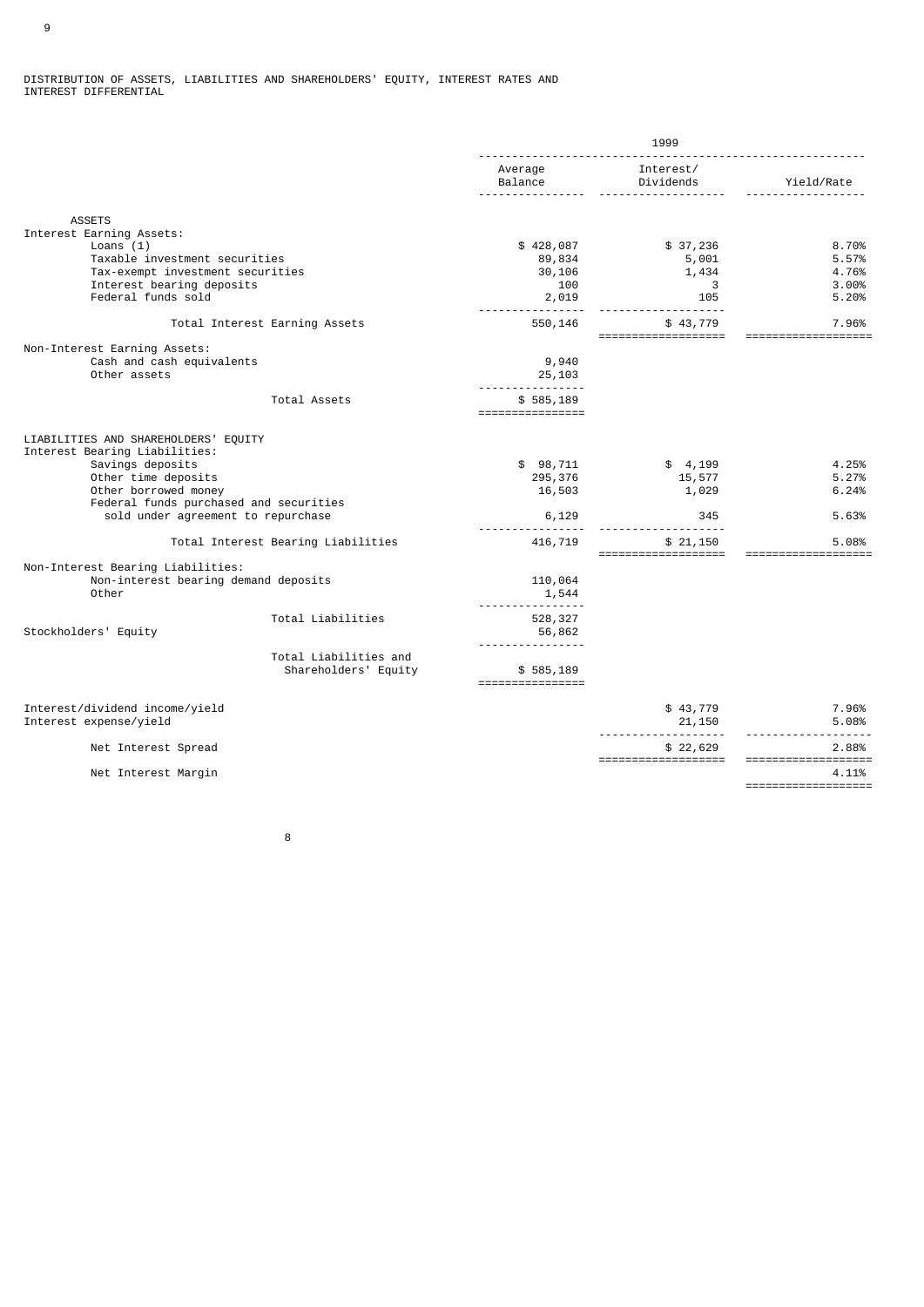|                                                                                                                                                                                                                          | 1998                                   |                                 |                                  |
|--------------------------------------------------------------------------------------------------------------------------------------------------------------------------------------------------------------------------|----------------------------------------|---------------------------------|----------------------------------|
|                                                                                                                                                                                                                          | Average<br>Balance                     | Interest/<br>Dividends          | Yield/Rate                       |
| <b>ASSETS</b>                                                                                                                                                                                                            |                                        |                                 |                                  |
| Interest Earning Assets:                                                                                                                                                                                                 |                                        |                                 |                                  |
| Loans $(1)$                                                                                                                                                                                                              | \$408,291                              | \$36,335                        | 8.90%                            |
| Taxable investment securities                                                                                                                                                                                            | 75,880                                 | 4,641                           | 6.12%                            |
| Tax-exempt investment securities                                                                                                                                                                                         | 25,654                                 | 1,259                           | 4.91%                            |
| Interest bearing deposits                                                                                                                                                                                                | 100                                    | 5                               | 5.00%                            |
| Federal funds sold                                                                                                                                                                                                       | 12, 123                                | 648                             | 5.35%                            |
| Total Interest Earning Assets                                                                                                                                                                                            | 522,048                                | \$42,888<br>==================  | 8.22%<br>===================     |
| Non-Interest Earning Assets:                                                                                                                                                                                             |                                        |                                 |                                  |
| Cash and cash equivalents                                                                                                                                                                                                | 14,745                                 |                                 |                                  |
| Other assets                                                                                                                                                                                                             | 16,484                                 |                                 |                                  |
| Total Assets                                                                                                                                                                                                             | \$553,277<br>======================    |                                 |                                  |
| LIABILITIES AND SHAREHOLDERS' EQUITY<br>Interest Bearing Liabilities:<br>Savings deposits<br>Other time deposits<br>Other borrowed money<br>Federal funds purchased and securities<br>sold under agreement to repurchase | \$89,643<br>290,141<br>11,051<br>3,276 | \$4,635<br>16,547<br>698<br>206 | 5.17%<br>5.70%<br>6.32%<br>6.25% |
| Total Interest Bearing Liabilities                                                                                                                                                                                       | 394,111                                | \$22,086<br>=================== | 5.60%<br>==================      |
| Non-Interest Bearing Liabilities:                                                                                                                                                                                        |                                        |                                 |                                  |
| Non-interest bearing demand deposits                                                                                                                                                                                     | 100,420                                |                                 |                                  |
| Other                                                                                                                                                                                                                    | 5,807                                  |                                 |                                  |
| Total Liabilities<br>Stockholders' Equity                                                                                                                                                                                | 500,338<br>52,939                      |                                 |                                  |
| Total Assets & Shareholders' Equity                                                                                                                                                                                      | \$553,277<br>=======================   |                                 |                                  |
| Interest/dividend income/yield                                                                                                                                                                                           |                                        | \$42,888                        | 8.22%                            |
| Interest expense/yield                                                                                                                                                                                                   |                                        | 22,086                          | 5.61%                            |
| Net Interest Spread                                                                                                                                                                                                      |                                        | \$20,802<br>=================== | 2.61%<br>===================     |
| Net Interest Margin                                                                                                                                                                                                      |                                        |                                 | 3.98%                            |
|                                                                                                                                                                                                                          |                                        |                                 | ===================              |

9 and 20 and 20 and 20 and 20 and 20 and 20 and 20 and 20 and 20 and 20 and 20 and 20 and 20 and 20 and 20 and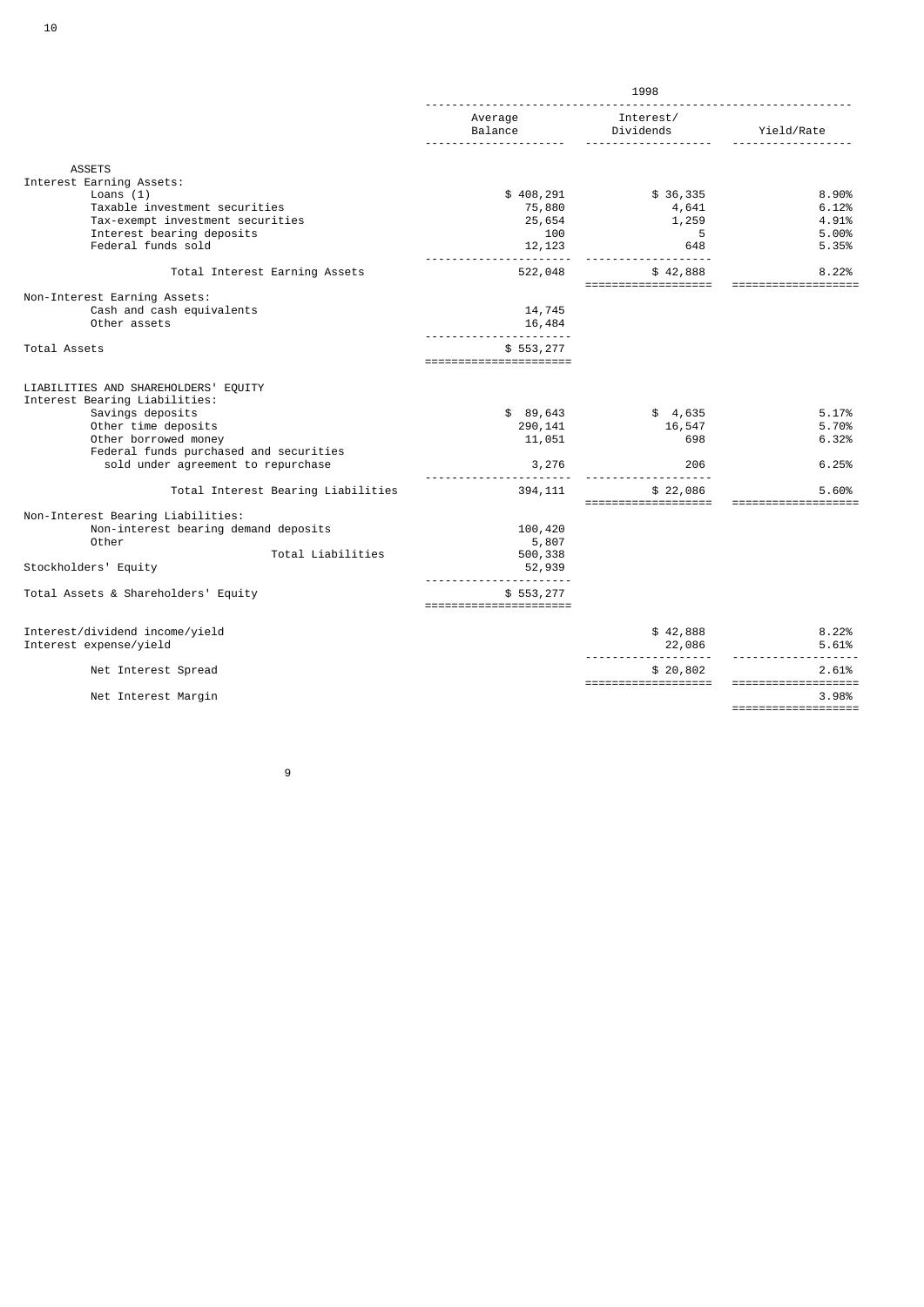|                                                                                                                                                                                                                          | 1997                                  |                                 |                                  |
|--------------------------------------------------------------------------------------------------------------------------------------------------------------------------------------------------------------------------|---------------------------------------|---------------------------------|----------------------------------|
|                                                                                                                                                                                                                          | Average<br>Balance                    | Interest/<br>Dividends          | Yield/Rate                       |
| <b>ASSETS</b>                                                                                                                                                                                                            |                                       |                                 |                                  |
| Interest Earning Assets:                                                                                                                                                                                                 |                                       |                                 |                                  |
| Loans $(1)$                                                                                                                                                                                                              | \$384,498                             | \$34,271                        | 8.91%                            |
| Taxable investment securities                                                                                                                                                                                            | 72,158                                | 4,540                           | 6.29%                            |
| Tax-exempt investment securities                                                                                                                                                                                         | 22,069                                | 1,131                           | 5.13%                            |
| Interest bearing deposits                                                                                                                                                                                                | 100                                   | 5                               | 5.00%                            |
| Federal funds sold                                                                                                                                                                                                       | 3,805                                 | 211                             | 5.55%                            |
| Total Interest Earning Assets                                                                                                                                                                                            | 482,630                               | \$40,158<br>=================== | 8.32%<br>=======                 |
| Non-Interest Earning Assets:                                                                                                                                                                                             |                                       |                                 |                                  |
| Cash and cash equivalents                                                                                                                                                                                                | 13,161                                |                                 |                                  |
| Other assets                                                                                                                                                                                                             | 14,371                                |                                 |                                  |
| Total Assets                                                                                                                                                                                                             | \$510,162<br>======================   |                                 |                                  |
| LIABILITIES AND SHAREHOLDERS' EQUITY<br>Interest Bearing Liabilities:<br>Savings deposits<br>Other time deposits<br>Other borrowed money<br>Federal funds purchased and securities<br>sold under agreement to repurchase | \$87,439<br>270,751<br>9,414<br>4,443 | \$4,618<br>15,659<br>596<br>266 | 5.28%<br>5.78%<br>6.34%<br>5.99% |
| Total Interest Bearing Liabilities                                                                                                                                                                                       | 372,047                               | \$21,139                        | 5.68%                            |
|                                                                                                                                                                                                                          |                                       | ===================             | ===================              |
| Non-Interest Bearing Liabilities:                                                                                                                                                                                        |                                       |                                 |                                  |
| Non-interest bearing demand deposits                                                                                                                                                                                     | 87,013                                |                                 |                                  |
| Other                                                                                                                                                                                                                    | 4,554                                 |                                 |                                  |
| Total Liabilities<br>Stockholders' Equity                                                                                                                                                                                | 463,614<br>46,548                     |                                 |                                  |
| Total Assets & Shareholders' Equity                                                                                                                                                                                      | \$510,162<br>======================   |                                 |                                  |
|                                                                                                                                                                                                                          |                                       |                                 |                                  |
| Interest/dividend income/yield<br>Interest expense/yield                                                                                                                                                                 |                                       | \$40,158                        | 8.32%<br>5.68%                   |
|                                                                                                                                                                                                                          |                                       | 21,139                          |                                  |
| Net Interest Spread                                                                                                                                                                                                      |                                       | \$19,019<br>=================== | 2.64%<br>===================     |
| Net Interest Margin                                                                                                                                                                                                      |                                       |                                 | 3.94%                            |
|                                                                                                                                                                                                                          |                                       |                                 | ===================              |

The primary source of the Company's traditional banking revenue is net interest income. Net interest income is the difference between interest income on interest earning assets, such as loans and securities, and interest expense on liabilities used to fund those assets such as interest bearing deposits and other borrowings. Net interest income is affected by changes in both interest rates and the amount and composition of earnings assets and liabilities. The change in net interest income is most often measured as a result of two statistics interest spread and net interest margin. The difference between the yields on earning assets and the rates paid for interest bearing liabilities supporting those funds represents the interest spread. Because non-interest bearing sources of funds such as demand deposits and stockholders' equity also support earning assets, the net interest margin exceeds the interest spread.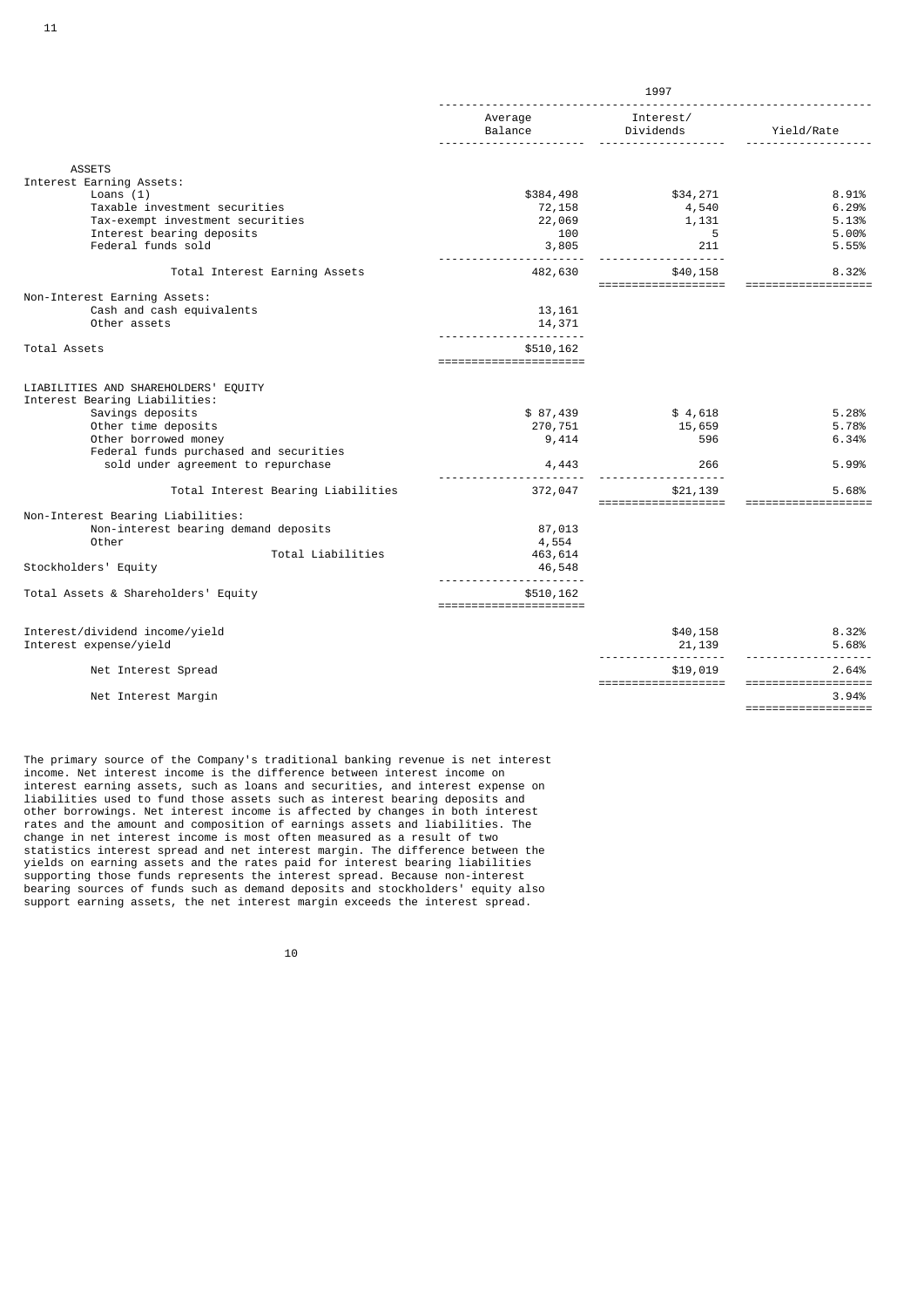The following tables show changes in interest income, interest expense and net interest due resulting from changes in volume and rate variances for major categories of earnings assets and interest bearing liabilities.

|                                                                                                                               | 1999 vs 1998                        |                                              |                                          |
|-------------------------------------------------------------------------------------------------------------------------------|-------------------------------------|----------------------------------------------|------------------------------------------|
|                                                                                                                               | Net<br>Change                       | Due to Change in<br>Volume                   | Rate                                     |
| Interest Earned On:                                                                                                           |                                     |                                              |                                          |
| Loans<br>Taxable investment securities<br>Tax-exempt investment securities<br>Interest bearing deposits<br>Federal funds sold | \$901<br>360<br>175<br>(2)<br>(543) | \$1,722<br>777<br>212<br>$\sim 100$<br>(525) | \$ (821)<br>(417)<br>(37)<br>(2)<br>(18) |
| Total Interest Earning Assets                                                                                                 | \$891<br>======================     | .<br>\$2,185<br>===================          | \$(1, 294)<br>===================        |
| Interest Paid On:                                                                                                             |                                     |                                              |                                          |
| Savings deposits<br>Other time deposits<br>Other borrowed money<br>Federal funds sold and security                            | \$ (436)<br>(970)<br>331            | \$386<br>276<br>340                          | \$ (822)<br>(1, 246)<br>(9)              |
| repurchase agreements                                                                                                         | 139                                 | 161                                          | (22)                                     |
|                                                                                                                               | \$ (936)<br>======================= | \$1,162<br>===================               | \$(2,098)<br>====================        |
|                                                                                                                               |                                     | 1998 vs 1997                                 |                                          |
|                                                                                                                               | Net<br>Change                       | Due to Change in<br>Volume                   | Rate                                     |
| Interest Earned On:                                                                                                           |                                     |                                              |                                          |
| Loans<br>Taxable investment securities<br>Tax-exempt investment securities<br>Interest bearing deposits                       | \$2,064<br>101<br>128<br>$\sim$     | \$2,117<br>228<br>176<br>$\sim 100$          | \$ (53)<br>(127)<br>(48)                 |
| Federal funds sold                                                                                                            | 437                                 | 445<br>-----                                 | (8)                                      |
| Total Interest Earning Assets                                                                                                 | \$2,730<br>=============            | \$2,966<br>=============                     | \$ (236)                                 |
| Interest Paid On:                                                                                                             |                                     |                                              |                                          |
| Savings deposits<br>Other time deposits<br>Other borrowed money<br>Federal funds sold and security                            | \$18<br>888<br>102                  | \$114<br>1,106<br>103                        | \$ (96)<br>(218)<br>(1)                  |
| repurchase agreements                                                                                                         | (62)                                | (73)                                         | 11                                       |
|                                                                                                                               | \$946<br>==============             | \$1,250<br>$=$ ====================          | \$ (304)                                 |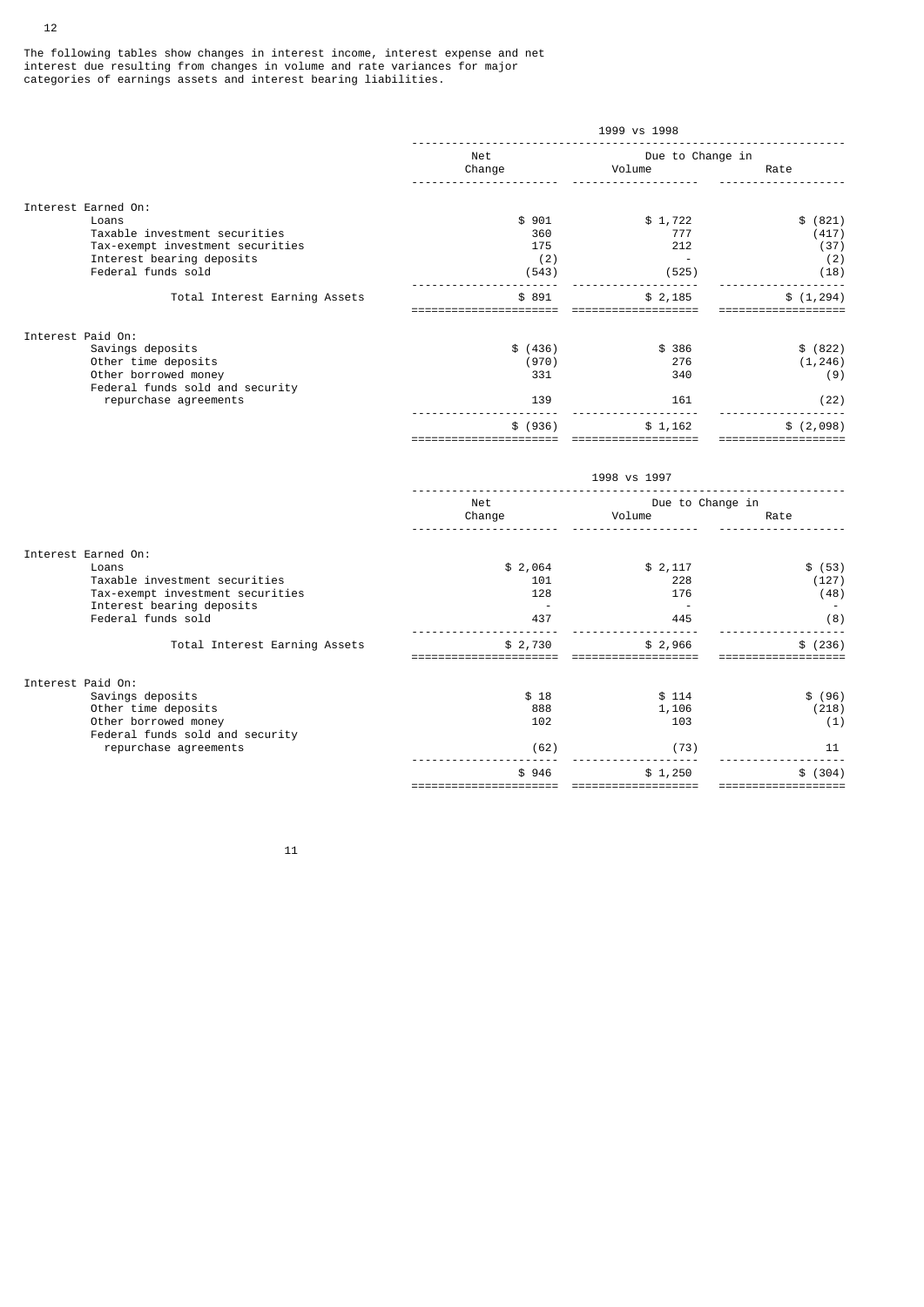Interest income and fees on loans and leases increased \$901 thousand for 1999 to \$37.2 million from \$36.3 million for 1998. This compares with an increase of \$2.1 million for 1998 over 1997 income of \$34.2 million. The increase for 1999 was primarily due to an increase in loan activity with some increase resulting from an increased investment in marketable debt securities.

Net interest margin was 4.11% for 1999, 3.98% for 1998 and 3.94% for 1997. While industry trends have been for a narrowing of the interest margin due to rising interest rates by the Federal Reserve and price competition, The Farmers & Merchants State Bank has been able to modestly increase their margins.

## NONINTEREST INCOME

Noninterest income was \$3.1 million for 1999 compared to \$4 million for 1998 and \$2.9 million for 1997. The reduction in noninterest income was primarily in four categories. Miscellaneous customer service charges were \$299 thousand for 1999 compared to \$452 thousand for 1998 and \$288 for 1997. Mastercard fees dropped \$199 thousand for 1999 to \$293 thousand compared to \$492 thousand for 1998 and \$406 thousand for 1997. Mortgage servicing rights income was \$138 thousand for 1999 compared to \$814 thousand for 1998 and \$261 thousand for 1997. Finally, the gain on sale of loans held-for-sale was \$116 thousand for 1999, while gain on sale of loans-held-for-sale for 1998 and 1997 were \$477 thousand and \$160 thousand, respectively.

### NONINTEREST EXPENSE

Noninterest expenses have demonstrated steady increases. Noninterest expense for 1997 amounted to \$11 million compared to \$12.9 million for 1998, and \$14.3 million for 1999, representing increases of \$1.8 million and \$1.4 million for 1998 and 1999, respectively. No one specific noninterest expense category accounted for a significant portion of these increases. Increases were experienced in all categories as can be seen from the income statement in the shareholders' report.

### FINANCIAL CONDITION

Average earning assets have demonstrated a consistent increase since 1997. These assets were \$550 million for 1999, a \$28 million or 5.4% increase over 1998 levels of \$522 million compared to a \$40 million or 8.2% increase for 1998 over 1997. Most of this growth has come from increased loan activity with some increase in marketable debt securities. Average interest bearing liabilities have also showed steady increases rising \$22 million from \$372 million for 1997 to \$394 million for 1998 and increasing again \$23 million to \$417 million for 1999, representing a 5.9% increase for 1998 and a 5.7% increase for 1999. Average non-interest bearing deposits which increased \$9.6 million from \$100 million for 1998 to \$110 million for 1999 also helped support the increase.

## INVESTMENT SECURITIES

Security balances at December 31 are summarized below:

|                                                                     | (In Thousands)    |                    |                    |
|---------------------------------------------------------------------|-------------------|--------------------|--------------------|
|                                                                     | 1999              | 1998               | 1997               |
| U.S. Treasury and Government agencies<br>Mortgage-backed securities | \$44,921<br>9,827 | \$55,686<br>35,520 | \$44,695<br>25,617 |
| State and local governments<br>Corporate debt securities            | 31,246<br>9,627   | 10,993<br>19,115   | 8,991<br>10,327    |
| Equity securities                                                   | 20                | 20                 | 20                 |
|                                                                     | \$95,641          | \$121,334          | \$89,650           |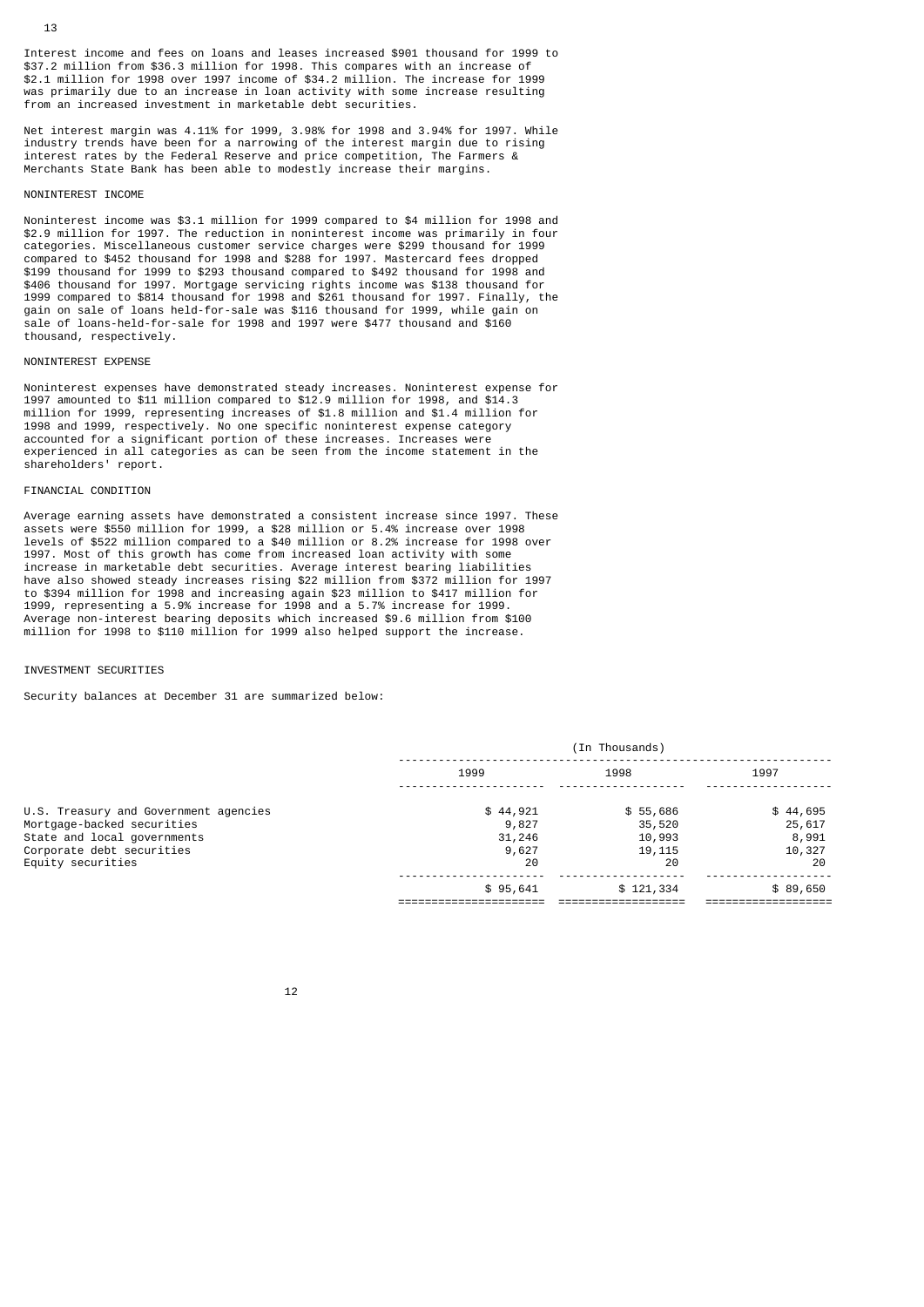The following table sets forth (dollars in thousands) the maturities of investment securities at December 31, 1999 and the weighted average yields of such securities calculated on the basis of cost and effective yields weighted for the scheduled maturity of each security. Tax-equivalent adjustments, using a thirty-four percent rate have been made in yields on obligations of state and political subdivisions. Stocks of domestic corporations have not been included.

|                                     | Maturities      |          |                                     |       |
|-------------------------------------|-----------------|----------|-------------------------------------|-------|
|                                     | Within One Year |          | After One Year<br>Within Five Years |       |
|                                     | Amount          | Yield    | Amount                              | Yield |
| U.S. Treasury                       | \$1,036         | $6.00\%$ | \$5,787                             | 6.39% |
| U.S. Government agency              | 7,910           | 6.14%    | 28,322                              | 5.82% |
| Mortgage-backed securities          | 1,024           | 6.24%    | 9,201                               | 5.90% |
| State and local governments         | 4,179           | 8.17%    | 7,117                               | 8.20% |
| Taxable state and local governments | 700             | 5.28%    | 2,374                               | 6.09% |
| Corporate debt securities           | 500             | 6.14%    | 9,302                               | 5.83% |

|                                     | Maturities                           |       |                 |        |
|-------------------------------------|--------------------------------------|-------|-----------------|--------|
|                                     | After Five Years<br>Within Ten Years |       | After Ten Years |        |
|                                     | Amount                               | Yield | Amount          | Yield  |
| U.S. Treasury                       |                                      | N/A   | \$.             | N/A    |
| U.S. Government agency              | 2,608                                | 5.13% |                 | N/A    |
| Mortgage-backed securities          |                                      | N/A   |                 | 10.42% |
| State and local governments         | 9,904                                | 7.86% | 6,801           | 9.44%  |
| Taxable state and local governments |                                      | N/A   |                 | N/A    |
| Corporate debt securities           |                                      | N/A   |                 | N/A    |

At December 31, 1999 the Bank held no large block of any one investment security, except for U.S. Treasury and other U.S. Government agencies. No one holding in debt securities exceeded \$2.5 million. The Bank did hold stock in the Federal Home Loan Bank of Cincinnati at a cost of \$2.8 million. This is required in order to obtain Federal Home Loan Bank Loans.

### LOAN PORTFOLIO

The Bank's various loan portfolios are subject to varying levels of credit risk. Management mitigates these risks through portfolio diversification and through standardization of lending policies and procedures.

|                       | (In Thousands) |           |           |           |           |
|-----------------------|----------------|-----------|-----------|-----------|-----------|
|                       | 1999           | 1998      | 1997      | 1996      | 1995      |
| Loans:                |                |           |           |           |           |
| Commercial/industrial | \$100,996      | \$81,253  | \$65,633  | \$67,763  | \$58,987  |
| Agricultural          | 46,035         | 38,882    | 44,939    | 41,195    | 41,328    |
| Real estate mortgage  | 237,056        | 200,675   | 205,626   | 195,043   | 173,302   |
| Installment           | 71,662         | 68,385    | 75,767    | 63,199    | 61,021    |
| Commercial paper      | 7,330          | 13,648    | 7,837     | 3,959     | 7,604     |
| <b>IDB</b>            | 7,015          | 4,587     | 4,511     | 3,670     | 3,336     |
| Total Loans           | \$470,094      | \$407,430 | \$404,313 | \$374,829 | \$345,578 |
|                       |                |           |           |           |           |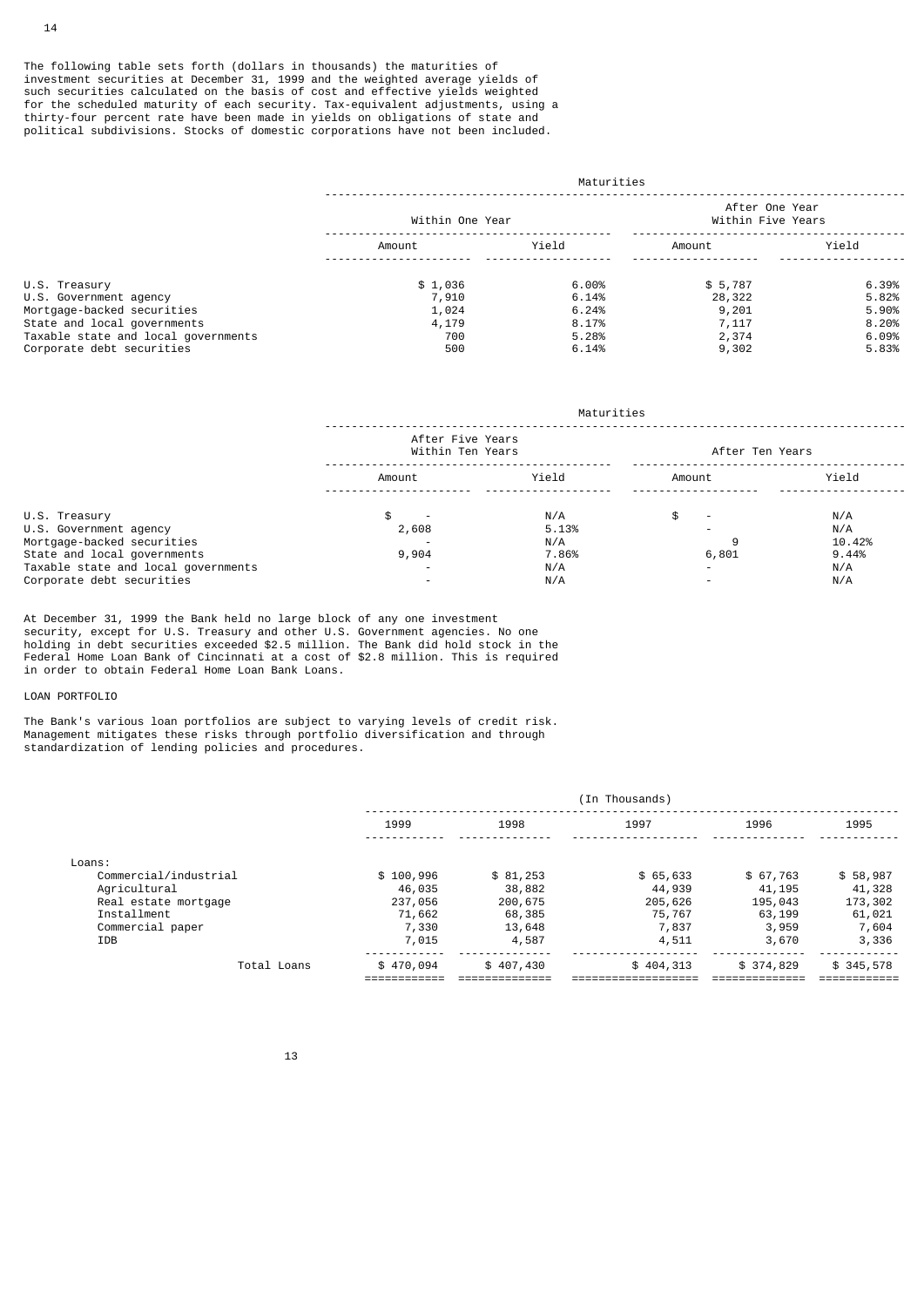## The following table shows the maturity of loans:

|                                   | Maturities (In Thousands) |                                        |                     |           |
|-----------------------------------|---------------------------|----------------------------------------|---------------------|-----------|
|                                   | Within<br>One Year        | After One<br>Year Within<br>Five Years | After<br>Five Years | Total     |
| Commercial/industrial/agriculture | \$85,062                  | \$38,681                               | \$23,288            | \$147,031 |
| Real estate mortgage              | 560                       | 8,121                                  | 228,375             | 237,056   |
| Installment                       | 9,288                     | 59,336                                 | 3,038               | 71,662    |
| Commercial paper                  | 7,330                     |                                        |                     | 7,330     |
| Industrial Development Bonds      | 721                       | 1,180                                  | 5,114               | 7,015     |

The following table presents the total of loans due after one year which have 1) predetermined interest rates and 2) floating or adjustable interest rates:

|                                   | (In Thousands) |  |
|-----------------------------------|----------------|--|
|                                   | After One      |  |
|                                   | Year           |  |
|                                   |                |  |
| Commercial/industrial/agriculture |                |  |
| Fixed                             | \$25,521       |  |
| Variable                          | 8,769          |  |
| Real estate mortgage              |                |  |
| Fixed                             | 35,602         |  |
| Variable                          | 78,300         |  |
| Installment                       |                |  |
| Fixed                             | 55,501         |  |
| Variable                          | 36             |  |
| Industrial Development Bonds      |                |  |
| Fixed                             | 6,295          |  |
| Variable                          |                |  |
|                                   |                |  |

The following table summarizes the Company's nonaccrual and past due loans as of December 31:

| 1999    | 1998    | 1997    | 1996    | 1995    |
|---------|---------|---------|---------|---------|
| \$6,504 | \$6,455 | \$2,890 | \$3,489 | \$3,494 |
| 2,264   | 1,988   | 1,396   | 1,899   | 2,698   |
| \$8,768 | \$8,443 | \$4,286 | \$5,388 | \$6,192 |
|         |         |         |         |         |

As of December 31, 1999, management, to the best of their knowledge, is not aware of any significant loans, group of loans or segments of the loan portfolio not included above, where there are serious doubts as to the ability of the borrowers to comply with the present loan payment terms.

Although loans may be classified as nonperforming, many continue to pay interest irregularly or at less than original contractual rates. Interest income which would have been recorded under the original terms of the nonaccrual loans was \$53 thousand for 1999 and \$40 thousand for 1998. Any collections of interest on nonaccrual loans are included in interest income when collected. This amounted to \$53 thousand for 1999 and \$172 for 1998.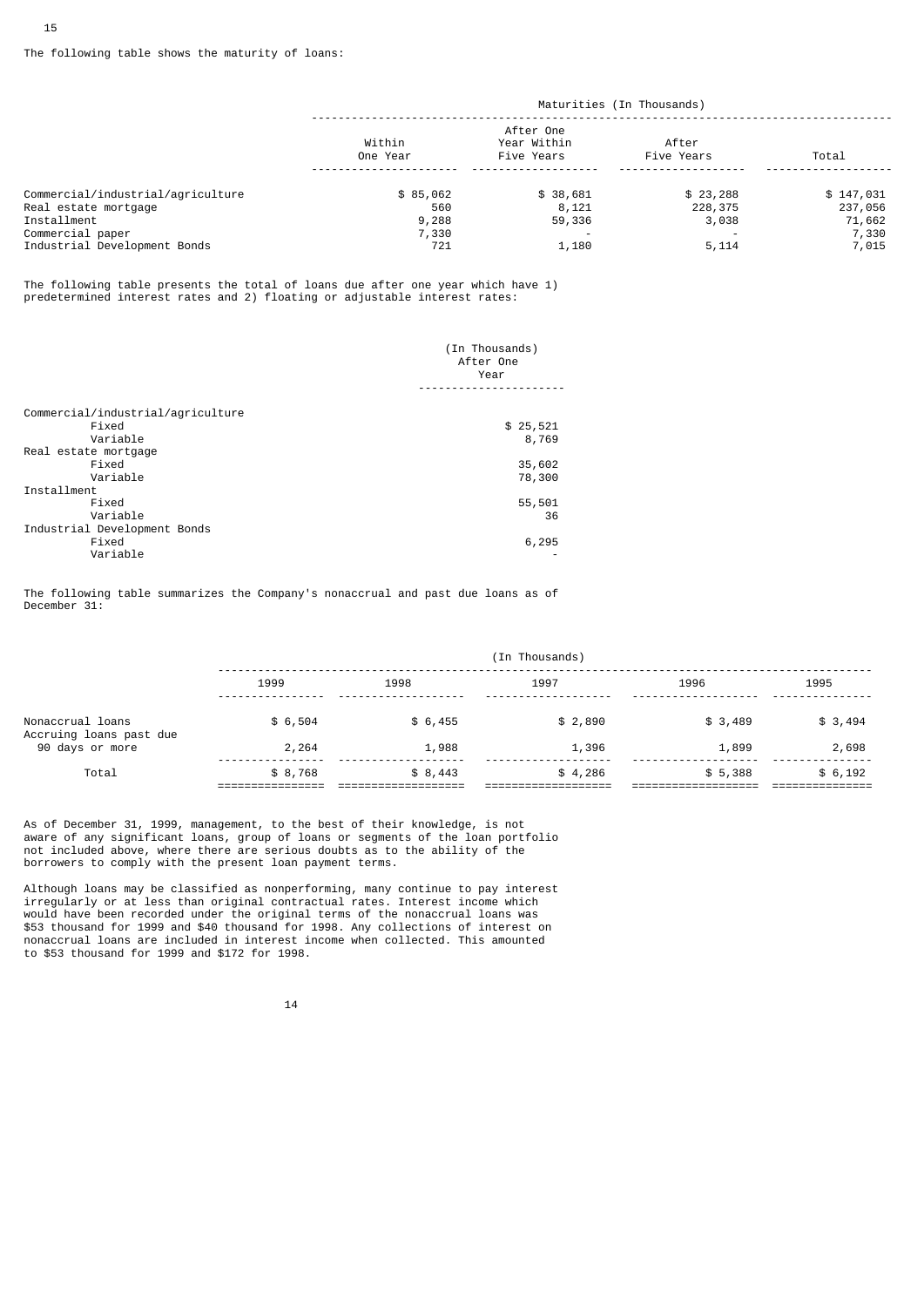Loans are placed on nonaccrual status in the event one of the following occurs: the total line of the customer is charged off to the extent of 50%, the loan is in past due status for more than 180 days.

The \$6.5 million of nonaccrual loans as of December 31, 1999 are secured.

At December 31, 1999 the Bank has \$8.7 million of loans which it considers to be potential problem loans in that the borrowers are experiencing financial difficulties. These loans are subject to constant management attention and are reviewed more frequently that quarterly.

The amount of the potential problem loans was considered in management's review of the loan loss reserve required at December 31, 1999.

In extending credit to families, businesses and governments, banks accept a measure of risk against which an allowance or reserve for possible loan losses is established by way of expense charges to earnings. This expense, used to enlarge a bank's allowance for loan losses, is determined by management based on a detailed monthly review of the risk factors affecting the loan portfolio, including general economic conditions, changes in the portfolio mix, past due loan-loss experience and the financial condition of the bank's borrowers.

At December 31, 1999, the Bank had loans outstanding to individuals and firms engaged in the various fields of agriculture in the amount of \$46 million. The ratio of this segment of loans to the total loan portfolio is not considered unusual for a bank engaged in and servicing rural communities

The allowance for loan losses is evaluated based on an assessment of the losses inherent in the loan portfolio. This assessment results in an allowance consisting of two components, allocated and unallocated.

The allocated component of the allowance for loan losses reflects expected losses resulting from an analysis of individual loans, developed through specific credit allocations for individual loans and historical loss experience for each loan category. The specific credit allocations are based on a regular analysis of all loans and commitments over a fixed dollar amount where the internal credit rating is at or below a predetermined classification. The historical loan loss portion is determined using a historical loss analysis by loan category.

The unallocated portion of the reserve for loan losses is determined based on management's assessment of general economic conditions as well as specific economic factors in the Bank's marketing area. This assessment inherently involves a higher degree of uncertainty and considers current risk factors that may not have yet manifested themselves in the Bank's historical loss factors used to determine the allocated component of the allowance.

Actual charge-off of loan balances are based upon periodic evaluations of the loan portfolio by management. These evaluations consider several factors, including, but not limited to, general economic conditions, financial condition of the borrower, and collateral.

The following table presents a reconciliation of the allowance for loan losses: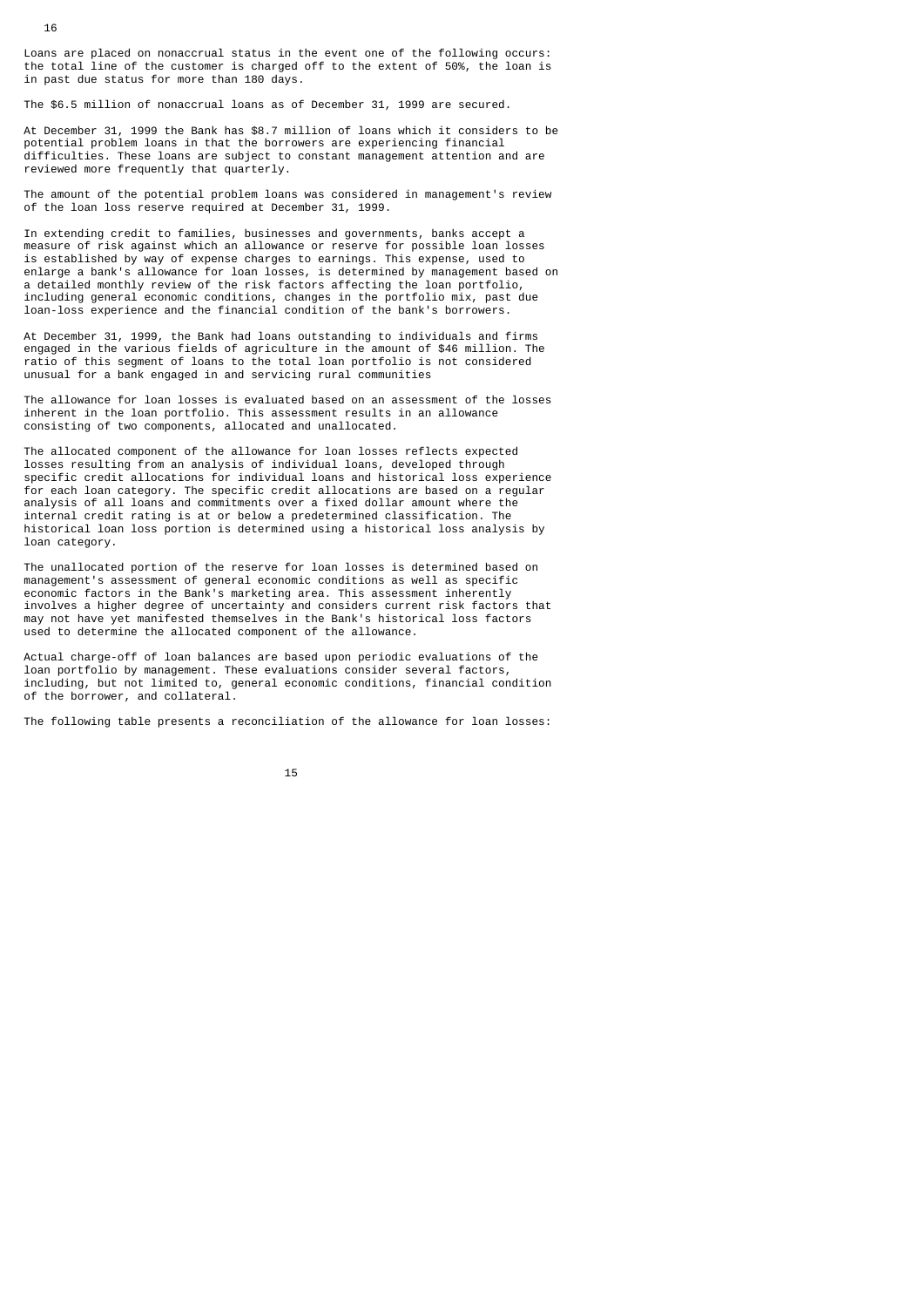|                                                             | (In Thousands) |           |           |           |           |
|-------------------------------------------------------------|----------------|-----------|-----------|-----------|-----------|
|                                                             | 1999           | 1998      | 1997      | 1996      | 1995      |
| Loans                                                       | \$470,094      | \$407,430 | \$404,313 | \$374,829 | \$345,577 |
| Daily average of outstanding loans                          | \$428,087      | \$408,291 | \$384,498 | \$358,261 | \$324,239 |
| Allowance for loan losses - January 1<br>Loans Charged Off: | \$5,850        | \$5,850   | \$5,500   | \$5,500   | \$5,500   |
| Commercial                                                  | 185            | 472       | 263       | 623       | 748       |
| Installment                                                 | 1,085          | 1,260     | 1,239     | 1,053     | 691       |
| Real estate mortgages                                       | 304            | 42        | 29        | 35        | 40        |
|                                                             | 1,574          | 1,774     | 1,531     | 1,711     | 1,479     |
| Loan Recoveries:                                            |                |           |           |           |           |
| Commercial                                                  | 493            | 540       | 384       | 197       | 584       |
| Installment                                                 | 331            | 339       | 364       | 443       | 426       |
| Real estate mortgages                                       | 13             | 3         | 22        | 3         | 84        |
|                                                             | 837            | 882       | 770       | 643       | 1,094     |
| Net Charge Offs                                             | 737            | 892       | 761       | 1,068     | 385       |
| Privision for loan loss                                     | 1,637          | 892       | 1,111     | 1,068     | 385       |
| Allowance for loan losses - December 31                     | \$6,750        | \$5,850   | \$5,850   | \$5,500   | \$5,500   |
| Ratio of net charge-offs to average                         |                |           |           |           |           |
| loans outstanding                                           | 0.17%          | 0.22%     | 0.20%     | 0.30%     | 0.12%     |
|                                                             |                |           |           |           |           |

Allocation of the allowance for loan losses among the various loan categories is as follows:

|                                                                                                | Amount<br>(000's)         | % of Loans<br>in Each<br>Category To<br>Total Loans |
|------------------------------------------------------------------------------------------------|---------------------------|-----------------------------------------------------|
| Balance at End of Period Applicable To:<br>Commercial/industrial<br>Installment<br>Real estate | \$3,948<br>1,504<br>1,298 | 32.26%<br>15.72%<br>52.01%                          |
|                                                                                                | \$6,750                   | 100.00%                                             |

## DEPOSITS

The amount of outstanding time certificates of deposits and other time deposits in amounts of \$100,000 or more by maturity are as follows:

|               | Under<br>Three Months | Over Three<br>Less Than<br>Six Months<br>---- | Over Six<br>Less Than<br>Twelve<br>Months<br>- - - - - - - - - - | Over<br>Twelve<br>Months |
|---------------|-----------------------|-----------------------------------------------|------------------------------------------------------------------|--------------------------|
| Time deposits | \$27,471              | \$24,942                                      | \$13,491                                                         | \$1,861                  |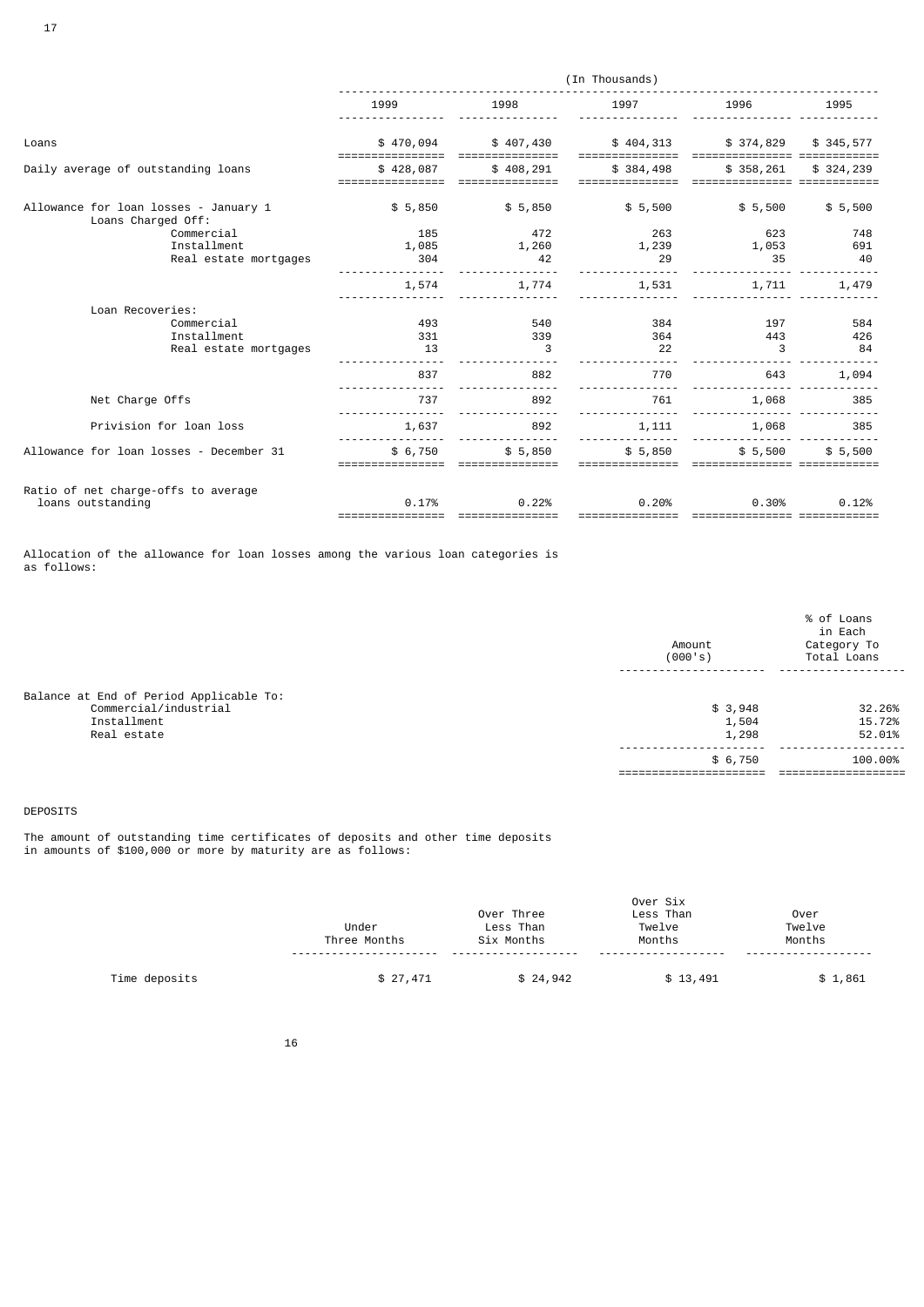|                                                     | Demand<br>Deposits   | NOW<br>Accounts   | Savings<br>Accounts | Time<br>Accounts   |
|-----------------------------------------------------|----------------------|-------------------|---------------------|--------------------|
| December 31, 1999:                                  |                      |                   |                     |                    |
| Average balance (In thousands)<br>Average rate      | \$43,655<br>$0.00\%$ | \$61,609<br>2.44% | \$101,506<br>2.65%  | \$292,581<br>5.32% |
| December 31, 1998:                                  |                      |                   |                     |                    |
| .<br>Average balance (In thousands)<br>Average rate | \$38,906<br>$0.00\%$ | \$44,218<br>2.29% | \$108,981<br>3.32%  | \$287,484<br>5.76% |
| December 31, 1997:                                  |                      |                   |                     |                    |
| Average balance (In thousands)<br>Average rate      | \$34,665<br>$0.00\%$ | \$40,626<br>2.49% | \$100,025<br>3.57%  | \$268,181<br>5.84% |

## SHORT-TERM BORROWINGS

18

The Company's average balance of short-term borrowings was less than 30% of end of year stockholders' equity for each year reported.

RETURN ON ASSETS AND EQUITY

The Company has consistently maintained regulatory capital ratios at or above the "well capitalized" levels. See Note Note 16 to the Consolidated Financial Statements for more information.

Stockholders' equity ended at \$57.9 million for 1999 compared to \$55.3 million for 1998, a \$2.6 million or 4.7% increase. Dividends remained at \$1.40 per share for 1999 compared to \$1.40 for 1998 and \$1.25 for 1997 resulting in the dividend payout ratios shown in the table below. Management and the Board of Directors are continually reviewing this ratio. The amount of dividends which can be paid are subject to regulatory restrictions.

The following table shows consolidated operating and capital ratios of the Company for each of the last three years:

|                          | 1999   | 1998   | 1997   |
|--------------------------|--------|--------|--------|
|                          |        |        |        |
| Return on average assets | 1.16%  | 1.38%  | 1.33%  |
| Return on average equity | 11.95% | 14.46% | 14.56% |
| Dividend payout ratio    | 26.79% | 23.77% | 23.95% |
| Equity to assets ratio   | 9.67%  | 9.45%  | 9.25%  |

#### **FUNDTNG**

The Company's bank subsidiary continues to follow the strategy of acquiring assets for investment purposes and retaining its own loan production, attempting to achieve reasonable spreads through matching such assets with one of a number of funding sources available.

The Farmers & Merchants State Bank functions as a financial intermediary, and as a result, its financial condition should be examined in terms of trends in its sources and uses of funds. The following comparison of daily average balances (in thousands) indicates how the bank has managed its sources and uses of funds.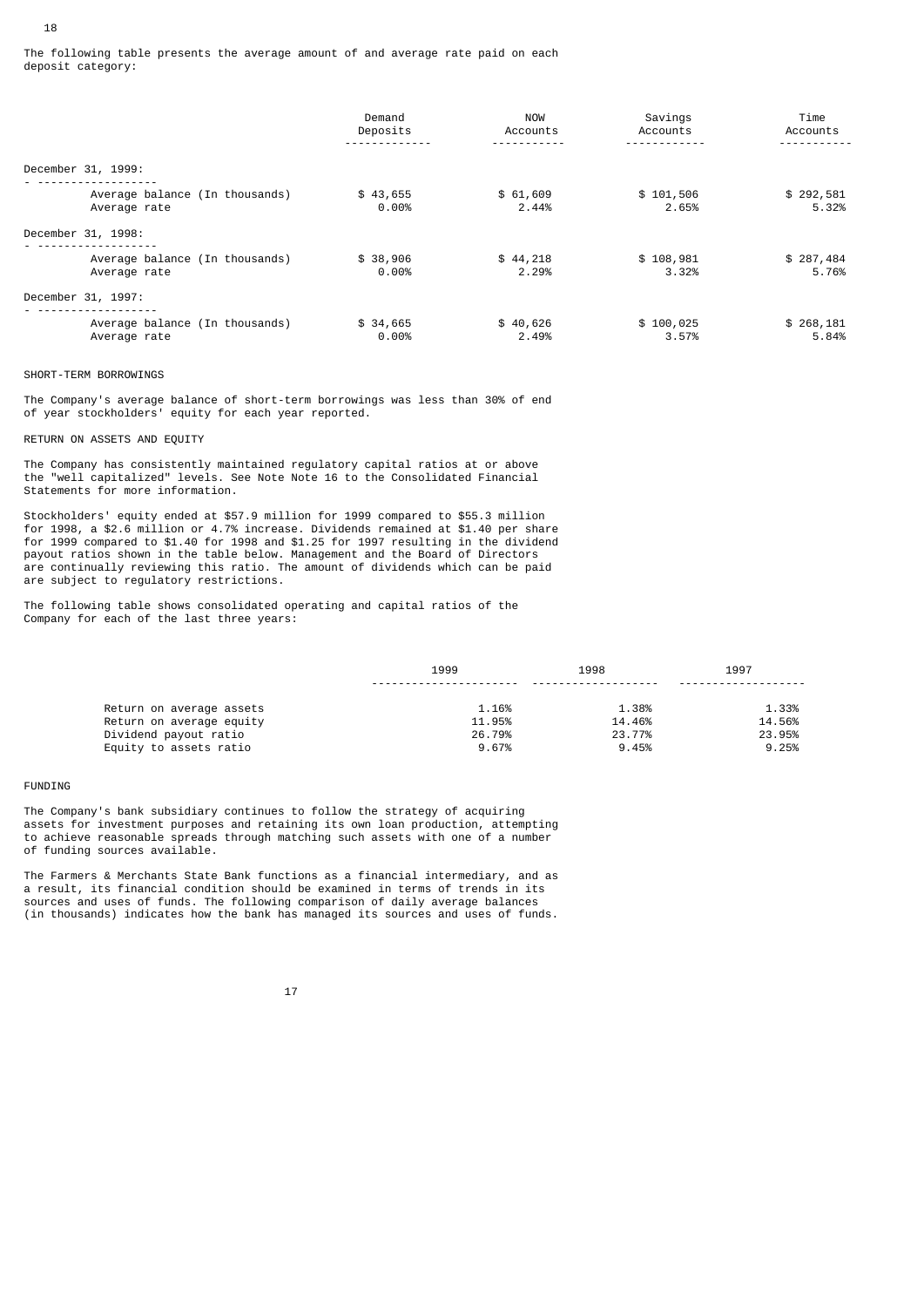|                                                                                                         | 1999                                                        |                                                      |                                                          |  |  |
|---------------------------------------------------------------------------------------------------------|-------------------------------------------------------------|------------------------------------------------------|----------------------------------------------------------|--|--|
|                                                                                                         |                                                             | Net Change                                           |                                                          |  |  |
|                                                                                                         | Average<br>Balance                                          | Amount                                               | Percentage                                               |  |  |
| Funding Uses:                                                                                           |                                                             |                                                      |                                                          |  |  |
| Loans<br>Taxable securities<br>Tax exempt securities<br>Interest bearing deposits<br>Federal funds sold | \$428,087<br>89,834<br>30,106<br>100<br>2,019<br>\$550, 146 | \$19,796<br>13,954<br>4,452<br>(10, 104)<br>\$28,098 | 4.85%<br>18.39%<br>17.35%<br>0.00%<br>$-83.35%$<br>5.38% |  |  |
| Funding Sources:<br>Deposits:<br>Noninterest bearing demand                                             | \$110,064                                                   | \$9,644                                              | 9.60%                                                    |  |  |
| Savings<br>Other time<br>Other borrowed money<br>Federal funds purchased                                | 98,711<br>295,376<br>16,503                                 | 9,068<br>5,235<br>5,452                              | 10.12%<br>1.80%<br>49.33%                                |  |  |
| agreements to repurchase                                                                                | 6,129                                                       | 2,853                                                | 87.09%                                                   |  |  |
|                                                                                                         | \$526,783                                                   | \$32,252                                             | 6.52%                                                    |  |  |

|                             |                    | 1998       |            | 1997               |
|-----------------------------|--------------------|------------|------------|--------------------|
|                             |                    | Net Change |            |                    |
|                             | Average<br>Balance | Amount     | Percentage | Average<br>Balance |
|                             |                    |            |            |                    |
| Funding Uses:               |                    |            |            |                    |
| Loans                       | \$408,291          | \$23,793   | 6.19%      | \$384,498          |
| Taxable securities          | 75,880             | 3,722      | 5.16%      | 72,158             |
| Tax exempt securities       | 25,654             | 3,585      | 16.24%     | 22,069             |
| Interest bearing deposits   | 100                |            | $0.00\%$   | 100                |
| Federal funds sold          | 12,123             | 8,318      | 218.61%    | 3,805              |
|                             | \$522,048          | \$39,418   | 8.17%      | \$482,630          |
|                             |                    |            |            |                    |
| Funding Sources:            |                    |            |            |                    |
| Deposits:                   |                    |            |            |                    |
| Noninterest bearing demand  | \$100,420          | \$13,407   | 15.41%     | \$87,013           |
| Savings                     | 89,643             | 2,204      | 2.52%      | 87,439             |
| Other time                  | 290, 141           | 19,390     | 7.16%      | 270,751            |
| Other borrowed money        | 11,051             | 1,637      | 17.39%     | 9,414              |
| Federal funds purchased and |                    |            |            |                    |
| agreements to repurchase    | 3,276              | (1, 167)   | $-26.27%$  | 4,443              |
|                             | \$494,531          | \$35,471   | 7.73%      | \$459,060          |
|                             |                    |            |            |                    |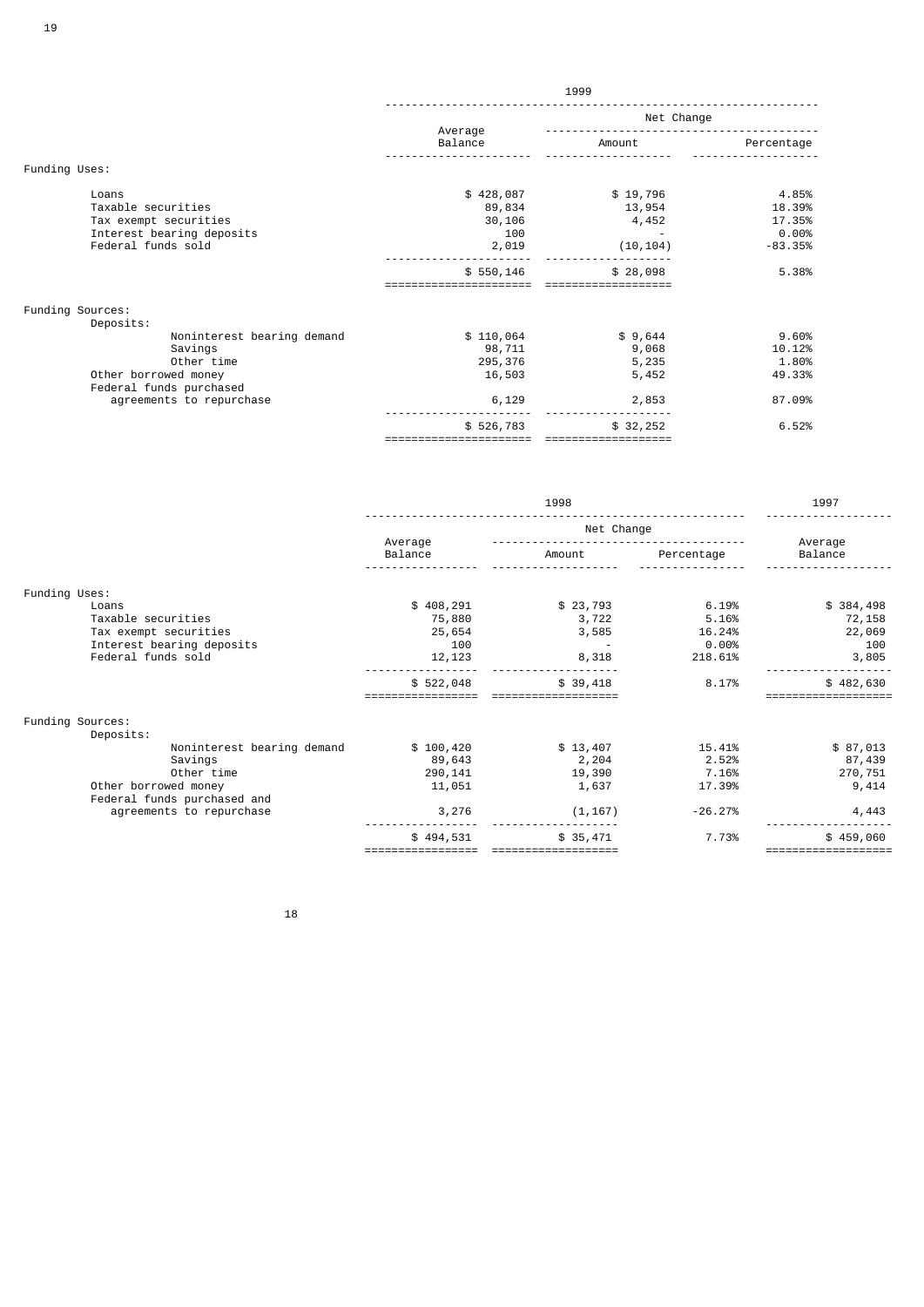#### LIQUIDITY

20

Historically, the primary source of liquidity has been core deposits which include noninterest bearing demand deposits, NOW and money market accounts and time deposits of individuals. Although new customers were attracted during 1999 and interest rates are competitive, changes in consumer preferences resulted in an overall decline in core deposits from 1998 levels. Overall deposits declined \$9 million to \$503 million for 1999 compared to deposits at the end of 1998 of \$512 million. Deposits for 1998 had increased by \$50.1 million from 1997 deposits of \$479 million.

The primary use of new funds is placing the funds back into the community through loans for the acquisition of new homes, consumer products and for business development. The use of new funds for loans is measured by the loan to deposit ratio. The Company's loan to deposit ratio for 1999 was 92.13% compared to 78.33% for 1998 and 86.31% for 1997.

Short-term debt such as federal funds purchased and securities sold under agreement to repurchase also provides the Company with liquidity. Short-term debt was \$7.3 million at the end of 1999 compared to \$2.9 million at the end of 1998, providing \$4.4 million in additional funds for the Company.

Other borrowings are also a source of funds. Other borrowings consist of loans from the Federal Home Loan Bank of Cincinnati at fixed rates. These funds are then used to provide housing mortgages back to the community in the form of fixed rate loans. Borrowings from this source increased \$13.8 million to \$25 million for 1999 compared to \$11.2 million for 1998.

#### ASSET/LIABILITY MANAGEMENT

The primary functions of asset/liability management are to assure adequate liquidity and maintain an appropriate balance between interest earning assets and interest bearing liabilities. It involves the management of the balance sheet mix, maturities, repricing characteristics and pricing components to provide an adequate and stable net interest margin with an acceptable level of risk. Interest rate sensitivity management seeks to avoid fluctuating net interest margins and to enhance consistent growth of net interest income through periods of changing interest rates.

Changes in net income, other than volume related, arise when interest rates on assets reprice in a time frame or interest rate environment that is different from that of the repricing period for liabilities. Changes in net interest income also arise from changes in the mix of interest-earning assets and interest-bearing liabilities.

Historically, The Farmers & Merchants State Bank has maintained liquidity through cash flows generated in the normal course of business, loan repayments, maturing earning assets, the acquisition of new deposits, and borrowings. The Bank's asset and liability management program is designed to maximize net interest income over the long term while taking into consideration both credit and interest rate risk.

Interest rate sensitivity varies with different types of interest-earning assets and interest bearing liabilities. Overnight federal funds on which rates change daily and loans which are tied to the market rate differ considerably from long-term investment securities and fixed rate loans. Similarly, time deposits over \$100,000 and money market certificates are much more interest rate sensitive than passbook savings accounts. The shorter term interest rate sensitivities are the key to measurement of the interest sensitivity gap, or excess interest sensitive earnings assets over interest-bearing liabilities.

The following table summarizes the repricing opportunities as of December 31, 1999 for each major category of interest-earning assets (at amortized cost) and interest-bearing liabilities: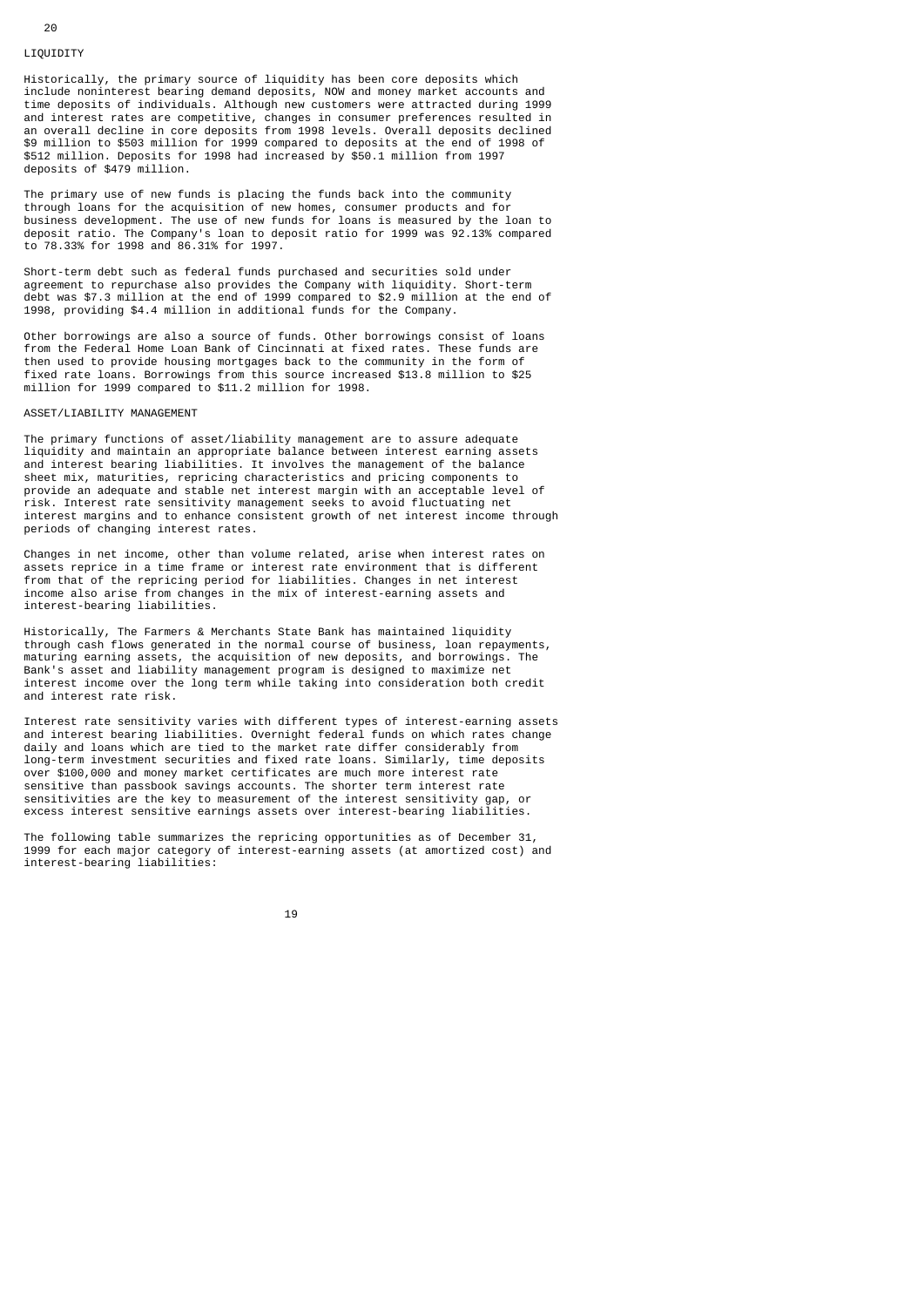|                                              | $0 - 90$<br>Days | $90 - 365$<br>Days | $1 - 5$<br>Years | Over 5<br>Years   | Total             |
|----------------------------------------------|------------------|--------------------|------------------|-------------------|-------------------|
| Interest bearing deposit                     | \$               | \$<br>100          | \$               | \$                | \$<br>100         |
| Investment securities<br>Loans               | 2,169<br>122,903 | 13,200<br>137,970  | 62,104<br>84,568 | 19,321<br>125,735 | 96,794<br>471,176 |
| Total Rate Sensitive Assets                  | 125,072          | 151,270            | 146,672          | 145,056           | 568,070           |
| Deposits<br>Federal funds purchased and      | 76,841           | 171,130            | 189,693          | 58                | 437,722           |
| agreements to repurchase<br>Other borrowings | 6,391<br>4,063   | 326<br>12,190      | 626<br>6,246     | 2,540             | 7,343<br>25,039   |
| Total Rate Sensitive Liabilities             | 87,295           | 183,646            | 196,565          | 2,598             | 470,104           |
| Gap                                          | \$37,777         | \$ (32, 376)       | \$(49,893)       | \$142,458         | \$97,966          |

## OTHER MATTERS

Information required by subsections of Item 1, to which no response has been made, are inapplicable to the business of the Company.

## PROPERTIES

The principal office of Farmers & Merchants Bancorp, Inc. is located in facilities owned by The Farmers & Merchants State Bank at 307-11 North Defiance Street, Archbold, Ohio 43502.

The Farmers & Merchants State Bank operates from and utilizes the entire facilities at 307-11 North Defiance Street. In addition, the bank owns the property from 200 to 208 Ditto Street, Archbold, Ohio, which it uses for Bank parking and a community mini-park area. The Bank owns real estate at two locations, 207 Ditto Street and 209 Ditto Street in Archbold, Ohio upon which the bank built a commercial building to be used for storage, and a parking lot for company vehicles and employee parking.

In late 1993 construction began on a 15,237 square foot addition on an adjacent lot it owned at 313 North Defiance Street. This addition was substantially completed by the end of 1994 with final completion taking place in the spring of 1995. Then in 1993 the Bank purchased real estate across from the main facilities to provide for possible parking expansion.

In 1989 the Bank purchased additional real estate in Bryan, Ohio, and has established another branch operation in Bryan. The Bank, in 1988, purchased real estate immediately adjacent to its branch bank premises in Delta, Ohio for expansion of parking facilities. In 1990 the Bank purchased real estate in Delta, Ohio for additional parking to serve its branch office. The Bank constructed in 1994 a 1,540 square foot addition to the branch in Wauseon, Ohio. The bank obtained permission to open a branch in Napoleon, Ohio. Facilities were completed in the Spring of 1995.

The Bank also owns real estate consisting of land and buildings housing each of its full service branch operations, except for the Montpelier, Ohio facilities which are leased. Construction has begun on permanent facilities for the Montpelier operations and was completed in June of 1998.

The Bank purchased land for a Swanton branch with construction to begin in 1999 with a year end completion date. The Bank also began an addition to its Napoleon office with a completion date of first quarter 1999.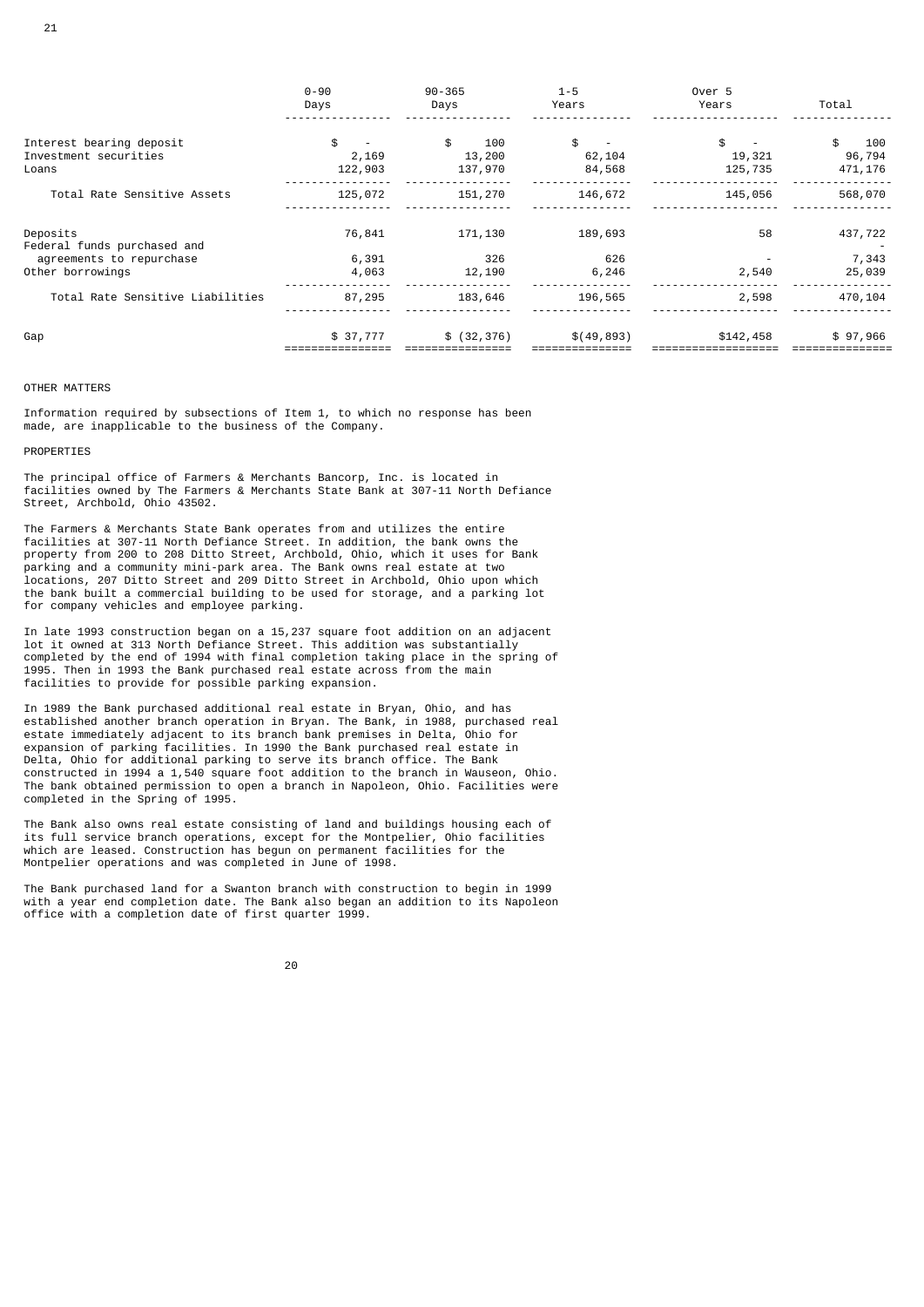The Bank has an Option to Purchase on a parcel of land on St. Rt. 66 north of Defiance, Ohio. Upon approval the Bank will commence building a full service banking center, with plans to open during the fourth quarter of 2000 or first quarter of 2001.

| <b>Branch</b>    | Location                   |
|------------------|----------------------------|
|                  |                            |
| Archbold, Ohio   | 1313 South Defiance Street |
| Wauseon, Ohio    | 1130 North Shoop Avenue    |
|                  | 119 North Fulton Street    |
| Stryker, Ohio    | 300 South Defiance Street  |
| West Unity, Ohio | 200 West Jackson Street    |
| Bryan, Ohio      | 924 W. High Street         |
|                  | 1000 South Main Street     |
| Delta, Ohio      | 101 Main Street            |
| Montpelier, Ohio | 225 West Main Street       |
|                  | 1150 East Main Street      |
| Napoleon, Ohio   | 2255 Scott Street          |
| Swanton, Ohio    | 7 Turtle Creek Circle      |

The majority of the above locations have drive-up service facilities.

LEGAL PROCEEDINGS

There are no material pending legal proceedings, other than ordinary routine proceedings incidental to the business of the Bank, to which the Bank is a party or of which any of its properties is the subject.

SUBMISSION OF MATTERS TO A VOTE OF SECURITY HOLDERS

No items were submitted during the fourth quarter of the fiscal year covered by this report to a vote of the security holders through solicitation of proxies or otherwise.

PART TT

MARKET FOR REGISTRANT'S COMMON EQUITY AND RELATED STOCKHOLDER MATTERS

The company's stock is not quoted on the National Association of Securities Dealers Automated Quotations System (NASDAQ).

The company's stock is traded in the principal market area of Fulton, Williams, and Henry Counties, Ohio. The company has no broker that sets a price for the company's stock, therefore, the only source as to the high and low sale price is from private sales. The high and low sale price known to the company's management is as follows:

|      |      | 1st Ouarter           | 2nd Quarter | 3rd Quarter | 4th Quarter |
|------|------|-----------------------|-------------|-------------|-------------|
|      |      | - - - - - - - - - - - | ----------- | .           |             |
| 1999 | High | \$75.00               | \$100.00    | \$113.00    | \$105.00    |
|      | LOW  | \$75.00               | \$75.00     | \$85,00     | \$75.00     |
| 1998 | High | \$55.00               | \$65.00     | \$70.00     | \$75.00     |
|      | LOW  | \$55.00               | \$55.00     | \$65.00     | \$70.00     |

As of March 1, 2000, there were 1,497 record holders of common stock of the company.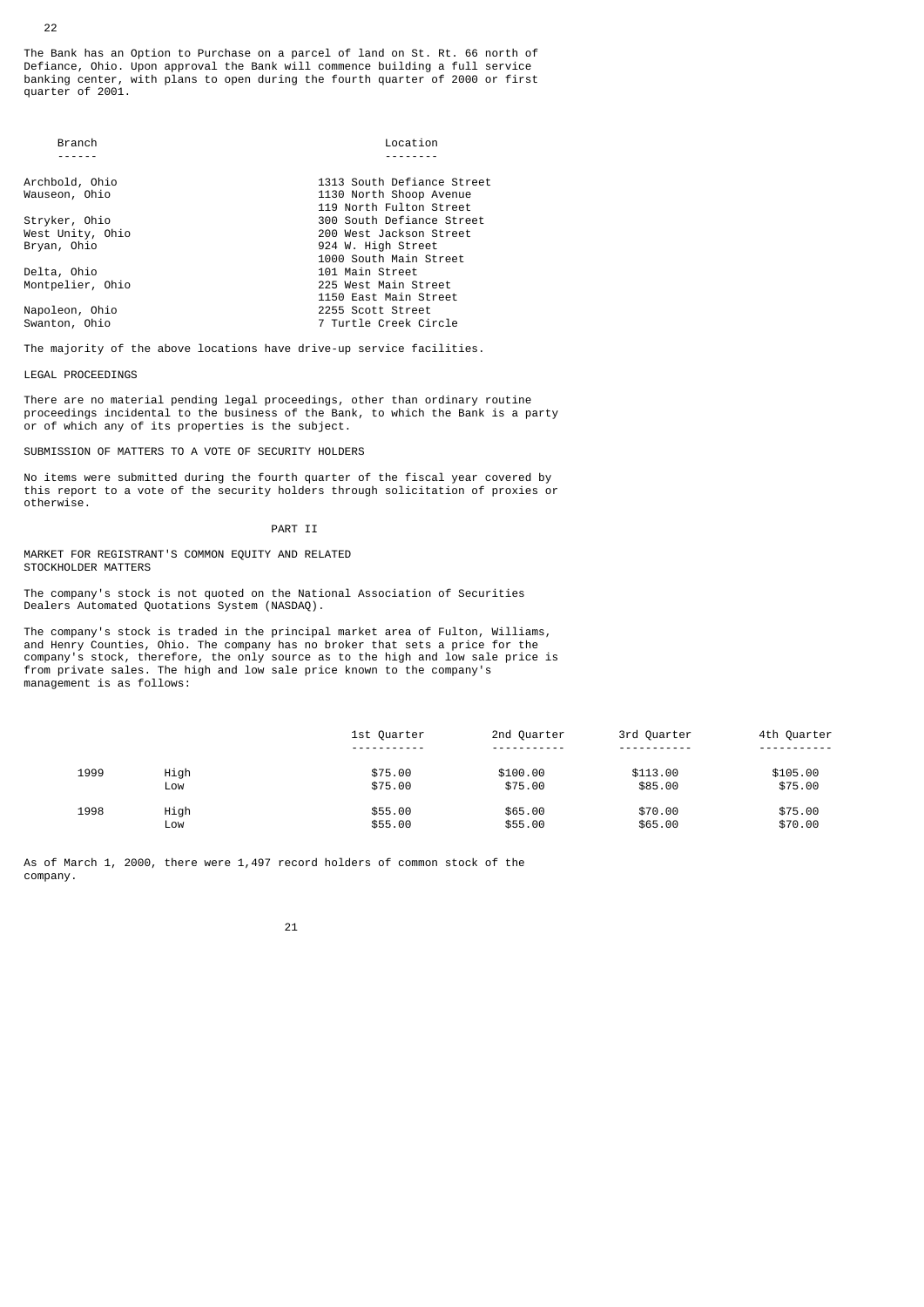|      | 1st Quarter  | 2nd Quarter | 3rd Quarter             | 4th Quarter  | Total  |
|------|--------------|-------------|-------------------------|--------------|--------|
|      | ------------ | ----------- | - - - - - - - - - - - - | ------------ | -----  |
| 1999 | \$.30        | \$.30       | \$.30                   | \$.50        | \$1.40 |
| 1998 | \$.30        | \$.30       | \$.30                   | \$.50        | \$1.40 |

## SELECTED FINANCIAL DATA

23

Selected financial data is presented on page 33, of the Annual Report to shareholders for the year ended December 31, 1999 and are incorporated herein by reference.

## OTHER ACCOUNTING ISSUES

During 1999, management completed the process of preparing for the Year 2000 date change. This process involved identifying and resolving date recognition issues in the Company's computer systems, software and other operating equipment. To date the Company has successfully managed the transition.

Although considered unlikely, unanticipated problems such as non-compliant third party and disruptions to the economy in general could still occur. Management will continue to monitor all business processes, including transactions with the Company's customers, vendors and other third parties throughout 2000 to address any issues which may arise, and to ensure all activities continue to process properly.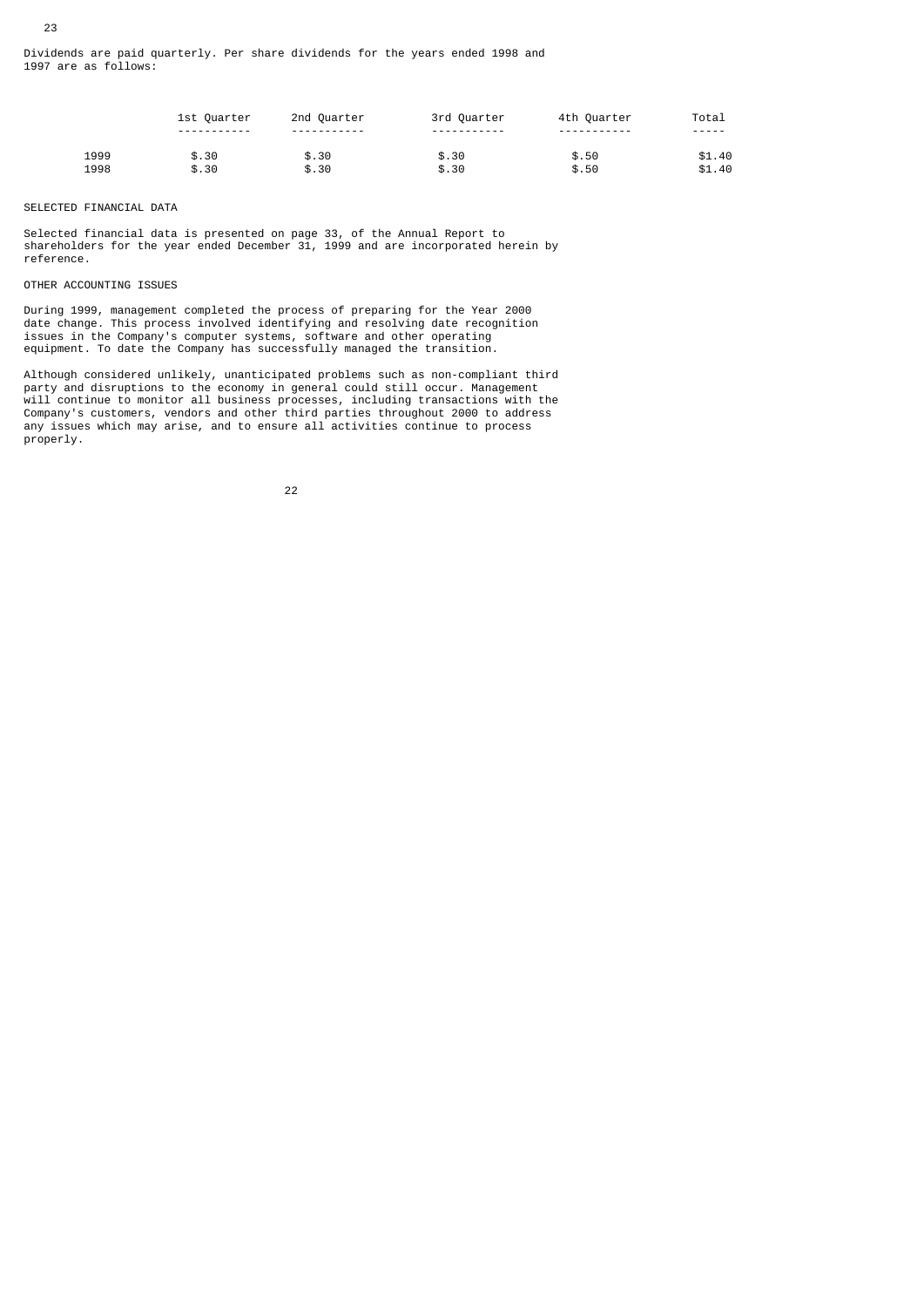Report of Independent Accountants

<u>23 and 23 and 23 and 23 and 23 and 23 and 23 and 23 and 23 and 23 and 23 and 23 and 23 and 23 and 23 and 23 and 23 and 23 and 23 and 23 and 23 and 23 and 23 and 23 and 23 and 23 and 23 and 23 and 23 and 23 and 23 and 23 a</u>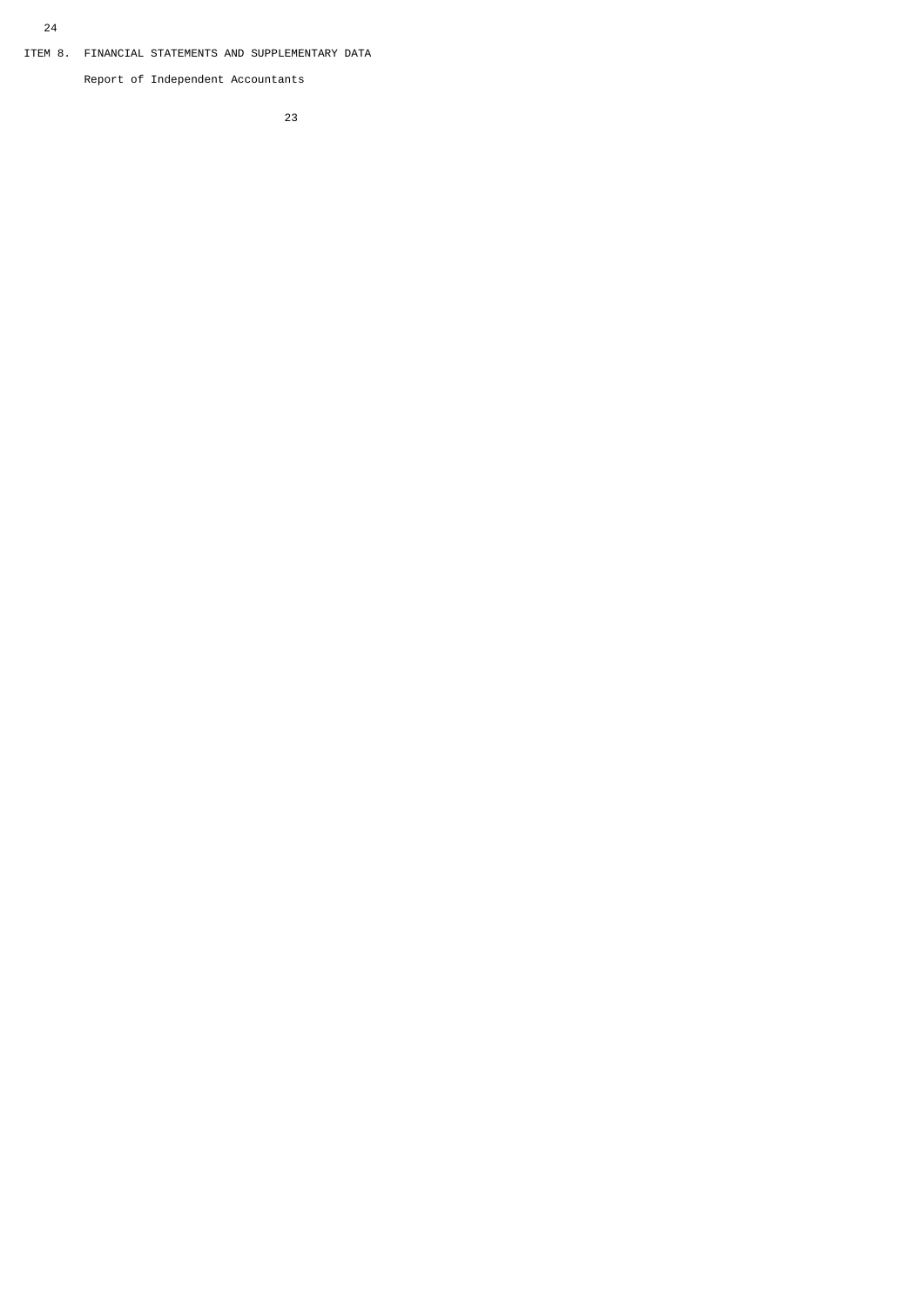#### MESSAGE FROM MANAGEMENT:

At Farmers & Merchants Bancorp, Inc., service is the strength and key to our performance. Fueled by strong loan demand and overhead control, the bank's Board of Directors, management, and employees can report another good year in 1999. This resulted in 11.95 percent Return on Average Equity and 1.16 percent Return on Average Assets. With a new high in assets of \$598,529,000, capital accounts have increased to \$57,889,000 with a net income of \$6,793,000 or \$5.23 per share. Our continued success can be attributed in part to the strength of the economy in our market area. The results of Farmers & Merchants Bancorp, Inc. in 1999 also reflect favorably on the professionalism, dedication, and enthusiasm of our people. Although resources do not show up on the balance sheet, they are crucial to our continued success.

The real story for 1999 was the resources and efforts put into upgrading our computer hardware, software, and electronic devices to ready ourselves for Year 2000. As you know, the bank's Y2K progress and compliance was closely monitored by federal banking authorities. We agreed with the American Bankers Association's position that, as we moved into the new year, the safest place for your money was in the bank. We are very pleased to announce that our bank experienced no Y2K problems and it was "business as usual" on January 3, 2000. We sincerely appreciate the time and effort given by Marilyn Johnson and the Y2K Committee members to ensure the Farmers & Merchants Bancorp, Inc. was compliant. We also appreciate the confidence that our customers and you, our shareholders, had in us that this issue would not be a problem.

The Farmers & Merchants Bancorp, Inc. remains committed to providing service to its customers in a process that is first-rate from start to finish. As banking products become more like commodities, quality service is increasingly what differentiates outstanding companies from merely adequate ones. We know we must be able to deliver both excellent service and quality products, not one at the exclusion of the other. Your bank will continue to respond to customers' demands to provide banking services when, where, and how they desire.

This past year your bank has expanded its market area with the opening of the Swanton Office in November. Barry Gray, Branch Manager, and Debra Kauffman, Assistant Branch Manager, and their staff are doing an excellent job serving the Swanton market area. At your convenience, please stop in for a tour of our newest office. We are presently developing plans for the bank's Defiance Office. Construction should begin in late spring or early summer and we anticipate opening late this year or the first quarter of 2001.

A major concern for the coming year will be to increase our deposit base. As you are probably well aware, the need for deposits remains very competitive with new specials appearing almost daily in the newspapers. We have just introduced a new 36 month "Excel-A-Rate" CD with the option to change the interest rate two times at any point during the term of the certificate of deposit. Stop in any of our convenient offices for complete details. WE NEED YOUR DEPOSITS.

Connecting and solidifying banking relationships are the goals for the bank this year. We are reaching out to connect with our shareholders, customers, and communities to increase our profitability and enhance our service. The bank and its vendors are working together to improve processes and offer better products. All employees are working with their customers to broaden and refine customer relationships. the connections with our communities demonstrate that part of being a good business is being a good neighbor.

On behalf of the Board of Directors, Advisory Boards, the management team, and the employees of the Farmers & Merchants Bancorp, Inc., we wish to thank the shareholders for their confidence in our company.

We look forward to the opportunities and challenges of 2000 and the New Millennium.

Joe E. Crossgrove<br>President/Chief Executive Officer Chairman of the Board President/Chief Executive Officer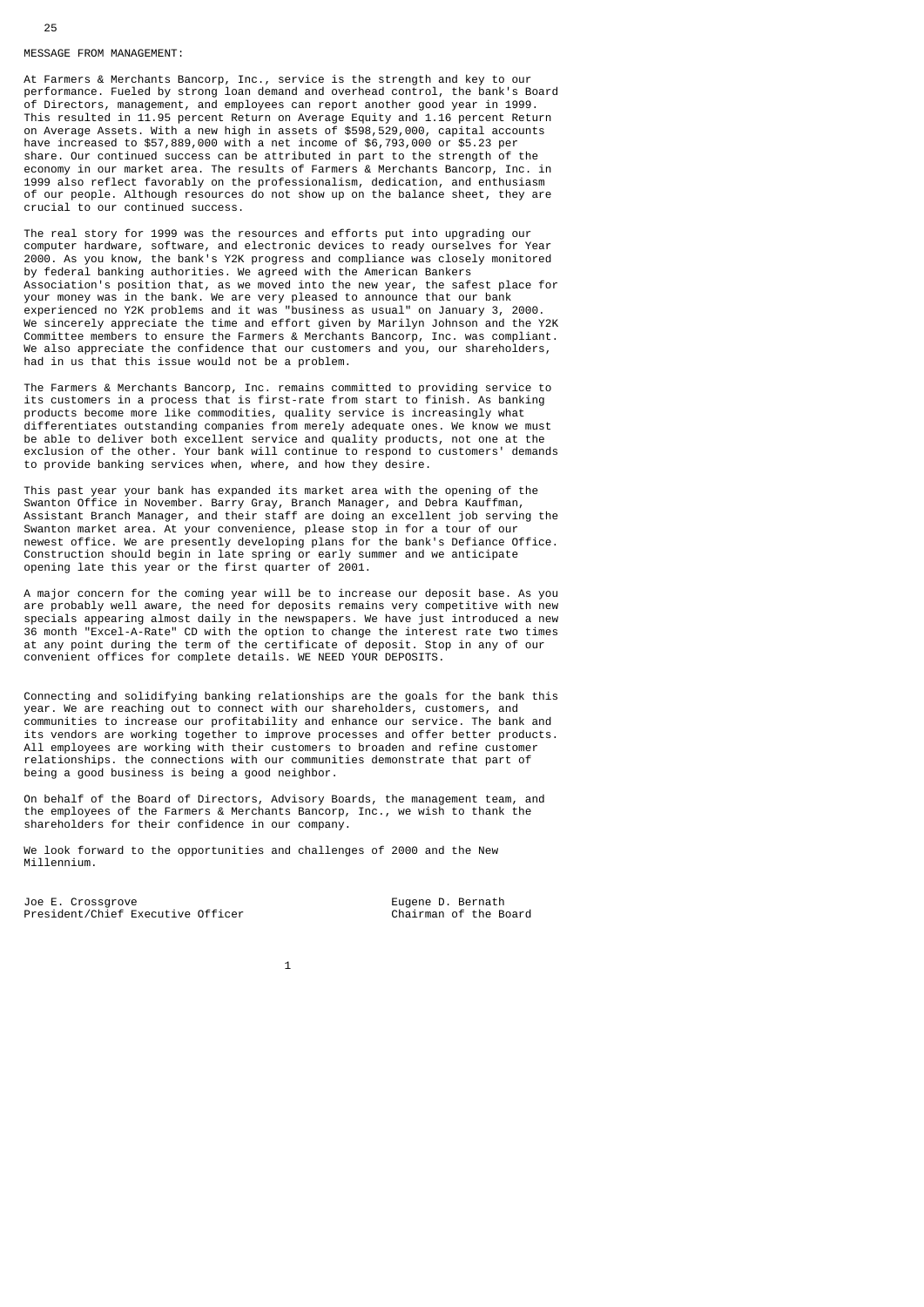26

## CONTENTS

Audited Consolidated Financial Statements

FARMERS & MERCHANTS BANCORP, INC.

And wholly owned subsidiaries December 31, 1999

| Message from Management                                    | $\mathbf{1}$   |
|------------------------------------------------------------|----------------|
| Table of Contents                                          | $\overline{2}$ |
| Board of Directors, Advisory Boards and Officers           | $3 - 5$        |
| Independent Auditors' Report                               | 6              |
| Consolidated Balance Sheets                                | $\overline{7}$ |
| Consolidated Statements of Income                          | 8              |
| Consolidated Statements of Changes in Shareholders' Equity | 9              |
| Consolidated Statements of Cash Flows                      | 10             |
| Notes to Consolidated Financial Statements                 | $11 - 31$      |
| Independent Auditors'Report on Supplementary Information   | 32             |
| Five Year Summary                                          | 33             |
| Trading Market for the Company's Stock                     | 34             |
| Selected Financial Data by Management                      | 35             |
| Independent Auditors' Report                               | 36             |
| Management Report                                          | 37             |
| Charts of Selected Highlights                              | $38 - 39$      |
| 1999 Promotional Highlights                                | $40 - 43$      |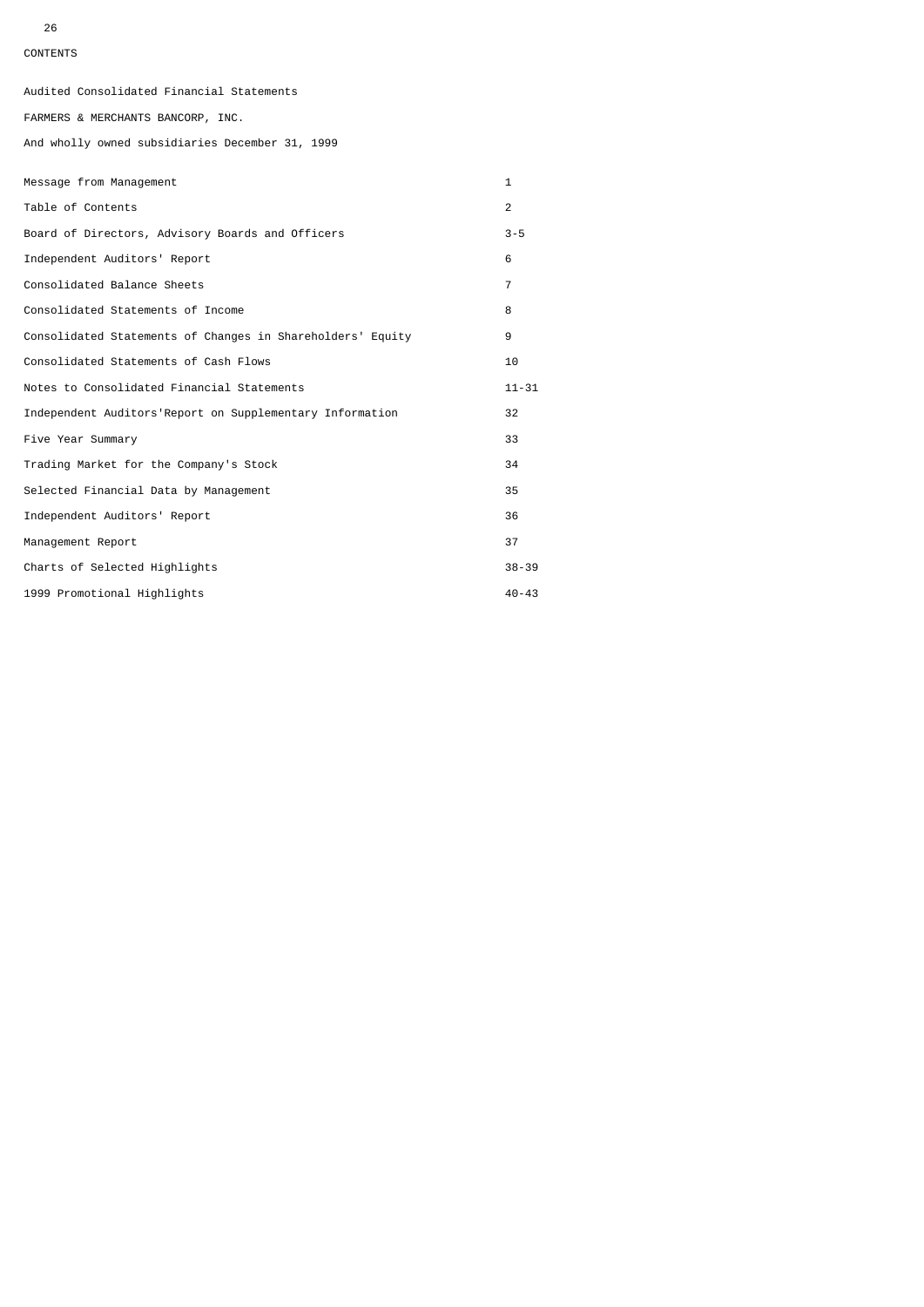**DIRECTORS** 

President President President<br>Viking Trucking, Inc. Promow, Inc. Alex Products, Inc.

Management

President/Chief Executive The Manufacture Compliance Compliance Compliance Compliance Compliance COMPLIANCE COMPLIANCE COMPLIANCE ROBERT H. STOTZER Officer The Farmers & Merchants State Bank

ROBERT G. FREY Asst. Cashier E. H. Frey & Sons, Inc.

LEE E. GRAFFICE Chairman of the Board<br>President Graffice Motor Sales JOE E. CROSSEROVER SALES

JACK C. JOHNSON Chief Executive Officer<br>President Hawk's Clothing, Inc. MAYNARD SAUDER REJO Partnership<br>
HAROLD H PLASSMAN

DEAN E. MILLER Vice President<br>President President JOYCE G. KINSMAN

DALE L. NAFZIGER<br>
Vice President<br>
Vice President

Attorney

Retired Construction of the Construction of the Construction of the DEBORAH L. SHINABERY<br>Dyer & McDermott, Inc. Compared Construction of the Asst. Vice President

JAMES C. SANEHOLTZ Asst. Vice President Saneholtz-McKarns, Inc. Asst. Cashier Asst. Cashier Asst. Cashier

MAYNARD SAUDER **MICHAEL D. CULLER** Chairman/Chief Executive<br>
Officer<br>
Officer EUGENE D. BERNATH<br>
EUGENE D. BERNATH<br>
Chairman/Chief Executive Asst. Vice President<br>
Chairman of the Board Sauder Woodworking Co.<br>
Sauder Woodworking Co. Sauder Woodworking Co. The Farmers & Merchants State Bank MERLE J. SHORT BARBARA J. BRITENRIKER BARBARA J. BRITENRIKER MERLE J. SHORT THE MANUS CHARGIST MERLE OF SHORT AND MERLE SHOPE THAT AND MANUSCHE PRESIDENT DEXTER L. BENECKE Farmer Comptroller & Chief Financial Officer Viking Trucking, Inc. Promow, Inc. DIANN K. MEYER Asst. Vice President<br>STEVEN J. WYSE FREE RESOURCE BUMBAN RESOURCE Officer President JERRY L. BOYERS SteelinQ Systems, Inc. KENT E. ROTH President Auditor President Auditor (1999), and the extent of the extent of the extent of the extent of the extent of the extent of the extent of the extent of the extent of the extent of the extent of the extent of the extent of the extent Edifice Construction DIRECTOR EMERITUS Security Officer ELIAS H. FREY MARILYN K. JOHNSON

ARCHBOLD MAIN OFFICE

**ROBERT H. STOTZER<br>ROBERT V. WHITMER** 

EUGENE D. BERNATH J. SCOTT MILLER

President President President RUTH ANN DUNN Chief Executive Officer (RESEAST ASST. Cashier

HAROLD H. PLASSMAN Operations Supervisor

MBC Holdings, Inc. EDWARD A. LEININGER Asst. Cashier Executive Vice President Loan Review Officer

Executive Vice President<br>Chief Lending Officer Chief Lending Officer

Plassman, Rupp, Hensal & Short GEORGE JELEN CHECHBOLD WOODLAND ARCHBOLD WOODLAND Asst. Vice President<br>JAMES L. PROVOST Secondary Market Offi JAMES L. PROVOST Secondary Market Officer<br>Retired Loan Underwriter

RANDAL H. SCHROEDER Branch Manager President Chief Operations Officer DIANE J. SWISHER

JOE E. CROSSGROVE CHARLES E. LUGBILL Assistant Cashier

JUDITH A. WARNCKE

President Agri Finance Officer<br>
Only and Asst. Cashier<br>
Agri Finance Officer<br>
Agri Finance Officer

Agri Finance Officer<br>
MAYNARD SAUDER

JANE C. BRUNER<br>Asst. Cashier

REX D. RICE **President BRETT J. KAHRS**<br>Asst. Cashier Homestead Ice Cream Co. REX D. RICE Asst. Cashier

Dyer & McDermott, Inc. Asst. Vice President and Asst. Vice President and Asst. Vice President

Asst. Branch Manager

 $\sim$  3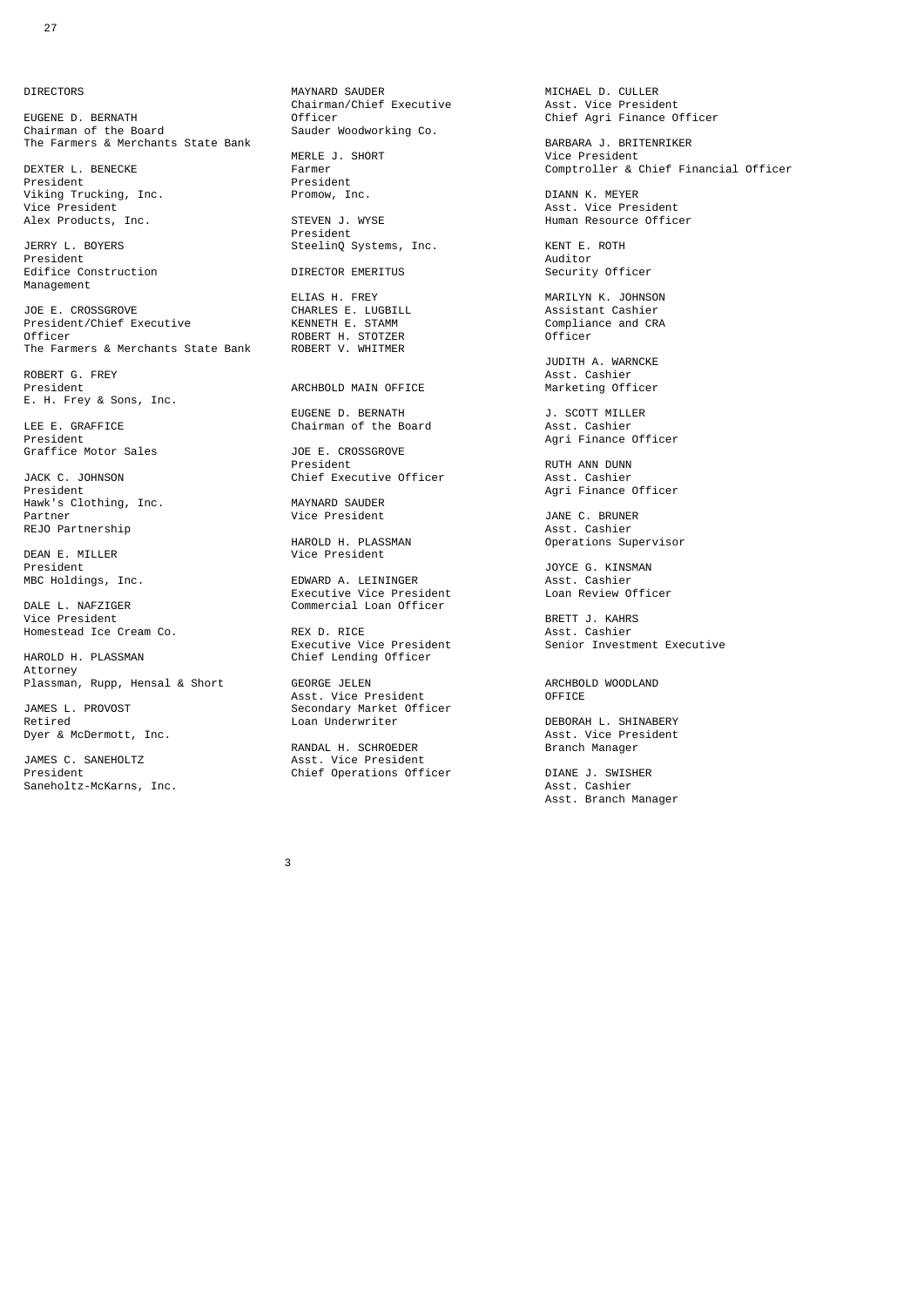ARCHBOLD ADVISORY BOARD WAUSEON ADVISORY BOARD WEST UNITY OFFICE

er BRUCE C. LAUBER And The State of RICHARD L. ELROD CONTENT CONTENTS D. HILKERT President<br>President President President President (Vice President Lauber Manufacturing Co.

ANTHONY J. RUPP JOSEPH H. KOLB Rupp Furniture Co.

GEORGE F. STOTZER BEN G. WESTFALL

LARRY M. WENDT **EXAMPLE AND TED WE ARRY M. WENDT**<br>Farmer TED W. MANEVAL Farmer Tensor Tensor DR. KENNETH H. KLING Farmer Farmer

WAUSEON SHOOP OFFICE<br>ALLEN G. LANTZ ALLEN G. LANTZ<br>Vice President General STRYKER OFFICE Rup-Col., Inc. Vice President STRYKER OFFICE<br>Branch Manager

Asst. Vice President Asst. Branch Manager

JERRY A. BORTON **Asst. Cashier** 

Asst. Cashier BOARD ARTHUR J. SHORT

Owner<br>WAUSEON DOWNTOWN Grisi OFFICE

CAROL J. ENGLAND<br>
Asst. Vice President Raker Oil Company Branch Manager

JEAN E. HORWATH GB MANUFACTURING MANUFACTURING MANUFACTURING GB MANUFACTURING ASST. Cashier and the Mulliam of Mulliam J. BRENNER

President Vice President<br>Mustang Corporation President Manager

JO ELLEN HORNISH WARREN A. KAHRS FRAMEN AND PATRICIA R. BURKHOLDER<br>President President President President Assistant Cashier President President Assistant Cashier Kahrs Tractor Sales, Inc.

Farmer President Farmer Gio Sales, Inc.

Partner SANDRA K. BARBER President SANSING ALL CHALL<br>Fulton County Recorder Chairman, Ohio Lottery Commission<br>LARRY M. WENDT Chairman, Ohio Lottery Commission

DR. KENNETH H. KLING<br>Owner **Contract Contract Contract Contract Contract Contract Contract Contract Contract Contract Contract Contract Co** Fulton County Vision Services<br>
R. BURDELL COLON<br>
President

 RONALD D. SHORT Pharmacist Asst. Vice President<br>Branch Manager

PATTI L. ROSEBROCK DELTA OFFICE DELTA OFFICE ASST. Cashier Assistant Cashier Asst. Branch Manager CYNTHIA K. KNAUER

SUSAN DIERINGER STRYKER ADVISORY

FRED W. GRISIER

RICHARD E. RAKER TERRY J. KAPER<br>Owner Attorney

WILLIAM J. BRENNER<br>Attorney

President Owner WEST UNITY ADVISORY

GENE SCHAFFNER JULIAN GIOVARELLI ALVIN E. CAROTHERS

CHARLES W. KLINGER<br>Pharmacist

Agri Finance Officer Association of the Second Library of Association Association Association Association Assoc Branch Manager

Asst. Branch Manager

Grisier Funeral Home DELTA ADVISORY BOARD

Herering,<br>Barber, Kaper, Stamm & Robinson

Corporate Secretary **STEVEN PLANSON** STEVEN PLANSON ROBERT E. GILDERS Farmer Chairman

Asst. Branch Manager **Attorney EUGENE BURKHOLDER**<br>President enter a la construcción de la construcción de la construcción de la construcción de la construcción de la const Falor Farm Center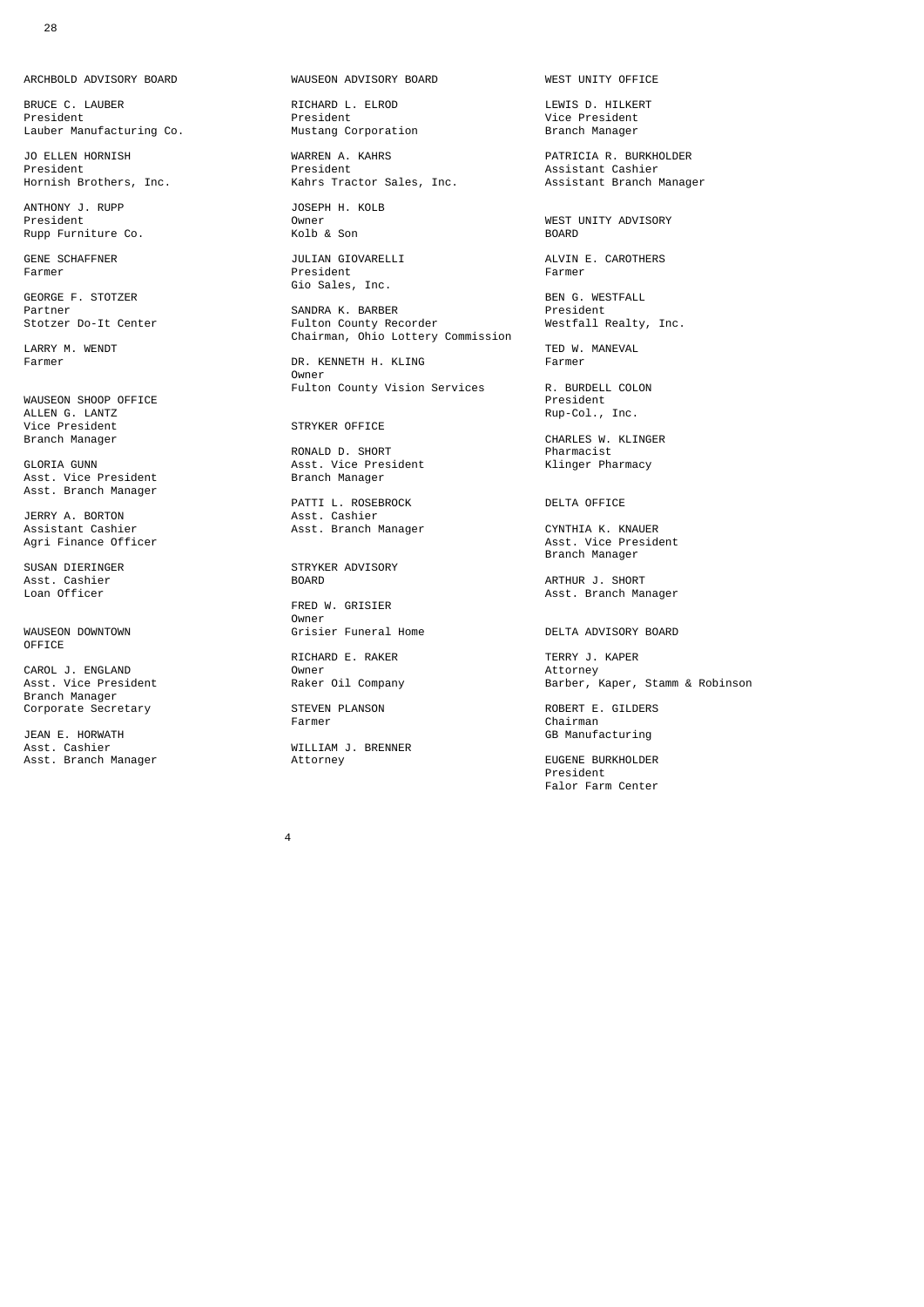AL KREUZ AL KREUZ MONTPELIER WEST GARY W. SPENCER

DONALD G. GERDES<br>
Human Resource Manager Asst. Cashier<br>
Worthington Steel, Delta Branch Manager Human Resource Manager **Asst. Cashier** Asst. Cashier **ADVISORY** NAPOLEON ADVISORY<br>Worthington Steel Delta **Resource Resource** Resource Resource Resource Worthington Steel, Delta

BRYAN EAST HIGH OFFICE MONTPE

DAVID C. FRAZER<br>Assistant Vice President [10] JOHN S. FEE Assistant Vice President<br>Branch Manager

CAROL L. CHURCH<br>
Assistant Cashier Farmer GREGORY A. SIMS Assistant Cashier GREGORY A. SIMS

MICHAEL T. SMITH<br>
Assistant Cashier GREGORY D. SHOUP Reiser Realty Assistant Cashier GREGORY D. Show CREGORY D.<br>Branch Manager GREGORY Resident Branch Manager

RUTH M. FORD SWANTON OFFICE Assistant Branch Manager **RICHARD S. DYE** 

Assistant Vice President Branch Manager Commercial Loan Officer ROBERT D. MERCER

W. PAUL TRODER GEORGE B. RINGS<br>President George Beau (September 2015) Allied Moulded Products, Inc.

RUSTY BRUNICARDI Joe Crossgrove,

D. ROBERT SHAFFER NAPOLEON OFFICE Farmer

 STEPHEN E. JACKSON DR. C. NICHOLAS WALZ **And Asst. Vice President** Partner and Decomposition of the Branch Manager Williams County Family Medical Center **DIANA J. DENNIE**<br>PAUL R. MANLEY **DIANA DIANA ASSISTANT CAS** Process Msanager - Frame & Panel Sauder Woodworking Co.

 $5<sub>5</sub>$ 

Sourn U. The President Communist Communist Communist DAVID M. DAMMAN<br>Branch Manager Communist Communist Parm Drainage Co

 Van Poppel Limited MONTPELIER ADVISORY<br>BOARD

**Peltcs Lumber Co., Inc.**<br>RUTH M. FORD

ASSISTEM DEPARTMENT MANAGEMENT CONSIDER PROBATION DEPARTMENT CONTRACT BARRY N. GRAY<br>RICHARD S. BRUCE The Bryan Municipal Court Asst. Cashier

 President DEBRA J. KAUFFMAN Bob Mercer Realty and Asst. Cashier

Pharmacist<br>Rings Pharmacy

President President/Chief Executive Chief Executive Officer and Officer; Charles Lugbill, Community Hospital of and Charles Co., Inc. (Served Bernath, appointed Chairm Community Hospital of retiring Chairman; Eugene Williams Co., Inc. Bernath, appointed Chairman

Assistant Cashier<br>Assistant Branch Manager

 MICHAEL F. SCHNITKEY Assistant Cashier Agri Finance Officer

Retired Fulton County MAIN Assistant Vice President Commercial Loan Officer

 BARBARA C. SCHIE Fulton Anesthesia Associates,<br>Inc.

Farm Drainage Contractor<br>Earmer

Assistant Branch Manager Asst. Branch Manager JAMES T. VAN POPPEL enter a la construcción de la construcción de la construcción de la construcción de la construcción de la const

DENNIS L. MEYER<br>Realtor

RICHARD S. BRUCE Bryan Municipal Court Asst. Cashier

Asst. Branch Manager W. PAUL TRODER CONSERVER SECRIPTION OF SECRIPTION OF SECRIPTION CONSERVERSE IS A SECRIPTION OF SECRIPTION OF SECRIPTION OF SECRIPTION OF SECRIPTION OF SECRIPTION OF SECRIPTION OF SECRIPTION OF SECRIPTION OF SECRIPTION OF S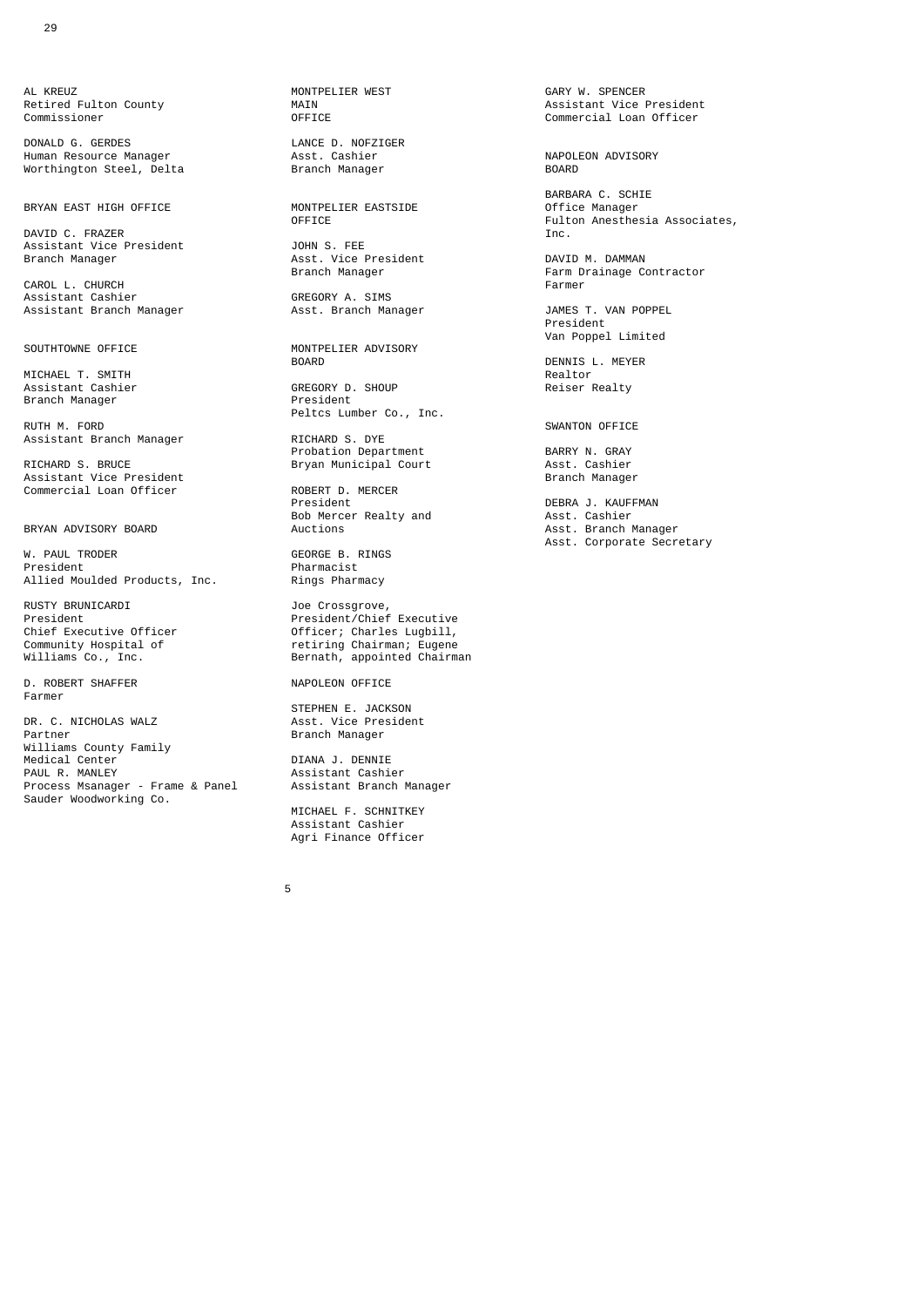January 12, 2000

Board of Directors Farmers & Merchants Bancorp, Inc. Archbold, Ohio

## INDEPENDENT AUDITORS' REPORT

We have audited the consolidated balance sheets of Farmers & Merchants Bancorp, Inc., Archbold, Ohio, and subsidiaries as of December 31, 1999 and 1998 and the related consolidated statements of income, changes in shareholders' equity, and cash flows for the years ended December 31, 1999, 1998 and 1997. These financial statements are the responsibility of the Company's management. Our responsibility is to express an opinion on these financial statements based on our audits.

We conducted our audits in accordance with generally accepted auditing standards. These standards require that we plan and perform the audit to obtain reasonable assurance about whether the financial statements are free from material misstatement. An audit includes examining, on a test basis, evidence supporting the amounts and disclosures in the financial statements. An audit also includes assessing the accounting principles used and significant estimates made by management, as well as evaluating the overall financial statement presentation. We believe that our audits provide a reasonable basis for our opinion.

In our opinion, the consolidated financial statements referred to above present fairly, in all material respects, the consolidated financial position of Farmers & Merchants Bancorp, Inc. and subsidiaries, as of December 31, 1999 and 1998, and the results of its consolidated operations and cash flows for the years ended December 31, 1999, 1998 and 1997 in conformity with generally accepted accounting principles.

> Krouse, Kern & Co., Inc. KROUSE, KERN & CO., INC.

 $\sim$  6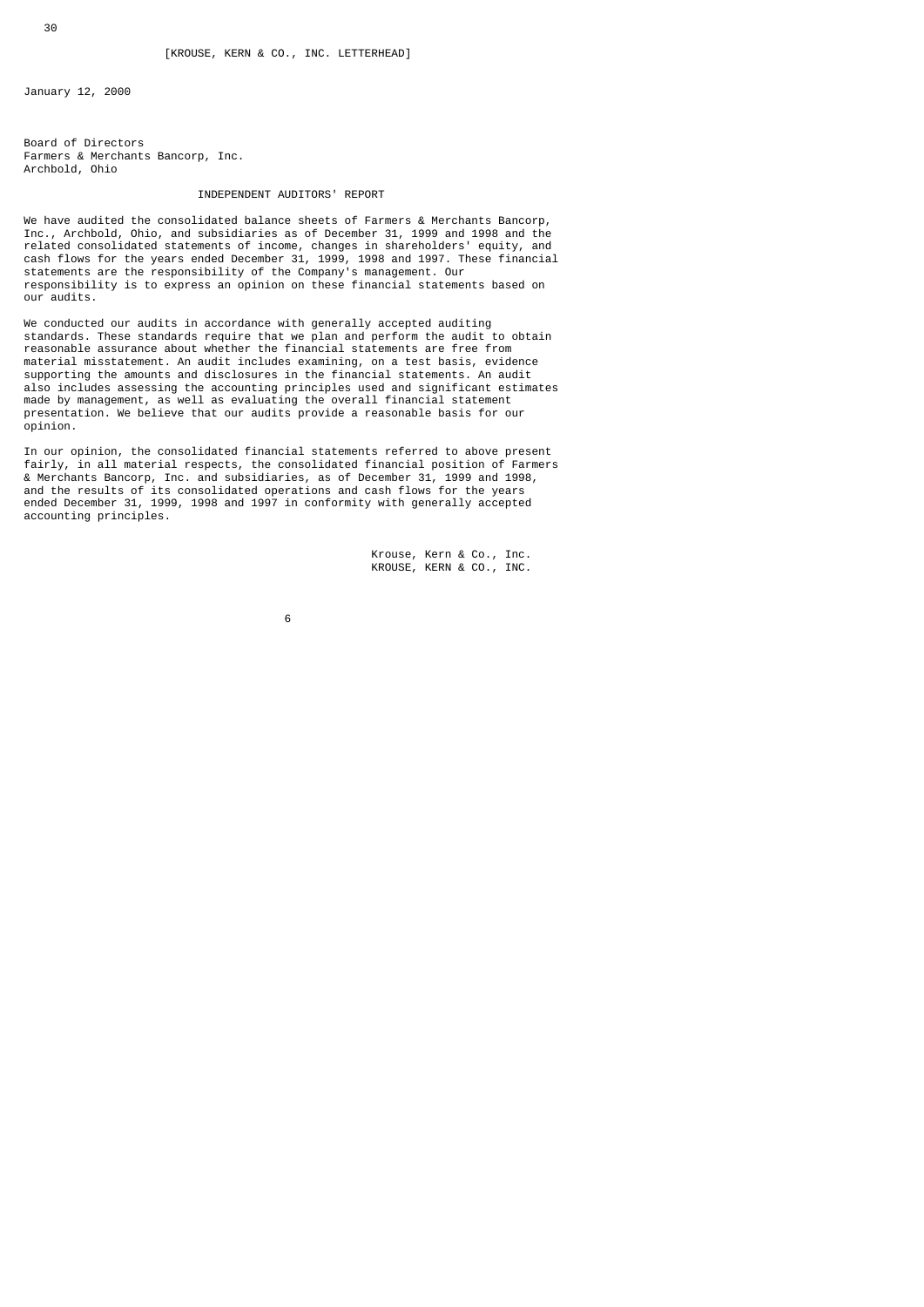|                                                   | (In Thousands) |                                                               |  |
|---------------------------------------------------|----------------|---------------------------------------------------------------|--|
|                                                   | 1999           | 1998                                                          |  |
| Cash and due from banks                           | \$17,245       | \$18,549                                                      |  |
| Interest bearing deposits with banks              | 100            | 100                                                           |  |
| Federal funds sold                                |                | 19,045                                                        |  |
| Investment securities at market                   | 95,641         | 121,334                                                       |  |
| Federal Home Loan Bank stock                      | 2,764          | 2,577                                                         |  |
| Loans, less allowance for loan losses of \$6,750  |                |                                                               |  |
| for 1999 and \$5,850 for 1998                     | 462,865        | 401,192                                                       |  |
| Loans held for resale                             | 389            | 6,013                                                         |  |
| Finance lease receivable                          | 693            | 516                                                           |  |
| Bank premises and equipment-net                   | 10,176         | 9,430                                                         |  |
| Accrued interest and other assets                 | 7,020          | 6,904                                                         |  |
| Deferred tax charge                               | 1,636          | 209                                                           |  |
| <b>TOTAL ASSETS</b>                               | \$598,529      | \$585,869                                                     |  |
| LIABILITIES AND SHAREHOLDERS' EQUITY              |                |                                                               |  |
| LIABILITIES:                                      |                |                                                               |  |
| Deposits:                                         |                |                                                               |  |
| Demand                                            | \$65,444       | \$52,631                                                      |  |
| NOW accounts                                      | 47,919         | 43,775                                                        |  |
| Savings                                           | 98,666         | 117,501                                                       |  |
| Time                                              | 291, 137       | 298,276                                                       |  |
|                                                   |                |                                                               |  |
| Total Deposits                                    | 503,166        | 512, 183                                                      |  |
| Federal funds purchased                           | 3,090          |                                                               |  |
| Securities sold under agreement to repurchase     | 4,253          | 2,916                                                         |  |
| Other borrowings                                  | 25,039         | 11,240                                                        |  |
| Dividend payable                                  | 650            | 650                                                           |  |
| Accrued interest and other liabilities            | 4,442          | 3,530                                                         |  |
| Total Liabilities                                 | 540,640        | 530,519                                                       |  |
| SHAREHOLDERS' EQUITY:                             |                |                                                               |  |
| Common stock, no par value - authorized 1,500,000 |                |                                                               |  |
| shares; issued 1,300,000 shares                   | 12,677         | 12,677                                                        |  |
| Undivided profits                                 | 45,975         | 41,002                                                        |  |
| Accumulated other comprehensive income            | <u>.</u>       | ", …<br>〔763〕<br>- - - - - - - - - - - - - - - - - -<br>1,671 |  |
| Total Shareholders' Equity                        | 57,889         | 55,350                                                        |  |
| LIABILITIES AND SHAREHOLDERS' EQUITY              | \$598,529      | \$585,869                                                     |  |
|                                                   |                |                                                               |  |

See Accompanying Notes to Consolidated Financial Statements.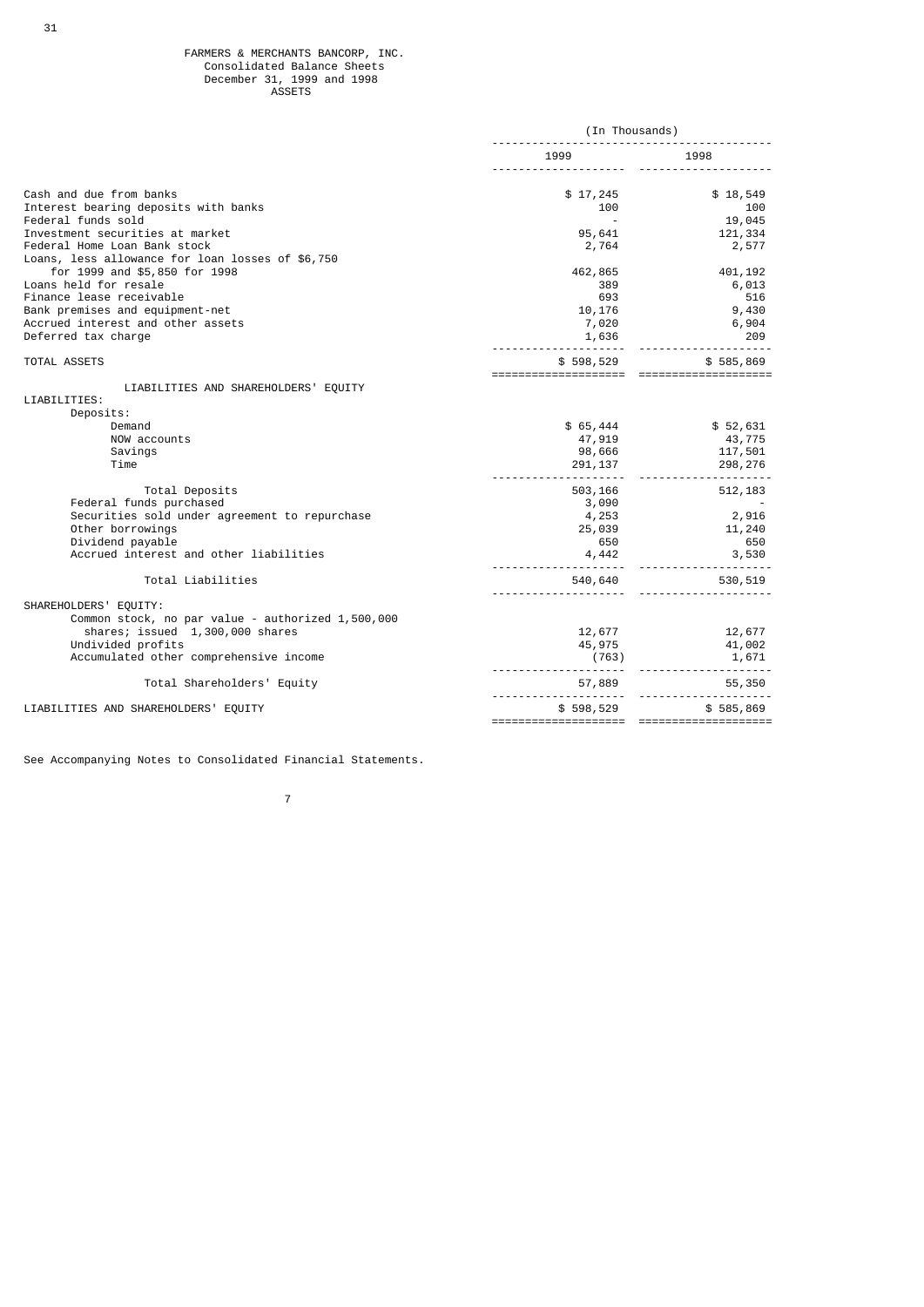32

|                                                                                | (In Thousands)(Except for Per Share Amounts)         |                                                                                                   |                      |
|--------------------------------------------------------------------------------|------------------------------------------------------|---------------------------------------------------------------------------------------------------|----------------------|
|                                                                                |                                                      | 1999 1998 1998                                                                                    | 1997                 |
| INTEREST INCOME:                                                               |                                                      |                                                                                                   |                      |
| Interest and fees on loans<br>Interest and Dividends on Investment Securities: | \$37,236                                             | \$36,335                                                                                          | \$34,271             |
| U.S. Treasury and government agency                                            | 3,754                                                | 3,427                                                                                             | 3,552                |
| State and local governments                                                    | 1,645                                                | 1,473                                                                                             | 1,234                |
| Corporate debt securities                                                      | 849                                                  | 822                                                                                               | 719                  |
| Dividends                                                                      | 187                                                  | 178                                                                                               | 166                  |
| Interest on federal funds sold                                                 | 105                                                  | 648                                                                                               | 211                  |
| Interest on deposits in banks                                                  | $\overline{\mathbf{3}}$                              | $\overline{\phantom{0}}$ 5                                                                        | $-5$                 |
| Total Interest Income                                                          | 43,779<br>.                                          | 42,888<br><u>.</u>                                                                                | 40,158<br><u>.</u> . |
| INTEREST EXPENSE:                                                              |                                                      |                                                                                                   |                      |
| Deposits                                                                       | 19,776                                               | 21,182                                                                                            | 20, 276              |
| Borrowed funds                                                                 | 1,374                                                | 903                                                                                               | 863                  |
|                                                                                |                                                      |                                                                                                   |                      |
| Total Interest Expense                                                         |                                                      | 22,085                                                                                            | 21, 139<br><u></u> . |
| Net Interest Income                                                            |                                                      | $\begin{array}{cccc} 22,629 & & & 20,803 & & & 19,019 \\ 1,637 & & & 892 & & & 1,111 \end{array}$ |                      |
| PROVISION FOR LOAN LOSSES                                                      | 1,637                                                |                                                                                                   |                      |
|                                                                                |                                                      |                                                                                                   | <u>.</u>             |
| NET INCOME AFTER PROVISION                                                     |                                                      |                                                                                                   |                      |
| FOR LOAN LOSS                                                                  | 20,992                                               | 19,911                                                                                            |                      |
| OTHER INCOME:                                                                  |                                                      |                                                                                                   |                      |
| Service charges on deposit accounts                                            | 1,524                                                |                                                                                                   | 1,152                |
| Other service charges and fees                                                 | 1,574                                                |                                                                                                   | 1,787                |
| Net securities gains (losses)                                                  | 31                                                   | 1,320<br>2,706                                                                                    | (4)                  |
| Total Other Income                                                             | 3,129                                                | 4,026                                                                                             | 2,935                |
|                                                                                |                                                      |                                                                                                   | .                    |
| OTHER EXPENSES:                                                                |                                                      |                                                                                                   |                      |
| Salaries and wages<br>Pension and other employee benefits                      | 5,885                                                | 5,438                                                                                             | 4,404                |
| Occupancy expense (net)                                                        | 1,536                                                | 1,394<br>510                                                                                      | 1,206<br>481         |
| Furniture and equipment                                                        | 542<br>1,272                                         | 981                                                                                               | 722                  |
| Data processing fees                                                           | 766                                                  | 743                                                                                               | 625                  |
| Franchise taxes                                                                | 629                                                  | 604                                                                                               | 492                  |
| Other operating expense                                                        | 3,691                                                | 3,197                                                                                             | 3,101                |
|                                                                                |                                                      |                                                                                                   | -------------------  |
|                                                                                | 14,321                                               | 12,867                                                                                            | 11,031               |
| INCOME BEFORE INCOME TAXES                                                     |                                                      |                                                                                                   |                      |
| INCOME TAXES                                                                   | $9,800$<br>3,000<br>3,413<br>3,007<br>3,413<br>3,035 |                                                                                                   | $9,812$<br>$3,035$   |
| NET INCOME                                                                     |                                                      |                                                                                                   |                      |
| OTHER COMPREHENSIVE INCOME:                                                    | 6,793                                                | 7,657                                                                                             | 6,777                |
| Unrealized gain (loss) on available-for-sale                                   |                                                      |                                                                                                   |                      |
| securities (net of tax effect of (\$1,253), \$345 and                          |                                                      |                                                                                                   |                      |
| \$157 for 1999, 1998 and 1997 respectively)                                    | (2, 434)                                             | 669                                                                                               | 311                  |
| COMPREHENSIVE INCOME                                                           |                                                      | ---------------------                                                                             |                      |
|                                                                                | $$ 4,359$ $$ 8,326$ $$ 7,088$ $$ 7,088$ $$ 7,088$    |                                                                                                   |                      |
| NET INCOME PER SHARE - BASIC                                                   |                                                      | $$5.23$ $$5.89$ $$5.22$                                                                           |                      |
|                                                                                |                                                      |                                                                                                   |                      |
| WEIGHTED AVERAGE SHARES OUTSTANDING                                            |                                                      | 1,300,000    1,300,000    1,300,000                                                               |                      |
|                                                                                |                                                      |                                                                                                   |                      |

See Accompanying Notes to Consolidated Financial Statements.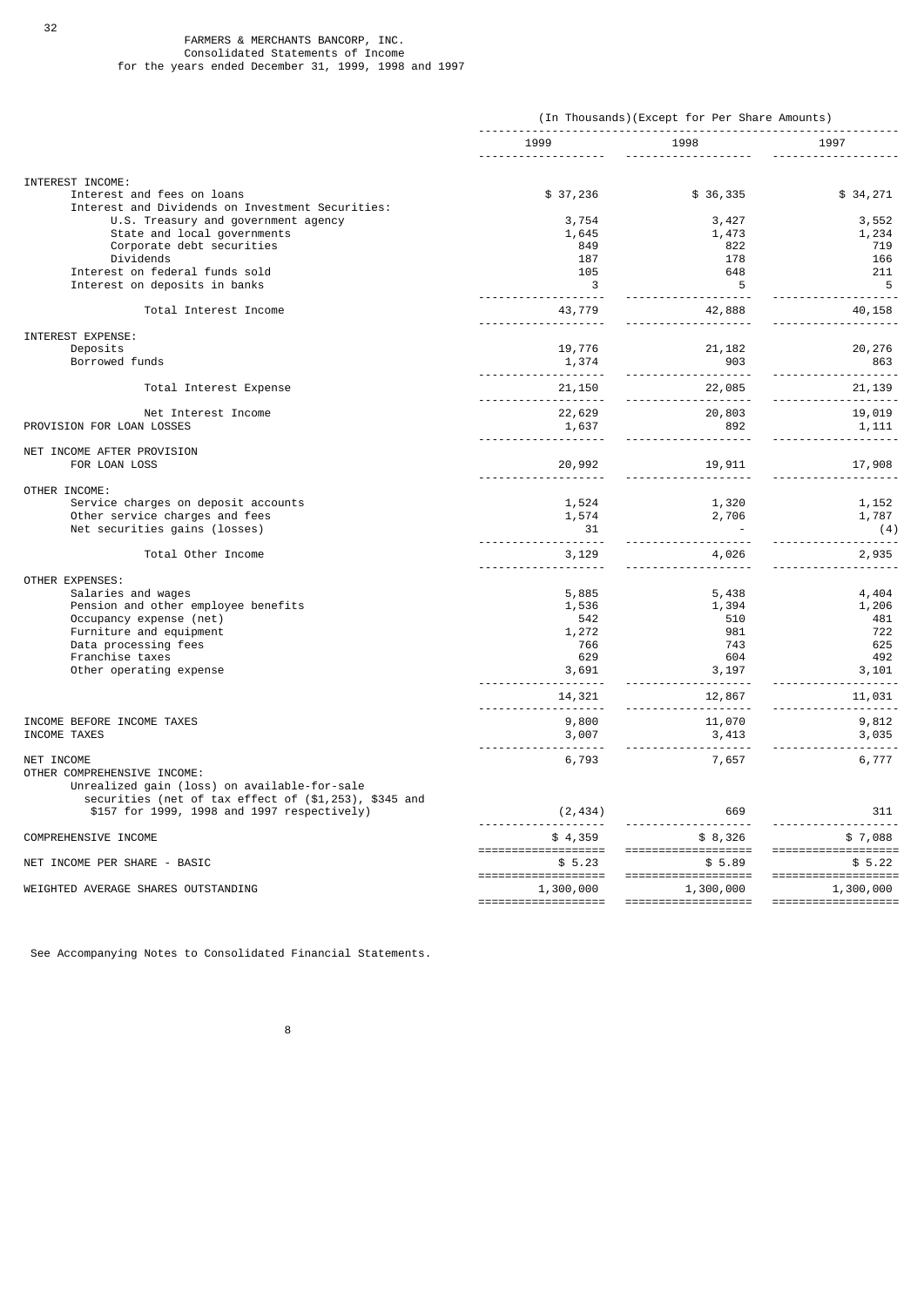Consolidated Statements of Changes in Shareholders' Equity for the years ended December 31, 1999, 1998 and 1997

|                                                                                                                                        | (In Thousands)  |                      |                                                 |
|----------------------------------------------------------------------------------------------------------------------------------------|-----------------|----------------------|-------------------------------------------------|
|                                                                                                                                        | Common<br>Stock | Undivided<br>Profits | Accumulated<br>Other<br>Comprehensive<br>Income |
| BALANCE AT DECEMBER 31, 1996<br>Net income for 1997<br>Other comprehensive income net of tax:<br>Unrealized gain on Available-For-Sale | \$12,677        | \$30,013<br>6,777    | \$691                                           |
| securities (net of tax effect of \$153)<br>Reclassification adjustment (net of tax)<br>Cash dividends (\$1.25 per share)               |                 | (1, 625)             | 314<br>(3)                                      |
| BALANCE AT DECEMBER 31, 1997<br>Net income for 1998<br>Other comprehensive income net of tax:                                          | 12,677          | 35,165<br>7,657      | 1,002                                           |
| Unrealized gain on Available-For-Sale<br>securities (net of tax effect of \$345)<br>Cash dividends (\$1.40 per share)                  |                 | (1, 820)             | 669                                             |
| BALANCE AT DECEMBER 31, 1998<br>Net income for 1999<br>Other comprehensive income net of tax:<br>Unrealized loss on Available-For-Sale | 12,677          | 41,002<br>6,793      | 1,671                                           |
| securities (net of tax effect of (\$1,253))<br>Reclassification adjustment (net of tax)<br>Cash dividends (\$1.40 per share)           |                 | (1, 820)             | (2, 454)<br>20                                  |
| BALANCE AT DECEMBER 31, 1999                                                                                                           | \$12,677        | \$45,975             | $$^{(763)}$                                     |

See Accompanying Notes to Consolidated Financial Statements.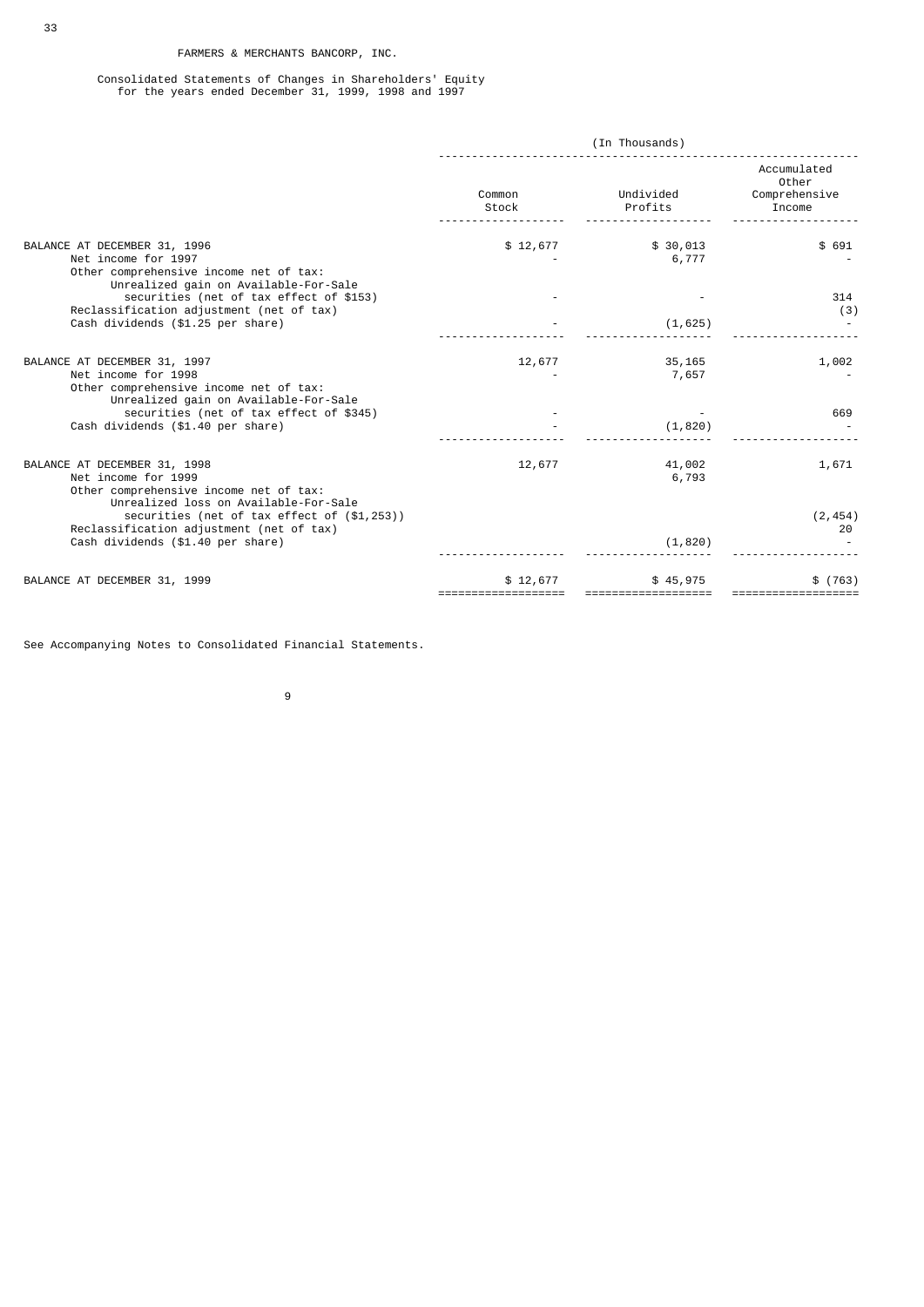## FARMERS & MERCHANTS BANCORP, INC. Consolidated Statements of Cash Flows for the years ended December 31, 1999, 1998 and 1997

34

|                                                                                                    | (In Thousands)                  |                                 |                                  |
|----------------------------------------------------------------------------------------------------|---------------------------------|---------------------------------|----------------------------------|
|                                                                                                    | 1999                            | 1998                            | 1997                             |
| CASH FLOWS FROM OPERATING ACTIVITIES:                                                              |                                 |                                 |                                  |
| Net income<br>Adjustments to Reconcile Net Income to Net Cash<br>Provided by Operating Activities: | \$ 6,793                        | \$7,657                         | \$6,777                          |
| Depreciation                                                                                       | 1,243                           | 943                             | 700                              |
| Amortization of servicing rights                                                                   | 163                             | 307                             | 51                               |
| Amortization of securities premiums/discounts                                                      | 413                             | 392                             | 315                              |
| Provision for loan losses                                                                          | 1,637                           | 892                             | 1,111                            |
| Provision for deferred income taxes                                                                | (172)                           | 52                              | 43                               |
| (Gain) loss on sale of other                                                                       | (114)                           | (447)                           | (160)                            |
| (Gain) loss on sale of securities                                                                  | (31)                            | $\sim$                          | 4                                |
| Originations of mortgage loans held for sale                                                       | (33, 426)                       | (107, 368)                      | (34, 311)                        |
| Proceeds from mortgage loans held for sale                                                         | 33,542                          | 107,845                         | 34,471                           |
| Net change in other assets/liabilities                                                             | 633                             | (769)                           | (220)                            |
| Net Cash Provided by Operating Activities                                                          | 10,681                          | 9,504                           | 8,781                            |
| CASH FLOWS FROM INVESTING ACTIVITIES:                                                              |                                 |                                 |                                  |
| Purchase of bank premises and equipment                                                            | (1, 991)                        | (2, 740)                        | (789)                            |
| Maturity proceeds of available-for-sale securities                                                 | 36,635                          | 22,000                          | 23,546                           |
| Sale proceeds of available-for-sale securities                                                     | 17, 114                         |                                 | 10,363                           |
| Purchase of available-for-sale securities                                                          | (32, 314)                       | (53, 228)                       | (24, 093)                        |
| Net increase in loans and leases                                                                   | (57, 863)                       | (9,970)                         | (30, 535)                        |
|                                                                                                    | .                               | <u>---------</u>                | .                                |
| Net Cash Used by Investing Activities                                                              | (38,419)                        | (43,938)                        | (21, 508)                        |
| CASH FLOWS FROM FINANCING ACTIVITIES:                                                              |                                 |                                 |                                  |
| Net increase in deposits                                                                           | (9, 017)                        | 50,885                          | 22,921                           |
| Net change in short-term borrowings                                                                | 19,427                          | 318                             | (4, 165)                         |
| Proceeds from other borrowings                                                                     |                                 | 1,000                           | 3,000                            |
| Payments on other borrowings                                                                       | (1, 201)                        | (1, 053)                        | (707)                            |
| Payment of dividends                                                                               | (1,820)                         | (1, 820)<br>.                   | (1, 495)                         |
| Net Cash Provided by Financing Activities                                                          | 7,389                           | 49,330                          | 19,554                           |
| Net Change in Cash and Cash Equivalents                                                            | (20, 349)                       | 14,896                          | 6,827                            |
| CASH AND CASH EQUIVALENTS - JANUARY 1                                                              | 37,694                          | 22,798                          | 15,971                           |
|                                                                                                    |                                 |                                 |                                  |
| CASH AND CASH EQUIVALENTS - DECEMBER 31                                                            | \$17,345                        | \$37,694                        | \$22,798<br>==================== |
| RECONCILIATION OF CASH AND CASH EQUIVALENTS:                                                       |                                 |                                 |                                  |
| Cash and due from banks                                                                            | \$17,245                        | \$18,549                        | \$16,213                         |
| Interest bearing deposits                                                                          | 100                             | 100                             | 100                              |
| Federal funds sold                                                                                 |                                 | 19,045                          | 6,485                            |
|                                                                                                    |                                 | .                               | <u>.</u> .                       |
|                                                                                                    | \$17,345<br>=================== | \$37,694<br>=================== | \$22,798<br>===================  |
| SUPPLEMENTARY CASH FLOWS DISCLOSURES:                                                              |                                 |                                 |                                  |
| Cash paid during the year for:                                                                     |                                 |                                 |                                  |
| Interest (net of amount capitalized)                                                               | \$21,357                        | \$22,020                        | \$21,136                         |
| Income taxes                                                                                       | 2,024                           | 3,280                           | 2,652                            |

See Accompanying Notes to Consolidated Financial Statements.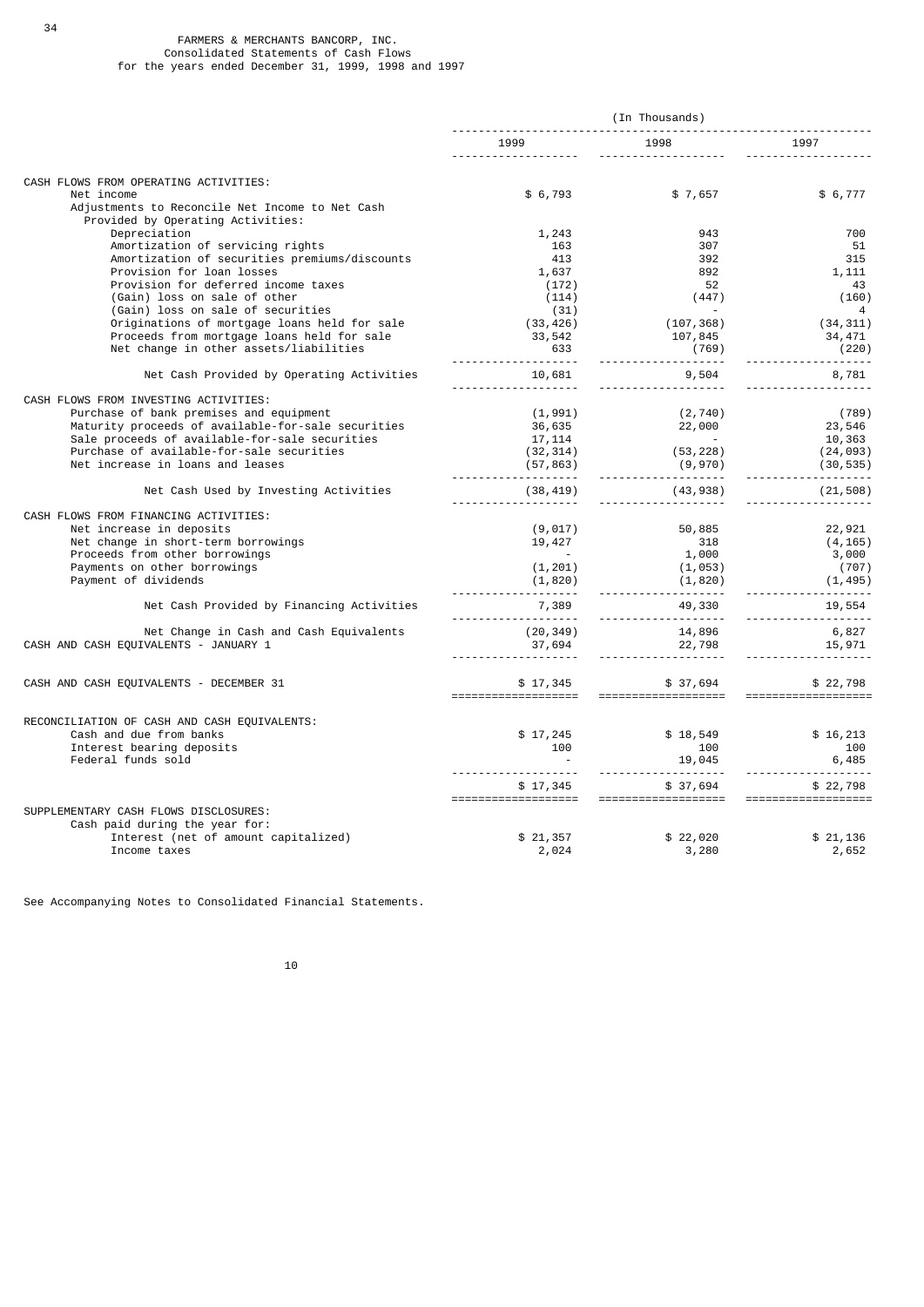Notes to Consolidated Financial Statements

#### NOTE 1. SUMMARY OF SIGNIFICANT ACCOUNTING AND REPORTING POLICIES

NATURE OF ACTIVITIES:

 The consolidated income of Farmers & Merchants Bancorp, Inc. is principally from income of the bank subsidiary, The Farmers & Merchants State Bank. The subsidiary Bank grants agribusiness, commercial, consumer and residential loans to customers primarily in northwest Ohio.

### CONSOLIDATION POLICY:

 The consolidated financial statements include the accounts of Farmers & Merchants Bancorp, Inc. and its wholly-owned subsidiaries, The Farmers & Merchants State Bank (the Bank), a commercial banking institution, and the Farmers & Merchants Life Insurance Company, a life, accident and health insurance company. All material intercompany balances and transactions have been eliminated.

#### ESTIMATES:

 The preparation of financial statements in conformity with generally accepted accounting principles requires management to make estimates and assumptions that affect the reported amounts of assets and liabilities and disclosure of contingent assets and liabilities at the date of the financial statements and the reported amounts of revenues and expenses during the reporting period. Actual results could differ from those estimates.

 The determination of the adequacy of the allowance for loan losses is based on estimates that are particularly susceptible to significant changes in the economic environment and market conditions. In connection with the determination of the estimated losses on loans, management obtains independent appraisals for significant collateral.

 The Bank's loans are generally secured by specific items of collateral including real property, consumer assets, and business assets. Although the bank has a diversified loan portfolio, a substantial portion of its debtors' ability to honor their contracts is dependent on local economic conditions in the agricultural industry.

 While management uses available information to recognize losses on loans, further reductions in the carrying amounts of loans may be necessary based on changes in local economic conditions. In addition regulatory agencies, as an integral part of their examination process, periodically review the estimated losses on loans. Such agencies may require the Bank to recognize additional losses based on their judgments about information available to them at the time of their examination. Because of these factors, it is reasonably possible that the estimated losses on loans may change materially in the near term. However, the amount of the change that is reasonably possible cannot be estimated.

 $11$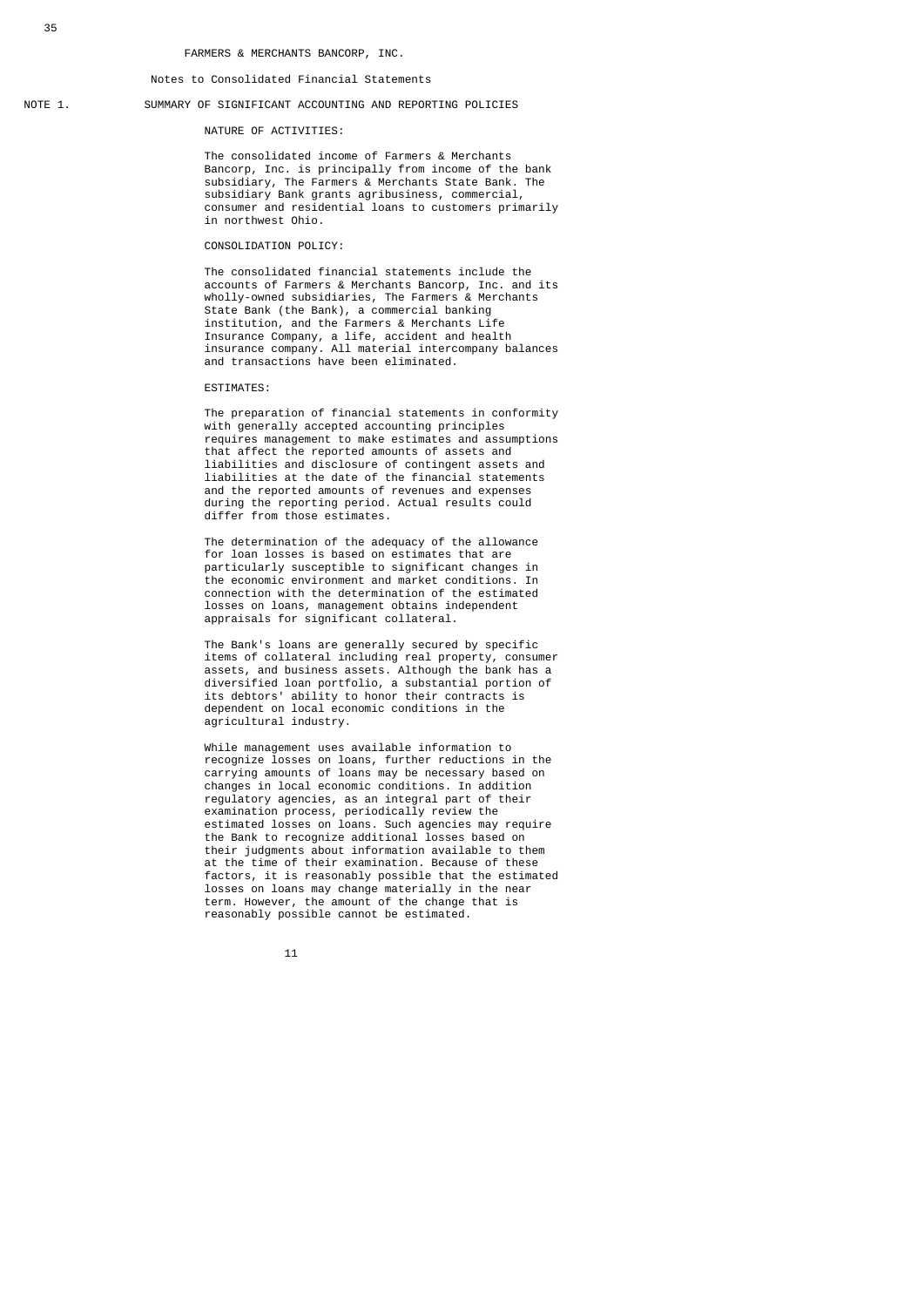#### Notes to Consolidated Financial Statements (Continued)

NOTE 1. SUMMARY OF SIGNIFICANT ACCOUNTING AND REPORTING POLICIES (Continued)

CASH AND CASH EQUIVALENTS:

 For purposes of the statement of cash flows, the company considers all highly liquid debt instruments purchased with a maturity of three months or less to be cash equivalents. This includes cash on hand, amounts due from banks, and federal funds sold. Generally, federal funds are purchased and sold for one day periods.

#### INVESTMENT SECURITIES:

 Debt securities are classified as held-to-maturity when the Bank has the positive intent and ability to hold the securities to maturity. Securities held-to-maturity are carried at amortized cost. The amortization of premiums and the accretion of discounts are recognized in interest income using methods approximating the interest method over the period to maturity.

> Debt securities not classified as held-to-maturity are classified as available-for-sale. Securities available-for-sale are carried at fair value with unrealized gains and losses reported in other comprehensive income. Realized gains and losses on securities available for sale are included in other income (expense) and, when applicable, are reported as a reclassification adjustment, net of tax, in other comprehensive income. Gains and losses on sales of securities are determined on the specific-identification method.

> Declines in the fair value of individual held-to-maturity and available-for-sale securities below their cost that are other than temporary result in write-downs of the individual securities to their fair value. The related write-downs are included in earnings as realized losses.

LOANS:

 Loans are stated at the amount of unpaid principal, reduced by unearned discounts and deferred loan fees and costs, as well as, by the allowance for loan losses. Interest on commercial, installment, and real estate loans is accrued on a daily basis based on the principal outstanding.

 Generally, a loan (including a loan considered impaired under Statement 114, "Accounting by Creditors for Impairment of a Loan") is classified as nonaccrual and the accrual of interest income is generally discontinued when a loan becomes 90 days past due as to principal or interest and these loans are placed on a "cash basis" for purposes of income recognition. Management may elect to continue the accrual of interest when the estimated net realizable value of collateral is sufficient to cover the principal and accrued interest, and the loan is in the process of collection.

> Loans held for resale are valued at the lower of aggregate cost or market, market determined by current market quotations.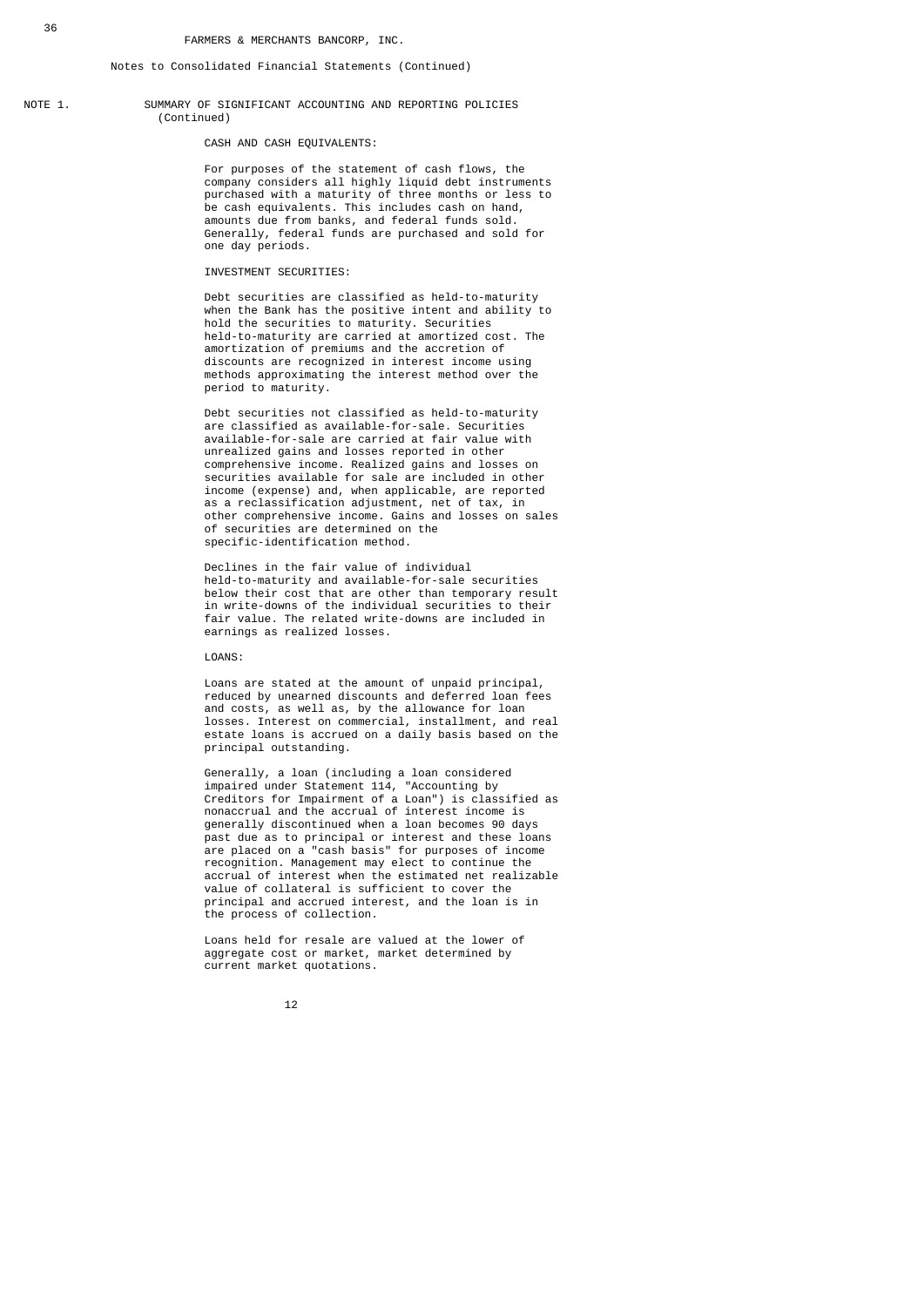NOTE 1. SUMMARY OF SIGNIFICANT ACCOUNTING AND REPORTING POLICIES (Continued)

LOANS (Continued):

 Loan origination and commitment fees and certain direct loan origination costs are deferred and amortized as a net adjustment to the related loan's yield. The Bank is generally amortizing these costs over the contractual life of such loans. Fees related to standby letters of credit are recognized at the beginning of the commitment period.

### ALLOWANCE FOR LOAN LOSSES:

 The allowance for possible loan losses is established through a provision for loan losses charged against income. Loans deemed to be uncollectible and changes in the allowance relating to impaired loans are charged against the allowance for loan losses, and subsequent recoveries, if any, are credited to the allowance.

 The allowance for loan losses is maintained at a level believed to be adequate by management to absorb estimated future loan losses for on and off balance sheet credit exposure. Management's evaluation of the adequacy of the allowance is based on the Bank's past loan loss experience, known and inherent risks in the portfolio, adverse situations that may affect the borrowers ability to repay (including the timing of future payments), the estimated value of any underlying collateral, composition of the loan portfolio, current economic conditions, and other relevant factors. Allowances for impaired loans are generally determined based on collateral values or the present value of estimated future cash flows. This evaluation is inherently subjective as it may require material estimates including the amount and timing of future cash flows expected to be received on impaired loans that may be susceptible to significant change.

SERVICING ASSETS AND LIABILITIES:

 It is the Bank's policy to service loans it has sold to FREDDIEMAC. When the Bank undertakes an obligation to service financial assets, it recognizes either a servicing asset or a servicing liability for that servicing contract at its fair market value. Servicing assets and liabilities are to be amortized in proportion to and over the period of estimated net servicing income. Capitalized mortgage servicing rights are included in other assets and totaled \$889 thousand and \$922 thousand at December 31, 1999 and 1998, respectively. No valuation allowance is required.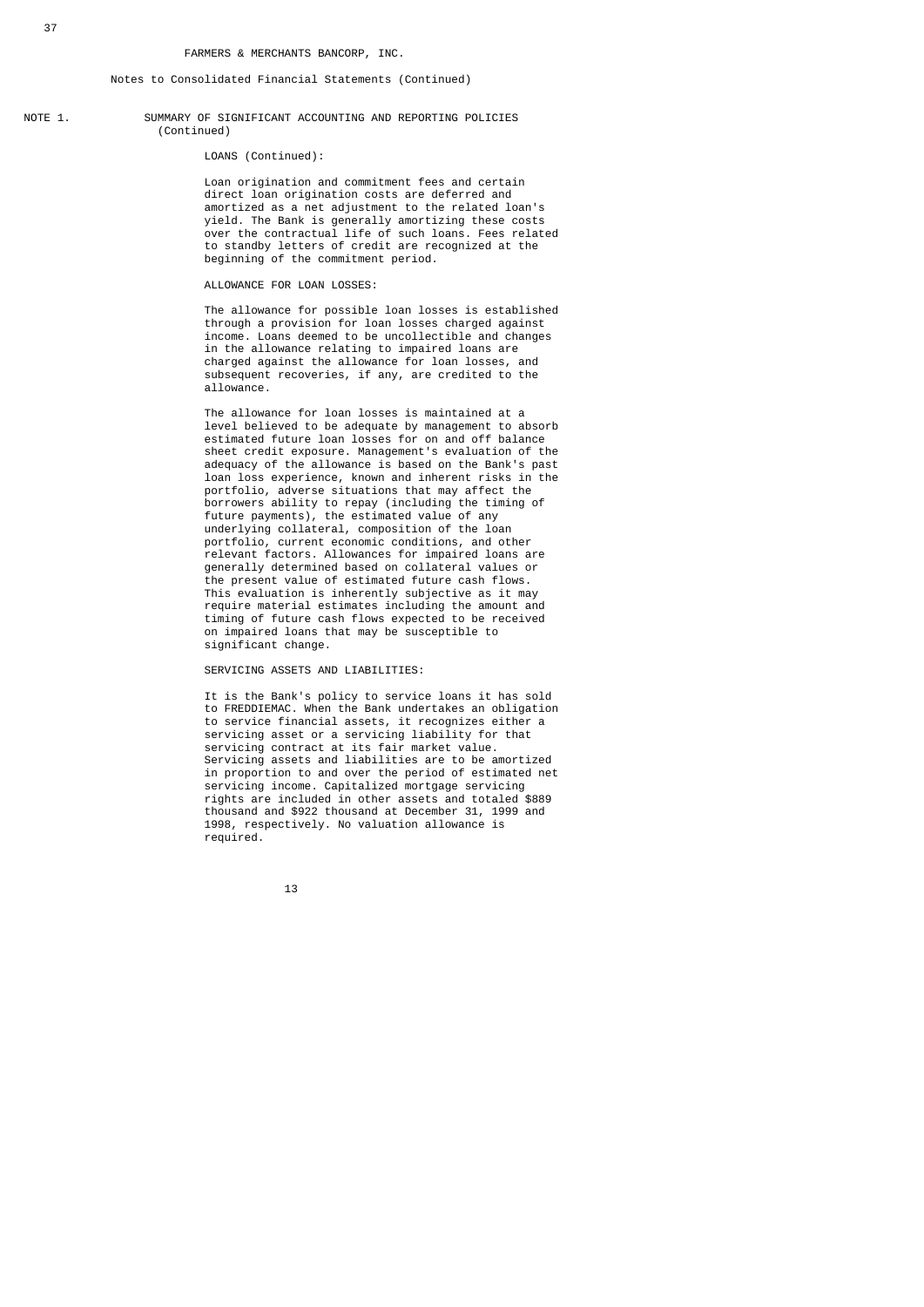NOTE 1. SUMMARY OF SIGNIFICANT ACCOUNTING AND REPORTING POLICIES (Continued)

#### FINANCE LEASES:

 Finance leases are recorded at the sum of the minimum lease payments less any executory costs and profit thereon to be paid and any unguaranteed residual value. If the residual is guaranteed, it is included in the minimum lease payments. The difference between the gross investment in the lease and the cost is recorded as unearned income, which is amortized over the lease term by the interest method. The unearned interest is included in the balance sheet as a deduction from the related gross investment, which results in the net investment in the lease.

#### BANK PREMISES AND EQUIPMENT:

 Bank premises and equipment are stated at cost less accumulated depreciation. Depreciation is based on the estimated useful lives of the various properties and is computed using accelerated methods. Costs for maintenance and repairs are charged to operations as incurred. Gains and losses on dispositions are included in current operations.

#### OTHER REAL ESTATE OWNED:

 Real estate properties acquired through or in lieu of loan foreclosure are initially recorded at the lower of the Bank's carrying amount or fair value less estimated selling cost at the date of foreclosure. Any write-downs based on the asset's fair value at the date of acquisition are charged to the allowance for loan losses. After foreclosure, these assets are carried at the lower of their new cost basis or fair value less cost to sell. Costs of significant property improvements are capitalized, whereas, costs relating to holding the property are expensed. The portion of interest costs relating to the development of real estate are capitalized. Valuations are periodically performed by management, and any subsequent write-downs are recorded as a charge to operations, if necessary, to reduce the carrying value of a property to the lower of its cost or fair value less cost to sell.

 FAIR VALUE OF FINANCIAL INSTRUMENTS: FASB Statement No. 107, "Disclosures about Fair Value of Financial Instruments", requires disclosure of the fair value information about financial instruments, both assets and liabilities, whether or not recognized in the balance sheet, for which it is practicable to estimate that value. In cases where quoted market prices are not available, fair values are based on estimates using present value or other valuation techniques. Those techniques are significantly affected by assumptions used, including the discount rate and estimates of cash flows. In that regard, the derived fair value estimates cannot be substantiated by comparison to independent markets and, in many cases, could not be realized in immediate settlement of the instrument. FASB Statement No. 107 excludes certain financial instruments and all non-financial instruments from its disclosure requirements. Accordingly, the aggregate fair value amounts presented do not represent the underlying value of the Company.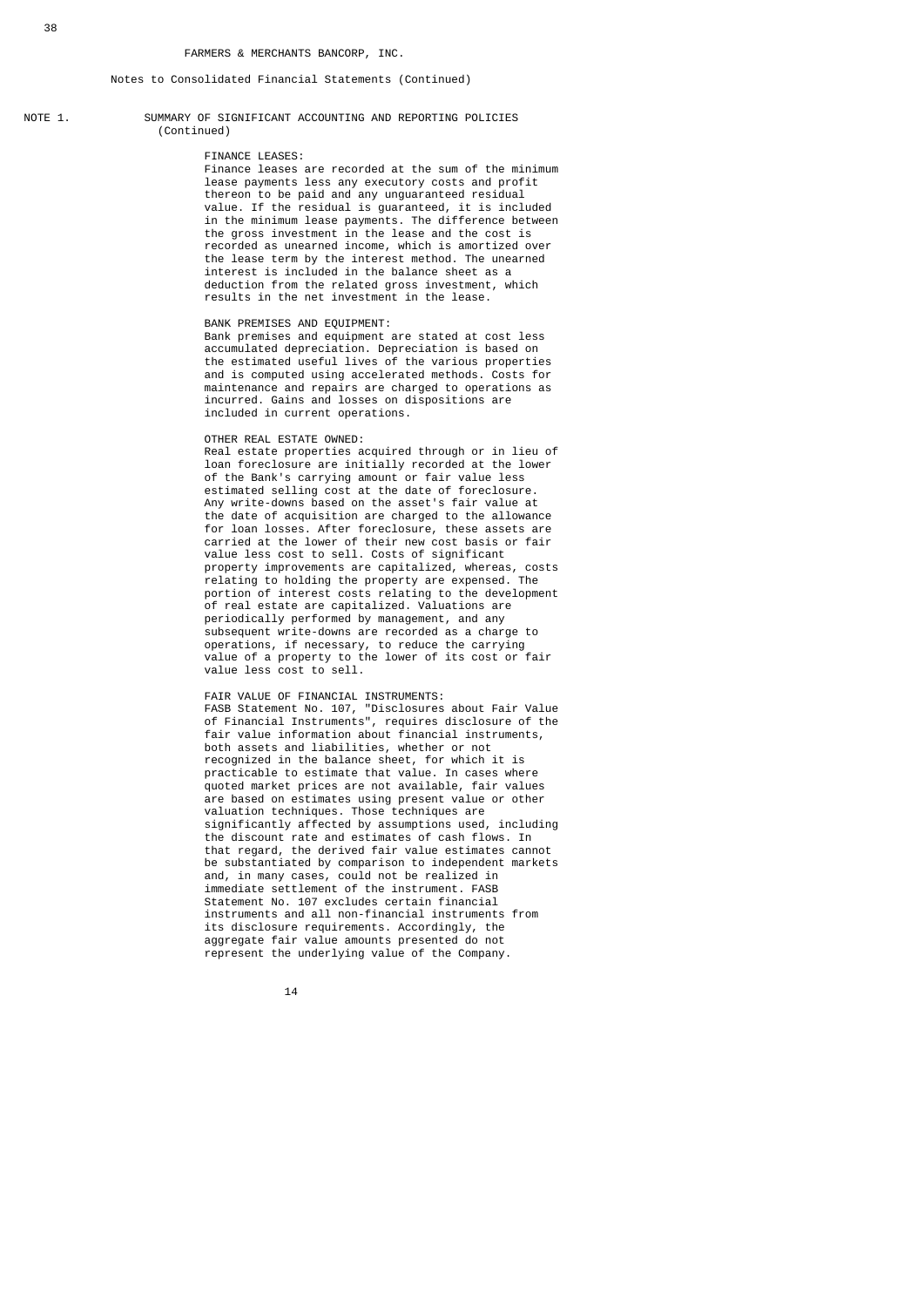- NOTE 1. SUMMARY OF SIGNIFICANT ACCOUNTING AND REPORTING POLICIES (Continued) FEDERAL INCOME TAX: Income taxes are provided for the tax effects of the transactions reported in the financial statements and consist of taxes currently due plus deferred taxes related primarily to differences between the basis of the allowance for loan losses and available-for-sale securities. The deferred tax assets and liabilities represent the future tax return consequences of those differences, which will either be taxable or deductible when the assets and liabilities are recovered or settled. Deferred tax assets and liabilities are reflected at income tax rates applicable to the period in which the deferred tax assets or liabilities are expected to be realized or settled. As changes in tax laws or rates are enacted, deferred tax assets and liabilities are adjusted through the provision for income taxes. The Bancorp files consolidated income tax returns with its bank subsidiary. EARNINGS PER SHARE: Basic earnings per share are computed based on the weighted average number of shares of common stock outstanding during each year. NOTE 2. CASH AND CASH EQUIVALENTS
- Banks are required to maintain reserve funds in vault cash and/or on deposit with the Federal Reserve Bank. The aggregate reserves required at December 31, 1999 and 1998 were \$5.6 million and \$5.1 million, respectively.

NOTE 3. INVESTMENT SECURITIES The amortized cost and estimated market values of investments in securities as of December 31, are detailed below. Fair market values are based on quoted market prices or dealer quotes except for domestic corporations stocks that are recorded at cost.

|                             |                            |                              | (In Thousands)                |                          |
|-----------------------------|----------------------------|------------------------------|-------------------------------|--------------------------|
|                             |                            |                              | 1999                          |                          |
|                             | Gross<br>Amortized<br>Cost | Gross<br>Unrealized<br>Gains | Gross<br>Unrealized<br>Losses | Gross<br>Market<br>Value |
| Available-for-Sale:         |                            |                              |                               |                          |
| U.S. Treasury               | \$6,823                    | \$25                         | \$6                           | \$6,842                  |
| U.S. Government agency      | 38,840                     | $\mathcal{P}$                | 763                           | 38,079                   |
| Mortgage-backed securities  | 10,234                     | $\overline{2}$               | 409                           | 9,827                    |
| State and local governments | 31,075                     | 501                          | 330                           | 31,246                   |
| Corporate debt securities   | 9,802                      |                              | 175                           | 9,627                    |
| Equity securities           | 20                         | ٠                            |                               | 20                       |
|                             | \$96,794                   | \$530                        | \$1,683                       | \$95,641                 |
|                             |                            |                              |                               |                          |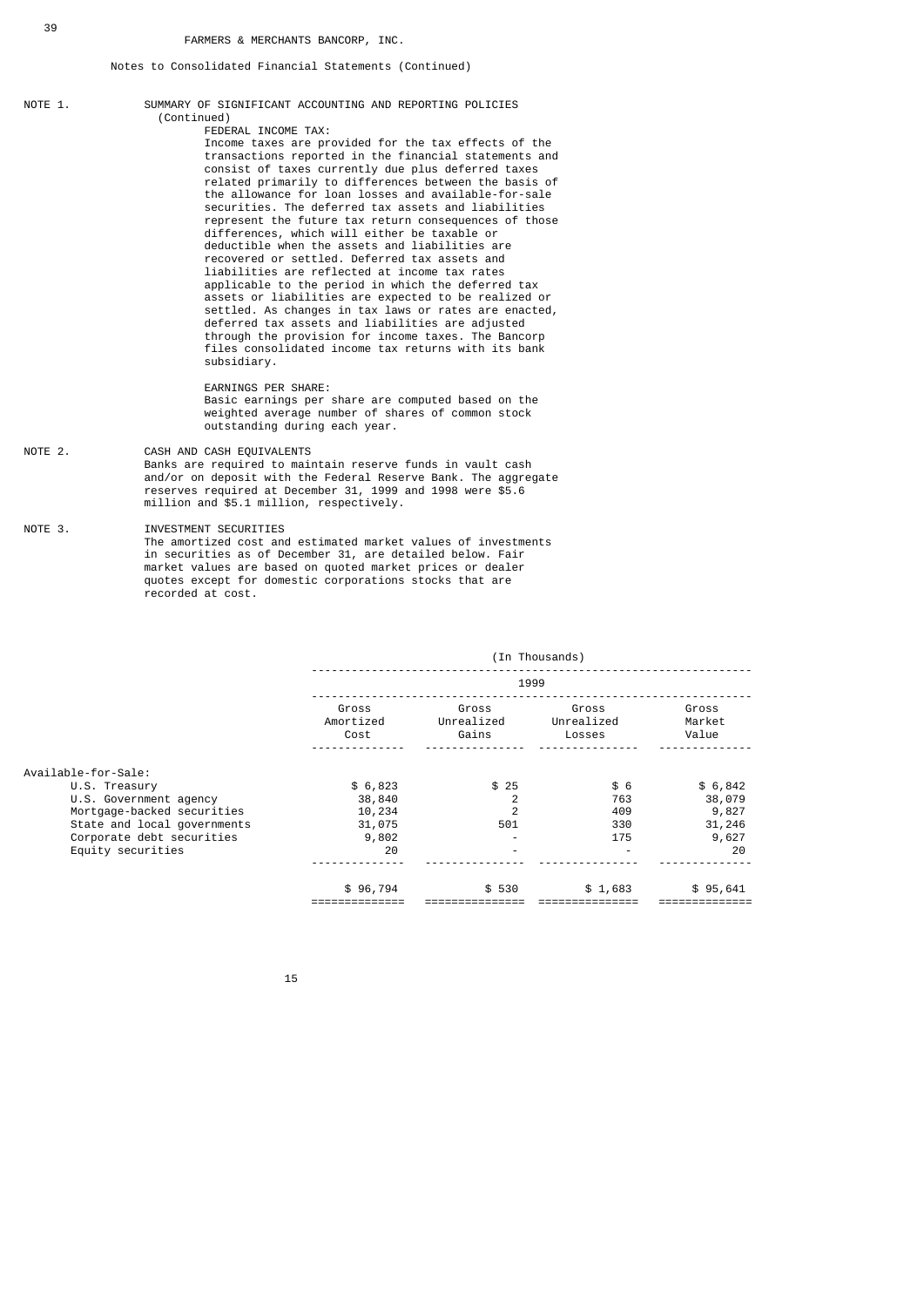### Notes to Consolidated Financial Statements (Continued)

### NOTE 3. INVESTMENT SECURITIES (Continued)

|                             |                            | (In Thousands)               |                               |                          |
|-----------------------------|----------------------------|------------------------------|-------------------------------|--------------------------|
|                             |                            | 1998                         |                               |                          |
|                             | Gross<br>Amortized<br>Cost | Gross<br>Unrealized<br>Gains | Gross<br>Unrealized<br>Losses | Gross<br>Market<br>Value |
| Available-for-Sale:         |                            |                              |                               |                          |
| U.S. Treasury               | \$16,792                   | \$320                        | $$ -$                         | \$17,112                 |
| U.S. Government agency      | 37,978                     | 614                          | 18                            | 38,574                   |
| Mortgage-backed securities  | 10,986                     | 56                           | 49                            | 10,993                   |
| State and local governments | 34, 119                    | 1,413                        | 12                            | 35,520                   |
| Corporate debt securities   | 18,905                     | 210                          |                               | 19,115                   |
| Equity securities           | 20                         | ٠                            |                               | 20                       |
|                             | \$118,800                  | \$2,613                      | \$79                          | \$121,334                |

 The gross realized gains and losses for the years ended December 31, are presented below:

|                                               | (In Thousands) |       |           |
|-----------------------------------------------|----------------|-------|-----------|
|                                               | 1999           | 1998  | 1997      |
| Gross realized gains<br>Gross realized losses | \$38           | \$ -  | \$6<br>10 |
| Net Realized Gains (Losses)                   | \$31           | $s -$ | \$<br>(4) |

 The amortized cost and estimated market value of debt securities at December 31, 1999, by contractual maturity, are shown below. Expected maturities will differ from contractual maturities because borrowers may have the right to call or prepay obligations with or without call or prepayment penalties.

|                                                                                                                | (In Thousands)                        |                                       |
|----------------------------------------------------------------------------------------------------------------|---------------------------------------|---------------------------------------|
|                                                                                                                | Available-for-Sale                    |                                       |
|                                                                                                                | Amortized<br>Cost                     | Fair Value                            |
| One year or less<br>After one year through five years<br>After five years through ten years<br>After ten years | \$15,369<br>62,104<br>12,512<br>6,809 | \$15,352<br>60,922<br>12,307<br>7,060 |
| Total                                                                                                          | \$96,794                              | \$95,641                              |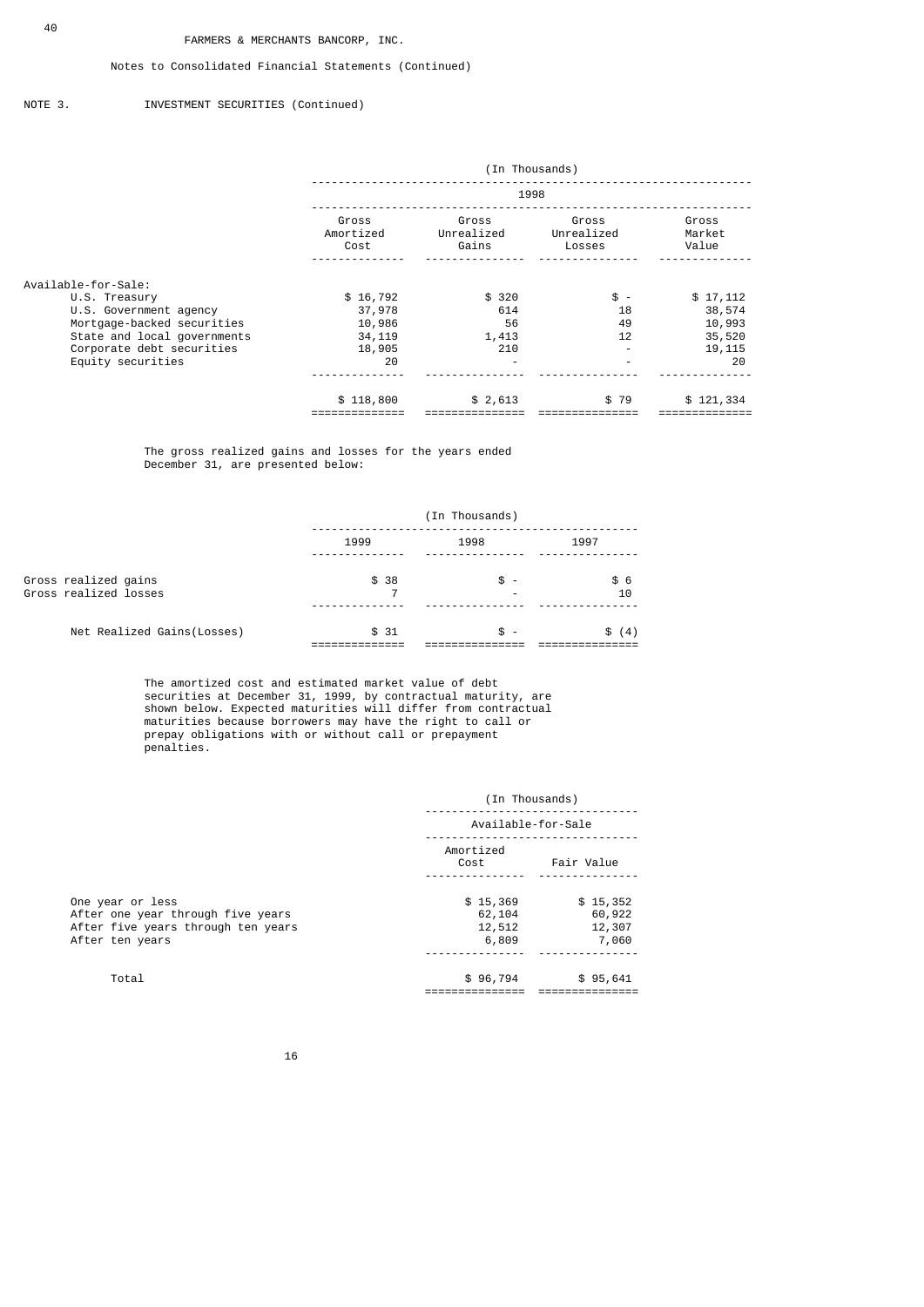Notes to Consolidated Financial Statements (Continued)

NOTE 3. INVESTMENT SECURITIES (Continued)

 Investments with a carrying value of \$68.8 million and \$66.9 million at December 31, 1999 and 1998, respectively, were pledged to secure public deposits and securities sold under repurchase agreements.

NOTE 4. FEDERAL HOME LOAN BANK STOCK

 The Federal Home Loan Bank stock is recorded at cost. The stock is held as collateral security for all indebtedness of the Bank to the Federal Home Loan Bank.

NOTE 5. LOANS

Loans at December 31, are summarized below:

|                                                                                | (In Thousands)         |                         |
|--------------------------------------------------------------------------------|------------------------|-------------------------|
| Loans                                                                          | 1999                   | 1998                    |
| Real estate<br>Commercial and industrial                                       | \$237,056<br>100,996   | \$194,662<br>87,266     |
| Agricultural (excluding real estate)<br>Consumer and other loans<br>Overdrafts | 46,035<br>71,589<br>73 | 38,882<br>68,197<br>188 |
| Commercial paper<br>Industrial Development Bonds                               | 7,330<br>7,015         | 13,648<br>4,587         |
| Less: Deferred loan fees and costs                                             | 470,094<br>(479)       | 407,430<br>(388)        |
| Less: Allowance for loan losses                                                | 469,615<br>(6, 750)    | 407,042<br>(5, 850)     |
| Loans - Net                                                                    | \$462,865              | \$401,192               |
|                                                                                |                        |                         |

|                              | (In Thousands) |          |          |
|------------------------------|----------------|----------|----------|
|                              | 1999           | 1998     | 1997     |
| Allowance for Loan Losses    |                |          |          |
| Balance at beginning of year | \$5,850        | \$5,850  | \$5,500  |
| Provision for loan loss      | 1,637          | 892      | 1,111    |
| Recoveries                   | 837            | 882      | 770      |
| Loans charged off            | (1, 574)       | (1, 774) | (1, 531) |
|                              |                |          |          |
|                              | \$6,750        | \$5,850  | \$5,850  |
|                              |                |          |          |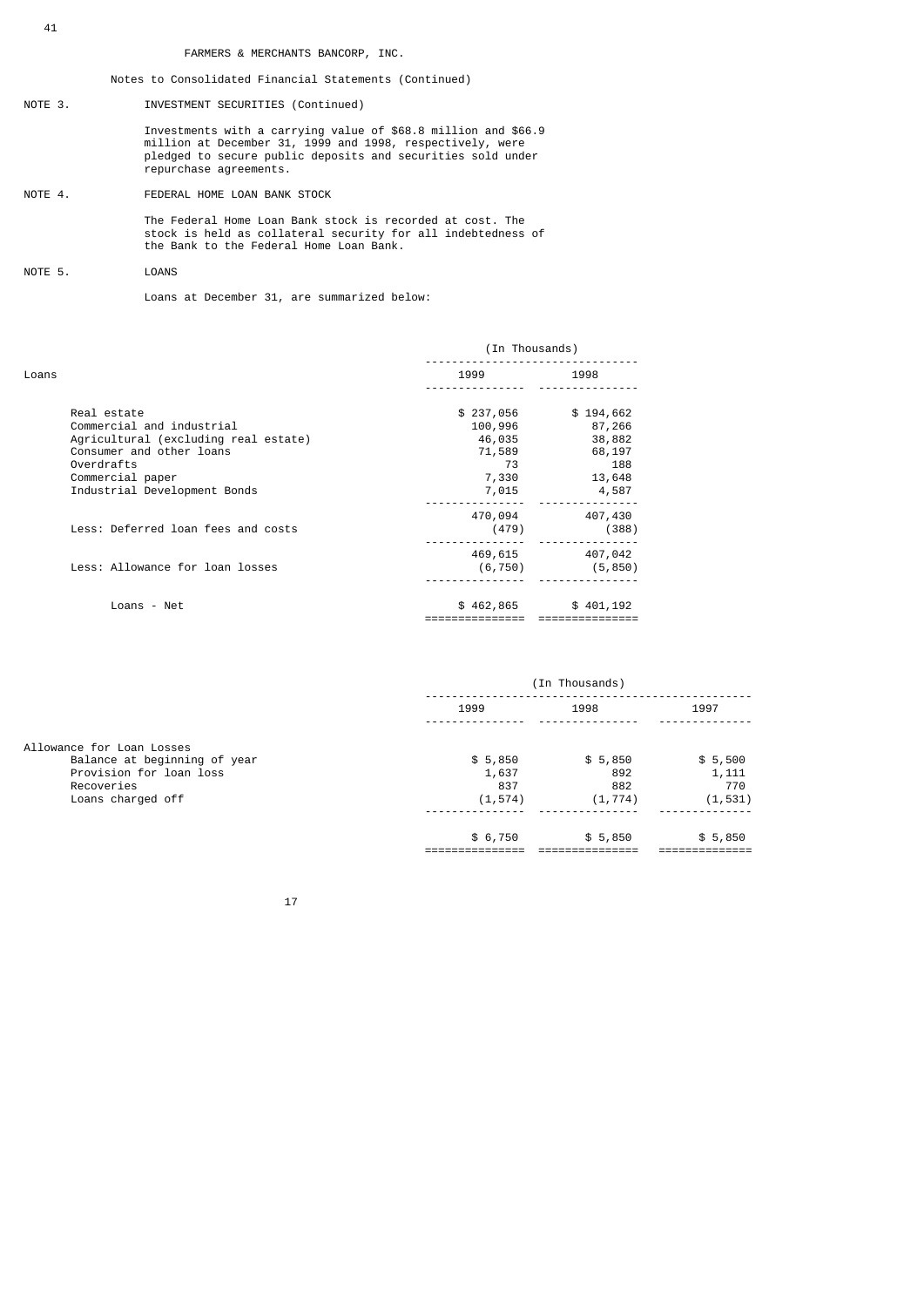#### NOTE 5. LOANS (Continued)

 As of December 31, 1999 and 1998, the recorded investment in impaired loans amounted to approximately \$8.5 and \$8.7 million, respectively. The average recorded investment in impaired loans amounted to approximately \$6.5 million, \$4.7 million and \$3.2 million for 1999, 1998 and 1997, respectively. Of the loans that were considered impaired for 1999 and 1998, the recorded investment in impaired loans that have a related allowance determined in accordance with SFAS No. 114 and No. 118 was \$6.3 million and \$6.5 million, respectively for which the related allowance for loan loss was \$2.8 million and \$2.4 million, respectively.

 The Bank stops accruing interest income when a loan is deemed to be impaired, and recognizes interest income when the interest income is actually received. Interest income recognized on impaired loans was \$53, \$172 and \$402 thousand for 1999, 1998 and 1997, respectively.

> As of December 31, 1999 there were \$524 thousand in commitments to lend additional funds to debtors whose loans are not performing.

 \$146.2 million in one to four family residential mortgage loans have been pledged as security for loans the Bank has received from the Federal Home Loan Bank.

 Senior officers and directors and their affiliated companies were indebted to the Bank in the aggregate of \$14.2 and \$8.6 million at December 31, 1999 and 1998, respectively. All such loans were made on substantially the same terms and conditions, including interest rates and collateral, as those prevailing at the time for comparable loan transactions with other persons. Loans made during 1999 were \$28.8 million and repayments were \$23.2 million. In the opinion of management, these loans do not involve more than normal risk of collectibility or possess other unfavorable features.

> Loans for which the Bank is providing collection services is \$158.2, \$147.9 and \$98.6 million for 1999, 1998 and 1997, respectively. Servicing assets recognized during 1999 amounted to \$130 thousand and amortization of servicing assets amounted to \$163 thousand. The fair value of recognized servicing assets was \$1.4 million, fair value being determined by the present value of expected future cash flows. No allowance for impairment has been provided.

> As of December 31, 1999 there were \$7.1 million of undisbursed loans in process.

### NOTE 6. FINANCE LEASE RECEIVABLE

Finance leases as of December 31 are as follows:

|                                               | (In Thousands) |               |  |
|-----------------------------------------------|----------------|---------------|--|
|                                               | 1999           | 1998          |  |
| Gross investment in leases<br>Unearned income | \$792<br>(99)  | \$605<br>(89) |  |
| Finance Lease Receivable                      | \$ 693         | \$516         |  |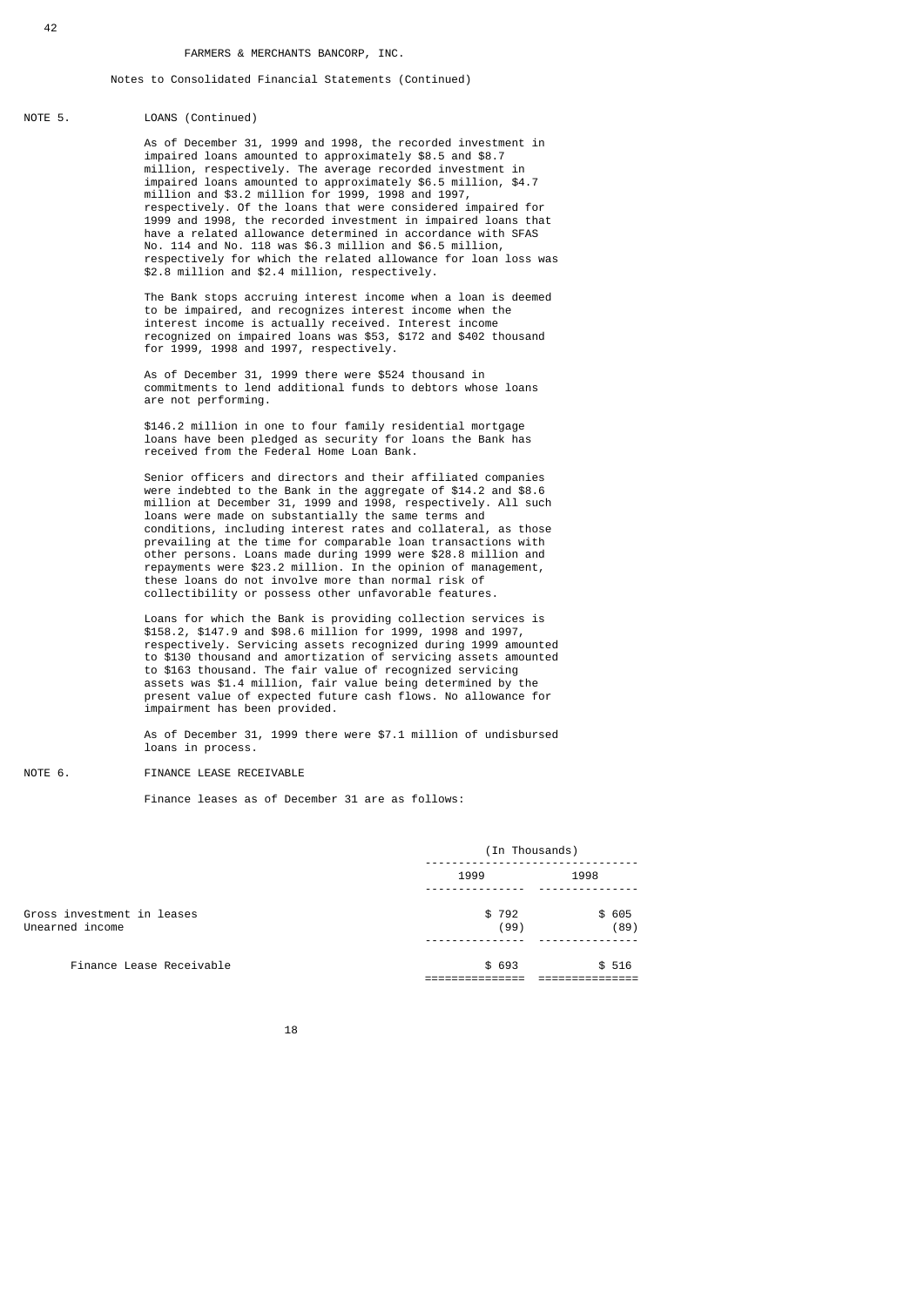## Notes to Consolidated Financial Statements (Continued)

- NOTE 6. FINANCE LEASE RECEIVABLE (Continued) All amounts are considered collectible, and therefore, no allowance has been provided.
- NOTE 7. BANK PREMISES AND EQUIPMENT

 The major categories of banking premises and equipment and accumulated depreciation at December 31 are summarized below:

|                                  |                                      | (In Thousands)            |                           |
|----------------------------------|--------------------------------------|---------------------------|---------------------------|
|                                  |                                      | 1999                      | 1998                      |
| Land<br>Buildings<br>Furnishings |                                      | \$1,983<br>9,123<br>6,031 | \$1,681<br>8,030<br>5,867 |
|                                  | Less: Accumulated depreciation       | 17,137<br>(6, 961)        | 15,578<br>(6, 148)        |
|                                  | Banking Premises and Equipment (Net) | \$10,176                  | \$9,430                   |

## NOTE 8. DEPOSITS

Time deposits at December 31 consist of the following:

|                                                                     | (In Thousands)      |                     |  |
|---------------------------------------------------------------------|---------------------|---------------------|--|
|                                                                     | 1999                | 1998                |  |
| Time deposits under \$100,000<br>Time deposits of \$100,000 or more | \$223,372<br>67,765 | \$229,143<br>69,133 |  |
|                                                                     | \$291,137           | \$298,276           |  |

 For each of the five years subsequent to December 31, 1999, maturities for time deposits having a remaining term of more than one year follows:

| 2000 |                     | \$171,297 |
|------|---------------------|-----------|
| 2001 |                     | 97,321    |
| 2002 |                     | 13,603    |
| 2003 |                     | 6,219     |
|      | 2004 and thereafter | 2,697     |
|      |                     |           |
|      |                     |           |

 \$ 291,137 ===============

 Deposits to related parties as of December 31, 1999 and 1998 amounted to \$11.6 million and \$14.8 million, respectively.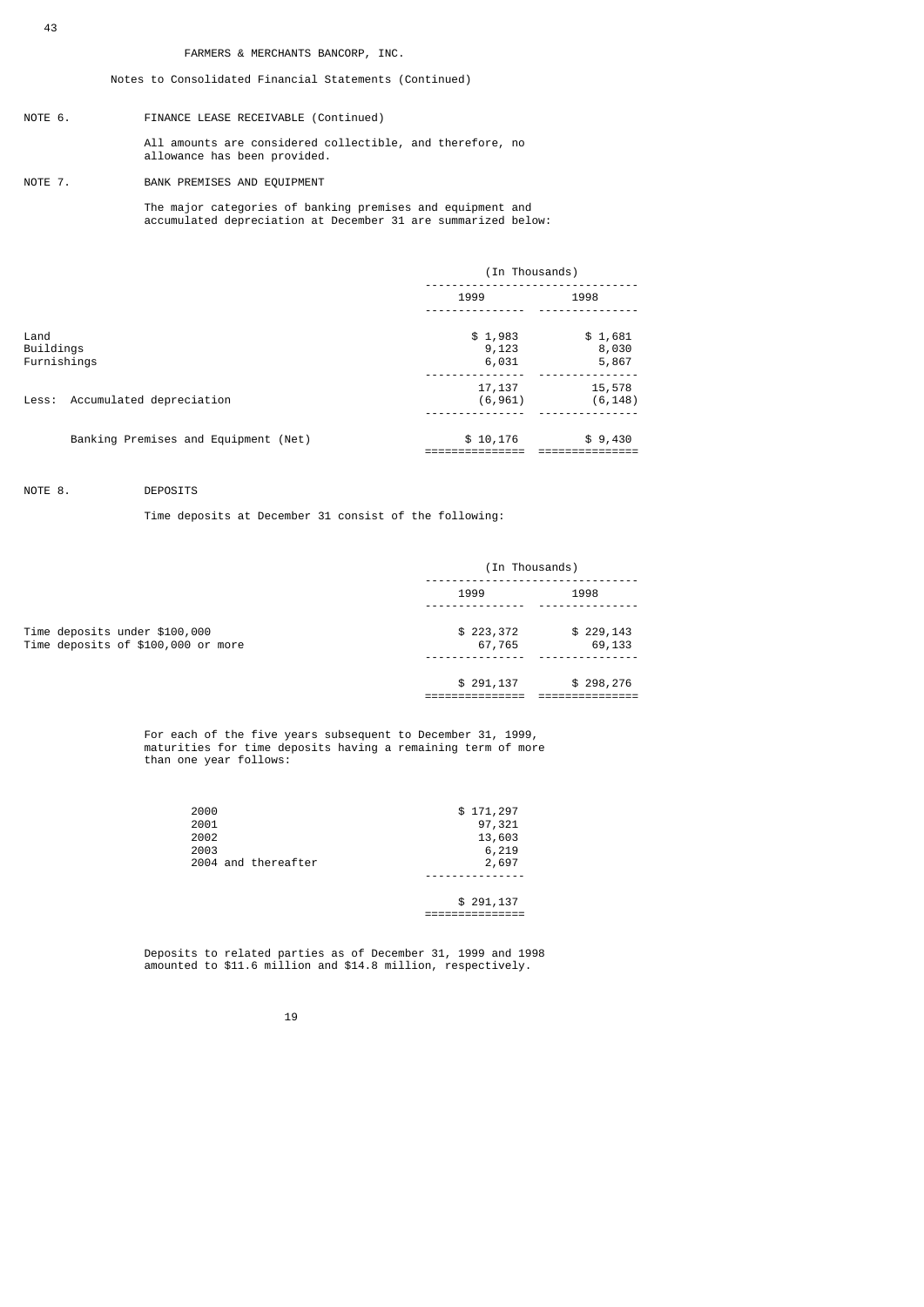### NOTE 9. REPURCHASE AGREEMENTS

 The Bank's policy requires U. S. Government securities as collateral for the underlying repurchase agreements. As of December 31, 1999 and 1998 U. S. Treasury securities with a book value of \$4.5 million and \$3.5 million, respectively, were underlying the repurchase agreements and were under the Bank's control.

NOTE 10. OTHER BORROWINGS

Other borrowings consisted of the following at December 31:

|                                                                                                                                                                                                                                                                                                                          | (In Thousands) |          |  |
|--------------------------------------------------------------------------------------------------------------------------------------------------------------------------------------------------------------------------------------------------------------------------------------------------------------------------|----------------|----------|--|
|                                                                                                                                                                                                                                                                                                                          | 1999           | 1998     |  |
| Federal Home Loan Bank, various<br>loans due in monthly<br>installments of \$105 thousand<br>plus annual payments of \$400<br>thousand including interest at<br>varying rates from 5.40% to<br>7.05%. Notes are secured by a<br>blanket lien on 100% of the one<br>to four family residential<br>mortgage loan portfolio | \$25,039       | \$11,240 |  |

 The following is a schedule by years of future minimum principal payments as of December 31:

| 2000 |                     | \$16,253 |
|------|---------------------|----------|
| 2001 |                     | 1,308    |
| 2002 |                     | 1,367    |
| 2003 |                     | 1,418    |
|      | 2004 and thereafter | 4,693    |
|      |                     |          |

 \$ 25,039 ===============

е процесси производите на 1920 година в 1920 година в 1920 година в 1920 година в 1920 година в 1920 година в<br>В 1920 година в 1920 година в 1920 година в 1920 година в 1920 година в 1920 година в 1920 година в 1920 годин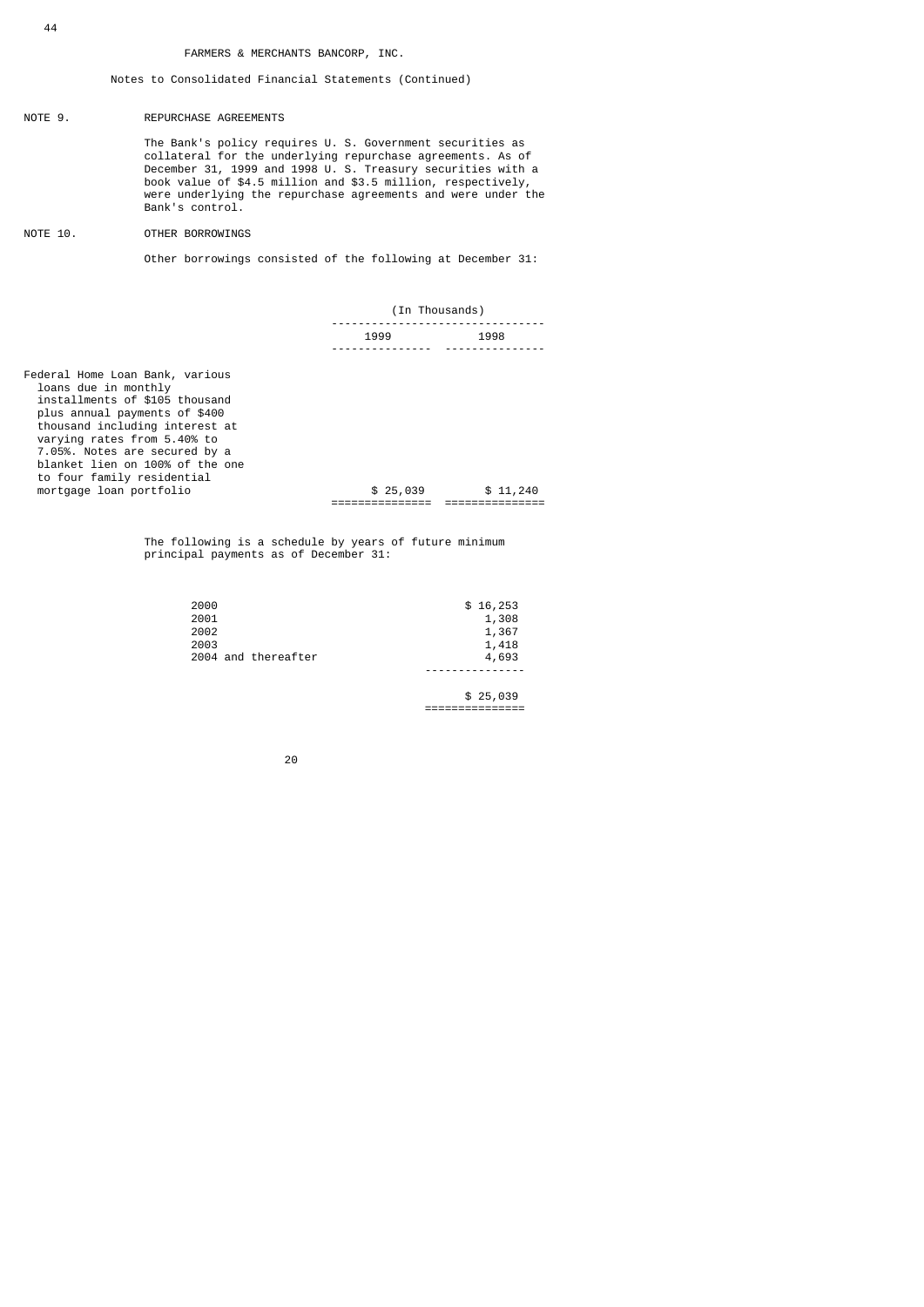### NOTE 11. FEDERAL INCOME TAXES

 Deferred tax assets and liabilities at December 31 are comprised of the following:

|                                                                                                                                                                                    | (In Thousands)                |                                       |  |
|------------------------------------------------------------------------------------------------------------------------------------------------------------------------------------|-------------------------------|---------------------------------------|--|
|                                                                                                                                                                                    | 1999                          | 1998                                  |  |
| Deferred Tax Assets:<br>Allowance for loan losses<br>Other<br>Net unrealized loss on available-<br>for-sale securities                                                             | \$2,008<br>392                | \$1,702<br>12                         |  |
|                                                                                                                                                                                    | 2,400                         | 1,714                                 |  |
| Deferred Tax Liabilities:<br>Accreted discounts on bonds<br>FHLB stock dividends<br>Mortgage servicing rights<br>Other<br>Net unrealized gain on available-<br>for-sale securities | 40<br>356<br>302<br>66<br>764 | 35<br>293<br>312<br>3<br>862<br>1,505 |  |
| Net Deferred Tax Asset                                                                                                                                                             | \$1,636                       | \$209                                 |  |

 The components of income tax expense for the years ended December 31 are as follows:

|                      | (In Thousands) |         |         |  |
|----------------------|----------------|---------|---------|--|
|                      | 1999           | 1998    | 1997    |  |
| Current:<br>Federal  | \$3,195        | \$3,361 | \$2,993 |  |
| Deferred:<br>Federal | (188)          | 52      | 42      |  |
|                      | \$3,007        | \$3,413 | \$3,035 |  |

<u>21</u>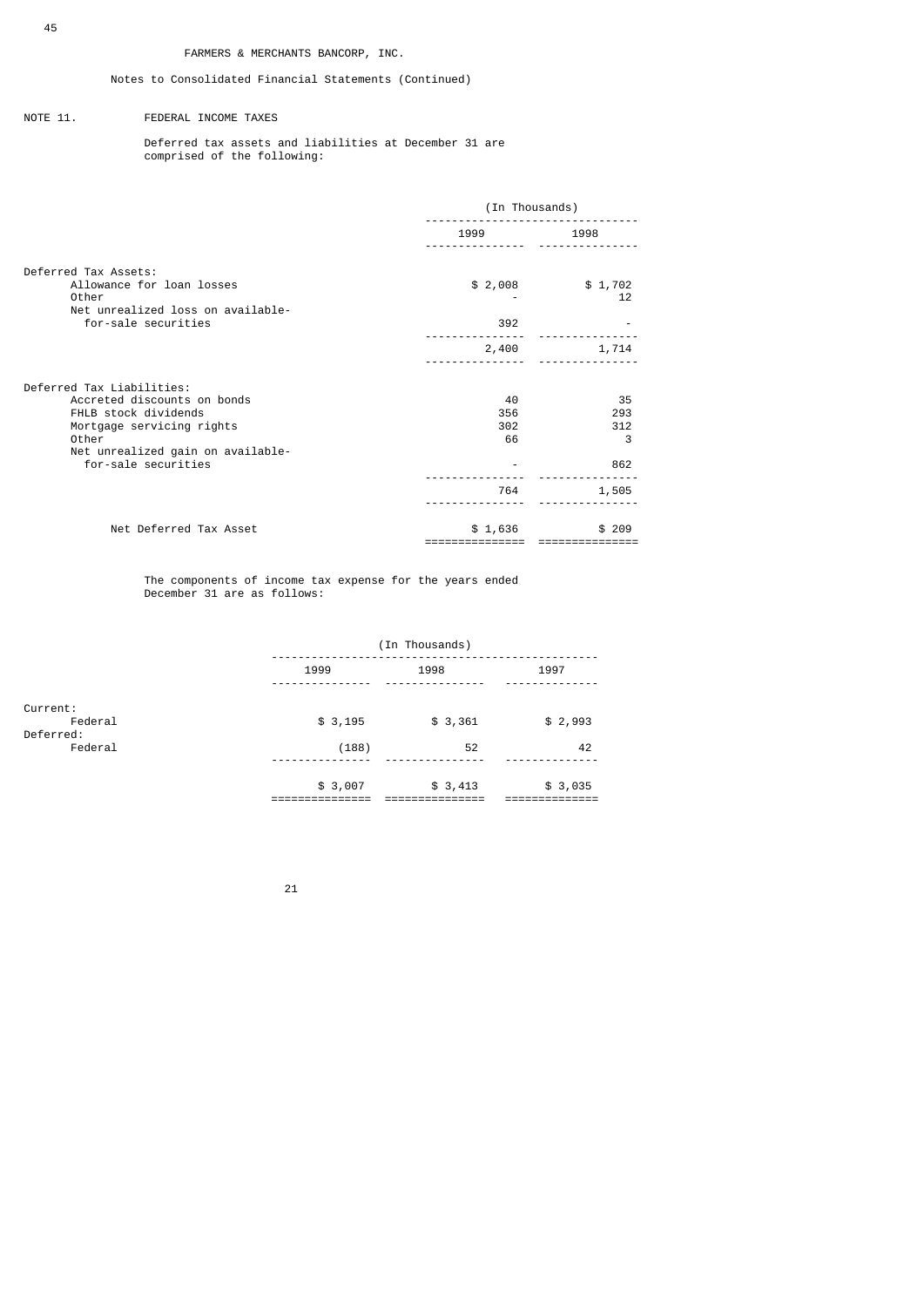### Notes to Consolidated Financial Statements (Continued)

### NOTE 11. FEDERAL INCOME TAXES (Continued)

|                                                  | (In Thousands)           |                |         |  |
|--------------------------------------------------|--------------------------|----------------|---------|--|
|                                                  | 1999                     | 1998           | 1997    |  |
| Income tax at statutory rates<br>Tax effect:     | \$3,399                  | \$3,771        | \$3,354 |  |
| Tax exempt interest<br>Costs attributable to tax | (468)                    | (428)          | (384)   |  |
| exempt interest                                  | 76                       | 70             | 63      |  |
| Other items, net                                 | $\overline{\phantom{0}}$ | $\overline{a}$ | 2       |  |
|                                                  | \$3,007                  | \$3,413        | \$3,035 |  |

#### NOTE 12. RETIREMENT INCOME PLAN

 The Bank has established a 401(k) profit sharing plan which allows eligible employees to save at a minimum one percent of eligible compensation on a pre-tax basis, subject to certain Internal Revenue Service limitations. The Bank will match 50% of employee 401(k) contributions up to four percent of total eligible compensation. In addition the Bank may make a discretionary contribution from time to time as is deemed advisable. A participant is 100% vested in the participant's deferral contributions and employer matching contributions. A seven year vesting schedule applies to employer discretionary contributions.

 In order to be eligible to participate, the employee must be 21 years of age, completed six months of service, work 1,000 hours in the plan year and be employed on the last day of the year. Entry dates have been established at January 1 and July 1 of each year.

> The plan calls for only lump-sum distributions upon either termination of employment, retirement, death or disability.

 Contributions to the 401(k) profit sharing plan for both the employer matching contribution and the discretionary contribution were \$363, \$421, and \$315 thousand for 1999, 1998 and 1997, respectively.

#### NOTE 13. RELATED PARTY TRANSACTIONS

 The Bank has conducted transactions with its officers and directors as set forth in Note 5.

### NOTE 14. COMMITMENTS AND CONTINGENT LIABILITIES

 The Bank's financial statements do not reflect various commitments and contingent liabilities which arise in the normal course of business and which involve elements of credit risk, interest rate risk and liquidity risk. These commitments and contingent liabilities are commitments to extend credit, credit card arrangements and standby letters of credit. A summary of the Bank's commitments and contingent liabilities at December 31, 1999 and 1998 is as follows:

#### <u>22 and 23 and 23 and 23 and 23 and 23 and 23 and 23 and 23 and 23 and 23 and 23 and 23 and 23 and 23 and 23 and 23 and 23 and 23 and 23 and 23 and 23 and 23 and 23 and 23 and 23 and 23 and 23 and 23 and 23 and 23 and 23 a</u>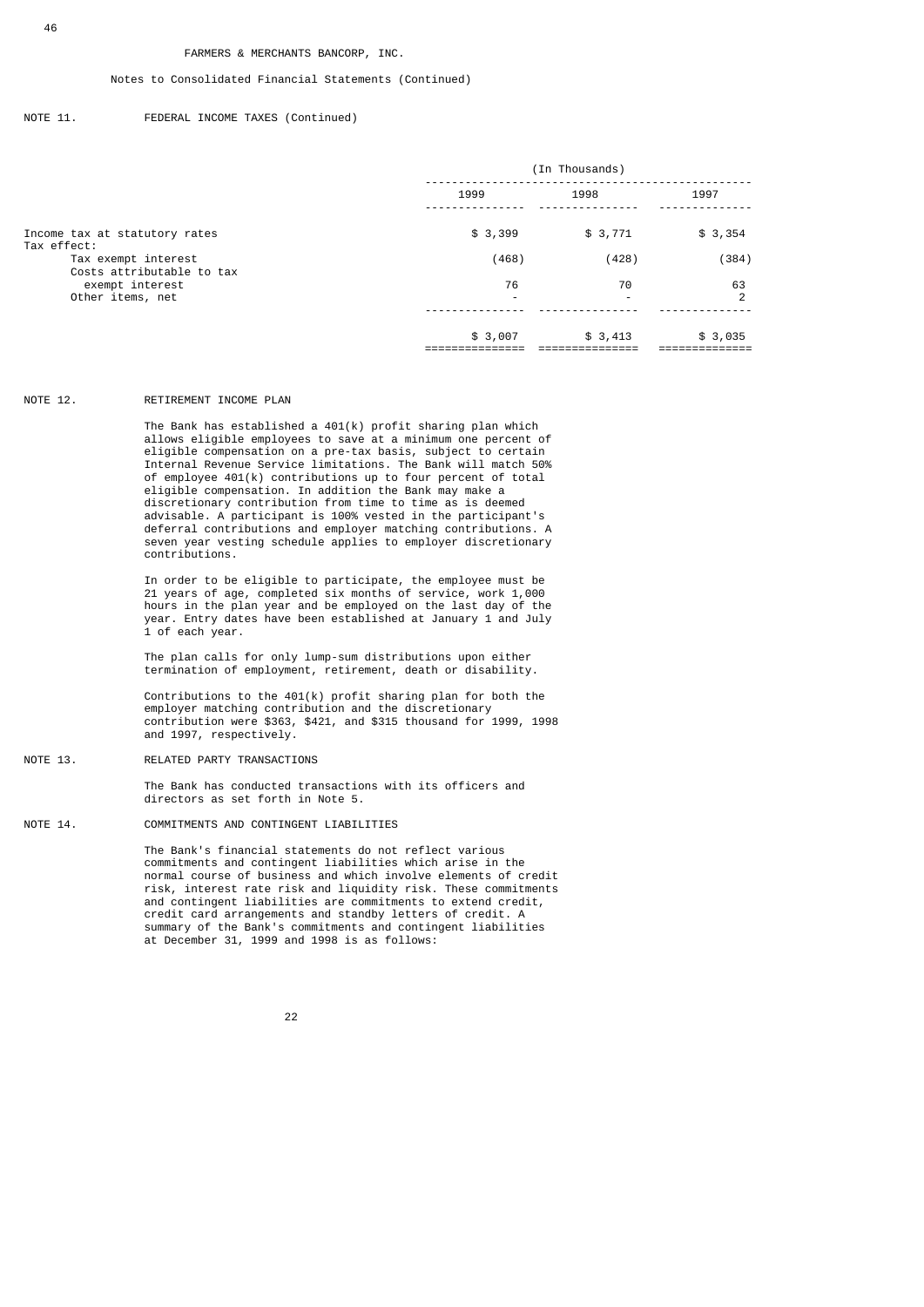#### NOTE 14. COMMITMENTS AND CONTINGENT LIABILITIES (Continued)

|                                                       | (In Thousands)   |                 |  |
|-------------------------------------------------------|------------------|-----------------|--|
|                                                       | 1999             | 1998            |  |
| Commitments to extend credit                          | \$83,344         | \$76,651        |  |
| Credit card arrangements<br>Standby letters of credit | 12, 163<br>1,531 | 10,237<br>1,419 |  |

 Commitments to extend credit, credit card arrangements and standby letters of credit all include exposure to some credit loss in the event of nonperformance of the customer. The Bank's credit policies and procedures for credit commitments and financial guarantees are the same as those for extensions of credit that are recorded in the financial statements. Because these instruments have fixed maturity dates, and because many of them expire without being drawn upon, they generally do not present any significant liquidity risk to the Bank.

> In the ordinary course of business, the company at times, is subject to pending and threatened legal actions and proceedings. It is the opinion of management that the outcome of any such matters and proceedings would not have a material effect on the financial position of the company.

### NOTE 15. FINANCIAL INSTRUMENTS WITH OFF-BALANCE-SHEET RISK

 All of the Bank's loans, commitments, and standby letters of credit have been granted to customers in the Bank's market area of northwest Ohio. All such customers are depositors of the Bank. Also, investments in state and municipal securities may involve governmental entities within the Bank's market area. The concentrations of credit by type of loan are set forth in Note 5. Standby letters of credit were granted primarily to commercial borrowers.

#### NOTE 16. REGULATORY CAPITAL REQUIREMENTS

 The Bank is subject to various regulatory capital requirements administered by its primary federal regulator, the Federal Deposit Insurance Corporation (FDIC). Failure to meet the minimum regulatory requirements can initiate certain mandatory, and possible additional discretionary actions by regulators, that if undertaken, could have a direct material affect on the Bank and the consolidated financial statements. Under the regulatory capital adequacy guidelines and the regulatory framework for prompt corrective action, the Bank must meet specific capital guidelines involving quantitative measures of the Bank's assets, liabilities, and certain off-balance-sheet items as calculated under regulatory accounting practices. The Bank's capital amounts and classification under the prompt corrective action guidelines are also subject to qualitative judgements by the regulators about components, risk weightings, and other factors.

 Quantitative measures established by regulation to ensure capital adequacy require the Bank to maintain minimum amounts and ratios of: total risk-based capital and Tier I capital to risk-weighted assets (as defined in the regulations), and Tier I capital to adjusted total assets (as defined). Management believes, as of December 31, 1999, that the Bank meets all the capital adequacy requirements to which it is subject.

<u>23 and 23 and 23 and 23 and 23 and 23 and 23 and 23 and 23 and 23 and 23 and 23 and 23 and 23 and 23 and 23 and 23 and 23 and 23 and 23 and 23 and 23 and 23 and 23 and 23 and 23 and 23 and 23 and 23 and 23 and 23 and 23 a</u>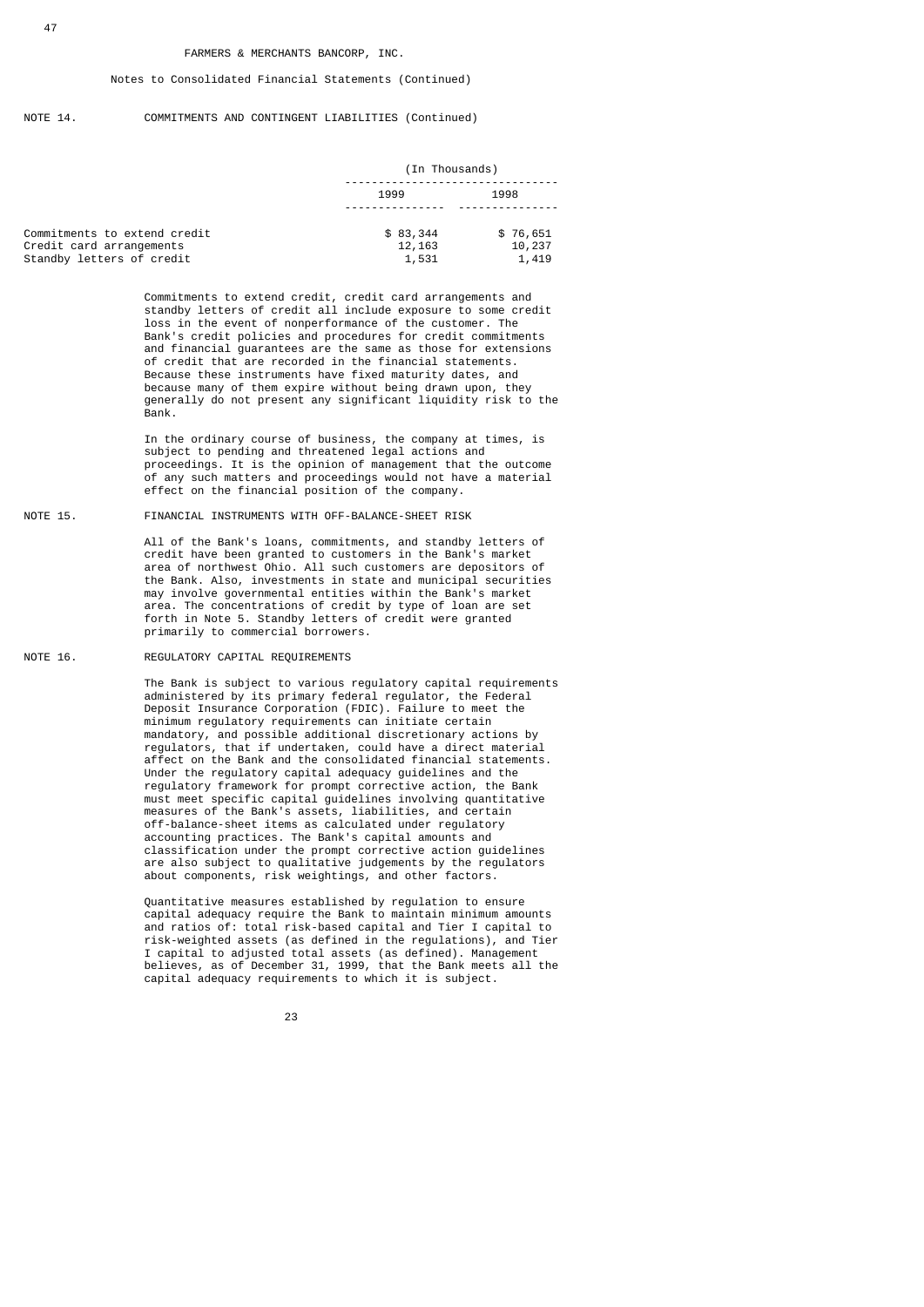### NOTE 16. REGULATORY CAPITAL REQUIREMENTS (Continued)

 As of December 31, 1999, the most recent notification from the FDIC indicated the Bank was categorized as well capitalized under the regulatory framework for prompt corrective action. To remain categorized as well capitalized, the Bank will have to maintain minimum total risk-based, Tier I risk-based, and Tier I leverage ratios as disclosed in the table below. There are no conditions or events since the most recent notification that management believes have changed the Bank's prompt corrective action category.

 The Bank's actual and required capital amounts and ratios as of December 31, 1999 and 1998 are as follows:

|                                                                                  | Actual            |       | For Capital<br>Adequacy Purposes(a) |       | To Be Well Capitalized<br>Under the Prompt<br>Corrective Action<br>Provisions(a) |       |
|----------------------------------------------------------------------------------|-------------------|-------|-------------------------------------|-------|----------------------------------------------------------------------------------|-------|
|                                                                                  | (000's)<br>Amount | Ratio | (000's)<br>Amount                   | Ratio | (000's)<br>Amount                                                                | Ratio |
| As of December 31, 1999<br>Total Risk-Based Capital<br>(to Risk Weighted Assets) |                   |       |                                     |       |                                                                                  |       |
| Consolidated<br>Farmers & Merchants                                              | \$63,970          | 14.8% | \$34,580                            | 8.0%  | $$ -$                                                                            | N/A   |
| State Bank<br>Tier I Capital<br>(to Risk Weighted Assets)                        | 63,554            | 13.9% | 36,580                              | 8.0%  | 45,720                                                                           | 10.0% |
| Consolidated<br>Farmers & Merchants                                              | 58,563            | 13.6% | 17,220                              | 4.0%  |                                                                                  | N/A   |
| State Bank<br>Tier I Capital<br>(to Adjusted Total Assets)                       | 47,833            | 10.5% | 18,220                              | 4.0%  | 27,330                                                                           | 6.0%  |
| Consolidated<br>Farmers & Merchants                                              | 58,563            | 9.9%  | 23,660                              | 4.0%  |                                                                                  | N/A   |
| State Bank                                                                       | 47,833            | 8.1%  | 23,620                              | 4.0%  | 29,530                                                                           | 5.0%  |

<u>24 and 24</u>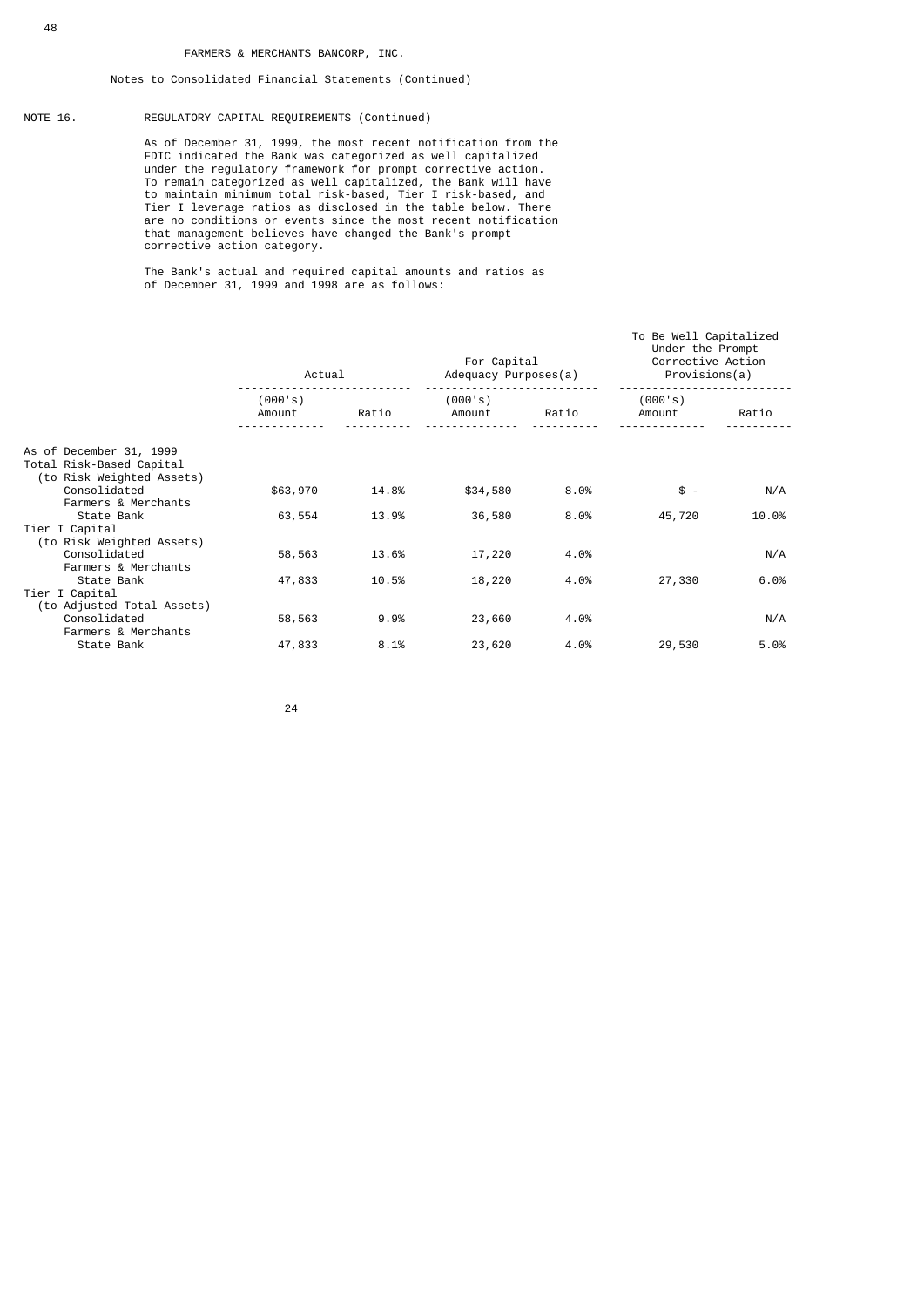NOTE 16. REGULATORY CAPITAL REQUIREMENTS (Continued)

|                                                                                                                         | Actual            |                | For Capital<br>Adequacy Purposes(a) |              | To Be Well Capitalized<br>Under the Prompt<br>Corrective Action<br>Provisions(a) |             |
|-------------------------------------------------------------------------------------------------------------------------|-------------------|----------------|-------------------------------------|--------------|----------------------------------------------------------------------------------|-------------|
|                                                                                                                         | (000's)<br>Amount | Ratio          | (000's)<br>Amount                   | Ratio        | (000's)<br>Amount                                                                | Ratio       |
| As of December 31, 1998<br>Total Risk-Based Capital<br>(to Risk Weighted Assets)<br>Consolidated<br>Farmers & Merchants | \$57,675          | 13.4%          | \$34,430                            | 8.0%         | $$ -$                                                                            | N/A         |
| State Bank<br>Tier I Capital<br>(to Risk Weighted Assets)                                                               | 58,550            | 13.9%          | 33,700                              | 8.0%         | 42,120                                                                           | 10.0%       |
| Consolidated<br>Farmers & Merchants<br>State Bank                                                                       | 52,757<br>43,304  | 11.8%<br>10.3% | 17,880<br>16,820                    | 4.0%<br>4.0% | 25,230                                                                           | N/A<br>6.0% |
| Tier I Capital<br>(to Adjusted Total Assets)<br>Consolidated                                                            | 52,757            | 9.2%           | 22,940                              | 4.0%         |                                                                                  | N/A         |
| Farmers & Merchants<br>State Bank                                                                                       | 43,304            | 7.5%           | 23,100                              | 4.0%         | 28,870                                                                           | 5.0%        |

 (a) The amount and ratios provided are minimums under the regulations.

 The Bank is restricted as to the amount of dividends which can be paid. Dividends declared by the Bank that exceed the net income for the current year plus retained income for the preceding two years must be approved by federal and state regulatory agencies. Under this formula dividends of \$15.8 million may be paid without prior regulatory approval. Regardless of formal regulatory restrictions, the Bank may not pay dividends that would result in its capital levels being reduced below the minimum requirements shown above.

NOTE 17. FAIR VALUE INFORMATION AND INTEREST RATE RISK

 Fair values of financial instruments are management's estimate of the values at which the instruments could be exchanged in a transaction between willing parties. These estimates are subjective and may vary significantly from amounts that would be realized in actual transactions. In addition, other significant assets are not considered financial assets including deferred tax assets, premises and equipment and intangibles. Further, the tax ramifications related to the realization of the unrealized gains and losses can have a significant effect on the fair value estimates and have not been considered in any of the estimates.

> The book values and estimated fair values for on and off-balance sheet financial instruments as of December 31, 1999 and 1998 are reflected below: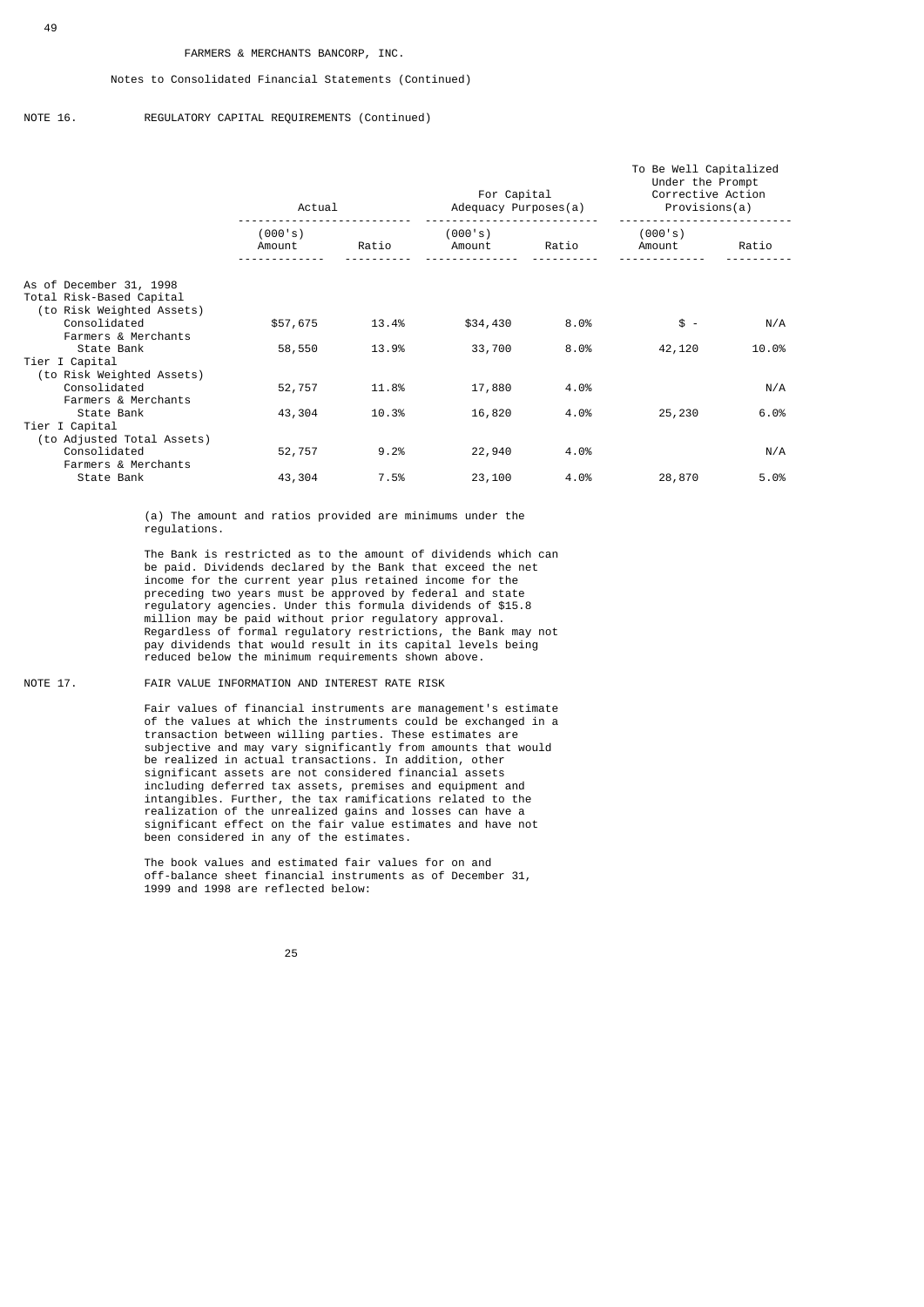### Notes to Consolidated Financial Statements (Continued)

### NOTE 17. FAIR VALUE INFORMATION AND INTEREST RATE RISK (Continued)

|                               | (In Thousands) |               |               |               |
|-------------------------------|----------------|---------------|---------------|---------------|
|                               | 1999           |               | 1998          |               |
|                               | Book<br>Value  | Fair<br>Value | Book<br>Value | Fair<br>Value |
| Financial Assets:             |                |               |               |               |
| Cash                          | \$17,245       | \$17,245      | \$18,549      | \$18,549      |
| Interest bearing deposits     | 100            | 100           | 100           | 100           |
| Federal funds sold            |                |               | 19,045        | 19,045        |
| Available-for-sale securities | 95,641         | 95,641        | 121,334       | 121,334       |
| Federal Home Loan Bank        | 2,764          | 2,764         | 2,577         | 2,577         |
| Net loans                     | 463, 947       | 466,870       | 407,721       | 422, 147      |
| Interest receivable           | 5,077          | 5,077         | 5,187         | 5,187         |
| Financial Liabilities:        |                |               |               |               |
| Deposits                      | \$503, 166     | \$502,220     | \$512,183     | \$515,500     |
| Short-term borrowings:        |                |               |               |               |
| Federal funds purchased       | 3,090          | 3,090         |               |               |
| Repurchase agreement sold     | 4,253          | 4,253         | 2,916         | 2,916         |
| Other borrowings              | 25,039         | 24,976        | 11,240        | 11,341        |
| Interest payable              | 1,784          | 1,784         | 1,991         | 1,991         |

 The following assumptions and methods were used in estimating the fair value for financial instruments:

### CASH AND SHORT-TERM INVESTMENTS:

 The carrrying amounts reported in the balance sheet for cash and due from banks and federal funds sold approximate their fair values.

INVESTMENT SECURITIES:

 Fair values for securities are based on quoted market prices, where available. If quoted prices are not available, fair values are based on quoted market prices of comparable instruments.

STOCK IN FEDERAL HOME LOAN BANK:

 No ready market exists for the stock, and it has no quoted market value. The stock is redeemable at par; therefore, fair value equals cost.

<u>26 and 26</u>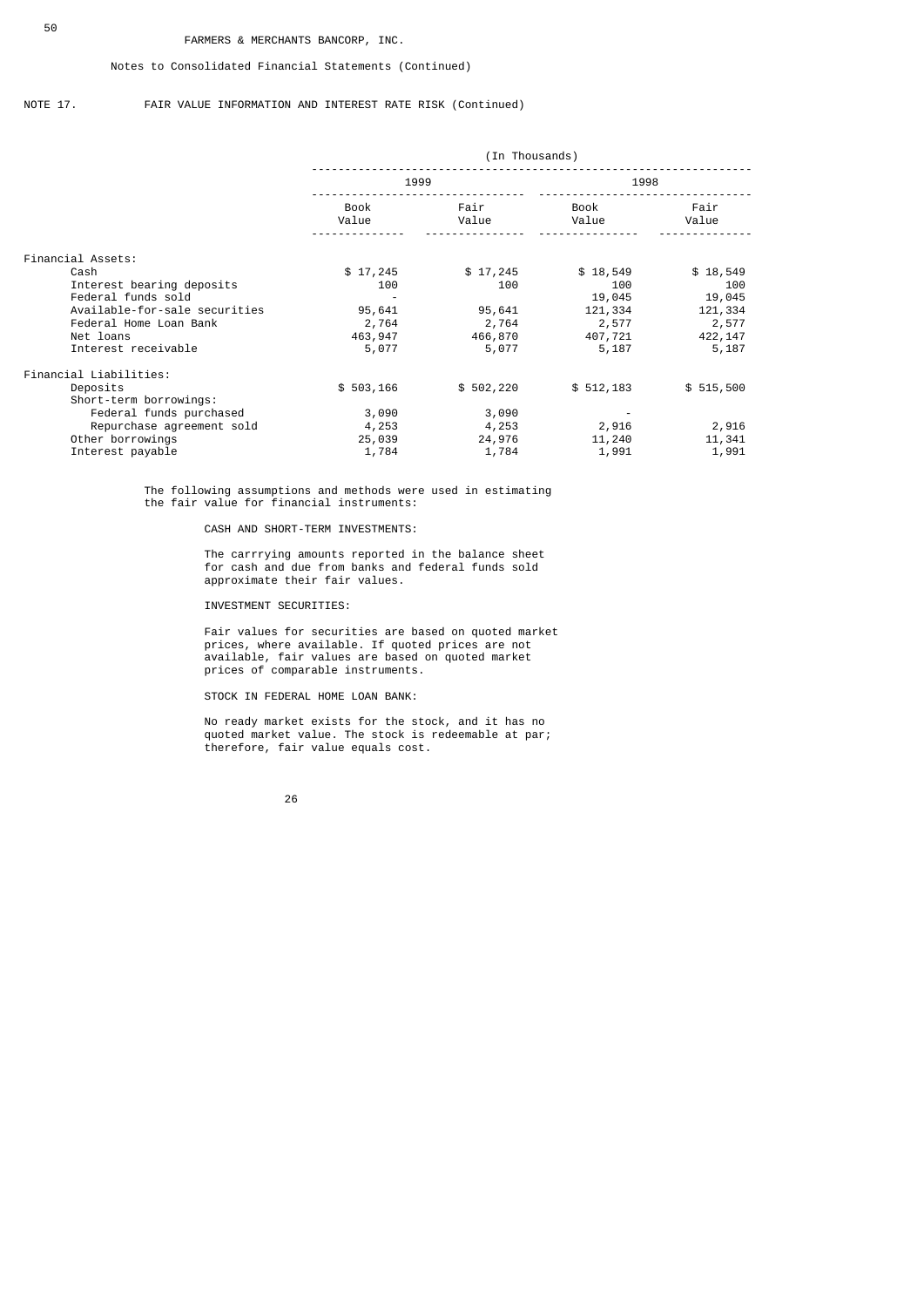### NOTE 17. FAIR VALUE INFORMATION AND INTEREST RATE RISK (Continued)

#### LOANS:

 Most commercial and real estate mortgage loans are made on a variable rate basis. For those variable-rate loans that reprice frequently, and with no significant change in credit risk, fair values are based on carrying values. The fair values of the fixed rate and all other loans are estimated using discounted cash flow analysis, using interest rates currently being offered for loans with similar terms to borrowers with similar credit quality.

### DEPOSITS:

 The fair values disclosed for deposits with no defined maturities are equal to their carrying amounts, which represent the amount payable on demand. The carrying amounts for variable-rate, fixed-term money market accounts and certificates of deposit approximate their fair value at the reporting date. Fair value for fixed-rate certificates of deposit are estimated using a discounted cash flow analysis that applies interest rates currently being offered on certificates to a schedule of aggregated expected monthly maturities on time deposits.

#### BORROWINGS:

 Short-term borrowings are carried at cost which approximates fair value. Other long-term debt was generally valued using a discounted cash flows analysis with a discounted rate based on current incremental borrowing rates for similar types of arrangements, or if not available, based on an approach similar to that used for loans and deposits. Long-term borrowings include their related current maturities.

### ACCRUED INTEREST RECEIVABLE AND PAYABLE:

 The carrying amounts of accrued interest approximate their fair values.

#### INTEREST RATE RISK:

 The Company assumes interest rate risk (the risk that general interest rate levels will change) as a result of its normal operations. As a result, the fair values of the Company's financial instruments will change when interest rate levels change and that change may be either favorable or unfavorable to the Company. Management attempts to match maturities of assets and liabilities to the extent believed necessary to minimize interest rate risk. However, borrowers with fixed rate obligations are more likely to prepay in a falling rate environment and less likely to prepay in a rising rate environment. Conversely, depositors who are receiving fixed rates are more likely to withdraw funds before maturity in a rising rate environment and less likely to do so in a falling rate environment. Management monitors rates and maturities of assets and liabilities and attempts to minimize interest rate risk by adjusting terms of new loans and deposits and by investing in securities with terms that mitigate the Company's overall interest rate risk.

<u>27 and 27 and 27 and 27 and 27 and 27 and 27 and 27 and 27 and 27 and 27 and 27 and 27 and 27 and 27 and 27 and 27 and 27 and 27 and 27 and 27 and 27 and 27 and 27 and 27 and 27 and 27 and 27 and 27 and 27 and 27 and 27 a</u>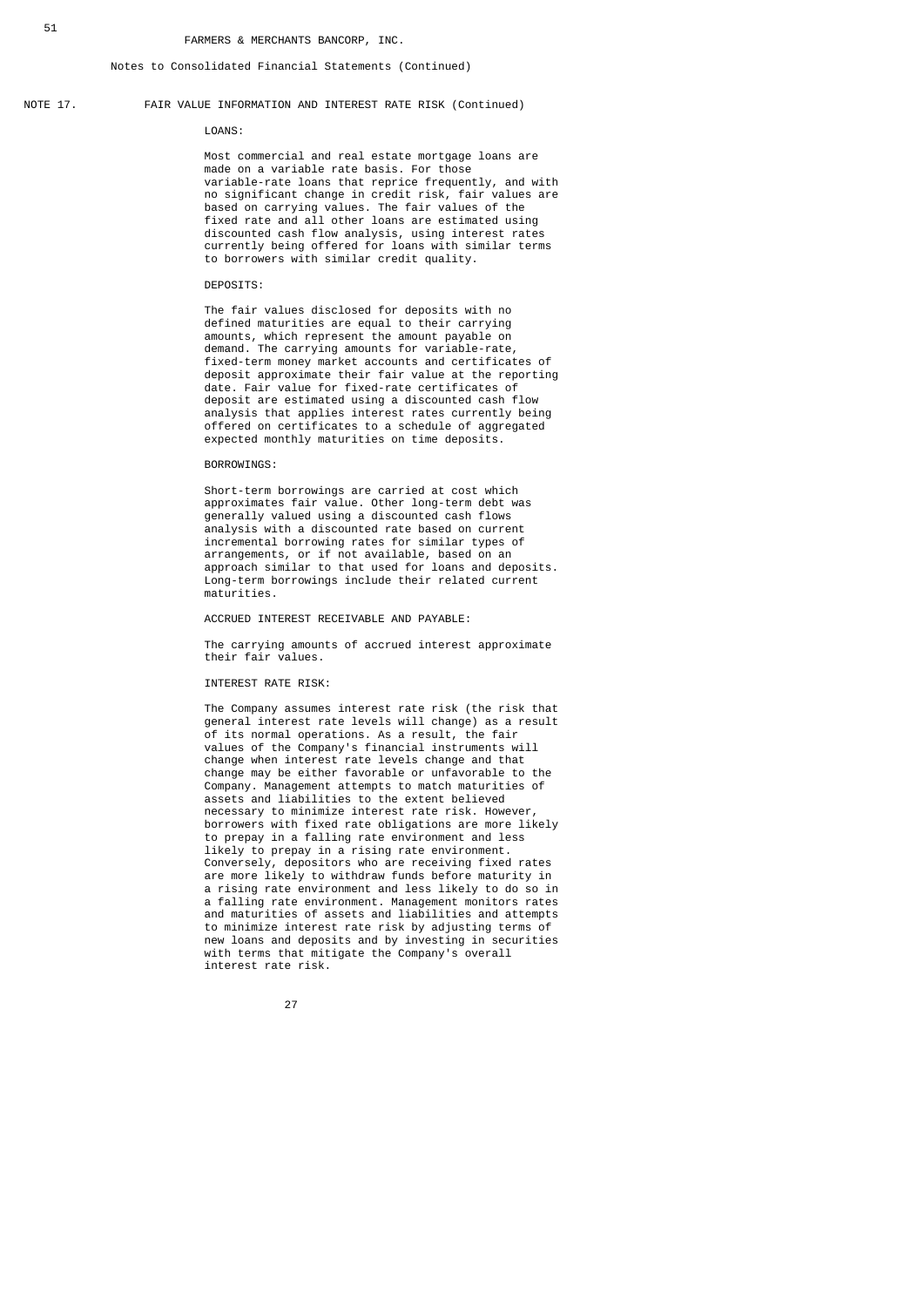# Notes to Consolidated Financial Statements (Continued)

#### NOTE 18. FARMERS & MERCHANTS BANCORP, INC. (PARENT COMPANY ONLY) FINANCIAL INFORMATION

# BALANCE SHEETS

|                                                       | (In Thousands)              |                           |  |
|-------------------------------------------------------|-----------------------------|---------------------------|--|
|                                                       | 1999                        | 1998                      |  |
| ASSETS:                                               |                             |                           |  |
| Cash<br>Related party receivables:                    | \$ 669                      | \$ 685                    |  |
| Dividends<br>Note receivable                          | 350<br>10,000               | 52                        |  |
| Investment in subsidiaries                            | 47,696                      | 10,000<br>45,617          |  |
| <b>TOTAL ASSETS</b>                                   | \$58,715<br>=============   | \$56,354                  |  |
| LIABILITIES:                                          |                             |                           |  |
| Accrued expenses                                      | 176                         | \$ 354                    |  |
| Dividends payable                                     | 650                         | 650                       |  |
| Total Liabilities                                     | 826                         | 1,004                     |  |
| SHAREHOLDERS' EQUITY:<br>Common stock, no par value - |                             |                           |  |
| 1,500,000 shares authorized; 1,300,000 shares issued  | 12,677                      | 12,677                    |  |
| Undivided profits                                     |                             | 45,975 41,002             |  |
| Accumulated other comprehensive income                | (763)                       | 1,671                     |  |
| Total Shareholders' Equity                            | 57,889                      | 55,350                    |  |
| TOTAL LIABILITIES AND SHAREHOLDERS' EQUITY            | \$58,715<br>=============== | \$56,354<br>============= |  |

<u>28 and 28 and 28 and 28 and 28 and 28 and 28 and 28 and 28 and 28 and 28 and 28 and 28 and 28 and 28 and 28 and 28 and 28 and 28 and 28 and 28 and 28 and 28 and 28 and 28 and 28 and 28 and 28 and 28 and 28 and 28 and 28 a</u>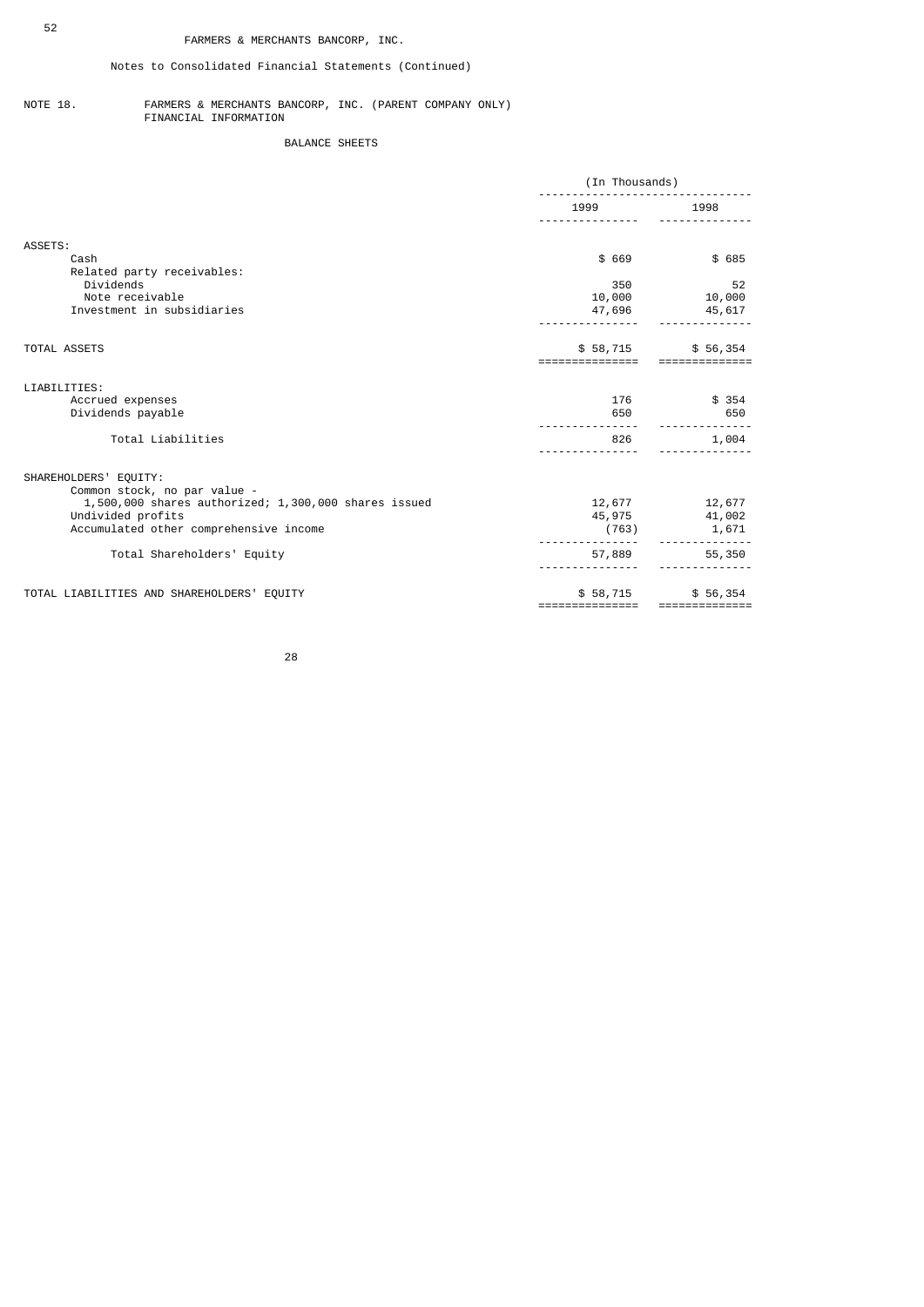## Notes to Consolidated Financial Statements (Continued)

#### NOTE 18. FARMERS & MERCHANTS BANCORP, INC. (PARENT COMPANY ONLY) FINANCIAL INFORMATION (Continued)

# STATEMENTS OF INCOME

|                                                         | (In Thousands) |                |                |  |
|---------------------------------------------------------|----------------|----------------|----------------|--|
|                                                         | 1999           | 1998           | 1997           |  |
| INCOME:                                                 |                |                |                |  |
| Equity in net income of subsidiaries<br>Interest income | \$6,451<br>600 | \$7,313<br>600 | \$6,406<br>600 |  |
| Total Income                                            | 7,051          | 7,913          | 7,006          |  |
| EXPENSES:                                               |                |                |                |  |
| Miscellaneous                                           | 14             | 19             | 16             |  |
| Professional fees                                       | 18             | 16             | 15             |  |
| Supplies                                                | 6              | 6              | 6              |  |
| Taxes                                                   | 44             | 39             | $\mathbf{1}$   |  |
| Total Expense                                           | 82             | 80             | 38             |  |
| INCOME BEFORE INCOME TAXES                              | 6,969          | 7,833          | 6,968          |  |
| INCOME TAXES                                            | 176            | 176            | 191            |  |
| NET INCOME                                              | \$6,793        | \$7,657        | \$6,777        |  |
|                                                         |                |                |                |  |

<u>29 and 29 and 29 and 29 and 29 and 29 and 29 and 29 and 29 and 29 and 29 and 29 and 29 and 29 and 29 and 2012 </u>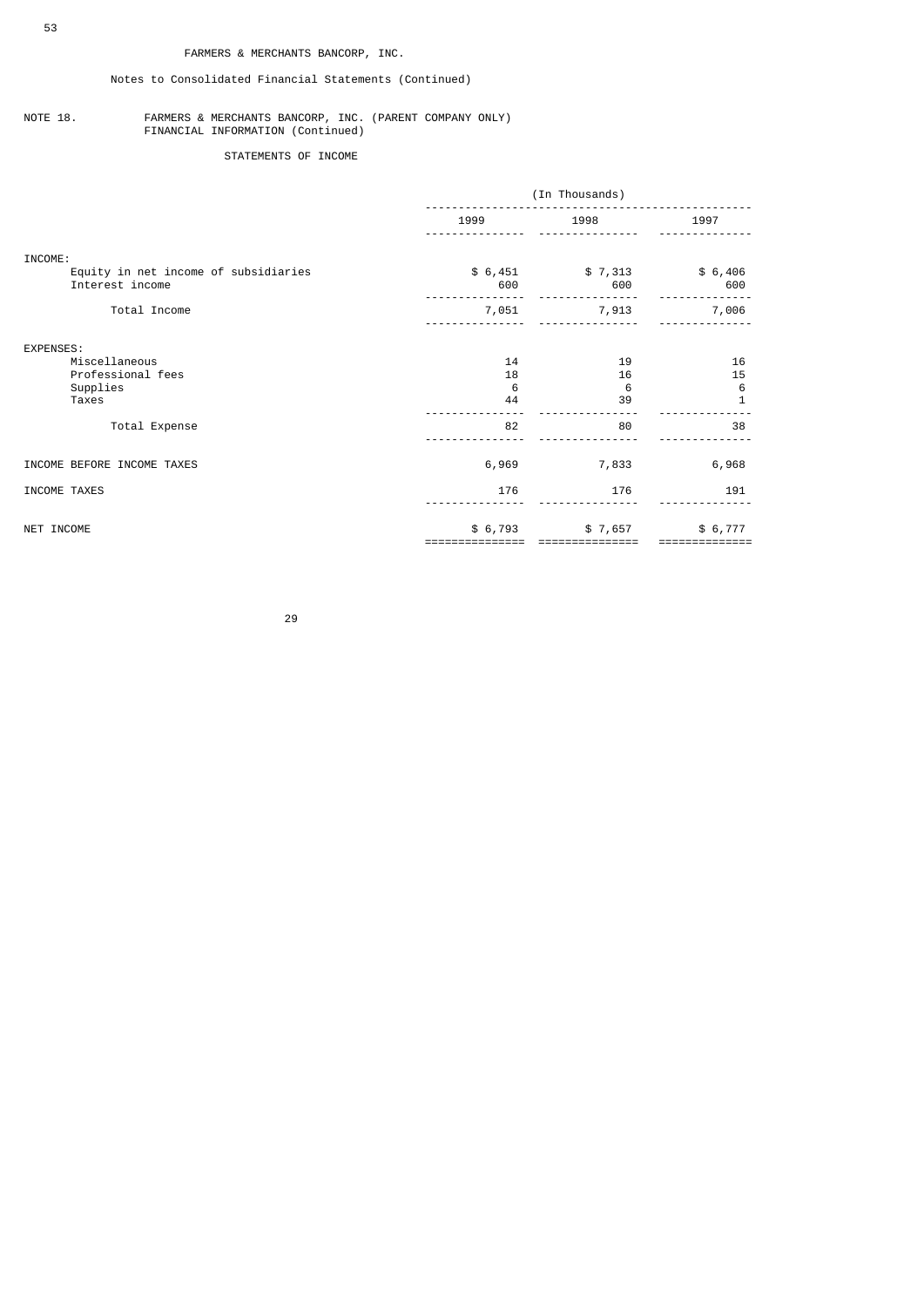#### NOTE 18. FARMERS & MERCHANTS BANCORP, INC. (PARENT COMPANY ONLY) FINANCIAL INFORMATION (Continued)

|                                                                                                                                           | (In Thousands)  |                              |                                                 |  |
|-------------------------------------------------------------------------------------------------------------------------------------------|-----------------|------------------------------|-------------------------------------------------|--|
|                                                                                                                                           | Common<br>Stock | Undivided<br>Profits         | Accumulated<br>Other<br>Comprehensive<br>Income |  |
| BALANCE at December 31, 1996<br>Net income for 1997<br>Other comprehensive income<br>net of tax:<br>Unrealized gain on Available-For-Sale |                 | $$12,677$ $$30,013$<br>6,777 | \$691                                           |  |
| securities (net of tax effect of \$153)<br>Reclassification adjustment (net of tax)<br>Dividends (\$1.25 per share)                       |                 | (1, 625)                     | 314<br>(3)                                      |  |
| BALANCE at December 31, 1997<br>Net income for 1998<br>Other comprehensive income<br>net of tax:<br>Unrealized gain on Available-For-Sale | 12,677          | 35,165<br>7,657              | 1,002                                           |  |
| securities (net of tax effect of \$345)<br>Dividends (\$1.40 per share)                                                                   |                 | (1, 820)                     | 669                                             |  |
| BALANCE at December 31, 1998<br>Net income for 1999<br>Other comprehensive income<br>net of tax:<br>Unrealized loss on Available-For-Sale | 12,677          | 41,002<br>6,793              | 1,671                                           |  |
| securities (net of tax effect of (\$1,253))<br>Reclassification adjustment (net of tax)<br>Dividends (\$1.40 per share)                   |                 | (1, 820)                     | (2, 454)<br>20                                  |  |
| BALANCE AT DECEMBER 31, 1999                                                                                                              | \$12,677        | \$45,975<br>=============    | \$(763)<br>==========                           |  |

30 and 20 and 20 and 20 and 20 and 20 and 20 and 20 and 20 and 20 and 20 and 20 and 20 and 20 and 20 and 20 an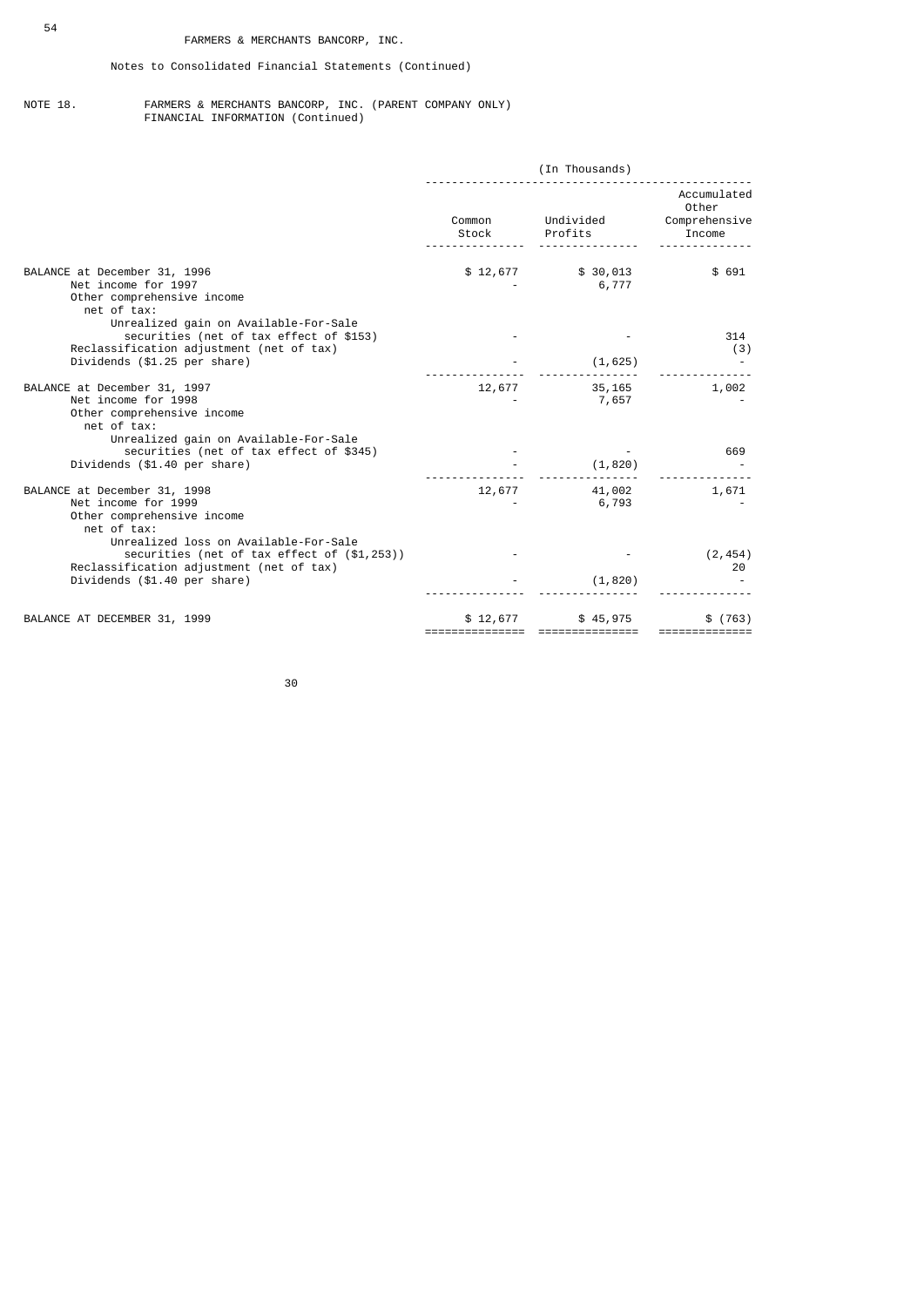# Notes to Consolidated Financial Statements (Continued)

#### NOTE 18. FARMERS & MERCHANTS BANCORP, INC. (PARENT COMPANY ONLY) FINANCIAL INFORMATION (Continued)

STATEMENTS OF CASH FLOWS

|                                                                                                                                             | (In Thousands) |                            |          |  |
|---------------------------------------------------------------------------------------------------------------------------------------------|----------------|----------------------------|----------|--|
|                                                                                                                                             | 1999           | 1998                       | 1997     |  |
| CASH FLOWS FROM OPERATING ACTIVITIES:<br>Net income<br>Adjustments to Reconcile Net Income<br>to Net Cash Provided by Operating Activities: |                | $$6,793$ $$7,657$ $$6,777$ |          |  |
| Equity in undistributed net income<br>of subsidiaries<br>Changes in Operating Assets and<br>Liabilities:                                    | (4, 513)       | (6, 143)                   | (4, 910) |  |
| Receivable<br>Accrued expenses                                                                                                              | (298)<br>(178) | 175                        | 190      |  |
| Net Cash Provided by<br>Operating Activities                                                                                                | 1,804          | 1,689                      | 2,057    |  |
| CASH FLOWS FROM FINANCING ACTIVITIES:<br>Payment of dividends                                                                               | (1, 820)       | (1, 820)                   | (1, 495) |  |
| Net Change in Cash and<br>Cash Equivalents                                                                                                  | (16)           | (131)                      | 562      |  |
| CASH AND CASH EQUIVALENTS -<br>beginning of year                                                                                            | 685            | 816                        | 254      |  |
| CASH AND CASH EQUIVALENTS -<br>END OF YEAR                                                                                                  | \$ 669         | \$ 685                     | \$ 816   |  |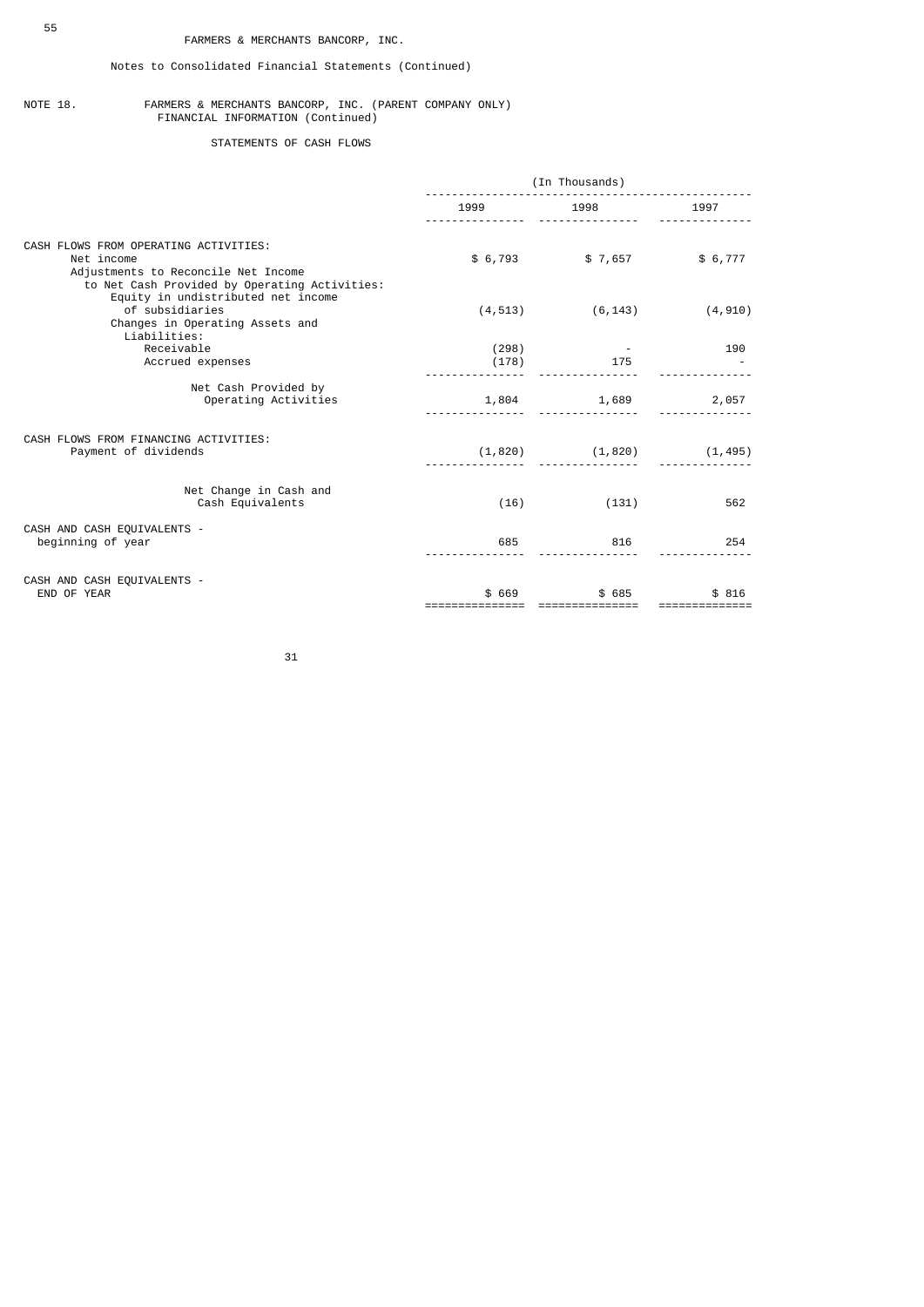January 12, 2000

Board of Directors Farmers & Merchants Bancorp, Inc. Archbold, Ohio

### INDEPENDENT AUDITORS' REPORT ON SUPPLEMENTARY INFORMATION

Our report on our audits of the basic financial statements of Farmers & Merchants Bancorp, Inc., Archbold, Ohio, and its wholly-owned subsidiaries, The Farmers & Merchants State Bank and Farmers & Merchants Life Insurance Company for the years ended December 31, 1999 and 1998, appears on page 6. The examination was made for the purpose of forming an opinion on the basic financial statements taken as a whole. The five year summary of operations is presented for purposes of additional analysis and is not a required part of the basic financial statements. Such information has been subjected to the auditing procedures applied in the audits of the basic financial statements and, in our opinion, is fairly stated in all material respects in relation to the basic financial statements taken as a whole.

> /s/ Krouse, Kern & Co., Inc. KROUSE, KERN & CO., INC.

а в село во село во село во 1920 година во 1920 година во 1920 година, кои 1932 година во 1930 година и 1930 г<br>Во 1930 година од село во 1930 година од село во 1930 година од село во 1930 година од село во 1930 година од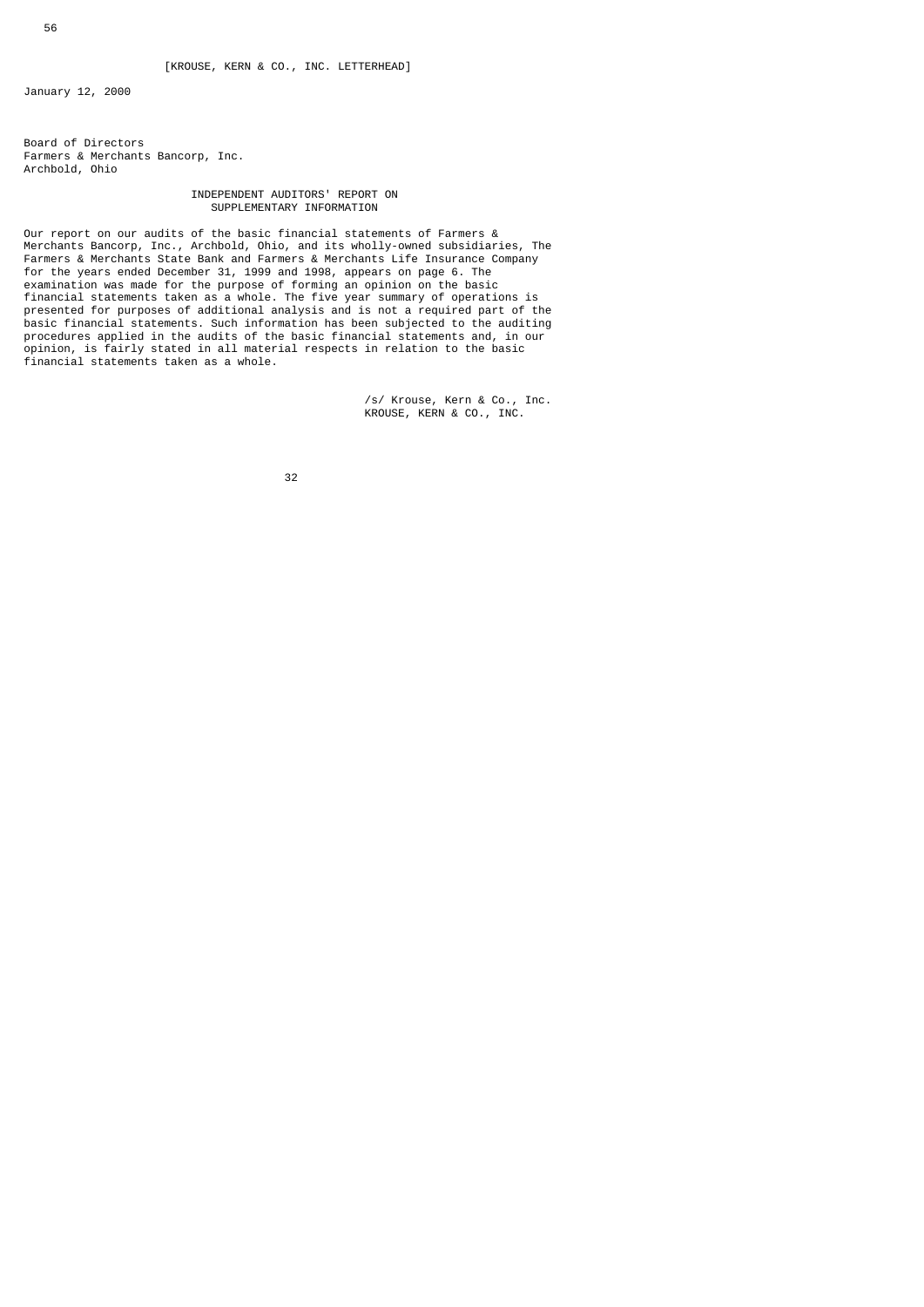Five Year Summary of Consolidated Operations

|                                                                                                                                                                                                                                                                                                                                              |                                 |                                                             | (In Thousands Except for Per Share Amounts) |                                  |                                 |
|----------------------------------------------------------------------------------------------------------------------------------------------------------------------------------------------------------------------------------------------------------------------------------------------------------------------------------------------|---------------------------------|-------------------------------------------------------------|---------------------------------------------|----------------------------------|---------------------------------|
|                                                                                                                                                                                                                                                                                                                                              | 1999                            | 1998                                                        | 1997                                        | 1996                             | 1995                            |
| Summary of Income:                                                                                                                                                                                                                                                                                                                           |                                 |                                                             |                                             |                                  |                                 |
| Interest income<br>Interest expense                                                                                                                                                                                                                                                                                                          | 21,150                          | $$43,779$ $$42,888$ $$40,158$ $$38,382$ $$34,228$<br>22,085 |                                             |                                  | 17,749                          |
| Net Interest Income<br>Provision for loan losses                                                                                                                                                                                                                                                                                             | 22,629<br>1,637                 | 20,803<br>892                                               |                                             | 19,019 17,477<br>$1,111$ $1,068$ | 16,479<br>385                   |
| Net interest income after<br>provision for loan losses<br>Other income (expense)                                                                                                                                                                                                                                                             | 20,992<br>(11, 192)             | 19,911<br>(8, 841)                                          | 17,908<br>(8,096)                           | 16,409<br>(8, 614)               | 16,094<br>(8, 594)              |
| Net income before income taxes<br>Income taxes                                                                                                                                                                                                                                                                                               | 9,800<br>3,007                  | 11,070<br>3,413                                             | 9,812<br>3,035                              | $7,795$<br>2, 312                | 7,500<br>2,203                  |
| Net income                                                                                                                                                                                                                                                                                                                                   | \$6,793<br>===============      | ===============                                             | $$7,657$ $$6,777$ $$5,483$                  |                                  | \$5,297                         |
| Per Share of Common Stock:<br>Earnings per common share<br>outstanding:<br>(Based on weighted<br>average number of<br>shares outstanding)<br>(All per share amounts<br>have been retroactively<br>restated to reflect a<br>5 for 1 stock split in<br>1996)<br>Net income<br>Dividends<br>Weighted average<br>number of shares<br>outstanding | 5.23<br>\$<br>1.40<br>1,300,000 | 5.89<br>\$<br>1.40<br>1,300,000                             | 5.22<br>\$<br>1.25<br>1,300,000             | 4.22<br>\$<br>1.15<br>1,300,000  | \$<br>4.07<br>1.10<br>1,300,000 |
| Year-end assets                                                                                                                                                                                                                                                                                                                              | \$598,529                       | \$585,869                                                   | \$528, 273                                  | \$501,449                        | \$464,090                       |
| Average assets<br>Year-end equity capital<br>Average equity capital                                                                                                                                                                                                                                                                          | 585,189<br>57,889<br>56,862     | 553,277<br>55,350<br>52,940                                 | 510,163<br>48,844<br>46,548                 | 482,770<br>43,381<br>41,501      | 430,304<br>39,621<br>38,034     |

See Independent Auditors' Report on Supplementary Information.

33 and 2012 and 2013 and 2013 and 2014 and 2014 and 2014 and 2014 and 2014 and 2014 and 2014 and 201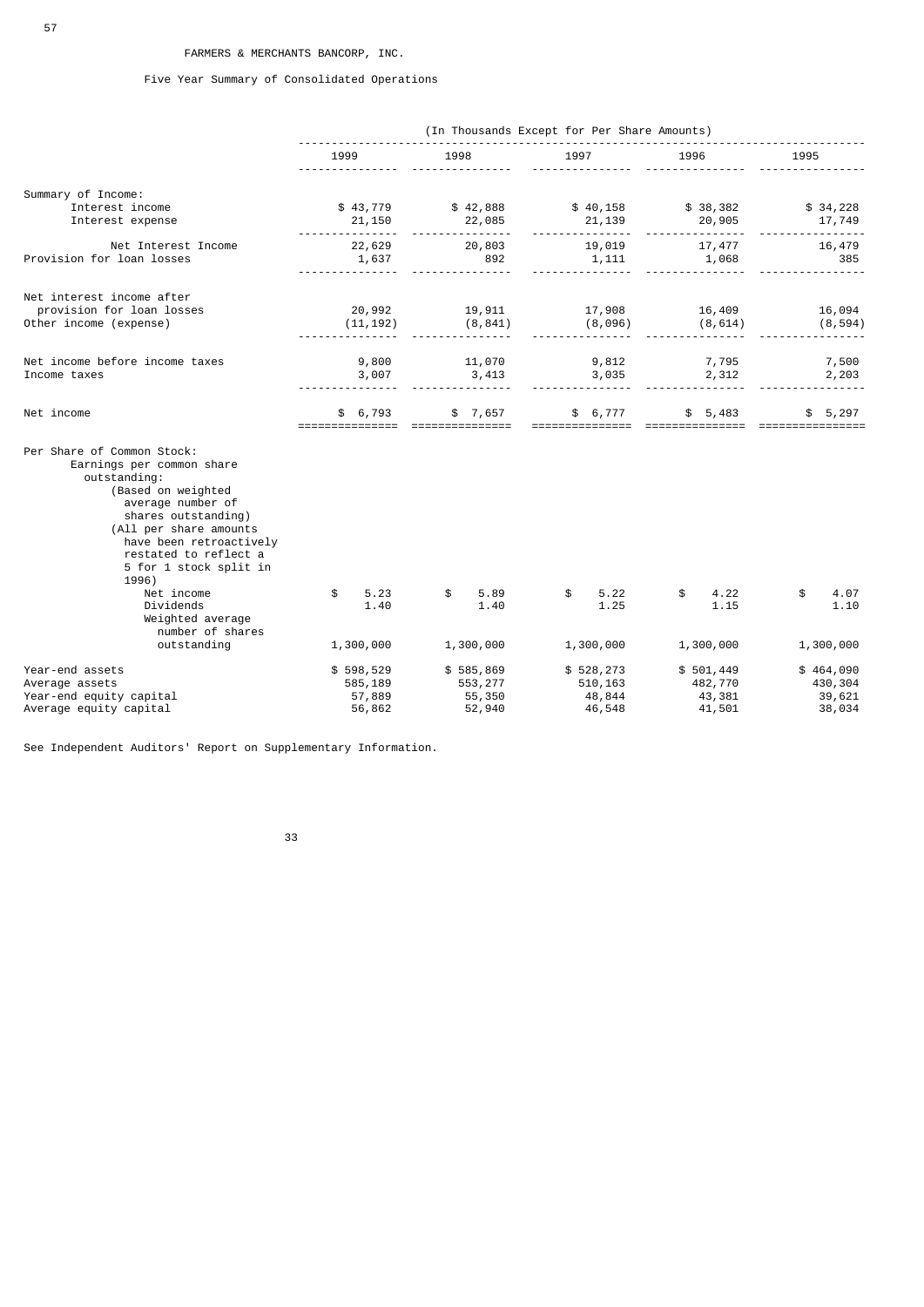# Trading Market for the Company's Stock

The Company's stock is not actively traded on any exchange. The range and sales prices, based upon information that the Company has been made aware, are listed below:

|                   | Stock Prices |    |               |    |               |
|-------------------|--------------|----|---------------|----|---------------|
|                   | Quarter      |    | Low           |    | High          |
|                   |              |    | $\frac{1}{2}$ |    | $\frac{1}{2}$ |
| 1999-- by quarter | 1st          | \$ | 75.00         | \$ | 75.00         |
|                   | 2nd          |    | 75.00         |    | 100.00        |
|                   | 3rd          |    | 85.00         |    | 113.00        |
|                   | 4th          |    | 75.00         |    | 105.00        |
| 1998-- by quarter | 1st          | \$ | 55.00         | \$ | 55.00         |
|                   | 2nd          |    | 55.00         |    | 65.00         |
|                   | 3rd          |    | 65.00         |    | 70.00         |
|                   | 4th          |    | 70.00         |    | 75.00         |

### Dividends declared on a quarterly basis for the last two fiscal years:

|                              | Quarter  | 1999                                                                                                                                                                                                                                                                                                                                                                                         | 1998          |
|------------------------------|----------|----------------------------------------------------------------------------------------------------------------------------------------------------------------------------------------------------------------------------------------------------------------------------------------------------------------------------------------------------------------------------------------------|---------------|
|                              | -------- | $\frac{1}{2} \frac{1}{2} \frac{1}{2} \frac{1}{2} \frac{1}{2} \frac{1}{2} \frac{1}{2} \frac{1}{2} \frac{1}{2} \frac{1}{2} \frac{1}{2} \frac{1}{2} \frac{1}{2} \frac{1}{2} \frac{1}{2} \frac{1}{2} \frac{1}{2} \frac{1}{2} \frac{1}{2} \frac{1}{2} \frac{1}{2} \frac{1}{2} \frac{1}{2} \frac{1}{2} \frac{1}{2} \frac{1}{2} \frac{1}{2} \frac{1}{2} \frac{1}{2} \frac{1}{2} \frac{1}{2} \frac{$ | $\frac{1}{2}$ |
| Dividends declared per share |          |                                                                                                                                                                                                                                                                                                                                                                                              |               |
|                              | 1st      | .30                                                                                                                                                                                                                                                                                                                                                                                          | .30           |
|                              | 2nd      | .30                                                                                                                                                                                                                                                                                                                                                                                          | .30           |
|                              | 3rd      | .30                                                                                                                                                                                                                                                                                                                                                                                          | .30           |
|                              | 4th      | .50                                                                                                                                                                                                                                                                                                                                                                                          | .50           |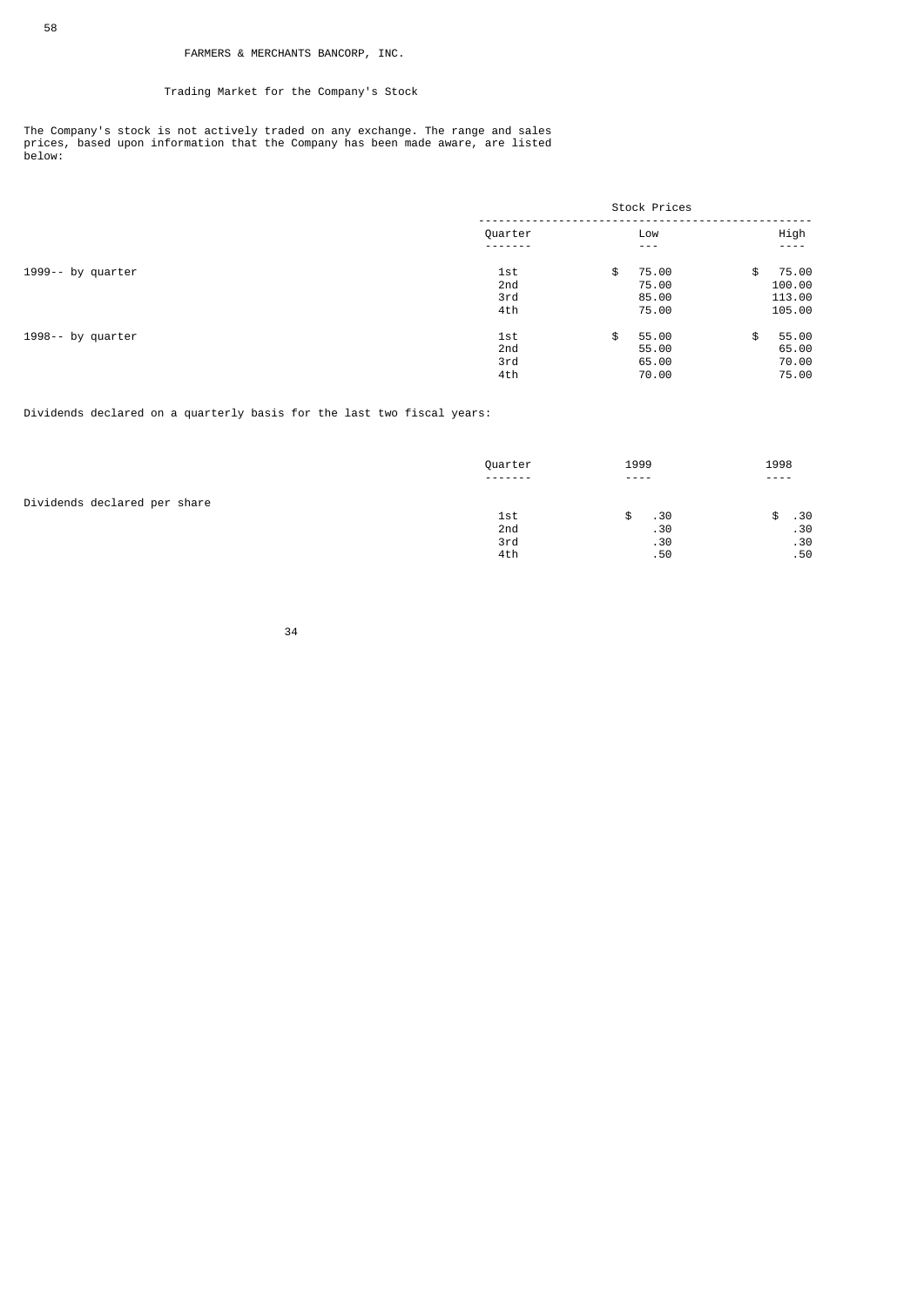#### SELECTED FINANCIAL DATA BY MANAGEMENT

#### FINANCIAL CONDITION AND RESULTS OF OPERATIONS

The Farmers & Merchants Bancorp, Inc. again experienced another good year with solid income and asset growth. Interest income again increased in 1999 for the Company from \$42.9 million for 1998 to \$43.8 million for 1999. Average loan growth for 1999 was 6.42% while net interest income increased 8.78%. Operating earnings for 1999 was \$6.8 million compared to \$7.7 million for 1998, representing a decrease of approximately \$900 thousand or 11%. This decrease was primarily the result of a \$74 million decrease in the fixed rate mortgage loan origination activity of the Bank during 1999. This decreased level of activity resulted in other income decreasing by \$864 thousand.

#### LIQUIDITY:

Maintaining sufficient funds to meet depositor and borrower needs on a daily basis are among management's top priorities. This is accomplished by investing in assets such as U. S. Government, U. S. Agency, Municipal, and Corporate investment securities and Commercial Paper which can be converted to cash in a timely manner, as well as, maintaining appropriate levels of cash. The average aggregate balance of these assets was \$116.2 million for 1999 representing almost 20% of total average assets.

### CAPITAL RESOURCES:

Shareholders' equity was \$57.9 million at December 31, 1999 compared to \$55.3 million for 1998. The company continues to have a strong capital base and its bank subsidiary The Farmers & Merchants State Bank continues to maintain regulatory capital ratios that are significantly above the defined regulatory capital ratios.

At December 31, 1999, The Farmers & Merchants State Bank had a total risk-based capital ratio of 13.9% and a 10.5% core capital to risk-based asset ratio which are well in excess of regulatory guidelines. The bank's leverage ratio of 8.1% is also substantially in excess of regulatory guidelines. These ratios compare to 13.9%, 10.3% and 7.5%, respectively for 1998.

The Company's subsidiaries are restricted by regulations from making dividend distributions in excess of certain prescribed amounts.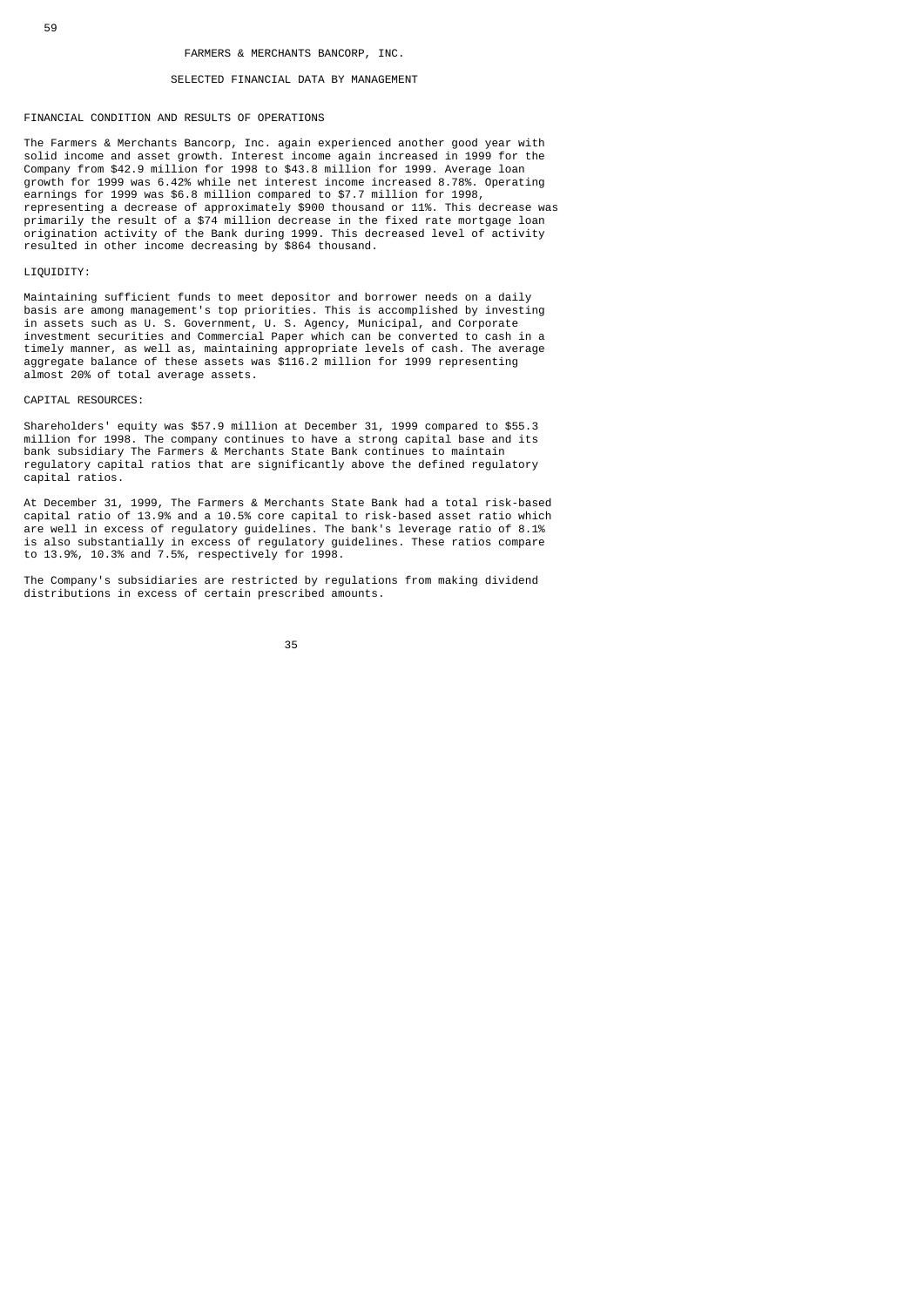January 12, 2000

To the Board of Directors The Farmers & Merchants State Bank Archbold, Ohio

### INDEPENDENT AUDITORS' REPORT

We have examined management's assertion that The Farmers & Merchants State Bank maintain a system of internal control over financial reporting which is designed to provide reasonable assurance to the Bank's management and Board of Directors regarding the preparation of reliable published financial statements as of December 31, 1999, included in the accompanying management report.

Our examination was made in accordance with standards established by the American Institute of Certified Public Accountants and, accordingly, included obtaining an understanding of the internal control structure over financial reporting, testing and evaluating the design and operating effectiveness of the internal control structure, and such other procedures as we considered necessary in the circumstances. We believe that our examination provides a reasonable basis for our opinion.

Because of inherent limitations in any internal control structure, errors or irregularities may occur and not be detected. Also, projections of any evaluation of the internal control structure over financial reporting to future periods are subject to the risk that the internal control structure may become inadequate because of changes in conditions, or that the degree of compliance with the policies or procedures may deteriorate.

In our opinion, management's assertions that The Farmers & Merchants State Bank maintained a system of internal control over financial reporting which is designed to provided reasonable assurance to the Bank's management and Board of Directors regarding the preparation of reliable published financial statements as of December 31, 1999, is fairly stated, in all material respects, based upon criteria established in "Internal Control - Integrated Framework" issued by the Committee of Sponsoring Organizations of the Treadway Commission (COSO).

> /s/ Krouse, Kern & Co., Inc. KROUSE, KERN & CO., INC.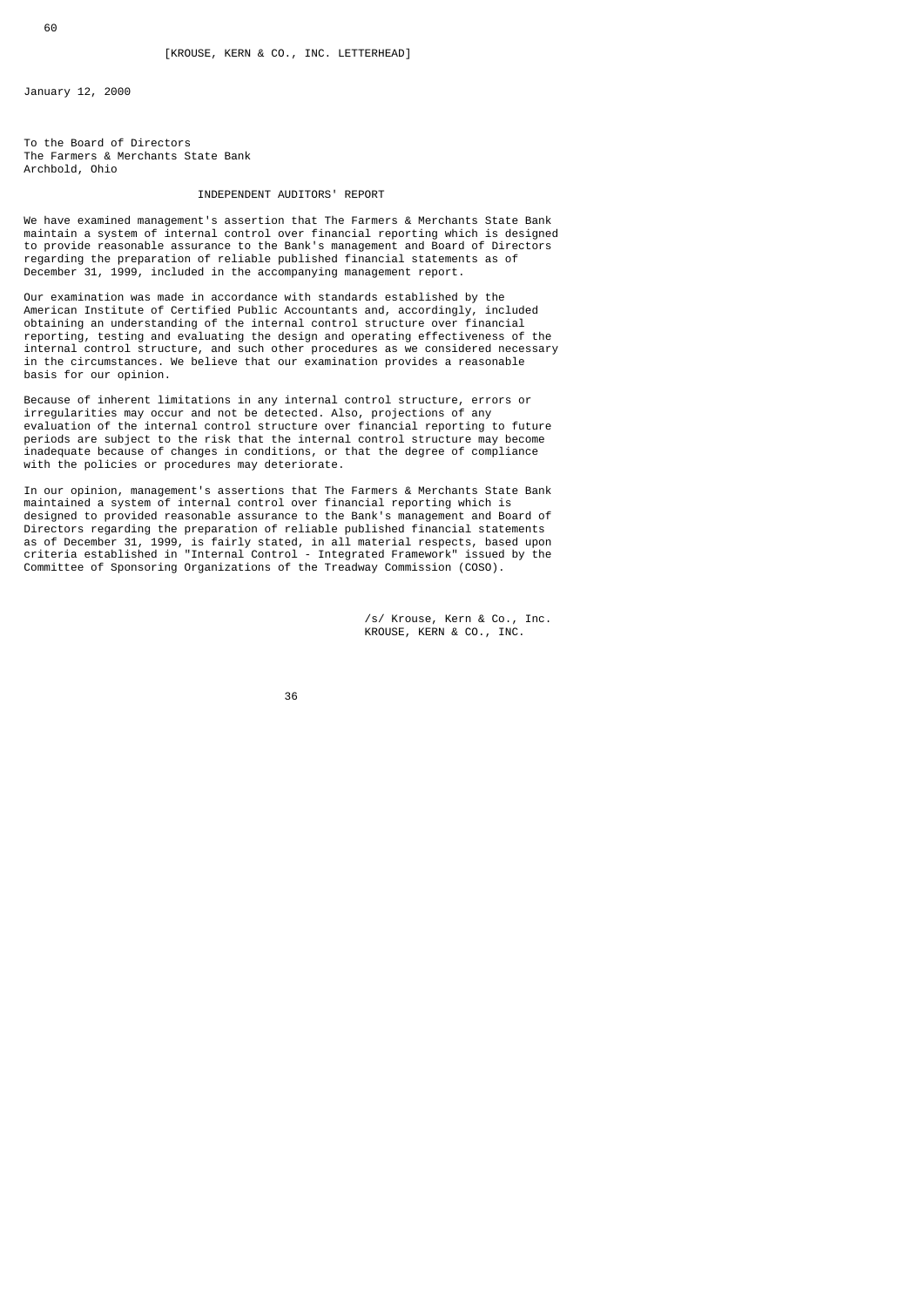### MANAGEMENT REPORT as of December 31, 1999

### FINANCIAL STATEMENTS

Management of The Farmers & Merchants State Bank is responsible for the preparation, integrity and fair presentation of its published financial statements as of December 31, 1999, and for the year then ended. The financial statements have been prepared in accordance with generally accepted accounting principles and, as such, include amounts, some of which are based on judgments and estimates of management.

### INTERNAL CONTROLS

Management is responsible for establishing and maintaining an effective internal control structure over financial reporting. The system contains monitoring mechanisms, and actions are taken to correct deficiencies identified.

There are inherent limitations in the effectiveness of any system of internal control, including the possibility of human error and the circumvention or overriding of controls. Accordingly, even an effective internal control system can provide only reasonable assurance with respect to financial statement preparation. Further, because of changes in conditions, the effectiveness of an internal control system may vary over time.

Management assessed its internal control structure over financial reporting as of December 31, 1999. This assessment was based on criteria for effective internal control over financial reporting described in "Internal Control - Integrated Framework" issued by the Committee of Sponsoring Organizations of the Treadway Commission. Based on this assessment, management believes that The Farmers & Merchants State Bank maintained an effective internal control structure over financial reporting as of December 31, 1999.

### DESIGNATED LAWS

Management is also responsible for compliance with the federal and state laws and regulations relating to safety and soundness, including those designated laws and regulations regarding dividend restrictions and loans to insiders. Based on our assessment, management believes The Farmers & Merchants State Bank complied in all material respects, with those designated laws and regulations for the year ended December 31, 1999.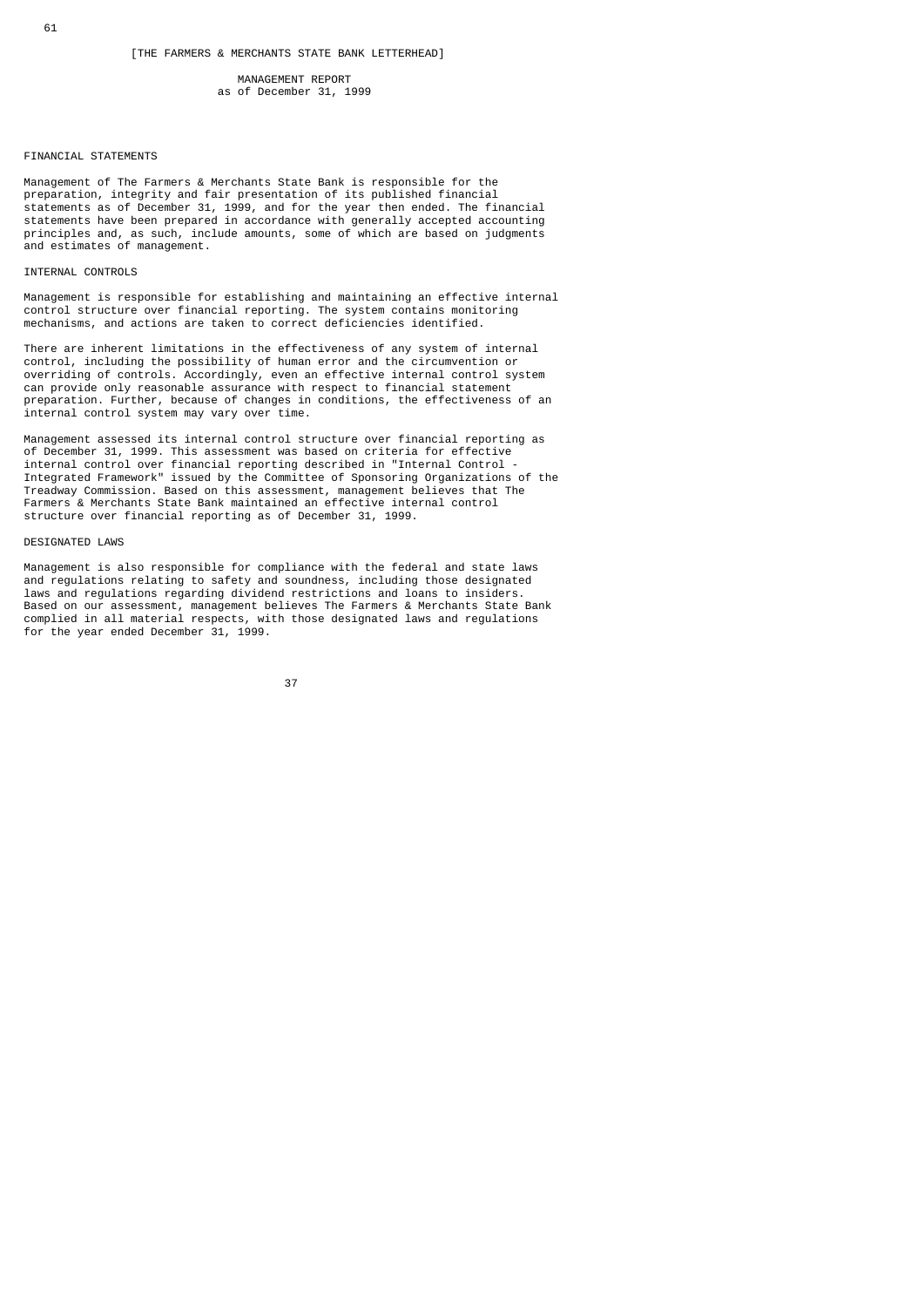# SELECTED FINANCIAL DATA BY MANAGEMENT

| Key Ratios:              | 1999   | 1998   | 1997   | 1996   | 1995   |
|--------------------------|--------|--------|--------|--------|--------|
| Return on average equity | 11.95% | 14.46% | 14.56% | 13.21% | 13.93% |
| Return on average assets | 1.16%  | 1.38%  | 1.33%  | 1.14%  | 1.23%  |
| Loan to deposit ratio    | 92.13% | 78.33% | 86.31% | 84.15% | 84.06% |
| Capital to assets ratio  | 9.67%  | 9.45%  | 9.25%  | 8.65%  | 8.54%  |

[BAR GRAPH]<br>Return on Average Equity

[BAR GRAPH]<br>Loan to Deposit Ratio

EBAR GRAPH]<br>Return on Average Assets

Laan GRAPH]<br>Capital to Assets Ratio

38 - 1992 - 1993 - 1994 - 1995 - 1996 - 1997 - 1998 - 1999 - 1999 - 1999 - 1999 - 1999 - 1999 - 199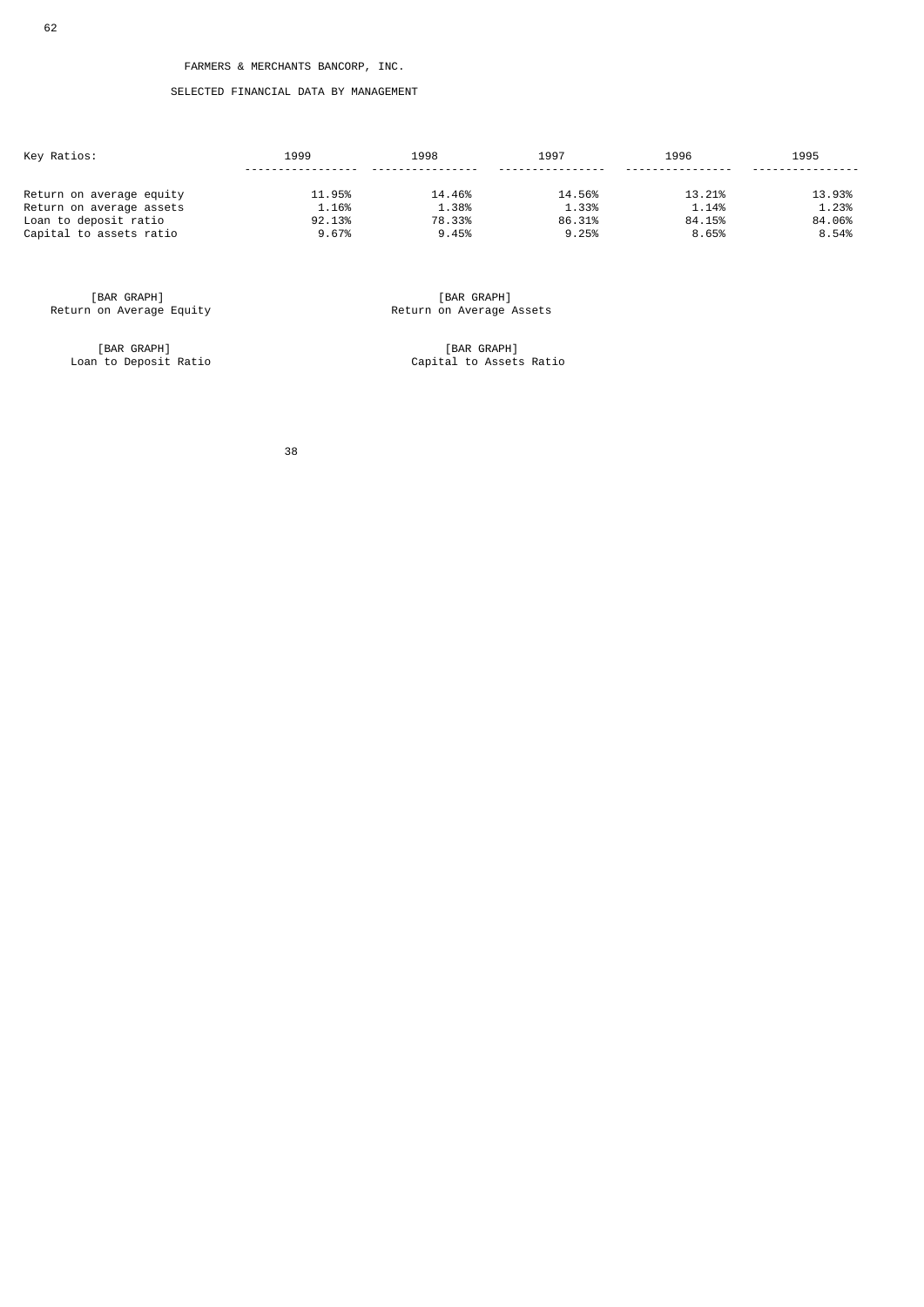### SELECTED FINANCIAL DATA BY MANAGEMENT

|                      |         | (In Thousands Except for Per Share Amounts) |         |         |         |  |
|----------------------|---------|---------------------------------------------|---------|---------|---------|--|
|                      | 1999    | 1998                                        | 1997    | 1996    | 1995    |  |
| Loans                | 462,865 | 401,192                                     | 397,295 | 368,900 | 339,614 |  |
| Total Assets         | 598,529 | 585,869                                     | 528,273 | 501,449 | 464,090 |  |
| Shareholders' Equity | 57,889  | 55,350                                      | 48,844  | 43,381  | 39,621  |  |
| Interest Income      | 43,779  | 42,888                                      | 40,158  | 38,382  | 34,228  |  |
| Interest Expense     | 21,150  | 22,085                                      | 21,139  | 20,905  | 17,749  |  |
| Net Interest         | 22,629  | 20,803                                      | 19,019  | 17,477  | 16,479  |  |
| Other Expense        | 11, 192 | 8,841                                       | 8,096   | 8,614   | 8,594   |  |
| Federal Income Tax   | 3,007   | 3,413                                       | 3,035   | 2,312   | 2,203   |  |
| Net Income           | 6,793   | 7,657                                       | 6,777   | 5,483   | 5,297   |  |
| Net Income per Share | 5.23    | 5.89                                        | 5.22    | 4.22    | 4.07    |  |
| Dividends per Share  | 1.40    | 1.40                                        | 1.25    | 1.15    | 1.10    |  |

 [BAR GRAPH] [BAR GRAPH] Shareholders' Equity Loans Total Assets Interest Expense Interest Income

 [BAR GRAPH] [BAR GRAPH] Federal Income Tax Net Income Other Expense Dividends per Share Net Income Per Share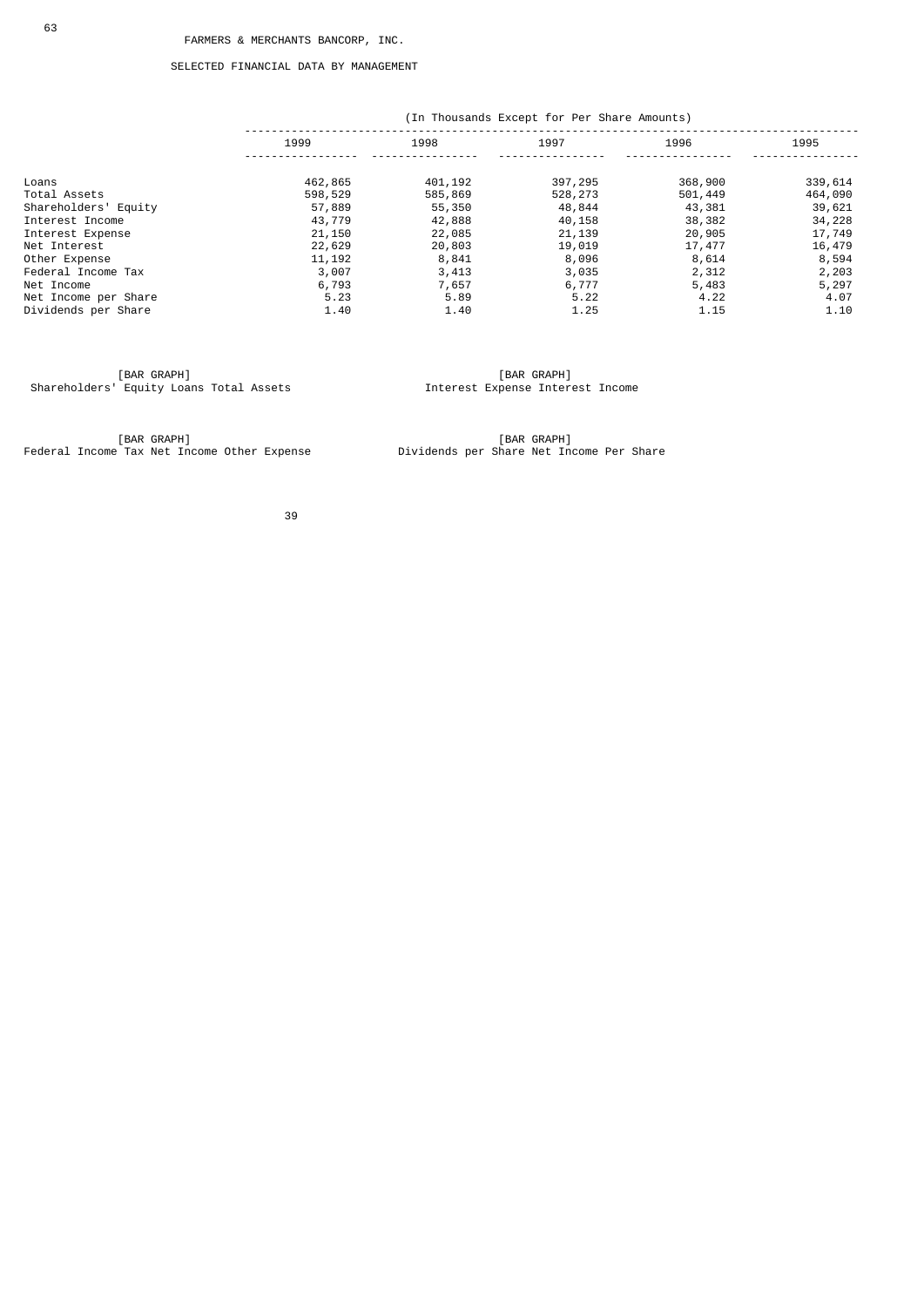#### HENRY COUNTY

 Diana Dennie, AC/Napoleon Asst. Mgr.; Stephen Jackson, AVP/Napoleon Mgr.; Michael Schnitkey, AC/Agri Finance Officer; Gary Spencer, AVP/Commercial Loan Officer

#### SWANTON EMPLOYEES OPENING DAY

 Hollyn McKibben, Teller; Debra Kauffman, AC/Asst. Mgr.; Barry Gray, AC/Mgr.; Jennifer Fravor, Teller; Kathy Keeler, Asst. Teller/Supervisor; Heather Waldron, Teller: Carrol Muston, New Accounts; Vicky Bratton, Loan Administrator; Judy Carpenter, Teller Supervisor

### FULTON COUNTY

 Edward Leininger, EVP/Commercial Loan Officer; Allen Lantz, VP/Wauseon Shoop Mgr.; Rex Rice, EVP/Chief Lending Officer; Debra Kauffman, AC/Swanton Asst. Mgr.; Carol England, AVP/Wauseon Downtown Mgr.; Cynthia Knauer, AVP/Delta Mgr.; Deborah Shinabery, AVP/Archbold Woodland Mgr. The contract of the contract of the Mgr.

### WILLIAMS COUNTY

 Jack Fee, AVP/Montpelier Eastside Mgr.; Michael Smith, AC/Bryan SouthTowne Mgr.; David Frazer, AVP/Bryan East High Mgr.; Ronald Short, AVP/Stryker Mgr.; Richard Bruce, AVP/Commercial Loan Officer; Lewis Hilkert, VP/West Unity Mgr.; Lance Nofziger, AC/Montpelier West Main Mgr.

е в село во село во село во село во село во село во село во село во село во село во село во село во село во се<br>Во село во село во село во село во село во село во село во село во село во село во село во село во село во сел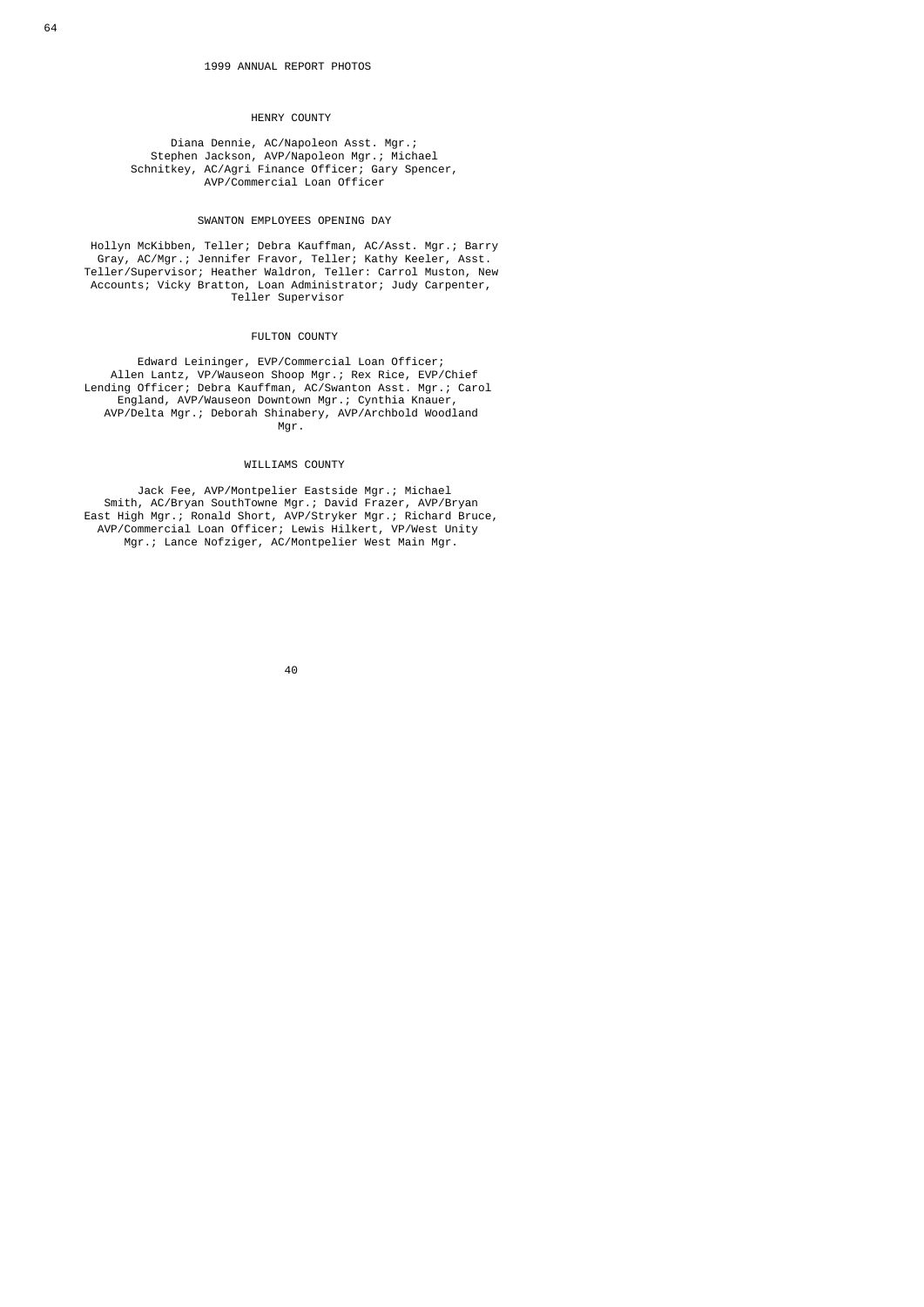### ANGEL TREE PROJECT

 LydiaHuber, Executive Administrative Assistant and Cheryl Helberg, New Accounts Rep., prepare for distribution of the Christmas Gifts donated by the Directors and the Archbold Main Office and Woodland Employees.

# AGRI FINANCE SPECIALISTS

 Nancy Flgy, Secretary; Joyce Crites, Secretary; Diane Deatrick, Receptionist; Scott Miller, AC/Agri Finance Officer; Lisa Borton, Insurance Clerk; Jacque Wells, Secretary; Jerry Borton, AC/Agri Finance Officer; Bonnie Goertz, Secretary; Ruth Ann Dunn, Agri Finance Officer; Beth Bay, Secretary; Terri LeBowsky, Secretary; Michael Culler, AVP/Chief Agri Finance Officer; Michael Schnitkey, AC/Agri Finance Officer

## SUPER 55 TOUR TO "NOAH"

Super 55 Club members enjoyed a trip to Pennsylvania in April.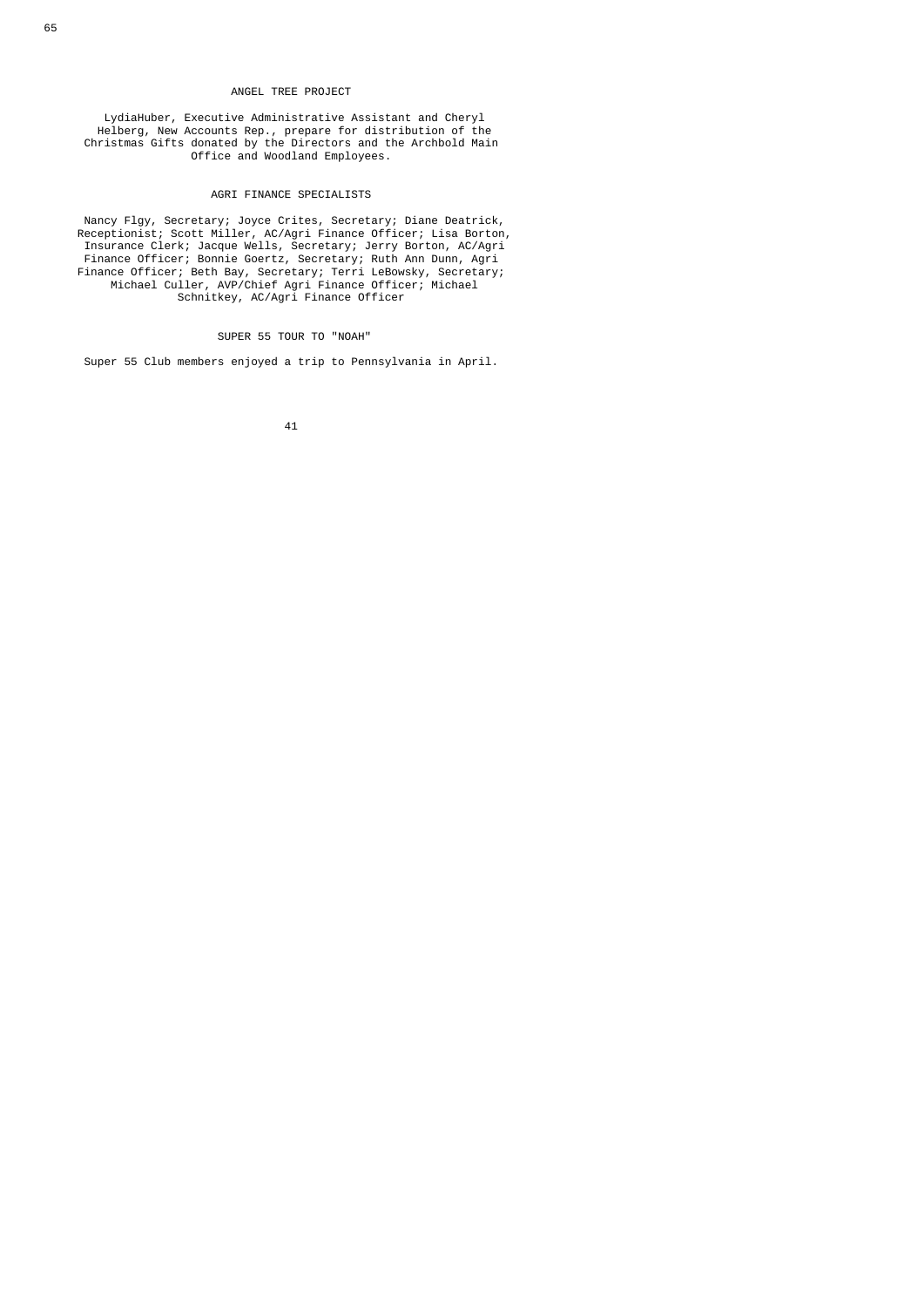### BINGO AT FAIRLAWN HAVEN

 Diane Swisher, AC/Archbold Woodland Asst. Mgr. assists resident Orval Short while playing Bingo.

# WILLIAMS COUNTY FAIR PARADE

 Moola Moola and Montpelier Eastside and West Main employees and family members preparing for the start of the Williams Co. Fair parade.

# STRYKER CHRISTMAS CLUB OPEN HOUSE

 AVP/Stryker Branch Mgr. Ronald Short visits with guest Gary Stuckey during the annual Christmas Club Open House.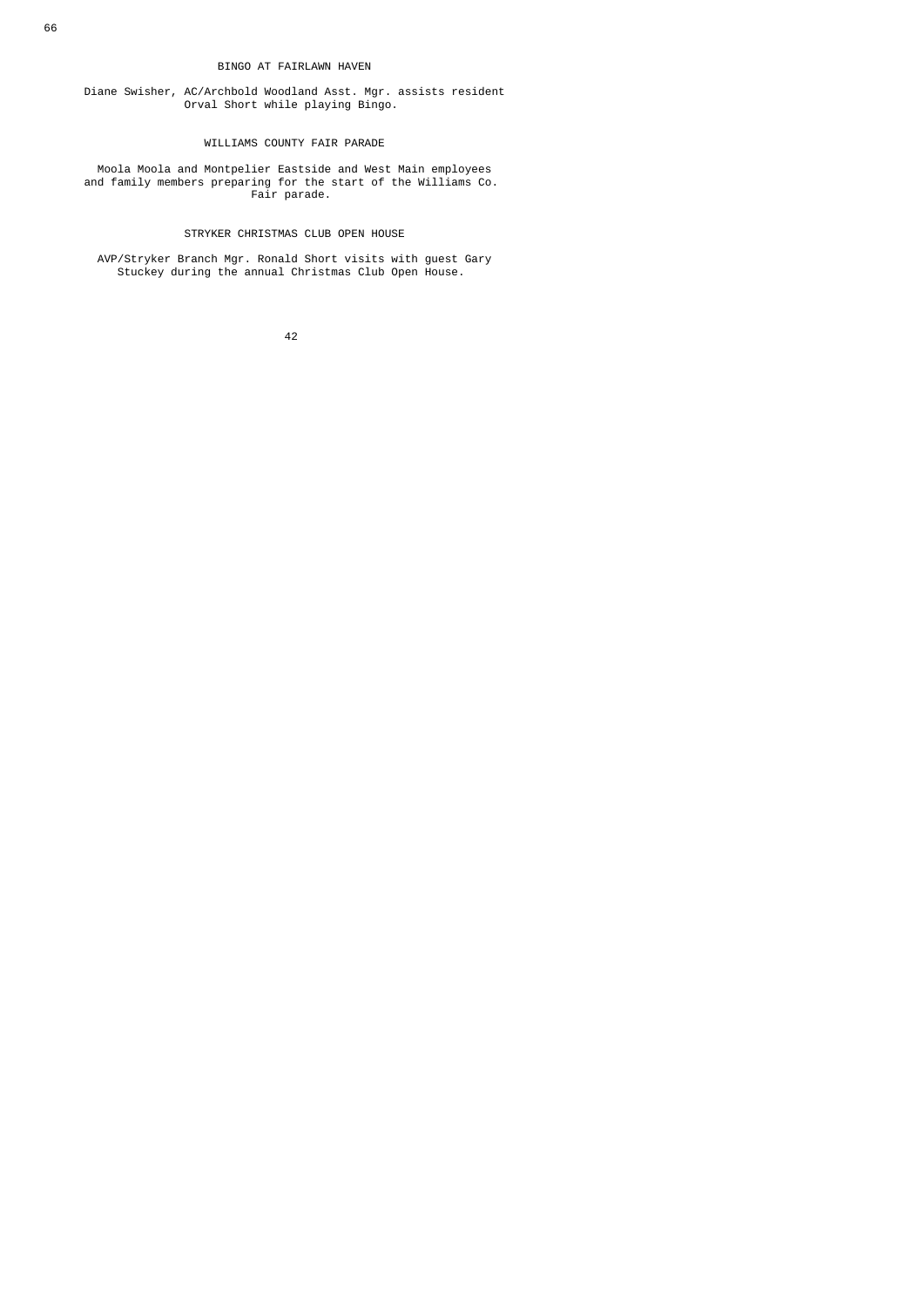### SANTA VISITS BRYAN SOUTHTOWNE

 Vickie Grimm, Secretarial Supervisor/SouthTowne Office, poses with her husband Doug, son Drew, and Santa Claus.

### FULTON COUNTY "RELAY FOR LIFE"

 Helen Tefft, Teller; Kim Armstrong, guest; Diann Meyer, AVP/HR Director; Marilyn Johnson, AC/Compliance/CRA Officer and Sharon Cordy, HR Admin. Asst. participated with 11 other employees and guests to form the F & M "Relay for Life" team.

# FULTON COUNTY SENIOR CENTER

 Peggy Volkman, Consumer Loan Officer, presents bank products and services to Fulton County residents.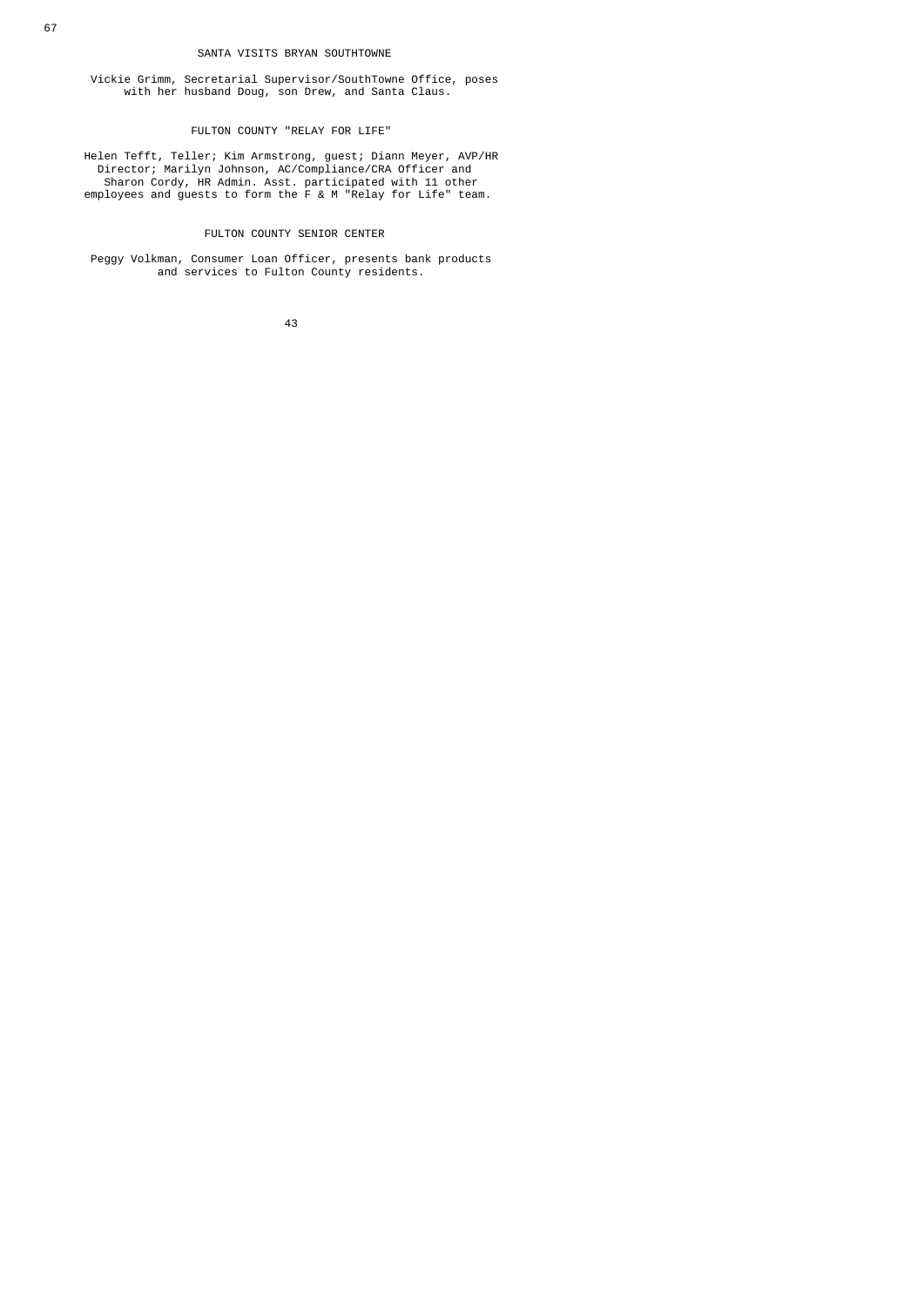### ITEM 9. DISAGREEMENTS ON ACCOUNTING AND FINANCIAL DISCLOSURE

No disagreements exist on accounting and financial disclosures or related matters.

No change of accountants has been made since 1982.

# PART III

ITEM 10. DIRECTORS AND EXECUTIVE OFFICERS OF THE REGISTRANT

# BOARD OF DIRECTORS

The information called for herein is presented below:

| Name               | Age<br>$- - -$ | Principal Occupation or<br>Employment for Past Five Years                                                   | Year First<br>Became<br>Director |
|--------------------|----------------|-------------------------------------------------------------------------------------------------------------|----------------------------------|
| Eugene Bernath     | 66             | Farmer<br>Chairman of the Board,<br>Farmers & Merchants Bancorp, Inc.<br>The Farmers & Merchants State Bank | 1978                             |
| Dexter Benecke     | 57             | President, Viking Trucking, Inc.<br>Vice President Alex Products, Inc.                                      | 1999                             |
| Jerry L. Boyers    | 66             | President, Edifice Construction<br>Management                                                               | 1976                             |
| Joe E. Crossgrove  | 63             | President, Chief Executive Officer<br>The Farmers & Merchants State<br>Bank                                 | 1992                             |
| Robert G. Frey     | 59             | President, E. H. Frey & Sons, Inc.                                                                          | 1987                             |
| Lee E. Graffice    | 68             | President, Graffice Motor Sales                                                                             | 1983                             |
| Jack C. Johnson    | 47             | President, Hawk's Clothing, Inc.<br>Partner, REJO Partnership                                               | 1991                             |
| Dean E. Miller     | 55             | President, MBC Holdings, Inc.                                                                               | 1986                             |
| Dale L. Nafziger   | 69             | Vice-President, Homestead Ice Cream Co.                                                                     | 1969                             |
| Harold H. Plassman | 70             | Attorney, Plassman, Rupp, Hensel<br>& Short                                                                 | 1985                             |
| James L. Provost   | 71             | Retired, Dyer & McDermott, Inc.                                                                             | 1995                             |
| James C. Saneholtz | 53             | President, Saneholtz-McKarns, Inc.                                                                          | 1995                             |
| Maynard Sauder     | 67             | President, Sauder Woodworking Co.                                                                           | 1980                             |
|                    |                |                                                                                                             |                                  |

<u>24 and 24</u>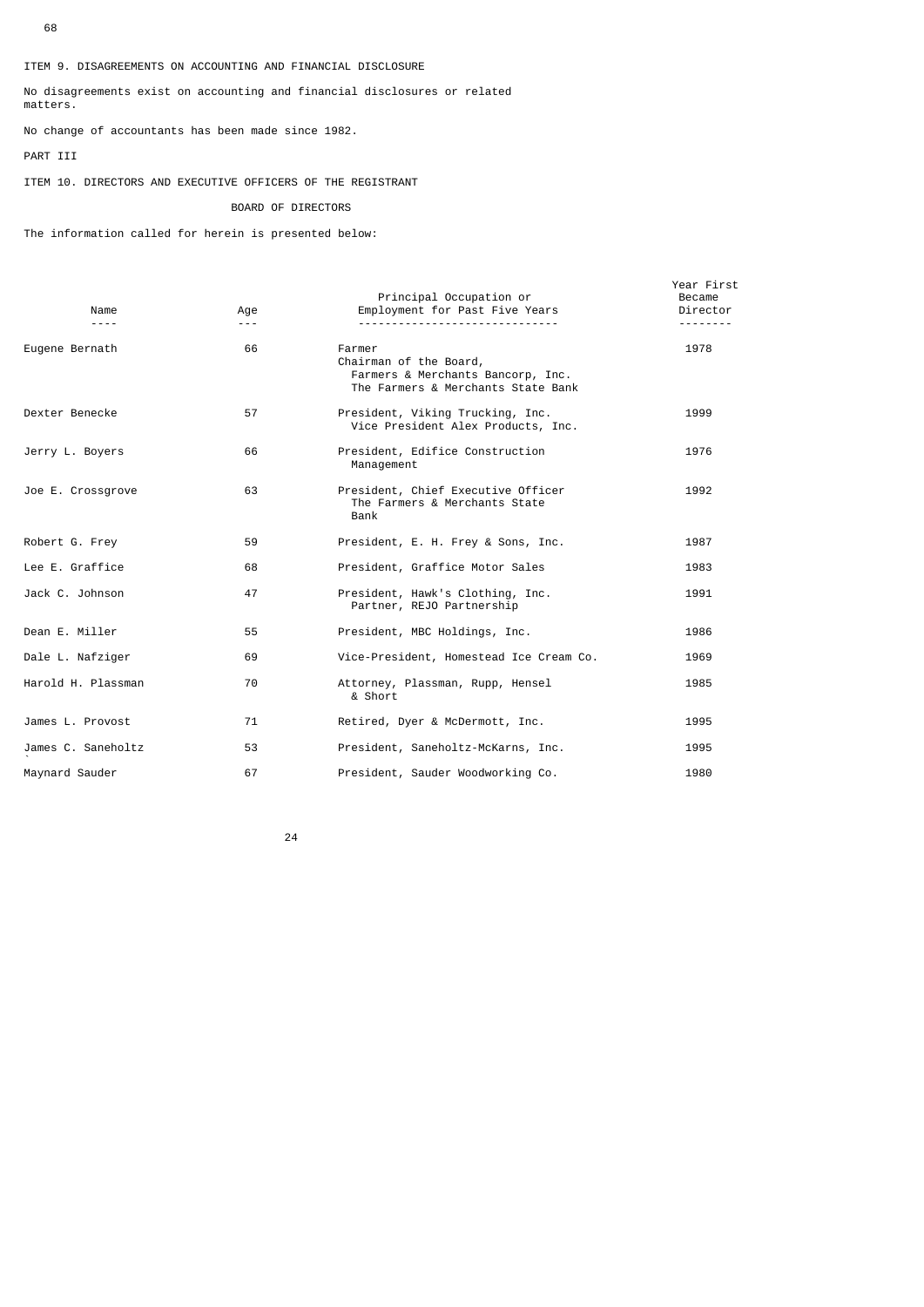69

|                                                           | Merle J. Short | 59 | Farmer, President of Promow, Inc. | 1987 |
|-----------------------------------------------------------|----------------|----|-----------------------------------|------|
| President, SteelinQ Systems, Inc.<br>Steven J. Wyse<br>55 |                |    |                                   | 1991 |

|                   |                                                                                                                                                                                                                                                                                                                                                                                                     | EXECUTIVE OFFICERS<br><u>.</u>                                                                                                                                                                                                                         |
|-------------------|-----------------------------------------------------------------------------------------------------------------------------------------------------------------------------------------------------------------------------------------------------------------------------------------------------------------------------------------------------------------------------------------------------|--------------------------------------------------------------------------------------------------------------------------------------------------------------------------------------------------------------------------------------------------------|
| Name<br>$- - - -$ | Age<br>$\frac{1}{2} \frac{1}{2} \frac{1}{2} \frac{1}{2} \frac{1}{2} \frac{1}{2} \frac{1}{2} \frac{1}{2} \frac{1}{2} \frac{1}{2} \frac{1}{2} \frac{1}{2} \frac{1}{2} \frac{1}{2} \frac{1}{2} \frac{1}{2} \frac{1}{2} \frac{1}{2} \frac{1}{2} \frac{1}{2} \frac{1}{2} \frac{1}{2} \frac{1}{2} \frac{1}{2} \frac{1}{2} \frac{1}{2} \frac{1}{2} \frac{1}{2} \frac{1}{2} \frac{1}{2} \frac{1}{2} \frac{$ | Principal Occupation<br>for Past Five Years                                                                                                                                                                                                            |
| Eugene Bernath    | 66                                                                                                                                                                                                                                                                                                                                                                                                  | Farmer<br>Chairman of the Board<br>Farmers & Merchants State Bank                                                                                                                                                                                      |
| Joe E. Crossgrove | 63                                                                                                                                                                                                                                                                                                                                                                                                  | President, Chief Executive Officer<br>The Farmers & Merchants State<br>Bank (since 1991) Executive Vice<br>President and Treasurer of Farmers<br>& Merchants Bancorp, Inc.<br>Director and Vice President of Farmers<br>& Merchants Life Insurance Co. |
| Rex D. Rice       | 40                                                                                                                                                                                                                                                                                                                                                                                                  | Vice President<br>Chief Lending Officer                                                                                                                                                                                                                |
| Edward Leininger  | 43                                                                                                                                                                                                                                                                                                                                                                                                  | Vice President<br>Commercial Loan Officer                                                                                                                                                                                                              |
| Allen G. Lantz    | 46                                                                                                                                                                                                                                                                                                                                                                                                  | Vice President<br>Branch Manager                                                                                                                                                                                                                       |
| Lewis Hilkert     | 49                                                                                                                                                                                                                                                                                                                                                                                                  | Vice President<br>Branch Manager                                                                                                                                                                                                                       |
| Carol England     | 59                                                                                                                                                                                                                                                                                                                                                                                                  | Assistant Vice President<br>Corporate Secretary<br>Branch Manager                                                                                                                                                                                      |
| Ronald D. Short   | 47                                                                                                                                                                                                                                                                                                                                                                                                  | Assistant Vice President<br>Branch Manager                                                                                                                                                                                                             |
| Cynthia Knauer    | 53                                                                                                                                                                                                                                                                                                                                                                                                  | Assistant Vice President<br>Branch Manager                                                                                                                                                                                                             |
| Dave Frazier      | 41                                                                                                                                                                                                                                                                                                                                                                                                  | Assistant Vice President<br>Branch Manager                                                                                                                                                                                                             |
| John Fee          | 39                                                                                                                                                                                                                                                                                                                                                                                                  | Assistant Vice President<br>Branch Manager                                                                                                                                                                                                             |
| Steve Jackson     | 45                                                                                                                                                                                                                                                                                                                                                                                                  | Assistant Vice President<br>Branch Manager                                                                                                                                                                                                             |

<u>25 and 25 and 26 and 26 and 26 and 26 and 26 and 26 and 26 and 26 and 26 and 26 and 26 and 26 and 26 and 26 and 26 and 26 and 26 and 26 and 27 and 27 and 27 and 27 and 27 and 27 and 27 and 27 and 27 and 27 and 27 and 27 a</u>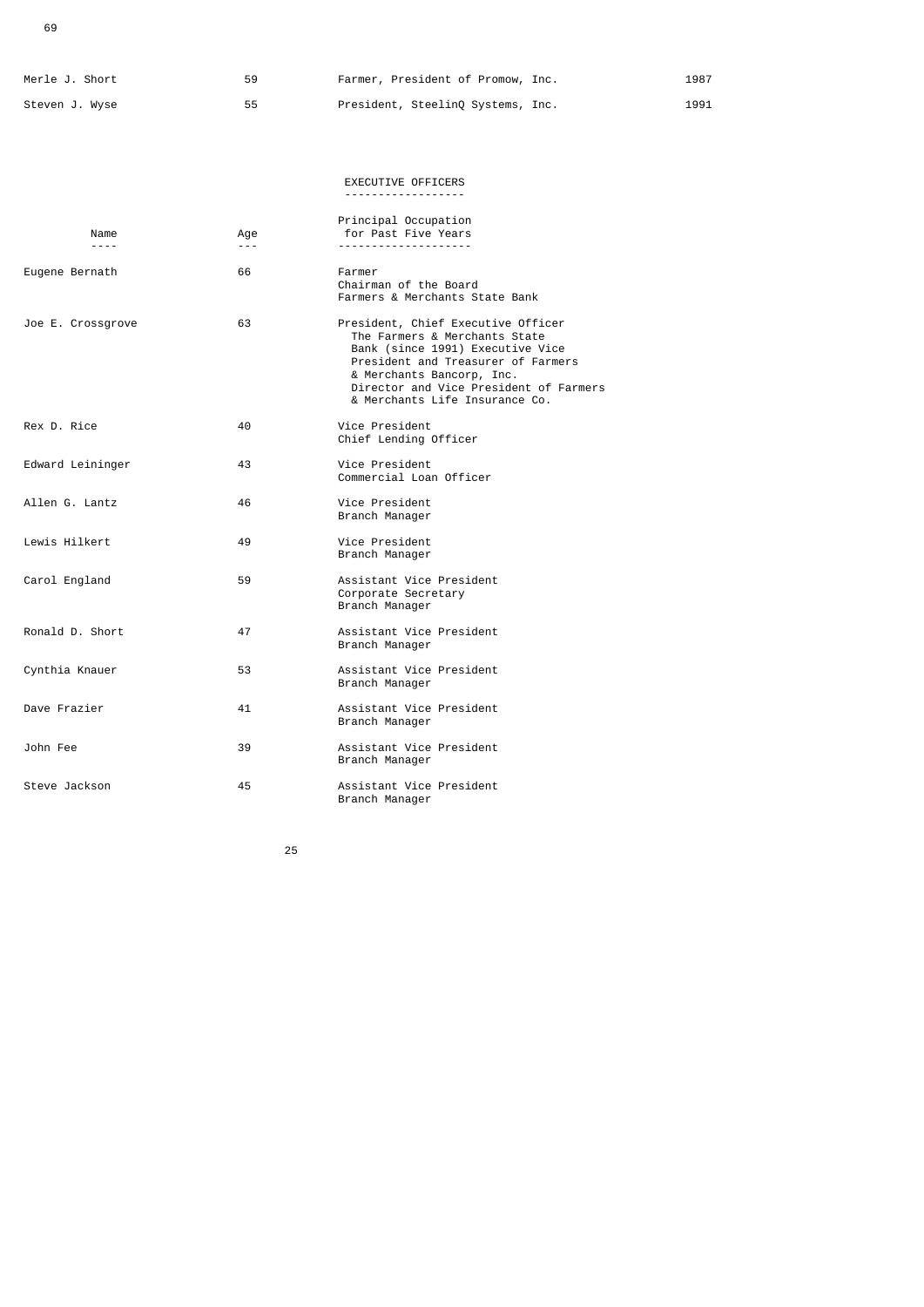| Deborah Shinabery   | 44 | Assistant Vice President<br>Branch Manager                                     |
|---------------------|----|--------------------------------------------------------------------------------|
| Randal H. Schroeder | 39 | Assistant Vice President<br>Chief Operations Officer                           |
| George Jelen        | 48 | Assistant Vice President<br>Mortgage Loan Officer                              |
| Barbara Britenriker | 38 | Assistant Vice President<br>Chief Financial Officer<br>Comptroller             |
| Michael D. Culler   | 41 | Assistant Vice President<br>Chief Agricultural Finance Officer                 |
| Diann K. Meyer      | 39 | Assistant Vice President<br>Human Resource Officer                             |
| Gloria Gunn         | 42 | Assistant Vice President<br>Assistant Branch Manager                           |
| Richard Bruce       | 52 | Assistant Vice President<br>Commercial Loan Officer                            |
| Kent Roth           | 35 | Auditor<br>Bank Security Officer                                               |
| Marilyn Johnson     | 43 | Compliance Officer                                                             |
| Jean Horwath        | 48 | Assistant Cashier<br>Assistant Branch Manager                                  |
| Diane Swisher       | 42 | Assistant Cashier<br>Assistant Branch Manager                                  |
| Patti Rosebrock     | 42 | Assistant Cashier<br>Assistant Branch Manager                                  |
| Michael T. Smith    | 33 | Assistant Cashier<br>Branch Manager                                            |
| Debra Kauffman      | 39 | Assistant Cashier<br>Assistant Branch Manager<br>Assistant Corporate Secretary |
| J. Scott Miller     | 43 | Assistant Cashier<br>Assistant Agri-Finance Officer                            |
| Judith Warncke      | 52 | Assistant Cashier<br>Marketing Officer                                         |

<u>26 and 26</u>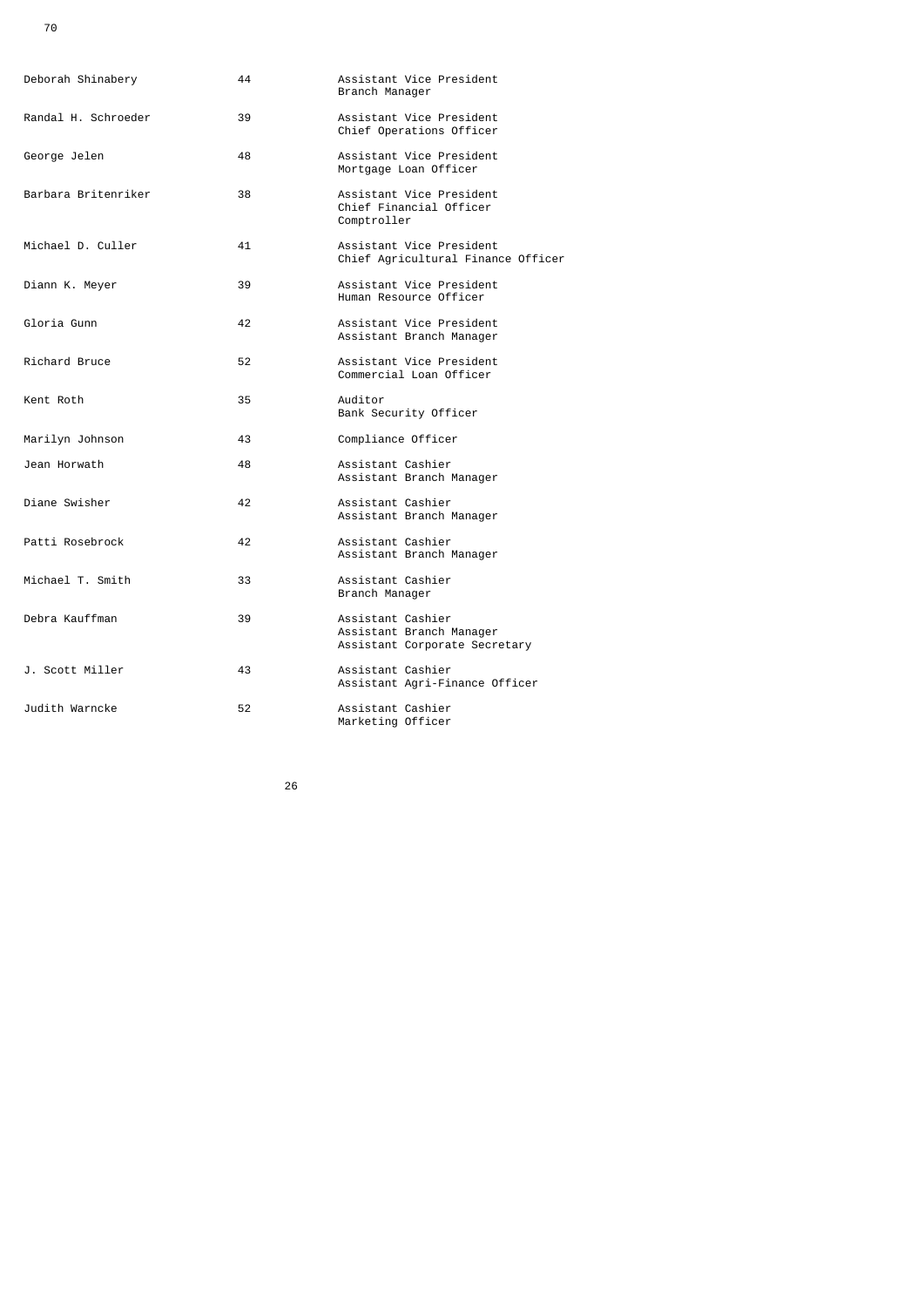| Diana Dennie        | 37 | Assistant Cashier<br>Branch Manager                |
|---------------------|----|----------------------------------------------------|
| Jerry Borton        | 50 | Assistant Cashier<br>Loan Officer                  |
| Joyce G. Kinsman    | 30 | Assistant Cashier<br>Loan Review Officer           |
| Jane Bruner         | 39 | Assistant Cashier<br>Operations Supervisor         |
| Patricia Burkholder | 36 | Assistant Cashier<br>Assistant Branch Manager      |
| Barry Gray          | 39 | Assistant Cashier<br>Assistant Branch Manager      |
| Lesley Shirkey      | 30 | Asset Recovery Officer                             |
| Brett Kahrs         | 35 | Brokerage Officer                                  |
| Carol Church        | 40 | Assistant Cashier<br>Assistant Branch Manager      |
| Ruth Ford           | 46 | Assistant Branch Manager                           |
| Lance Nofziger      | 29 | Branch Manager                                     |
| Michael Schnitkey   | 31 | Assistant Cashier<br>Agricultural Finance Officer  |
| Gregory Sims        | 29 | Assistant Branch Manager                           |
| Ruth Ann Dunn       | 45 | Assistant Cashier<br>Administrative Agri Assistant |
| Sue Dieringer       | 41 | Assistant Cashier<br>Consumer Loan Officer         |
| Kelby Schmucker     | 32 | Credit Analyst                                     |

<u>27 and 27</u>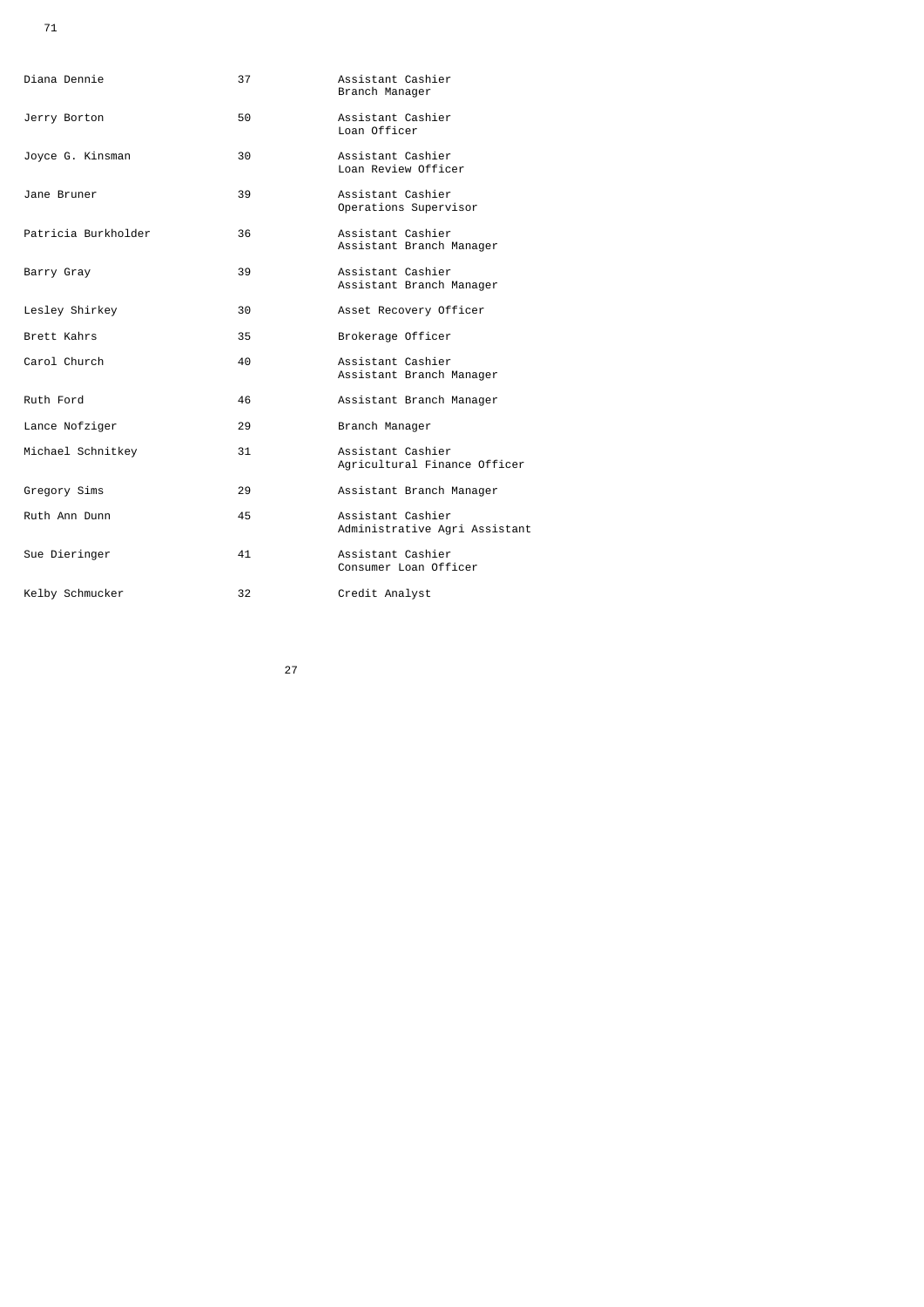ITEM 11. MANAGEMENT REMUNERATION AND TRANSACTIONS

The information called for herein is presented in the proxy statement to be furnished in connection with the solicitation of proxies on behalf of the Board of Directors of the Registrant for use at its Annual Meeting to be held on April 8, 2000 is incorporated herein by reference.

The directors of Farmers & Merchants Bancorp, Inc. are also the directors of The Farmers & Merchants State Bank and Farmers & Merchants Life Insurance Co.

The Board of Directors met twenty-six times during the 1999 calendar year. All but two of the current directors of the Corporation attended at least seventy-five percent of the meetings of the Board. Maynard Sauder was in attendance at sixty-nine percent of the meetings and Steve Wyse was in attendance at fifty-eight percent of the meetings. Average attendance at Board meetings held during the year was eighty percent.

Directors received, as directors' fees, \$300 for each board meeting, plus a bonus of \$600 for 1999.

The Subsidiary Bank Board of Directors met semi-monthly during 1999.

ITEM 12. SECURITY OWNERSHIP OF CERTAIN BENEFICIAL OWNERS AND MANAGEMENT

The information called for herein is presented in the proxy statement to be furnished in connection with the solicitation of proxies on behalf of the Board of Directors of the Registrant for use at its Annual Meeting to be held Saturday, April 8, 2000, is incorporated herein by reference.

ITEM 13. CERTAIN RELATIONSHIPS AND RELATED TRANSACTIONS

TRANSACTIONS WITH MANAGEMENT AND OTHER

There are no transactions to report.

CERTAIN BUSINESS RELATIONSHIPS

No family relationships exist between any executive officers of the Bank.

LOANS TO RELATED PARTIES

This information is presented on page 18, Note 5 of the Annual Report to shareholders, and is incorporated herein by reference.

### CERTAIN BUSINESS RELATIONSHIPS

The company retained the law firm of Plassman, Rupp, Hensal and Short in 1988. One of the principals, Harold Plassman, is a member of the Board of Directors. During 1999 the company paid fees to Plassman, Rupp, Hensal and Short for routine legal services. It is the company's intention to retain the law firm in 2000.

|  | 28 |
|--|----|
|  |    |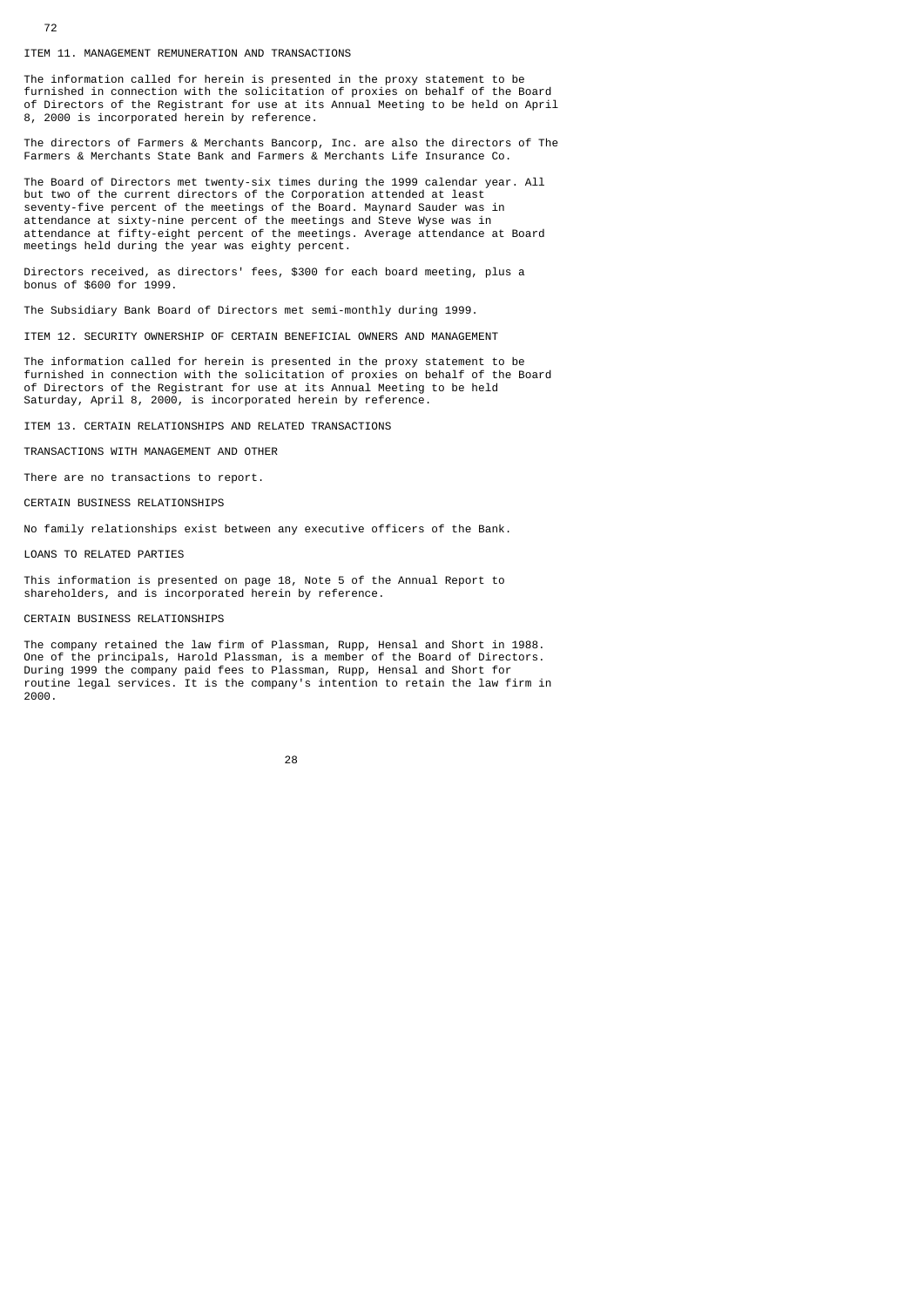## PART IV

ITEM 14. EXHIBITS, FINANCIAL SCHEDULES AND REPORTS ON FORM 8-K

 (a) The following documents are filed as part of this report:

|     |            |                                                                       | Annual Report      |
|-----|------------|-----------------------------------------------------------------------|--------------------|
|     |            |                                                                       |                    |
|     | (1)        | Financial Statements<br>Report of Independent Accountants             | Page 6             |
|     |            | Consolidated Balance Sheets                                           | Page 7             |
|     |            | Consolidated Statements of Income                                     | Page 8             |
|     |            | Consolidated Statements of Changes in                                 |                    |
|     |            | Shareholders' Equity                                                  | Page 9             |
|     |            | Consolidated Statements of Cash Flows                                 | Page 10            |
|     |            | Notes to Consolidated Financial Statements                            | Pages 11 - 31      |
|     | (2)        | Financial Statement Schedules                                         |                    |
|     |            | Independent Auditors' Report on Additional                            |                    |
|     |            | Information                                                           | Page 32            |
|     |            | Five Year Summary of Operations                                       | Page 33            |
|     | (3)        | Other Information                                                     |                    |
|     |            | Trading Market for the Company's Stock                                | Page 34            |
|     |            | Selected Financial Data by Management<br>Independent Auditors' Report | Page 35<br>Page 36 |
|     |            | Management Report                                                     | Page 37            |
|     |            | Selected Financial Data by Management                                 | Pages 38 - 39      |
|     |            | 1999 Annual Report Photos                                             | Pages 40 - 43      |
|     | (4)        | Exhibits                                                              |                    |
|     |            | (3.1)<br>Articles of Incorporation have been                          |                    |
|     |            | submitted with previous 10-K reports.                                 |                    |
|     |            | 1999 Annual Report to Shareholders (contained herein)<br>(13.1)       |                    |
|     |            | Notice of Annual Meeting and Proxy Statement<br>(23.1)                |                    |
| (b) |            | Reports on Form 8-K                                                   |                    |
|     | None       |                                                                       |                    |
| (c) |            | Exhibits required by Item 601.<br>None required                       |                    |
| (d) |            | Schedules required by Regulation S-X                                  |                    |
|     |            | The Condensed Financial Information of the Registrant required        |                    |
|     |            | by this report are included in the Annual Report to                   |                    |
|     |            | Shareholders, Note 18, pages 28 through 31.                           |                    |
| (e) | Signatures |                                                                       | Page 32            |
| (f) |            | Exhibit 27 Financial Data Schedule                                    | Page 33 - 34       |
|     |            |                                                                       |                    |
|     |            | Other schedules required to be filed as part of this report.          |                    |
|     |            |                                                                       | Form 10-K          |
|     |            |                                                                       | . <b>.</b>         |
|     |            | Cabadula af Desnachu sad Fautanost                                    | $D = -2$           |

Schedule of Property and Equipment Page 30  $\,$ Schedule of Accumulated Depreciation - Property and Equipment Page 31

<u>29 and 29 and 29 and 29 and 29 and 29 and 29 and 29 and 29 and 29 and 29 and 29 and 29 and 29 and 29 and 2012</u>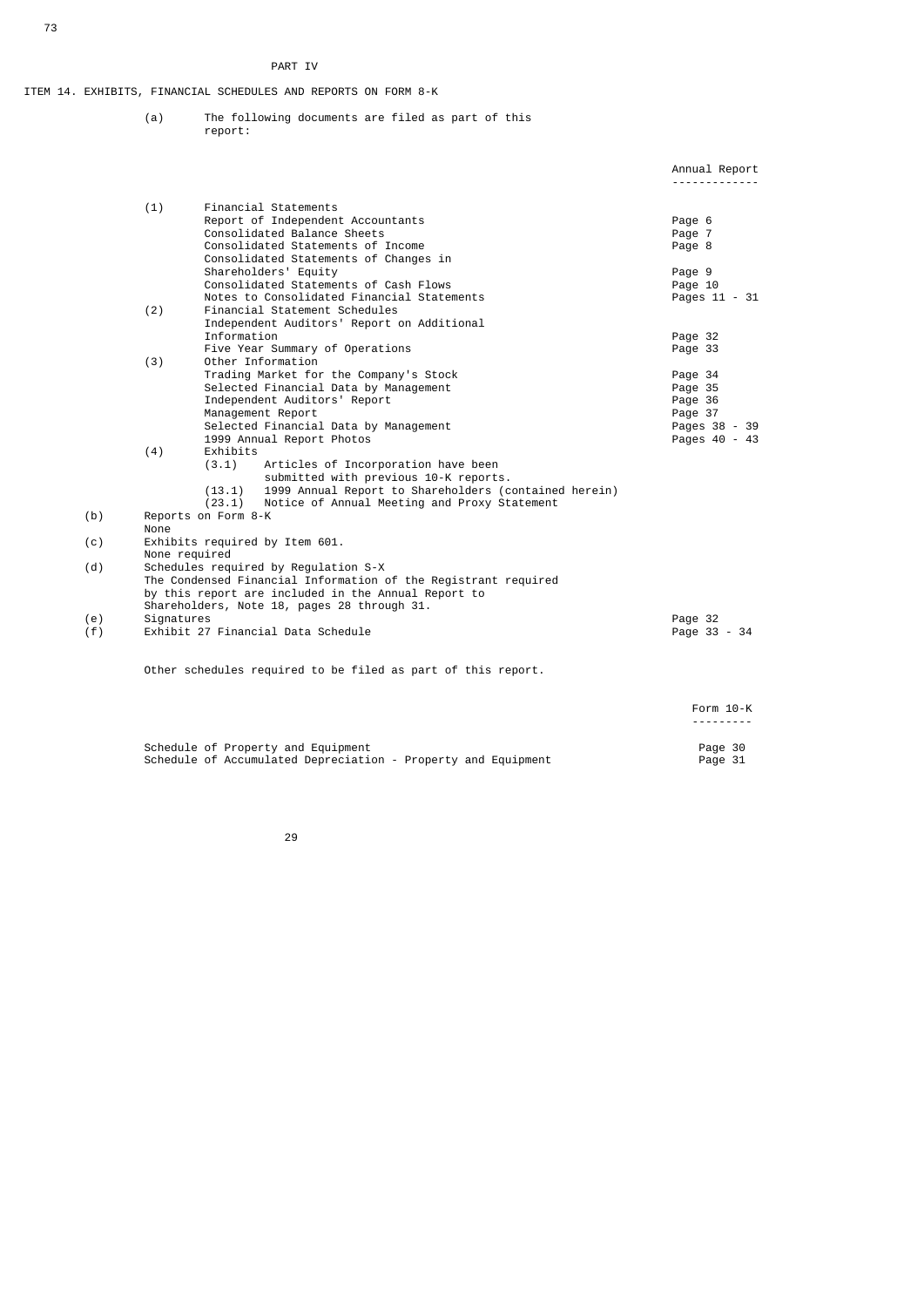# PART IV

# ITEM 14. EXHIBITS, FINANCIAL SCHEDULES AND REPORTS ON FORM 8-K

#### SCHEDULE OF PROPERTY AND EQUIPMENT (In Thousands)

# Exhibit 1

|                               | Year Ended December 31, 1999 |                            |                              |                           |  |  |
|-------------------------------|------------------------------|----------------------------|------------------------------|---------------------------|--|--|
|                               | Beginning<br>Balance         | Additions Retirements      |                              | Ending<br>Balance         |  |  |
| Land<br>Building<br>Equipment | \$1,681<br>8,030<br>5,867    | \$302<br>1,093<br>621      | 457                          |                           |  |  |
|                               | \$15,578<br>===============  | \$2,016<br>=============== | \$457<br>====                | \$17,137                  |  |  |
|                               | Year Ended December 31, 1998 |                            |                              |                           |  |  |
|                               | Beginning<br>Balance         | Additions Retirements      |                              | Ending<br>Balance         |  |  |
| Land<br>Building<br>Equipment | \$1,472<br>7,398<br>4,606    | \$209<br>676<br>1,827      | $\frac{1}{2}$ -<br>44<br>566 | \$1,681<br>8,030<br>5,867 |  |  |
|                               | \$13,476                     | \$2,712                    | \$610                        | \$15,578                  |  |  |
|                               | Year Ended December 31, 1997 |                            |                              |                           |  |  |

|           | Beginning<br>Balance | Additions | Retirements | Ending<br>Balance |  |
|-----------|----------------------|-----------|-------------|-------------------|--|
|           |                      |           |             |                   |  |
| Land      | \$1,120              | \$108     | $$ -$       | \$1,228           |  |
| Building  | 6,475                | 662       | -           | 7,137             |  |
| Equipment | 4,074                | 414       | 155         | 4,333             |  |
|           |                      |           |             |                   |  |
|           | \$11,669             | \$1,184   | \$155       | \$12,698          |  |
|           |                      |           |             |                   |  |

а в село во село во село во село во 1990 година, како во 1990 година, како е од 1990 година, како е од 1990 го<br>Во 1990 година од 1990 година, како е од 1990 година, како е од 1990 година, како е од 1990 година, како е од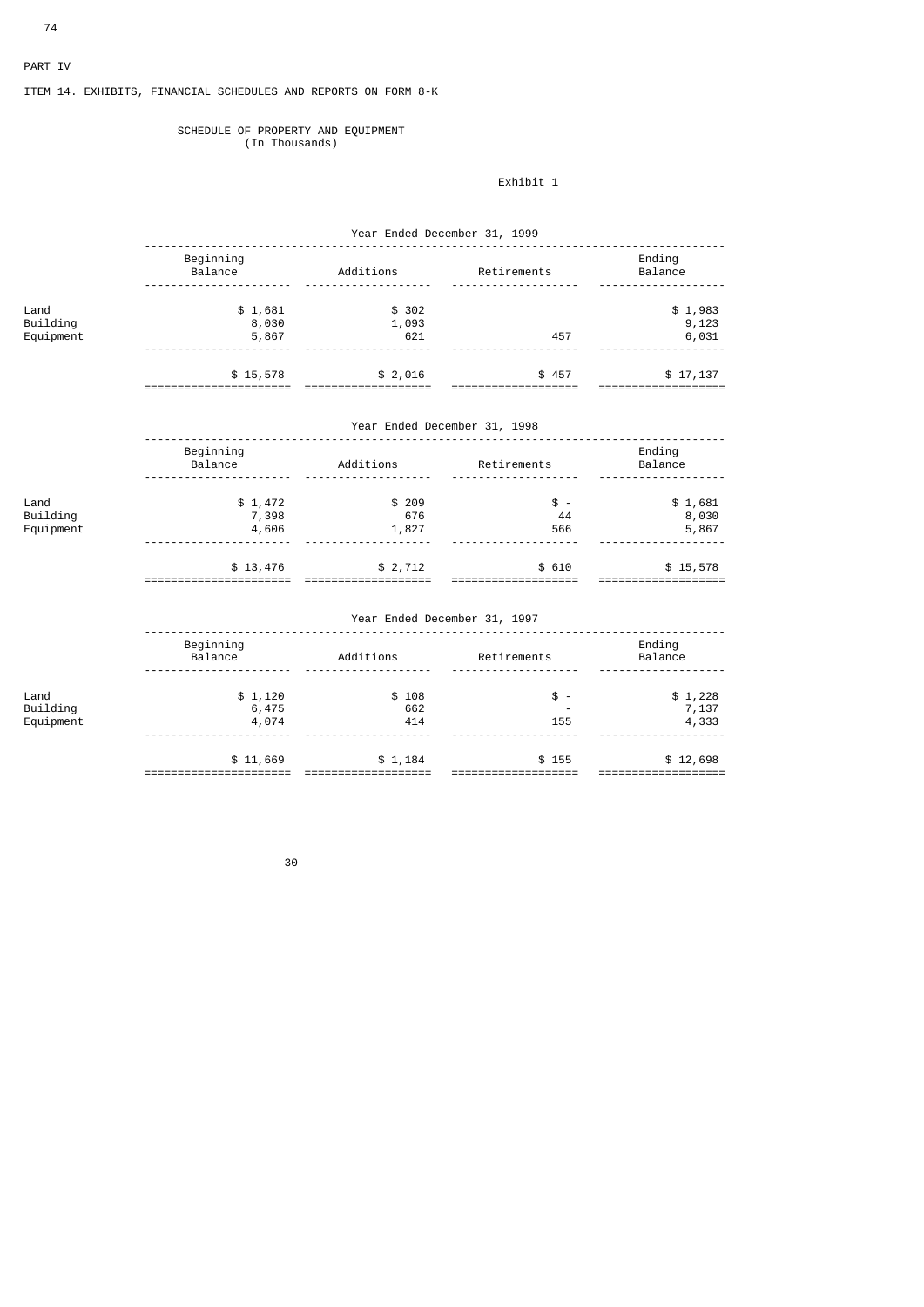## Exhibit 2

|                               | Year Ended December 31, 1999      |                                 |                               |                                   |  |  |
|-------------------------------|-----------------------------------|---------------------------------|-------------------------------|-----------------------------------|--|--|
|                               | Beginning<br>Balance              | Depreciation Retirements        |                               | Ending<br>Balance                 |  |  |
| Land<br>Building<br>Equipment | $$ -$<br>2,406<br>3,742           | $$ -$<br>262<br>981<br><u>.</u> | 430                           | $\frac{1}{2}$ .<br>2,668<br>4,293 |  |  |
|                               | \$6,148<br>============           | \$1,243<br>==============       | \$430<br>======               | \$6,961<br>==========             |  |  |
|                               | Year Ended December 31, 1998      |                                 |                               |                                   |  |  |
|                               | Beginning<br>Balance              | Depreciation Retirements        |                               | Ending<br>Balance                 |  |  |
| Land<br>Building<br>Equipment | $\frac{1}{2}$ -<br>2,234<br>3,577 | $$ -$<br>216<br>727<br><u>.</u> | $s -$<br>44<br>562            | $$ -$<br>2,406<br>3,742           |  |  |
|                               | \$5,811<br>====================== | \$943<br>===================    | \$ 606<br>=================== | \$6,148<br>====================   |  |  |
|                               | Year Ended December 31, 1997      |                                 |                               |                                   |  |  |
|                               | Beginning<br>Balance              | Depreciation                    | Retirements                   | Ending<br>Balance                 |  |  |
| Land<br>Building<br>Equipment | $$ -$<br>2,022<br>3,100           | $$ -$<br>212<br>488             | $s -$<br>11                   | $$ -$<br>2,234<br>3,577           |  |  |
|                               | $A = 400$                         | $+700$                          | $A \rightarrow A$             | $A = 0.44$                        |  |  |

 $\text{\$}5,122$   $\text{\$}700$   $\text{\$}11$   $\text{\$}5,811$ ====================== =================== =================== ===================

 $31$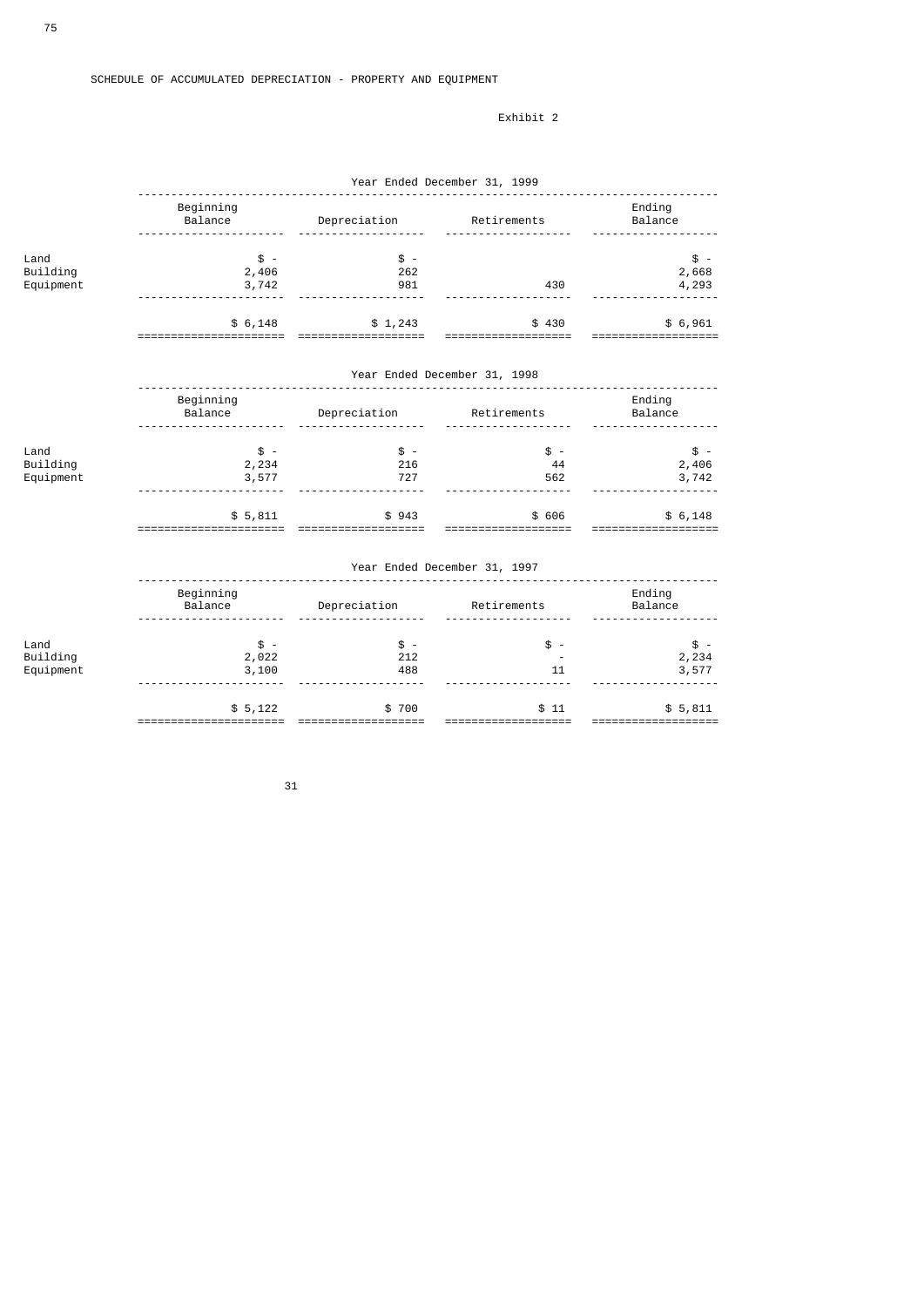Signatures

Pursuant to the requirements of Section 13 or 15(d) of the Securities Exchange Act of 1934, the registrant has duly caused this report to be signed on its behalf by the undersigned, hereunto duly authorized.

Farmers & Merchants Bancorp, Inc.

 By: /s/ Joe E. Crossgrove Date: 3/8/00 ----------------------------- --------- Joe E. Crossgrove Chief Executive Officer

Pursuant to the requirements of the Securities Exchange Act of 1934, this report has been signed below by the following persons on behalf of the registrant and in the capacities and on the dates indicated.

| /s/ Joe E. Crossgrove                                  |              | Date: 3/8/00 | /s/ Barbara Britenriker                         | Date: 3/8/00 |
|--------------------------------------------------------|--------------|--------------|-------------------------------------------------|--------------|
| Joe E. Crossgrove, Director<br>Chief Executive Officer |              |              | Barbara Britenriker<br>Chief Accounting Officer |              |
| /s/ Eugene D. Bernath Date: 3/8/00                     |              |              | /s/ Kent Roth                                   | Date: 3/8/00 |
| Eugene D. Bernath<br>Director and Chairman             |              |              | Kent Roth, Auditor                              |              |
| /s/ Dexter Benecke                                     |              | Date: 3/8/00 | /s/ Harold H. Plassman bate: 3/8/00             |              |
| Dexter Benecke, Director                               |              |              | Harold H. Plassman, Director                    |              |
| /s/ Jerry Boyers                                       | Date: 3/8/00 |              | /s/ James Provost                               | Date: 3/8/00 |
| Jerry Boyers, Director                                 |              |              | James Provost, Director                         |              |
| /s/ Robert Frey                                        | Date: 3/8/00 |              | /s/ James Saneholtz                             | Date: 3/8/00 |
| Robert Frey, Director                                  |              |              | James Saneholtz, Director                       |              |
| /s/ Lee Grafice<br>Date: 3/8/00                        |              |              | /s/ Maynard Sauder                              | Date: 3/8/00 |
| Lee Grafice, Director                                  |              |              | Maynard Sauder, Director                        |              |
| /s/ Jack C. Johnson Date: 3/8/00                       |              |              | /s/ Merle J. Short                              | Date: 3/8/00 |
| Jack C. Johnson, Director                              |              |              | Merle J. Short, Director                        |              |
| /s/ Dean Miller<br>Date: 3/8/00                        |              |              | /s/ Steven J. Wyse                              | Date: 3/8/00 |
| Dean Miller, Director                                  |              |              | Steven J. Wyse, Director                        |              |
| /s/ Dale L. Nafziger                                   |              |              |                                                 |              |
|                                                        |              |              |                                                 |              |

Dale L. Nafziger, Director

а в село во село во село во 1920 година во 1920 година во 1920 година, кои 1932 година во 1930 година и 1930 г<br>Во 1930 година од село во 1930 година од село во 1930 година од село во 1930 година од село во 1930 година од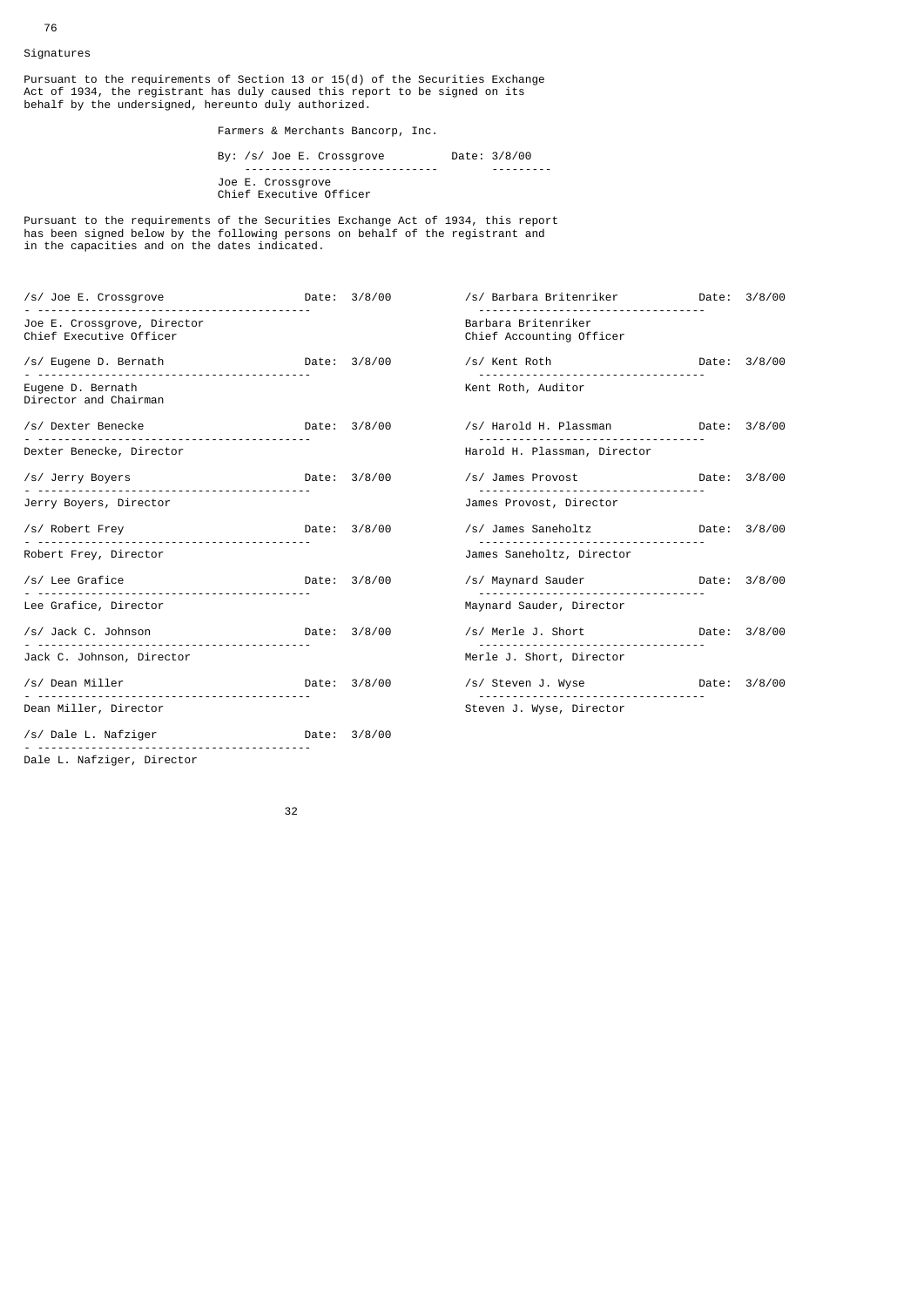Exhibit No. Description<br>- ------------ Description - ------ ----<br>- -----------

77

27 Financial Data Schedule